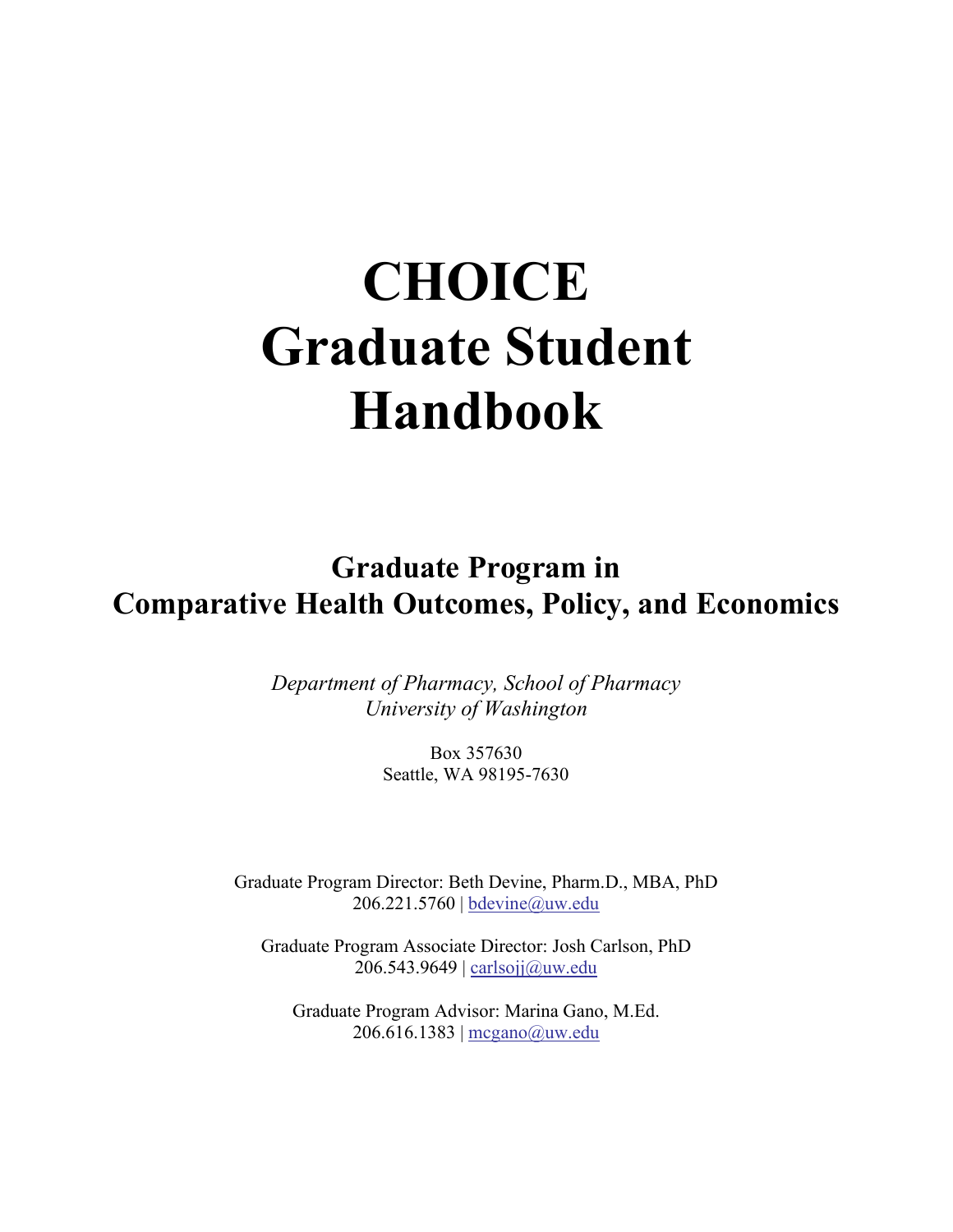#### **About this Handbook**

The information contained in the Department of Pharmacy Graduate Student Handbook has been compiled for your reference. Students are responsible for knowing the information contained in this Handbook, as well as the information contained in UW reference sources such as the UW General Catalog and the Quarterly Time Schedule.

All rules, policies and information in this Handbook are subject to change, and the Program will annually issue an updated Handbook to reflect these changes.

To meet requirements for graduation, students will be held to the policies codified in the Handbook in the year they entered the Program.

If you have questions about this Handbook or the information contained therein, please contact the Graduate Program Director or Advisor.

*Last Updated: 9/23/2021*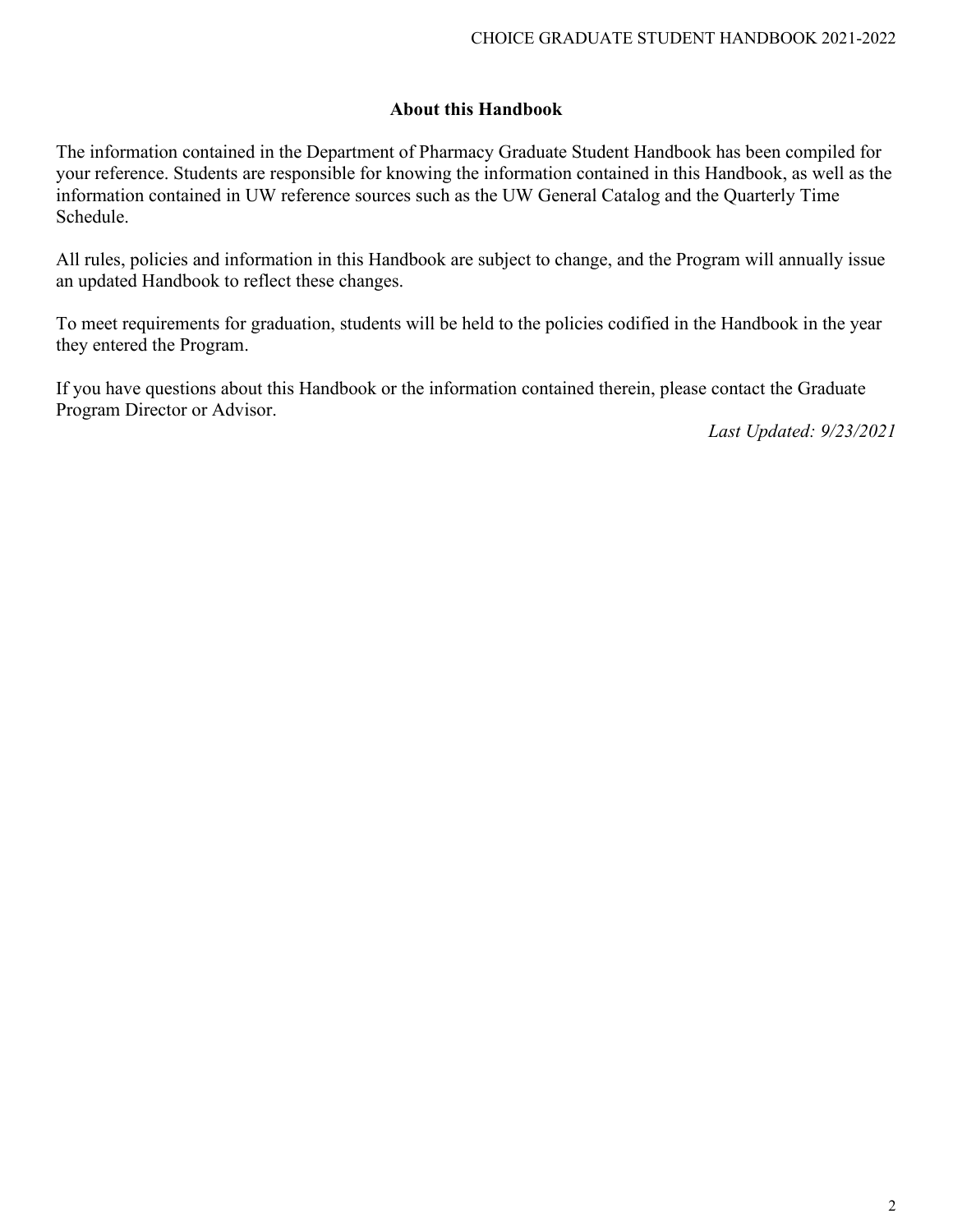# **Table of Contents**

| 38 |
|----|
|    |
|    |
|    |
|    |
|    |
|    |
|    |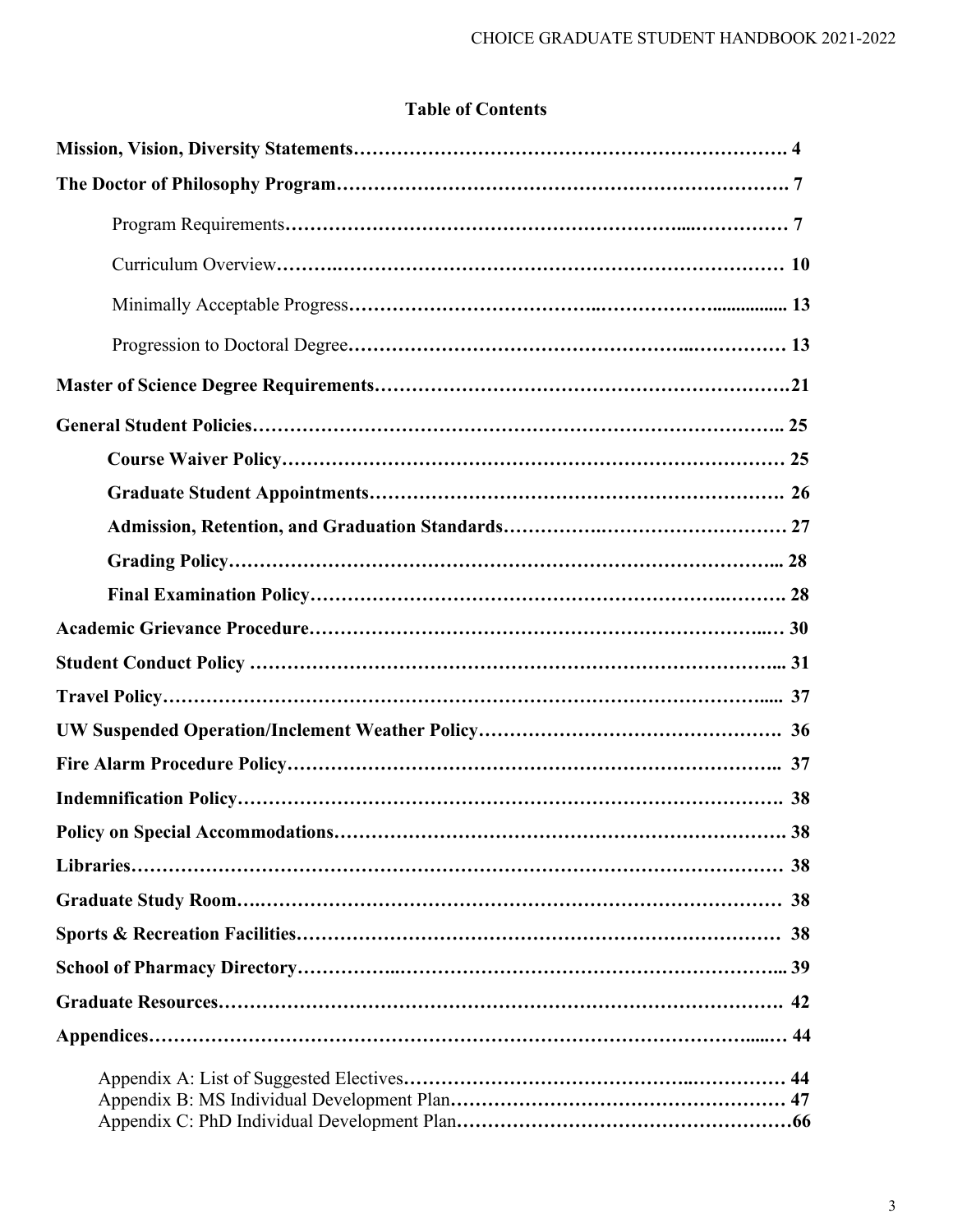## **The Comparative Health Outcomes, Policy, and Economics Institute**

The University of Washington **C**omparative **H**ealth, **O**utcomes, Pol**ic**y, and **E**conomics Institute (CHOICE) conducts research and provides graduate and external training in health outcomes and policy research on health care technologies, with a focus on drugs, diagnostics, and devices. The overall goal of the program is to generate evidence that improves health care decisions for patients, clinicians, payers, industry, and government organizations.

CHOICE is an internationally recognized research and training program for health economics, pharmacoepidemiology, and pharmaceutical policy research.

#### *Mission of the Program*

- Conduct research on the clinical and economic effects of medicines and other health technology in patient populations.
- Provide graduate and postgraduate training in pharmaceutical outcomes research and policy.
- Disseminate timely information regarding pharmaceutical outcomes research and policies to government, the pharmaceutical industry, health care providers and the general public.
- Inform—through research and scholarship—regional, national, and international policies governing pharmaceuticals, pharmaceutical services, and other medical products.
- Serve as a regional, national, and international resource for industry research, consultation and training partnerships.

### *CHOICE Statement on Diversity, Equity, and Inclusion*

CHOICE is committed to creating an inclusive academic community where every individual is treated fairly and with dignity and respect. We strongly believe that diversity enriches learning*,* broadens the perspectives of all in our program, and improves our sense of community. Diversity requires an atmosphere of inclusion, tolerance, respect, and equity.

### **Our equality and diversity principles:**

- We value the tremendous diversity of the human experience and believe that this diversity strengthens our communities and our program.
- We believe that discrimination or exclusion based on individual characteristics and circumstances, such as age; disability; caring or dependency responsibilities; gender or gender identity; marriage and civil partnership status; political opinion; pregnancy and maternity; race, color, caste, nationality, ethnic or national origin; religion or belief; sexual orientation; socio-economic status; or other distinctions, is unjust and represents a waste of talent and a denial of opportunity for self-fulfillment.
- We recognize that patterns of under-representation and differences in outcomes at CHOICE can be challenged through positive action.
- We respect the rights of individuals, including the right to hold their own opinions and beliefs, but will not allow these opinions to be manifested in a way that is hostile or degrading to others.
- We expect commitment and involvement from all our faculty, staff, and students in working towards the achievement of our vision.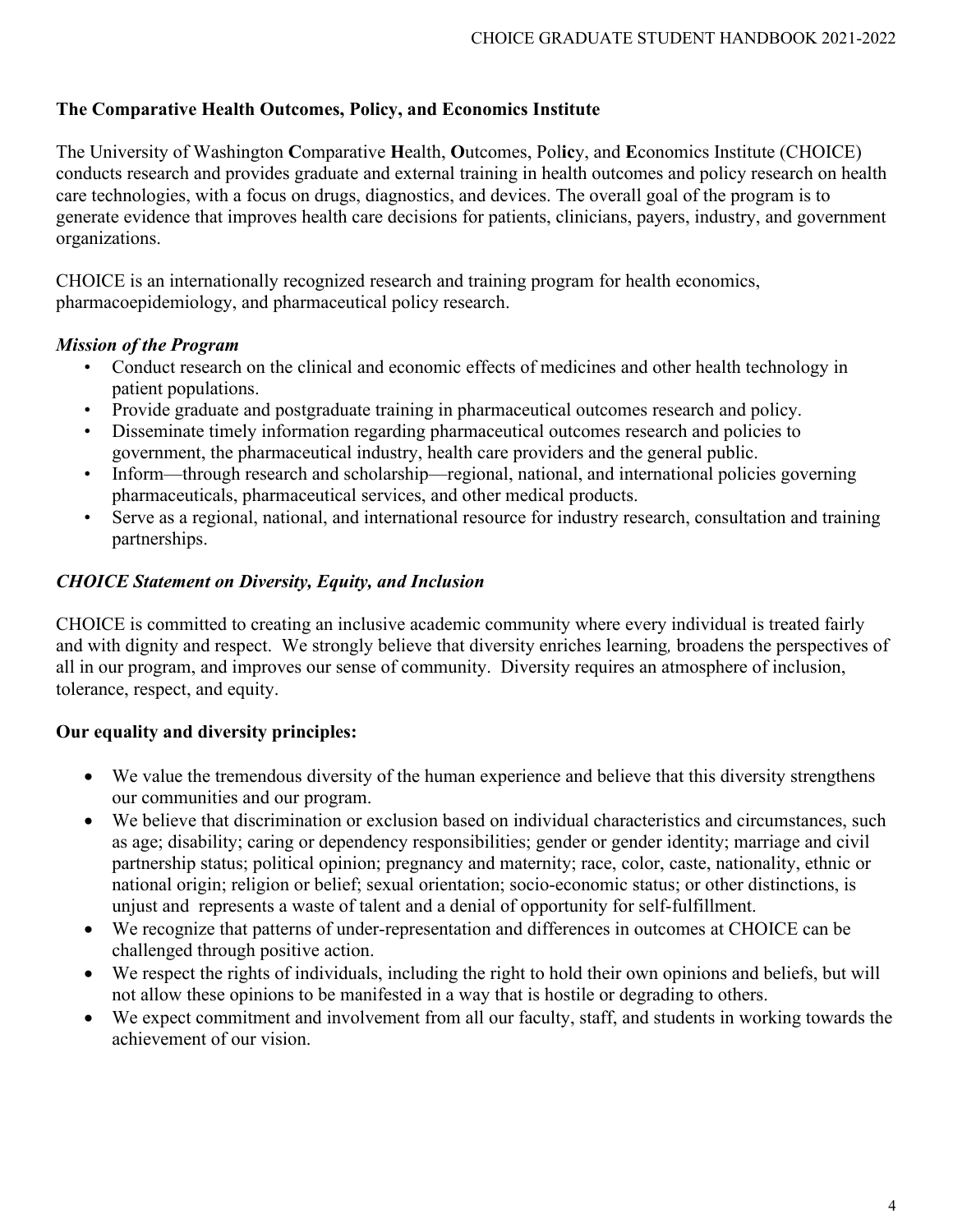# **Department of Pharmacy**

#### *Vision*

*Our Vision* is to be recognized nationally as a leader in pharmacy education and scholarship that optimizes the use of pharmaceuticals and the provision of pharmaceutical care.

## *Mission*

*Our Mission* is to prepare pharmacists to provide optimal pharmaceutical care and to prepare graduate and post-graduate students to provide leadership in scholarship and practice. The Department generates and disseminates knowledge to assure the safe, effective, and cost-efficient use of medications.

### *Values*

Our values are:

- $\triangleright$  The pursuit of excellence in education and scholarship
- $\triangleright$  A commitment to providing leadership and innovation in pharmaceutical care towards the enhancement of the profession of pharmacy and the health and well-being of the population
- $\triangleright$  A sense of community premised on collegiality, mutual trust and respect, and accepting accountability to the University and the citizens of the State of Washington

### **School of Pharmacy Strategic Plan, 2015**

### *Vision*

• We will be the global leader in pharmacy education, research & service, committed to providing a transformative learning experience in a collaborative and diverse environment focused on improving the health and well-being of the communities we serve.

#### *Mission*

- **Inspiring Education:** Develop exceptional, innovative and diverse pharmacy leaders and scientists.
- **Discovering Solutions:** Advance the science, development, implementation, and outcomes of safe and appropriate treatments.
- **Serving People and Communities:** Promote the health and well-being of the public, locally and globally.

### *Core Values*

• Our mission, vision and strategic plan must reflect the values that define the unique identity and character of our School.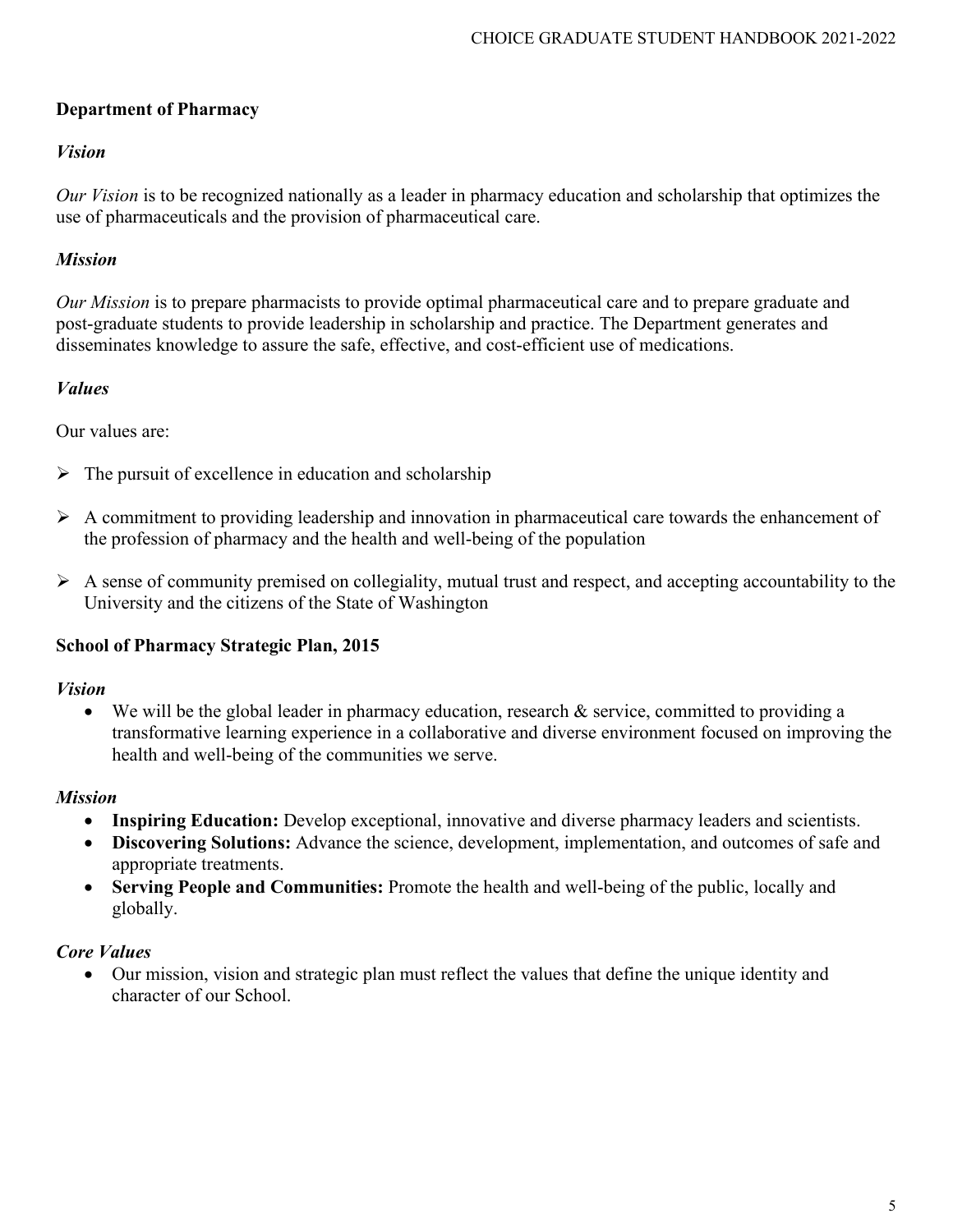#### • **We Believe In:**

- A Passion for Discovery and Learning
- **Excellence in Every Endeavor**
- Integration and Synergy of Research  $& Education$
- The Quality & Breadth of Our Academic Programs
- An Essential Partnership of Students, Faculty & Staff
- Cultivating Strong, External Collaborations
- **Embracing Diverse Perspectives, Beliefs & Cultures**
- Celebrating Scholarship, Achievements & Successes
- Serving for the Greater Good of Society

### *Vision for Graduate Education, Postdoctoral Training, and Research*

• To be recognized nationally and internationally as the premier School of Pharmacy for educating the next generation of scientific leaders who have the expertise to integrate knowledge in chemistry and biology, or health policy and economics, both to carry out cutting edge basic and translational pharmaceutical research, and to train critical thinkers who make the best informed decisions at preclinical and clinical stages of drug discovery and development.

# *Degrees Offered by the School*

- The School is organized into the Departments of Medicinal Chemistry, Pharmaceutics, and Pharmacy.
- The three departments collaborate to provide educational instruction and research that facilitate the achievement of the School's mission and goals.
- The School offers the MS and PhD in Medicinal Chemistry, Pharmaceutics or Pharmaceutical Outcomes, and the MS in Biomedical Regulatory Affairs. A pathway is available to allow selected students the opportunity to begin a MS or PhD degree while completing the Pharm.D. (Joint Pharm.D./MS or Joint Pharm.D./PhD
- The School also awards the professional Doctor of Pharmacy degree (Pharm.D.) to 100+ graduates each year through our traditional four-year curricular pathway.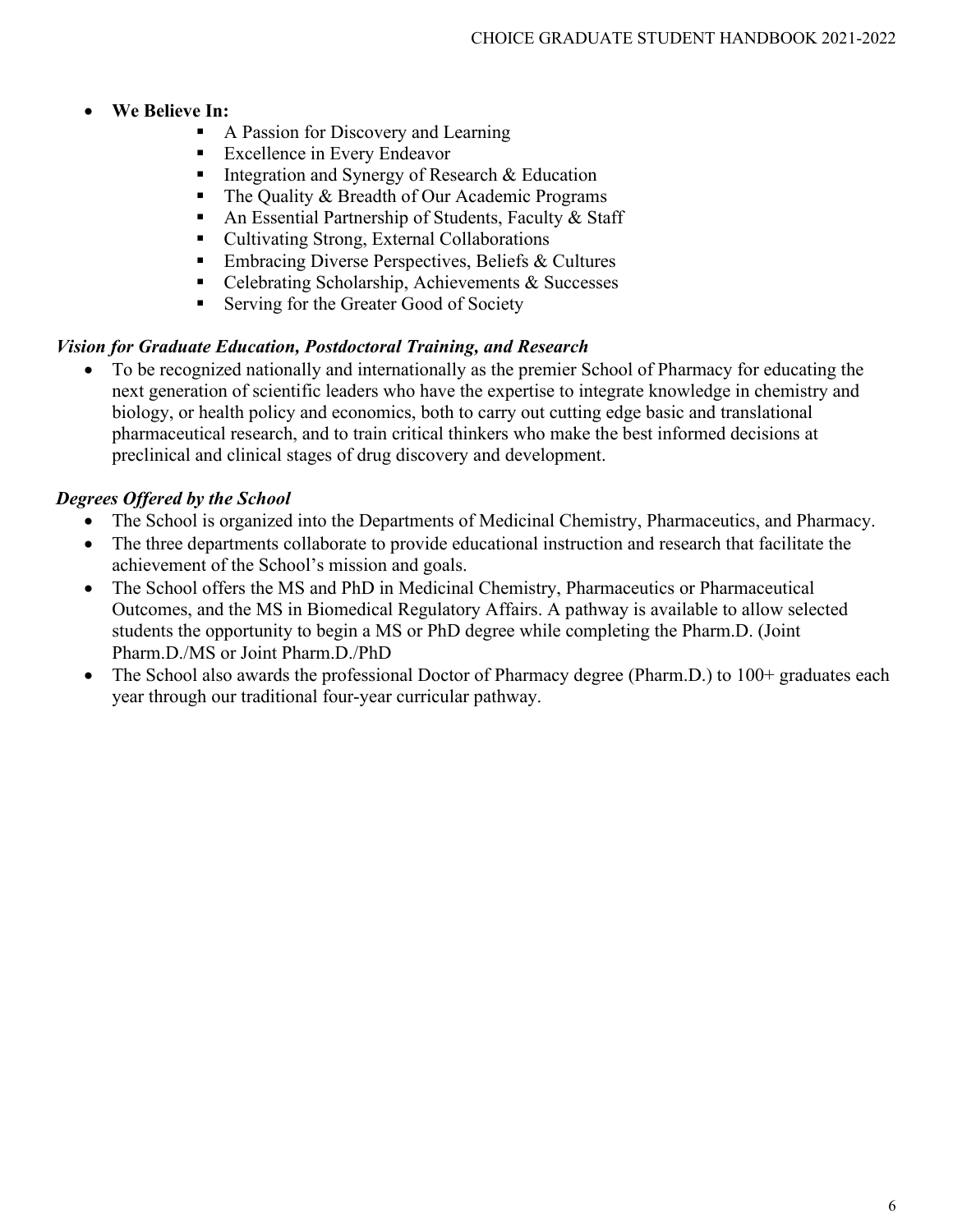## **THE DOCTOR OF PHILOSOPHY PROGRAM**

The Doctor of Philosophy (Ph.D.) degree is the highest degree conferred by the University of Washington. The Department of Pharmacy has the responsibility to assure that students granted the Ph.D. degree have demonstrated excellence in scholarship and independent research, have attained advanced analytical skills, and possess the ability for creative and innovative thinking.

The University, its Graduate School, and Departments have the responsibility to provide the most favorable environment possible in which graduate students can develop their potential. This environment includes the following:

- 1) the graduate faculty;
- 2) the class offerings;
- 3) the research facilities;
- 4) the library resources; and
- 5) a stimulating group of capable graduate student colleagues.

Ph.D. candidates should have the motivation, intellectual ability, and desire to take maximum advantage of this environment to develop their potential as creative scholars and independent research investigators.

### **PROGRAM OBJECTIVES**

This program will train research scholars to analyze the use, outcomes, and cost of healthcare technologies and policies for the promotion of public health and welfare. The program focuses on assessing health outcomes for both patients and society, in terms of effectiveness, safety, morbidity, cost-effectiveness, and efficiency. The focus of this program is on pharmaceuticals, devices and procedures.

The faculty and staff of the program believe in providing an enjoyable, stimulating, and productive experience for our graduate students. As outlined in this handbook, there are a variety of resources for students to draw upon to help ensure this goal is met. We encourage students to communicate with their academic advisor, dissertation chair, graduate program director, choice director, department chair, and dean, sequentially, as needed.

### **PROGRAM REQUIREMENTS**

### **1. GRADUATE SCHOOL REQUIREMENTS**

- $\triangleright$  Participants in the Ph.D. Degree program must satisfy the general requirements of the University of Washington Graduate School, as well as the additional requirements of the department in which they undertake their training. The requirements of the Graduate School are listed in Graduate School Memo 46: Graduate Degree Requirements: [https://grad.uw.edu/policies-procedures/graduate-school](https://grad.uw.edu/policies-procedures/graduate-school-memoranda/memo-46-graduate-degree-requirements/)[memoranda/memo-46-graduate-degree-requirements/](https://grad.uw.edu/policies-procedures/graduate-school-memoranda/memo-46-graduate-degree-requirements/)
- **Scholarship**: <u>A cumulative GPA of 3.00 or above</u> is required to receive a degree from the Graduate School, calculated entirely on the basis of numeric grades in 400 and 500 level courses. Failure to maintain a 3.00 GPA either cumulative or for a given quarter, constitutes low scholarship and may lead to a change-in-status action by the Graduate School.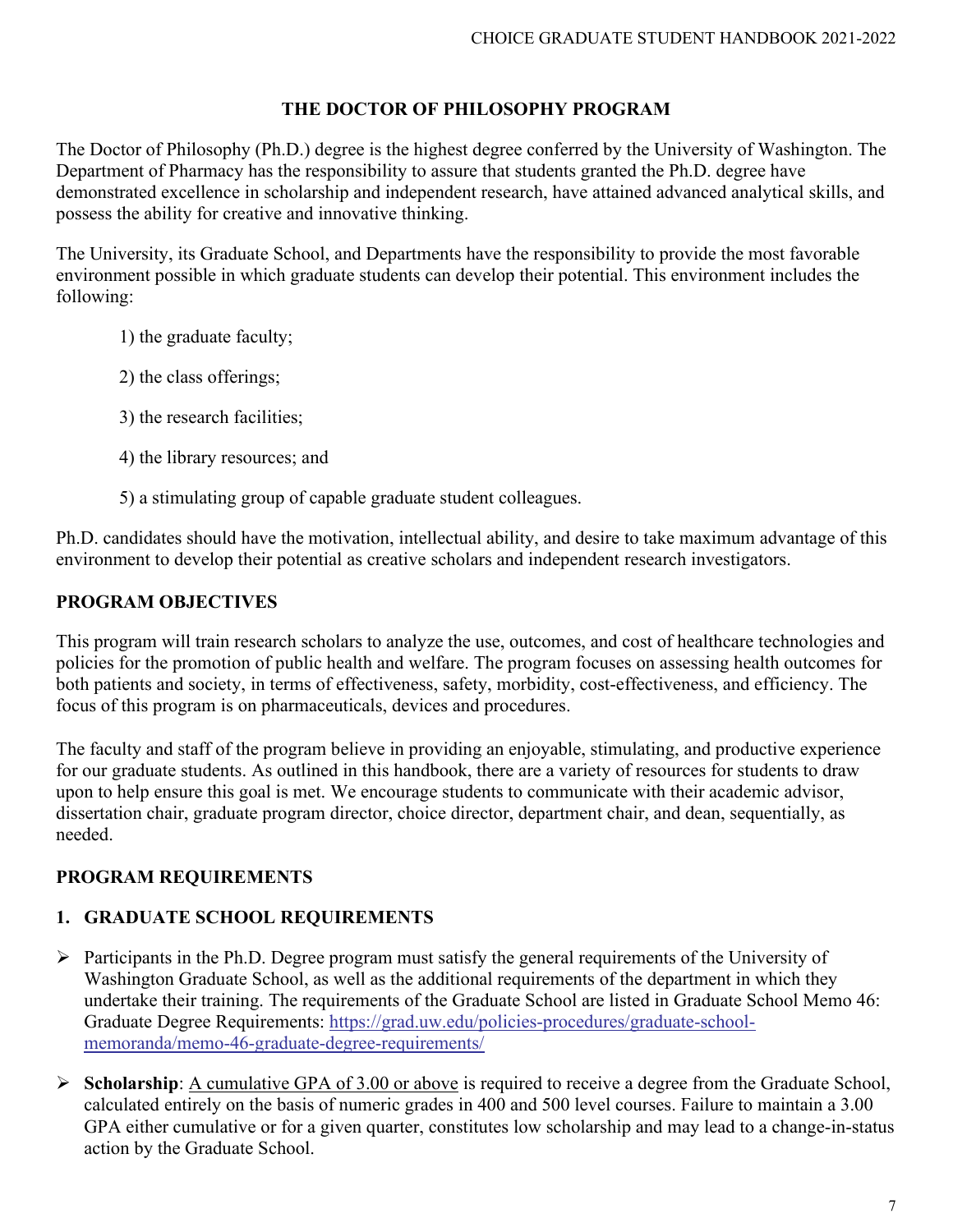- **Allowable Time Period**: The Graduate School requires that all work for the doctoral degree be completed within 10 calendar years, including time spent on leave from the University and applicable work done during the master's degree, if applied toward the residency or other requirements of the Ph.D.
- **Residency Requirement**: Doctoral degree students must earn a minimum of 90 credits, 60 of which must be earned at the UW. With approval of the Graduate School, a recent prior master's degree from another institution may be applied toward one year of resident study, provided the master's degree falls within the ten year time period allowed for completion of all work for the doctoral degree.
- **Passage of the Dissertation Proposal Defense**. (See Departmental Program Requirements below).
- **Dissertation**: A dissertation must be prepared and submitted to the Graduate School. This dissertation must be acceptable to the Dean of the Graduate School, represent a significant contribution to knowledge, and clearly indicates training in research. The student must satisfactorily complete a minimum of 27 credits of dissertation (800) over a period of at least three quarters, with at least one quarter occurring after the student passes the Dissertation Proposal Defense. With the exception of summer quarter, students are limited to a maximum of 10 credits per quarter of dissertation (800). The Graduate School requires that dissertations be published digitally using ProQuest. Upon completion, provide each committee member and Marina with a final digital copy of the dissertation, as submitted to ProQuest.

## **2. DEPARTMENTAL PROGRAM REQUIREMENTS**

- **Required Core Courses**: In order to develop mastery of fundamental aspects of theory and methods, the core courses are considered essential for all students in the program. In rare instances core courses can be waived if the student has had recent similar coursework or is focusing in a distinct research area. Approval of the Graduate Program Director and the Chair of the CHOICE Curriculum Committee is required.
- **Scholarship**: In addition to the Graduate School requirement to maintain a cumulative 3.0 GPA, students must achieve a minimum passing grade of 2.7 in all required core courses.
- **Credits**: A minimum of 77 credits of coursework must be satisfied, exclusive of HEOR 800 (Dissertation) and HEOR 600 (Independent Research). These must include a minimum of 51 credits of core courses, 14 credits of electives (several classes are highly recommended), and 12 credits of seminar (HEOR 597). The minimum number of total credits required for graduation is 118.
- **Doctoral Preliminary Examination**: By the end of their second year in the program, students must satisfactorily complete the Preliminary Examinations demonstrating mastery of core concepts before they will be allowed to proceed in the doctoral program. Two attempts to pass each topic area of this examination are allowed.
- **Teaching:** Students are strongly encouraged to seek at least 1 academic quarter of teaching assistantships during their tenure in the program.
- **Continuous Enrollment and Official On-Leave Requirement**: Per UW guidelines, to maintain graduate status, a student must be enrolled on a full-time (10 credits/quarter), part-time, or On-Leave basis from the time of first enrollment in the Graduate School until completion of all requirements for the graduate degree (summer quarter excluded). Formal requests for on-leave status must be filed with the University on a quarterly basis. A specific CHOICE requirement is that only two consecutive quarters of leave (nonmedical) will be granted during a students' progress toward their degree. Medical leave is not subject to this requirement. While working on their dissertations, students must make satisfactory progress to receive credit for HEOR 800 and have full or part-time status. For additional information, and to access the On-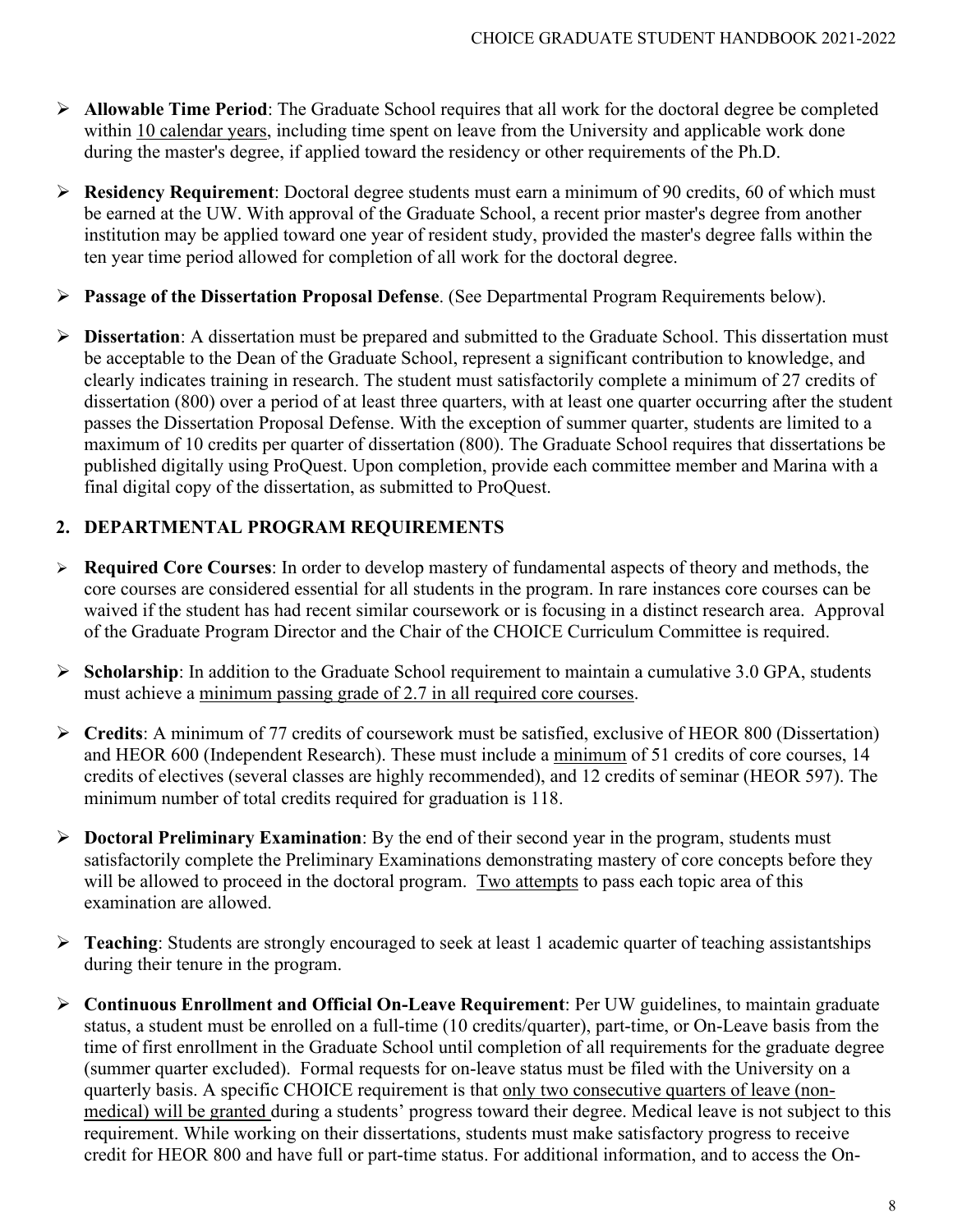Leave request, please see [Graduate School Memo 9: On-Leave Policy to Maintain Graduate Student Status.](http://grad.uw.edu/policies-procedures/graduate-school-memoranda/memo-9-on-leave-policy-to-maintain-graduate-student-status/)

Once students have completed 27 credits of 800-level dissertation work, if they do not need an RA/TA position, they may enroll for 1 credit per quarter (HEOR 597 –CHOICE Seminar) until the final quarter in which they are enrolled in the program. During the final quarter, students must be enrolled for a minimum of 2 credits. If employed as an RA/TA, the 10-credit minimum is still required for each quarter (summer excluded, which allows for 2 credits of enrollment).

- **Ethics Training**: All first and second year CHOICE graduate students, starting with the incoming 2010 class, must fulfill a School of Pharmacy Ethics Training requirement by attending all FIVE in-person or online courses offered here (discussion series not required): <https://depts.washington.edu/bhdept/bri>
- All first year post-docs must attend all FIVE summer BRI lectures, but not the discussion series.

**Registration information:** For the PI/Director, you may put Anirban Basu, [basua@uw.edu](mailto:basua@uw.edu). For the grant title, type "CHOICE" and "graduate student (non-trainee)" for position. You may skip registering for the discussion groups.

The topics covered are:

- Data Acquisition, Management, Sharing, and Ownership
- Research Misconduct
- Responsible Authorship and Publication
- Conflict of Interest
- Peer Review

We will track completion of these seminars as part of fulfilling the "research ethics" component of your graduate training.

- **Seminars**: All graduate students must participate in a minimum of twelve credits of seminar (HEOR 597) while in residence. Students are encouraged to present their work in seminar. All students are required to attend seminar until they have graduated from the program.
- **Dissertation Proposal Defense (General Exam)**: In order to achieve official status as a doctoral candidate, students must complete a Dissertation Proposal Defense defending their choice of dissertation topic and demonstrating an understanding of the concepts and methods necessary for successful completion of the dissertation. The Dissertation Proposal Defense will be conducted by the student's Supervisory Committee and will consist of a written and an oral exam. Two attempts to pass this dissertation proposal defense are allowed. Registration as a graduate student is required during the quarter the dissertation proposal defense is completed. If the dissertation proposal defense is completed during summer quarter, the student must register for at least 2 credits that quarter.
- **Dissertation Defense**: A successful final examination, consisting of an oral defense of the dissertation, must be completed. The dissertation proposal defense and dissertation defense cannot occur during the same quarter.
- **Registration for final quarter**: Registration as a graduate student for 2-credits is required the quarter that a Dissertation Defense occurs AND the quarter the dissertation is submitted to the Graduate School. Typically, these two steps occur within the same quarter, but occasionally they differ. The degree is conferred the quarter in which the student's dissertation is electronically submitted to the Graduate School.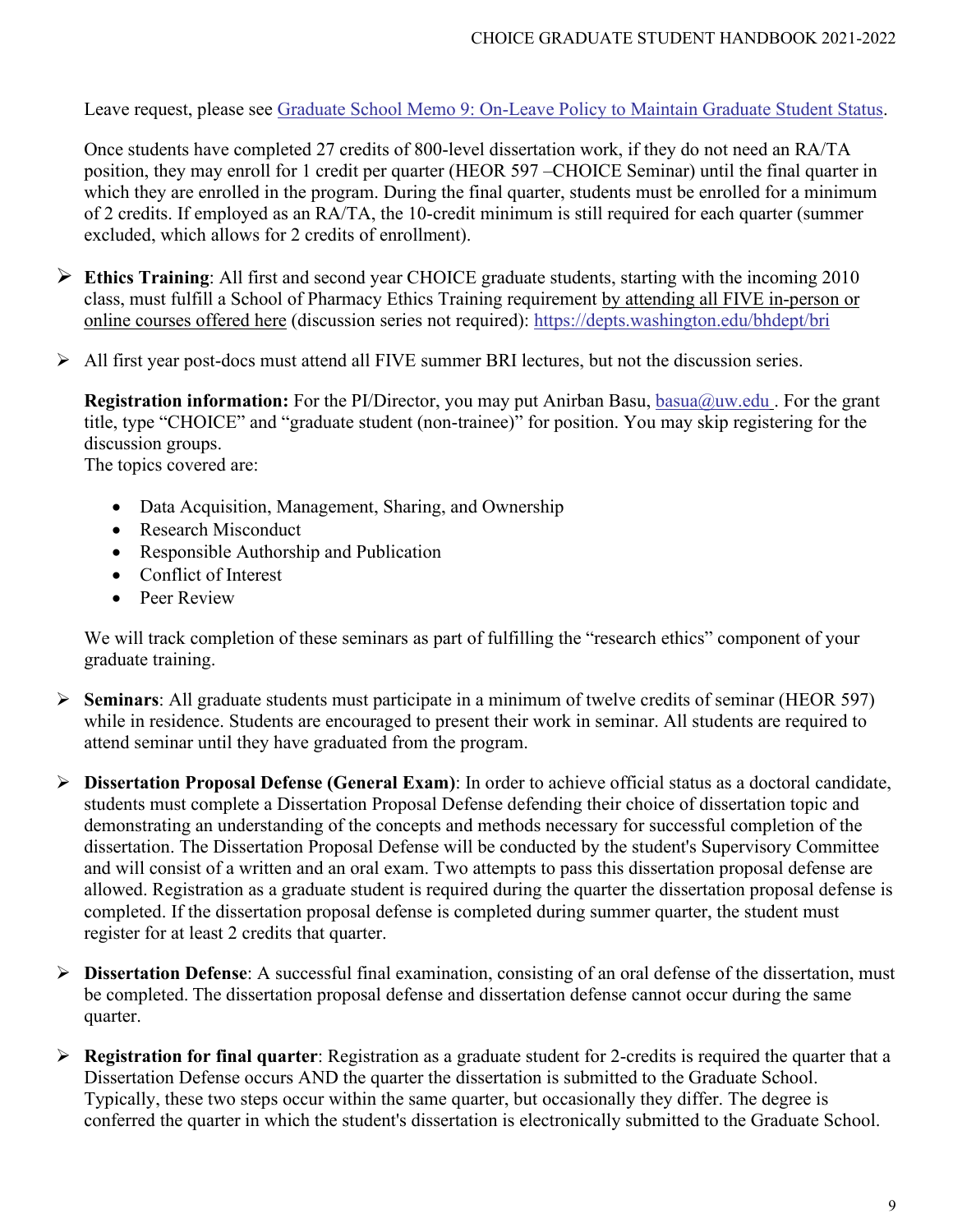# **PHD PROGRAM CURRICULUM OVERVIEW**

The program of course work can be divided into four components:

1) core courses;

- 2) electives;
- 3) seminars and literature review;
- 4) independent research and dissertation.

A suggested schedule and details for completion of this curriculum follows in the Progression to Doctoral Degree section.

#### **Core Program**

The core program consists of the following classes and is designed to provide the knowledge and skills necessary to achieve mastery of the subject. If students wish to substitute any core class, they must inquire with the Graduate Program Director, and approval of requests will be determined by the CHOICE Curriculum Committee. Students will be responsible for all preliminary examination material, regardless of whether they waive a course.

| Course                                                                                 | <b>Credit</b> |
|----------------------------------------------------------------------------------------|---------------|
| EPI 512, 513 Epidemiologic Methods I & II                                              | 8             |
| BIOST 511, 512, 513 (or 517-518) Medical Biometrics I, II & III                        | $8-12$        |
| <b>HEOR 545</b> Methods in Pharmaceutical Policy Analysis                              | 4             |
| <b>HEOR 520 Pharmacoepidemiology</b>                                                   | 3             |
| <b>HEOR 530</b> Economic Evaluation in Health and Medicine                             | 3             |
| <b>HEOR 531</b> Assessing Outcomes in Health and Medicine                              | 3             |
| <b>HEOR 532</b> Advanced Methods in Economic and Outcomes Evaluation in Health and     | 3             |
| Medicine                                                                               |               |
| <b>HEOR 540 Health Economics</b>                                                       | 3             |
| <b>HSERV 523 Advanced Research Methods</b>                                             | 4             |
| <b>HSERV 525</b> Advanced Health Services Research Methods III: Casual Inference Using | 4             |
| <b>Observational Data</b>                                                              |               |
| <b>BIOSTAT 537 Survival Data Analysis in Epidemiology</b>                              | 4             |
| <b>HEOR 597 Graduate Seminar</b>                                                       | 12            |
| <b>HEOR 800 Dissertation</b>                                                           | 27            |
| <b>Electives</b>                                                                       | 14            |
| <b>HEOR 600</b> Independent Study                                                      | 18            |
| <b>TOTAL MINIMUM CREDITS</b>                                                           | $118*$        |

*\*122 minimum credits if student takes the BIOST 511, 512, & 513 series.*

### **Electives**

Students should determine their choice of electives in consultation with their Academic Advisor (appointed at beginning of training) or their Dissertation Advisor (once one is identified). Electives are chosen based on research interests and dissertation topic. 14-credits of elective classes MUST be taken for a numerical grade, when there is a choice between taking the class for a grade, or for "credit/no credit". Elective credits earned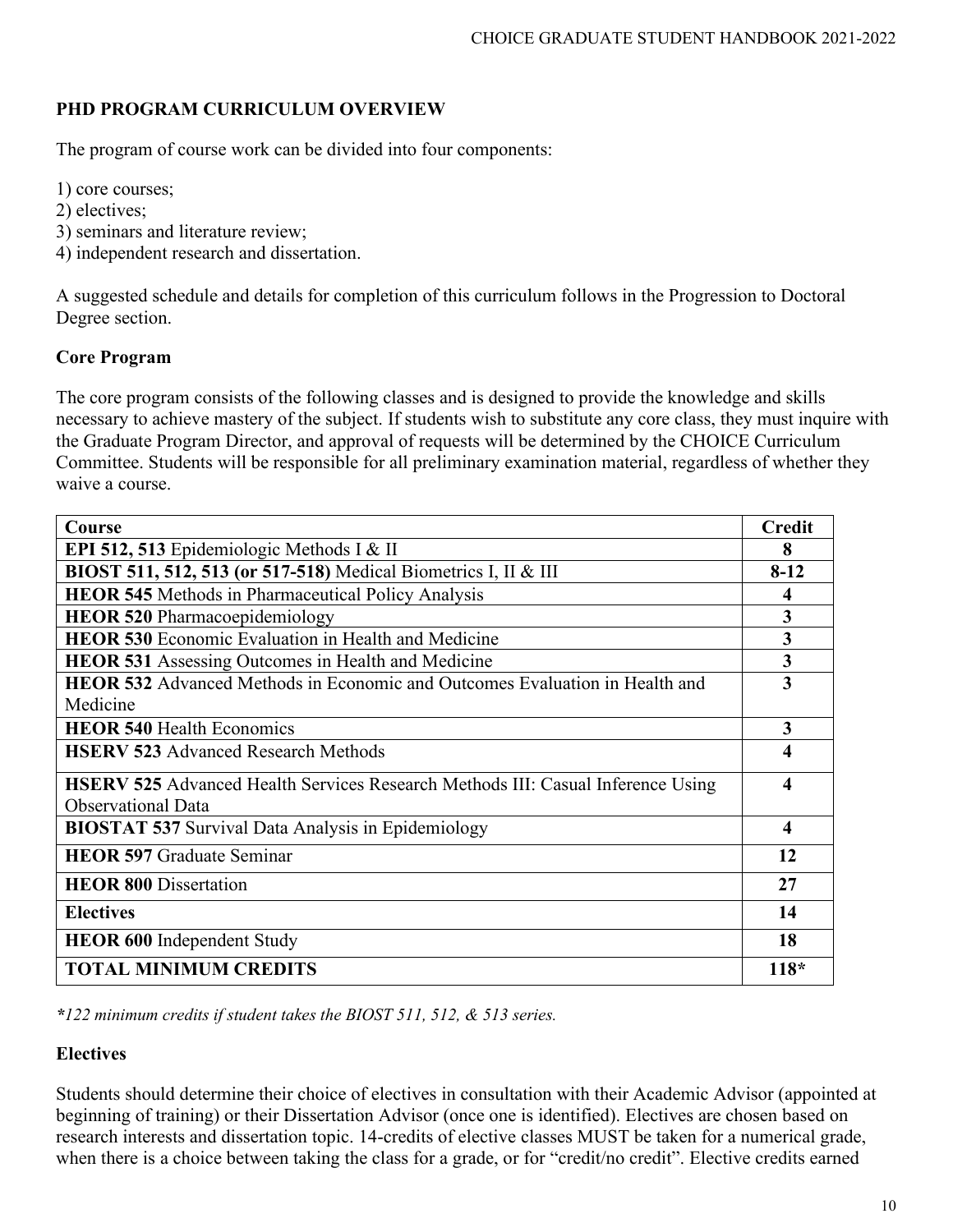beyond the 14-credit requirement may be taken as credit/no credit or satisfactory completion.

Students completing 20 hour/week RA positions that include a tuition waiver are required to register for 3-5 HEOR 600 credits; the number of credits is at the discretion of the faculty member. Students completing non-RA independent studies are required to register for the number of credits deemed appropriate by the faculty, commensurate with project scope.

See Appendix A: List of Approved Electives

#### **Seminar**

HEOR 597- CHOICE Graduate Seminar (1 credit/quarter; 3 quarters/year) offers students the opportunity to discuss a variety of topics with faculty, fellow students, and guest speakers. Students are required to enroll in HEOR 597 each quarter until they graduate, unless other arrangements are made with the Graduate Program Director.

#### **Independent Research Credits**

Independent research is an essential element of preparation for the Doctoral degree. The course designated for Independent Study is HEOR 600. Students may earn up to 9 *credit hours* per quarter at the discretion of their supervisory committee. A minimum of 18 credits of HEOR 600 are required for graduation.

#### **Dissertation Credits**

Doctoral Candidates must complete a minimum of 27 credit hours of Dissertation Research, HEOR 800. Students may begin enrolling in HEOR 800 upon approval of the Short Dissertation Proposal.

#### **Summer Quarter Opportunities: 1st and 2nd Years**

Following the preliminary examinations (see discussion later in this section), students have the summer quarter to explore research topics and future career interests. Options include, but are not limited to, research assistantships with CHOICE or affiliate faculty and paid summer internships locally, nationally, and internationally. One or more members of the CHOICE faculty will coordinate internship opportunities with affiliate faculty and corporate partners. Students should plan ahead for an enriching summer quarter experience that will complement their studies. Second year summer opportunities may include investigation into topics and data sources for dissertation research. The CHOICE faculty will maintain a list of industry-related summer internships for which students can apply.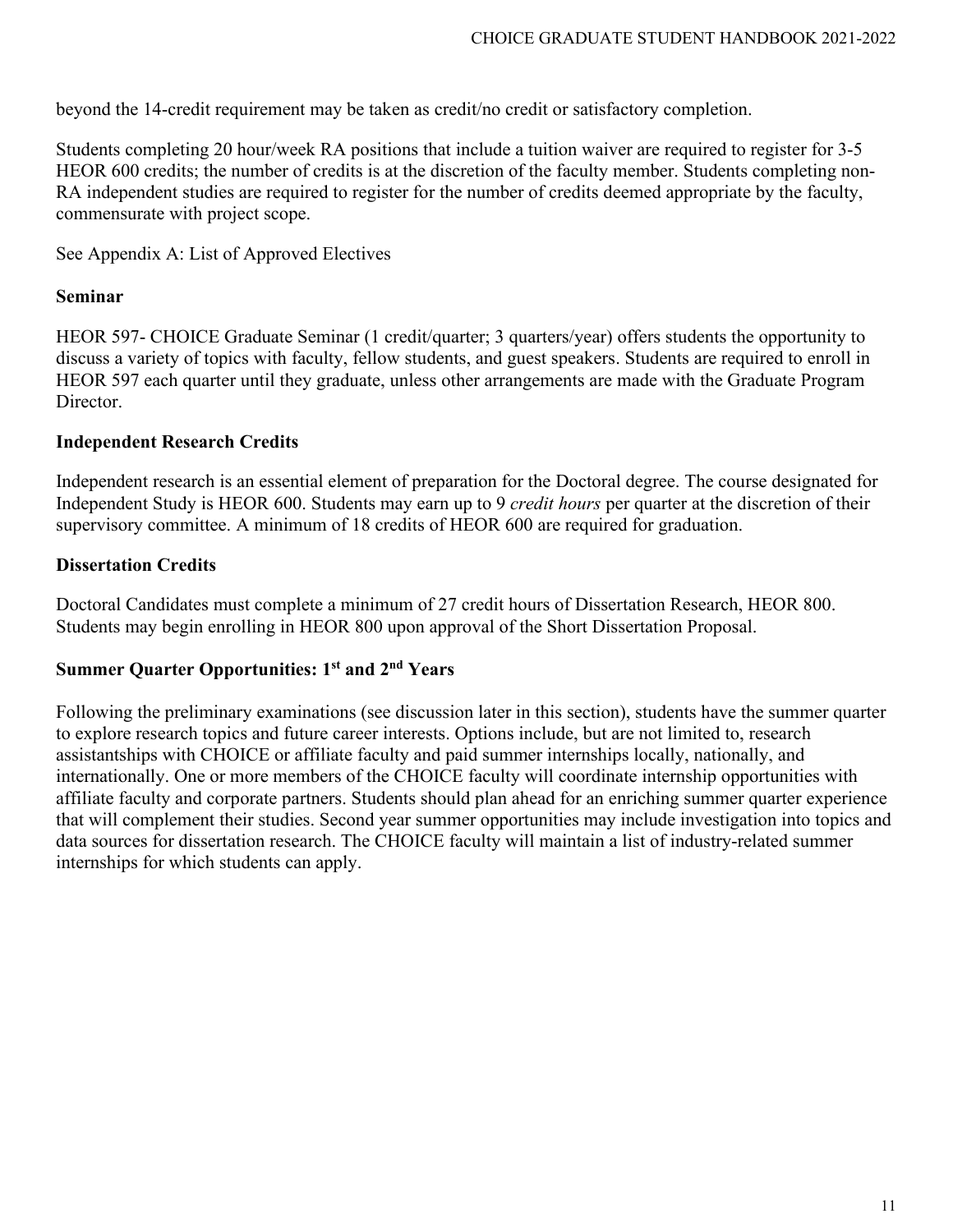# **INDIVIDUAL DEVELOPMENT PLAN (IDP)**

All CHOICE graduate students will maintain an IDP with their advisor throughout the course of their program. The purpose of an IDP is to prepare you for your future career after you graduate from the CHOICE PhD program. It is important that you think carefully about your individual career goals and the skills you need to be successful in that career. It is quite likely that your career success will require a much wider range of skills than the ability to design and perform research. Your mentor and other resources at UW and affiliated institutions will be helpful, but you must take primary responsibility for your career preparation. The development, implementation, and revision of IDPs require a series of steps to be conducted by graduate students and their mentors. These steps are an interactive effort, and so both the student and the mentor must participate fully in the process.

|        | <b>For Graduate Students</b>                                                                                                                                                                                                                                           | <b>For Mentors</b>                   |
|--------|------------------------------------------------------------------------------------------------------------------------------------------------------------------------------------------------------------------------------------------------------------------------|--------------------------------------|
| Step 1 | Conduct self-assessment, a tool for you and<br>your mentor(s) to identify your career goals<br>and competencies to reach your goals                                                                                                                                    |                                      |
| Step 2 | Write an IDP, including your PhD Progress<br>Table and PhD Timeline. Share with<br>$mentor(s)$ and revise                                                                                                                                                              | Review IDP and help revise           |
| Step 3 | Implement the IDP and revise as needed                                                                                                                                                                                                                                 | Establish regular progress<br>review |
| Step 4 | Identify and explore potential career paths<br>with mentor(s). Assess how your knowledge<br>and skills match the competencies required<br>by your chosen career(s), and revise your<br>IDP to prioritize developmental areas that<br>you will need for your career(s). | Discuss opportunities with<br>mentee |

Once you have drafted your IDP, meet with your mentor(s) to discuss the draft, and schedule regular meetings to review and assess your progress. Make use of as many mentors as you find helpful—you will find that most people are very willing to help to guide you in understanding your goals and defining what mentoring you need. Your IDP should be considered a living document that will evolve over time as you move through your training. You will be expected to update it in consultation with your mentor annually, and before it is reviewed annually by the CHOICE Faculty.

### **IDP Review Schedule**

Fall Faculty Meeting: 3rd years and above Winter Faculty Meeting: 2<sup>nd</sup> years Spring Faculty Meeting: 1<sup>st</sup> years (including MS fellows)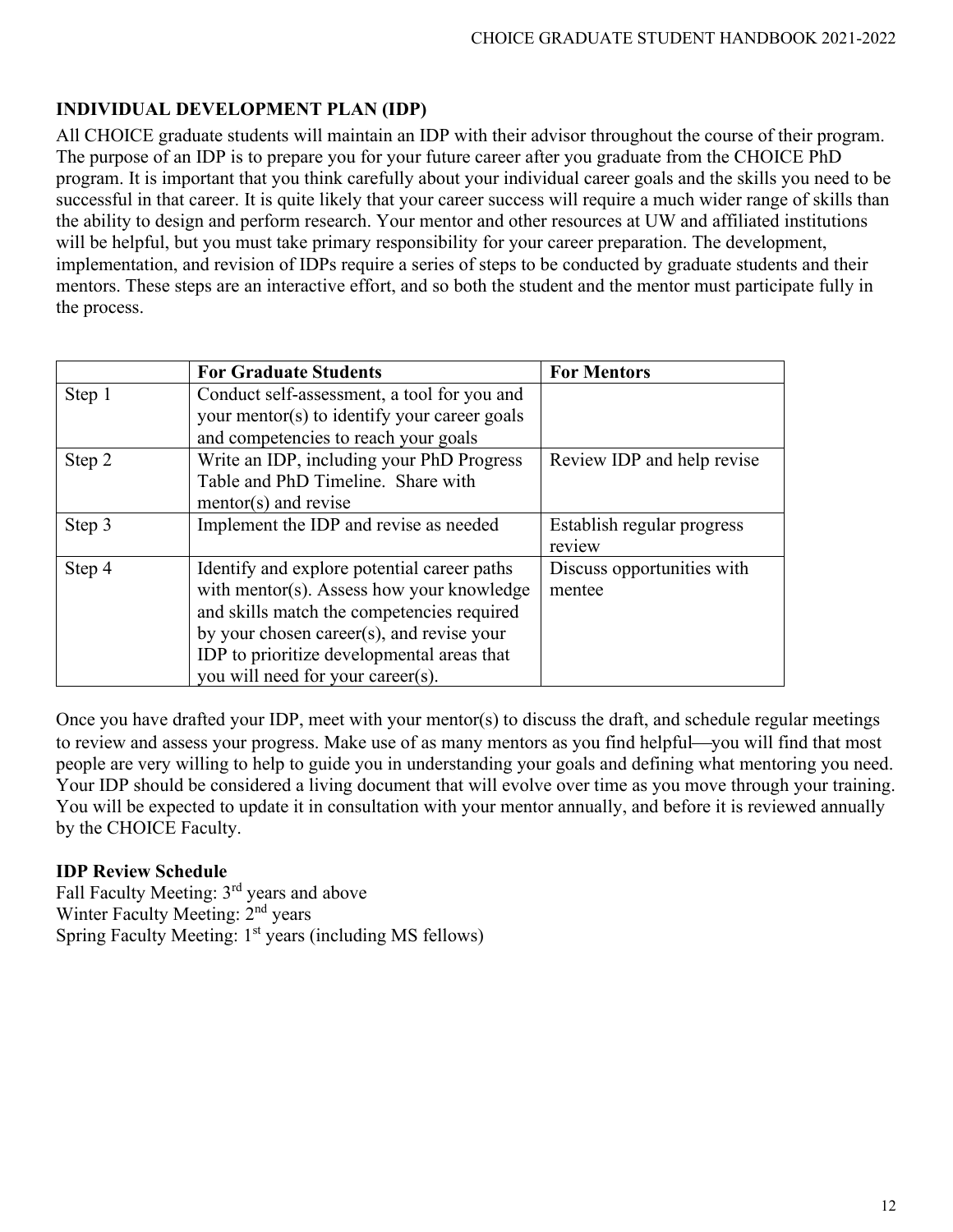# **MINIMALLY ACCEPTABLE PROGRESS (MAP)**

In order to remain in the Ph.D. program a student must continue to make progress toward the degree. The following norms have been established as Minimally Acceptable Progress (MAP) recognizing that most students will satisfy these requirements well before the indicated deadline.

| Requirement                        | <b>MAP</b> Deadline                                            |
|------------------------------------|----------------------------------------------------------------|
| Pass Preliminary Examinations      | By the end of year 3                                           |
| Pass all course work requirements  | By end of Spring Quarter of year 3                             |
| Establish a Supervisory Committee  | By end of Autumn Quarter of year 4                             |
| Pass Dissertation Proposal Defense | By the end of year 2 after passing the Preliminary Examination |
| <b>Dissertation Defense</b>        | 2 years after passing Dissertation Proposal Defense            |

All students are required to satisfy these conditions for minimally acceptable progress. If one of the requirements for the Ph.D. is not satisfied by the year shown, the student will be placed on academic probation in that quarter. If the requirement is not satisfied by the following quarter, the student will be placed on final probation. Failure to satisfy the requirement within two quarters of the deadline shown will result in dismissal from the program.

#### **FINANCIAL ASSISTANCE**

The CHOICE Institute will make every effort to provide as much financial support as is feasible for aspiring doctoral students. However, the student must understand that such support is dependent primarily upon funds received from outside sources. This financial support is available in the form of research assistantships, teaching assistantships, and fellowships. The general CHOICE policy is to provide support for students through a combination of these sources for their first two years, after which time they are expected to identify funding sources in collaboration with their research advisors. Writing their own grant to support their dissertation work is encouraged for students aspiring to an academic career. Allocation of student funding is determined by a committee consisting of the Institute Director and Associate Director, and Graduate Program Director and Associate Director.

#### **PROGRESSION TO DOCTORAL DEGREE**

The PhD program is designed so that a well-prepared and focused student can complete the Ph.D. program in approximately four years. A suggested time frame is:

**First & Second Year:** Completion of core courses and preliminary examinations. In the second year, students should consider research involvement with faculty members to begin the process of determining their potential interests in dissertation research.

**Summer Quarter after Second Year**: Explore potential dissertation topics and data sources available for investigation of these topics.

**Third Year:** Selection of dissertation topic (with CHOICE faculty approval of short proposal) and establishment of Supervisory Committee. Ideally, a short proposal should be completed and approved by the end of the fall quarter of the third year. Completion of specialization coursework and Dissertation Proposal Defense follow.

**Fourth Year**: Completion of dissertation and Dissertation Defense. Some students will not complete their Dissertation Proposal Defense until the fall quarter of the fourth year, and their dissertation and Defense until the fifth year.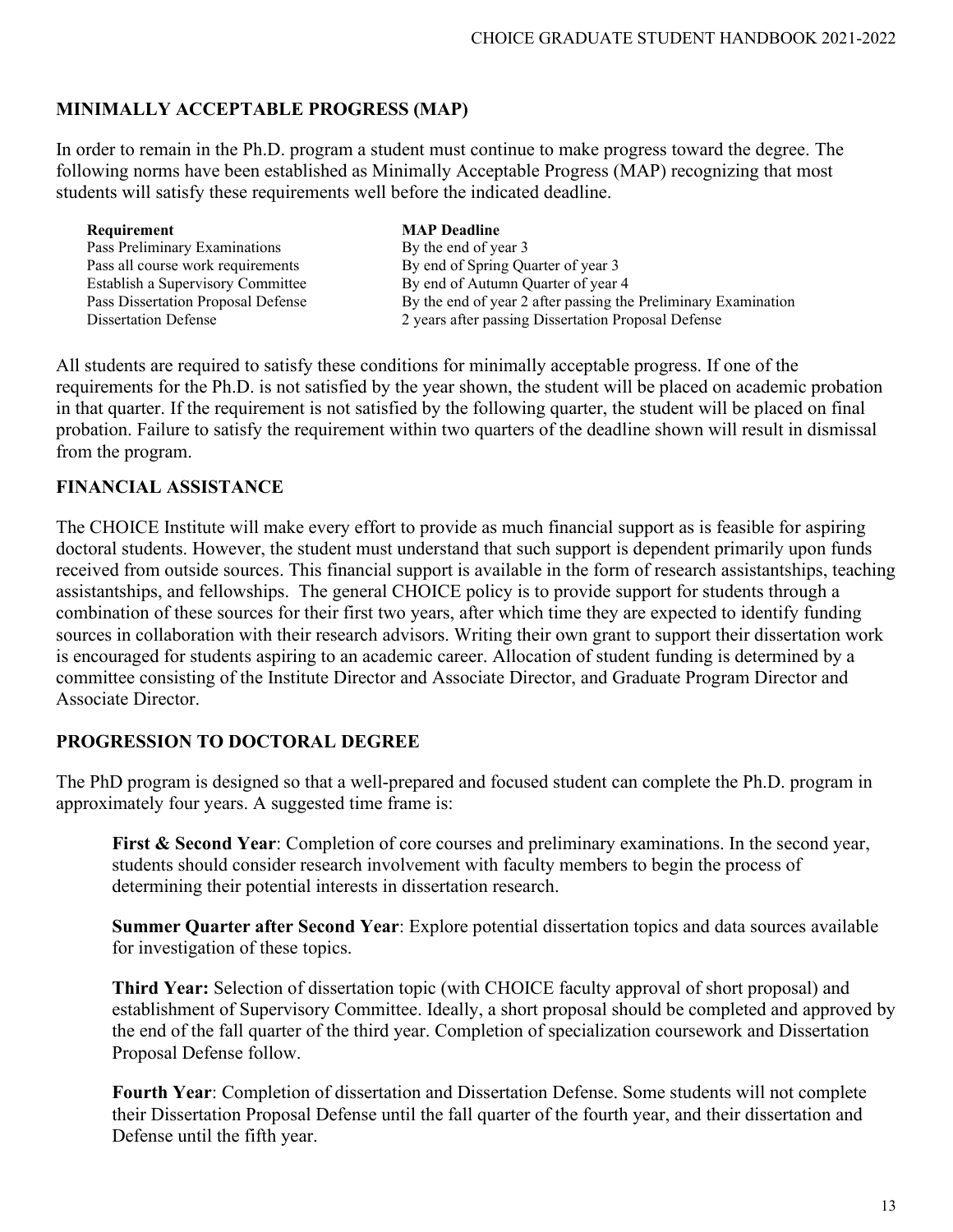# **PROGRESSION TO DOCTORAL DEGREE – TASKS TO COMPLETE**

## **1. Completion of Coursework**

Students are expected to complete the core curriculum, specialization courses, and elective class work within their first three years as a PhD student. A suggested schedule of classes is attached as Appendix A. Students should be aware that many required courses are offered as a series, with individual classes available only one quarter of each year. Students who do not take the first course in a series or who fail to achieve the required 2.7 passing grade in one course in a series may be unable to move on to the second class in the series until the following year. It is recommended, therefore, that students follow the suggested schedule as closely as possible.

## **2. Preliminary Examinations**

*Note: This is still being finalized as of September 28, 2020. Once final policies are implemented, all students will be notified and the handbook will be updated accordingly.* 

Preliminary examinations will be given for demonstration of mastery of the core competencies of the Ph.D. Students will take 4 examinations covering core competencies after meeting coursework requirements. The four examinations will be in the following areas:

- 1) Biostatistics and causal inference
- 2) Epidemiology and pharmacoepidemiology
- 3) Health Economics and health policy
- 4) Cost and outcomes evaluation.

The preliminary exams will be given when the student has completed the second-year coursework for each examination, generally at the beginning of the Summer Quarter. The examinations will be in written format, may include take home analytic or modeling work, and will be graded numerically. An average passing grade of 70% in each of the core competencies is required. Students must satisfactorily complete preliminary examinations in all core areas before they will be allowed to complete the Dissertation Proposal Defense (General Exam).

Two attempts to pass each preliminary examination are allowed. If a student achieves less than a passing grade for any core area, the student is allowed to re-take that section of the examination in Fall Quarter of the same year. The repeat examination will also be written, and the student must receive an average grade of 70%. Should the student fail to pass the examination the second time, the student is no longer eligible to pursue the PhD and the student's advisor will explore the option of completing a master's degree in the program. A remediation program of study may also be required regardless of score (i.e. even students with passing grades may be required to complete a remediation program).

#### **3. Selection of Dissertation Advisor and Doctoral Supervisory Committee**

Selection and Appointment of the Doctoral Supervisory Committee should be completed after completing your preliminary exams and as you begin working on your Short Dissertation Proposal. The selection of the Doctoral Supervisory Committee should be given great consideration. This committee will supervise the student's research closely and will be the ultimate judge of the acceptability of his/her work and whether the student's achievement warrants the award of a doctoral degree. Students have a great deal of discretion in the choice of their dissertation topic. Students should take the time to get to know the research specialties of members of the faculty, and to consult with them about their proposed dissertation research, before requesting appointment of the Doctoral Supervisory Committee.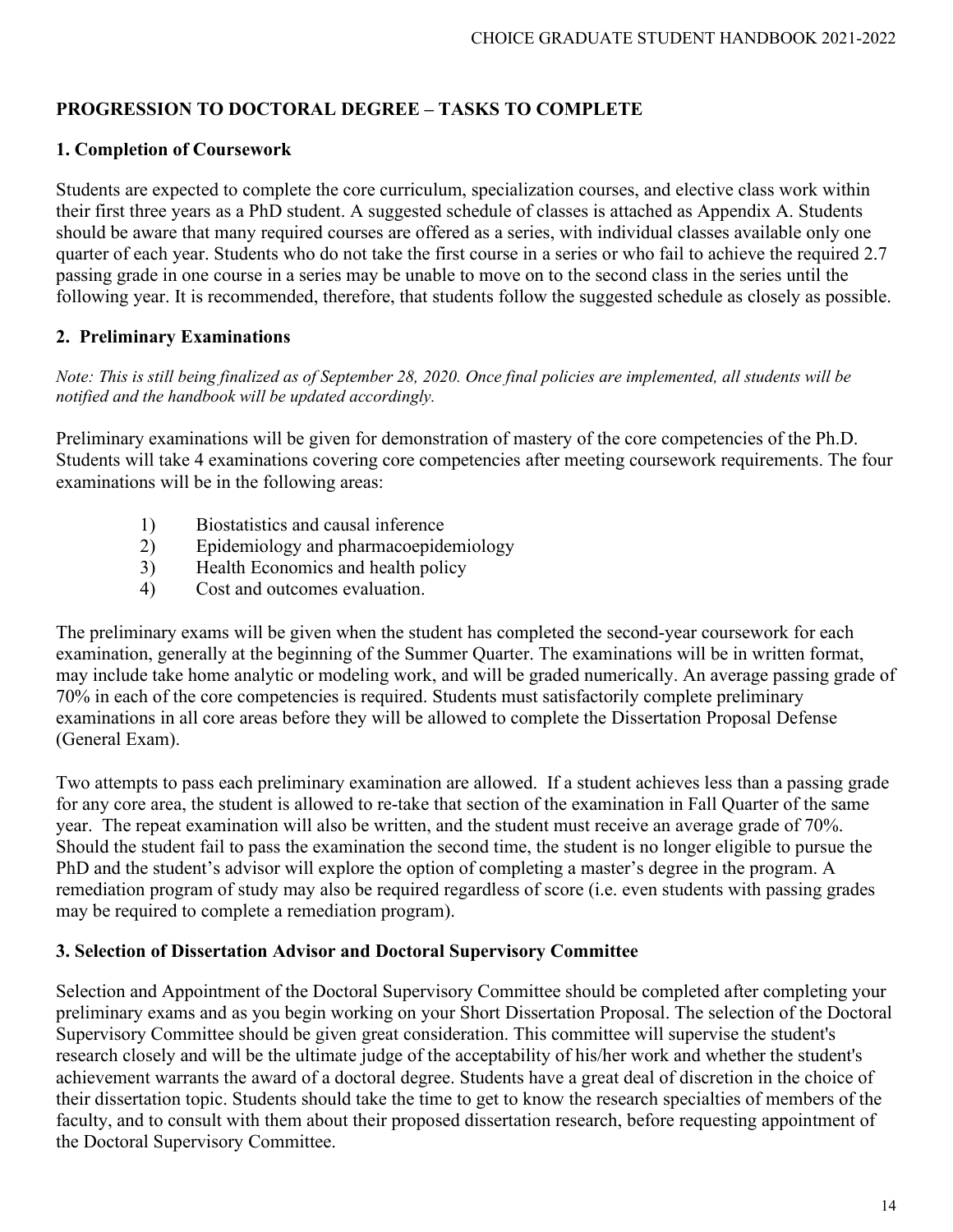At the request of the student, the Graduate Program Advisor submits the names of the committee members via MyGrad. The committee is composed of a minimum of four members, at least three of whom (including the Chair and GSR) must be members of the Graduate Faculty with an endorsement to chair doctoral committees and two of which must be CHOICE faculty (core, affiliate, or adjunct).

The committee must include an expert in the field most relevant to the topic of the student's dissertation to ensure that the student has a broad understanding of the subject area. The chair of the committee is chosen by the student, and must be a regular or research faculty member of CHOICE (including joint faculty with other departments) and a member of the Graduate Faculty with the Endorsement to Chair. Faculty members with adjunct or affiliate appointments may chair the dissertation committee only with the approval of the Graduate Program Director. All members of the committee should be at the rank of Assistant Professor or higher. An additional non-voting Graduate School Representative (GSR) is identified by the student, and must not hold an appointment in the Department of Pharmacy or share any appointments with the committee chair that might suggest a conflict of interest.

Please review Graduate School Memo 13 for further information on identifying a doctoral supervisory committee: [https://grad.uw.edu/policies-procedures/graduate-school-memoranda/memo-13-supervisory](https://grad.uw.edu/policies-procedures/graduate-school-memoranda/memo-13-supervisory-committee-for-graduate-students/)[committee-for-graduate-students/](https://grad.uw.edu/policies-procedures/graduate-school-memoranda/memo-13-supervisory-committee-for-graduate-students/)

### **4. Short Proposal**

A short dissertation proposal prepared by the student in consultation with their advisor and committee should be submitted by the proposed Chair of the student's Doctoral Supervisory Committee for review by the CHOICE graduate faculty at a regularly scheduled quarterly CHOICE Faculty meeting, or via email (by July 15th) during Summer Quarter.

#### **Short Proposal Format**

- Arial font size 11, single spaced,  $\frac{1}{2}$  inch margins
- Including all references, document must not exceed **4 pages**
- Contents should include:
	- o Title page (1 page)
		- Title and names only (include proposed dissertation committee)
	- o Summary Page (1 page)
		- Background (1 paragraph)
		- Rationale (1 paragraph)
		- Overall research objective (1 sent.)
		- Specific aims
			- o list each scientific aim (what you hope to understand)
			- o the approaches you propose to achieve each aim
			- o state hypotheses for each aim
		- Summary implications of proposed work (1-2 sentences)
	- o Details Page (1 page)
		- Data sources and Methods for each aim
		- **Study limitations**
		- Study implications
		- **Proposed timeline- including plans for grant applications**
	- o References (1 page max)
	- $\circ$  An optional Addendum of no more than  $\frac{1}{2}$  page may be added that contains solely this information:
	- o Table of aims with the data sources for each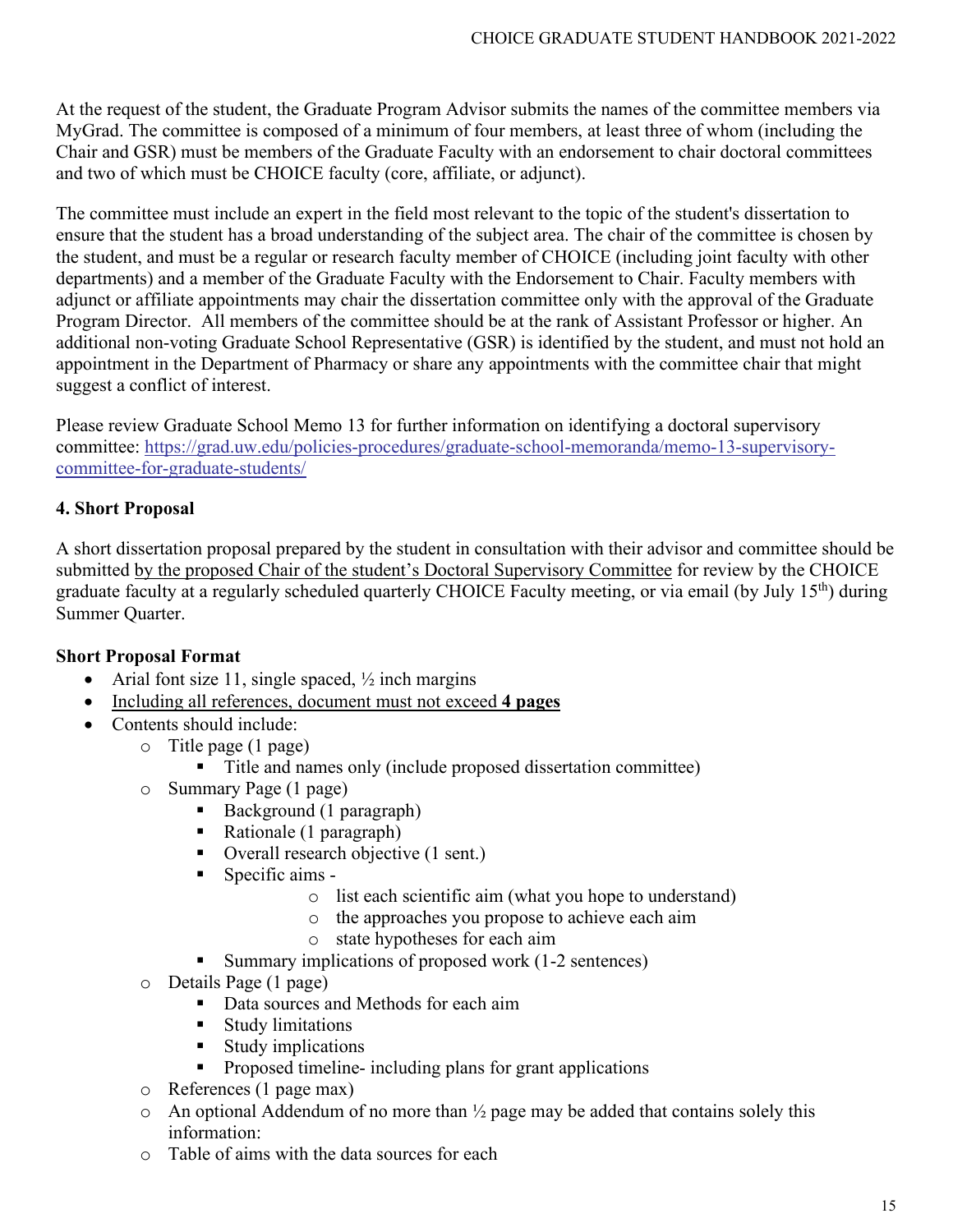## o List of manuscripts

The CHOICE graduate faculty will meet to review the short proposal with the goal of providing feedback to the student and Committee Chair. At the discretion of the CHOICE faculty, the student may be required to provide a revised short proposal to the faculty based on feedback (final approval may be contingent on a sufficiently revised short proposal). Once approved by CHOICE faculty vote, a full dissertation proposal should be prepared for consideration by the Doctoral Supervisory Committee.

# **5. Full Dissertation Proposal**

The student should prepare a full proposal in close collaboration with their entire committee. Ongoing communication with the Chair and committee is one of the most important elements of a successful dissertation.

## **Full Proposal Format**

- Arial font size 11, single spaced,  $\frac{1}{2}$  inch margins
- Excluding title page, references, and appendices, main body of document must not exceed 13 pages
- Contents should include:
	- o Title page (1 page)
	- o Summary page (1 page see Short Proposal format above)
		- Background/Rationale
		- Research objective
		- **Specific aims and approach for achieving each aim**
		- **Study implications**
	- o Research Strategy This section should describe what you plan to do and methodology for each Aim  $({\sim}8$  pages).
	- o Significance\*
	- o Innovation\*
	- o Approach
		- Each Specific Aim
		- Hypotheses
		- **•** Overall Evaluation Plan
		- $\blacksquare$  Setting
		- Data sources
		- **Analysis**
		- **I** Limitations
		- Alternative Approaches
	- $\circ$  Detailed timeline (~  $\frac{1}{4}$   $\frac{1}{2}$  page)
	- $\circ$  Assessment of human subjects approval requirement ( $\sim \frac{1}{4}$   $\frac{1}{2}$  page)

Appendices should only include lengthy, study related documents such as draft surveys and reference tables greater than 1 page in length.

*\*Significance and Innovation comprise no more than 3 pages, total.*

# **6. Dissertation Proposal Defense**

The Dissertation Proposal Defense (referred to by the Graduate School as the General Exam) consists of a written and an oral component. The oral exam is both a Graduate School and CHOICE requirement, while the written exam is solely a departmental requirement. The Committee must agree that the student is ready to take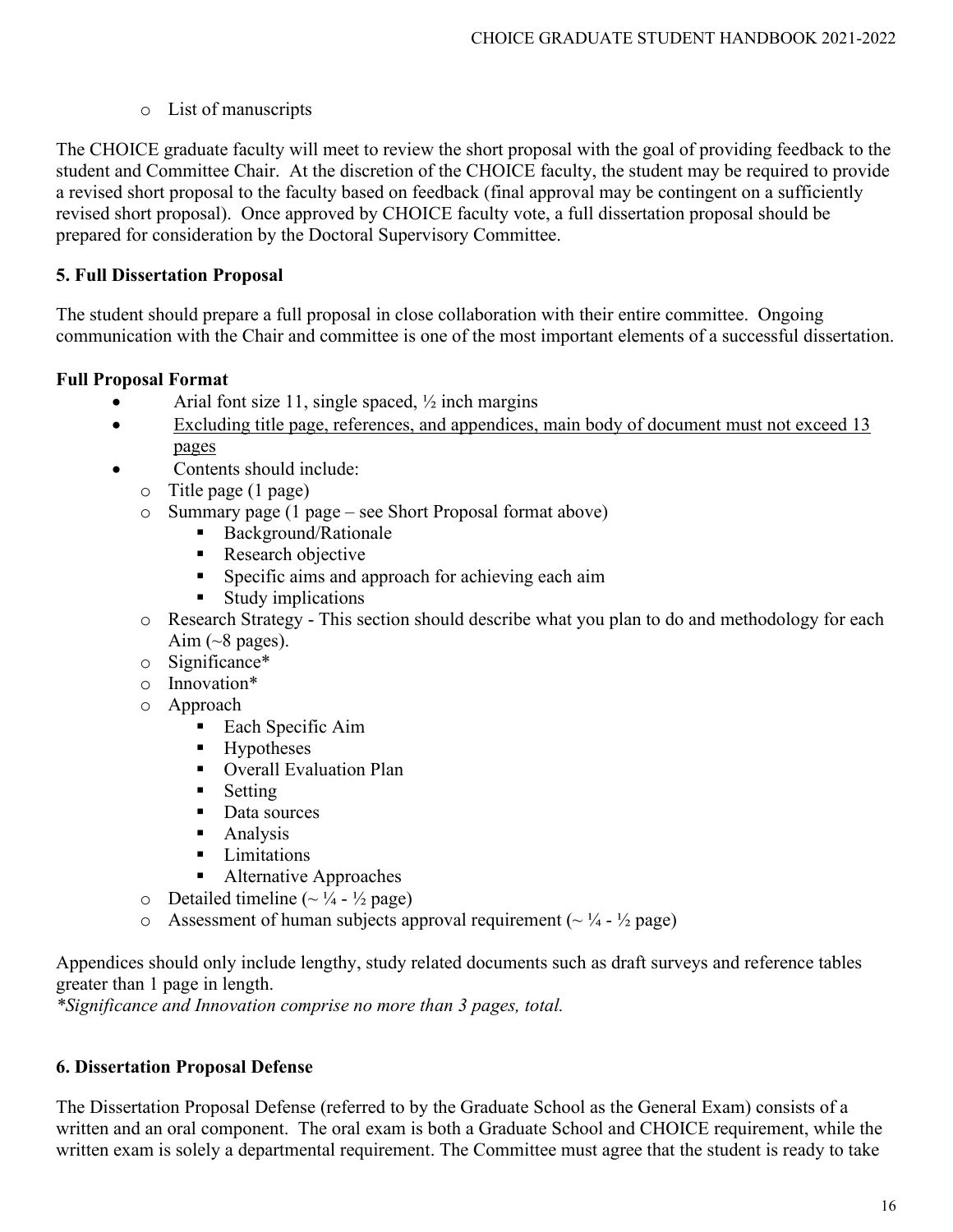the exam based on reading the dissertation proposal and provide approval before the exam can be officially scheduled.

In addition, the student must have earned a minimum of 60 credits, including *all* departmental course requirements (53 minimum), a minimum of 6 credits of seminar, maintained full-time enrollment for 3 out of 4 consecutive quarters, and completed a minimum of 6 full-time quarters or the equivalent. Registration as a graduate student is required the quarter that the Dissertation Proposal Defense is completed. If the Dissertation Proposal Defense is completed during summer quarter, the student must register for at least 2 credits that quarter.

Students should contact Marina Gano ( $\text{mcgan}(\partial_\mu w \cdot \text{edu})$  to ensure they have completed all the department and Graduate School requirements prior to scheduling the Dissertation Proposal Defense. A summary of the Graduate School policy can be found here: [https://grad.uw.edu/policies-procedures/doctoral-degree](https://grad.uw.edu/policies-procedures/doctoral-degree-policies/general-examination-admission-to-candidacy-for-doctoral-degree/)[policies/general-examination-admission-to-candidacy-for-doctoral-degree/.](https://grad.uw.edu/policies-procedures/doctoral-degree-policies/general-examination-admission-to-candidacy-for-doctoral-degree/)

The Dissertation Proposal Defense is completed after the dissertation proposal has been completed and approved by the CHOICE faculty, and before significant data collection or analysis for the dissertation research has begun. The student must identify a date and time for the oral defense where all committee members are available to attend. The next step is to formally schedule the proposal defense with the UW Graduate School. The request is made in MyGrad by selecting *Schedule a doctoral general or final exam*: <https://grad.uw.edu/for-students-and-post-docs/mygrad-program/>

The Dissertation Proposal Defense is administered by the Doctoral Supervisory Committee and is required for advancement to Ph.D. candidacy. The defense is focused primarily with the general topic of the student's dissertation and is designed to:

- a. Measure the student's ability to analyze and synthesize information,
- b. Determine whether the student has sufficient breadth of knowledge of the topic of his or her dissertation.
- c. Evaluate whether the student has adequate knowledge of recent advances and important problems relevant to the student's area of interest.

The written portion of the Dissertation Proposal Defense generally consists of one or two questions, some with several parts, from each committee member related to the student's individual dissertation topic, and may be focused on clarifying specific areas of the full dissertation proposal. Approximately one week will be allowed for the student to complete the written section. The oral portion of the exam includes a defense of the answers to the written questions and the full dissertation proposal before the Doctoral Supervisory Committee and the public. The oral portion is to occur as soon as possible after the successful written exam. A student who performs poorly on the written portion of the Dissertation Proposal Defense may be re-examined at the discretion of the Committee before the oral portion is completed. The Committee members may require additional course work to remedy perceived deficiencies in any relevant area. The student may take each section (i.e. written & oral) of the Dissertation Proposal Defense (General Exam) a maximum of two times. However, if a student did not pass their written component, they would not proceed with the oral component until the written component is satisfactorily completed. When the defense date is determined and the student is approved to proceed to oral exam following completion of the written exam portion, the student should notify Marina Gano to advertise the oral exam with the department community.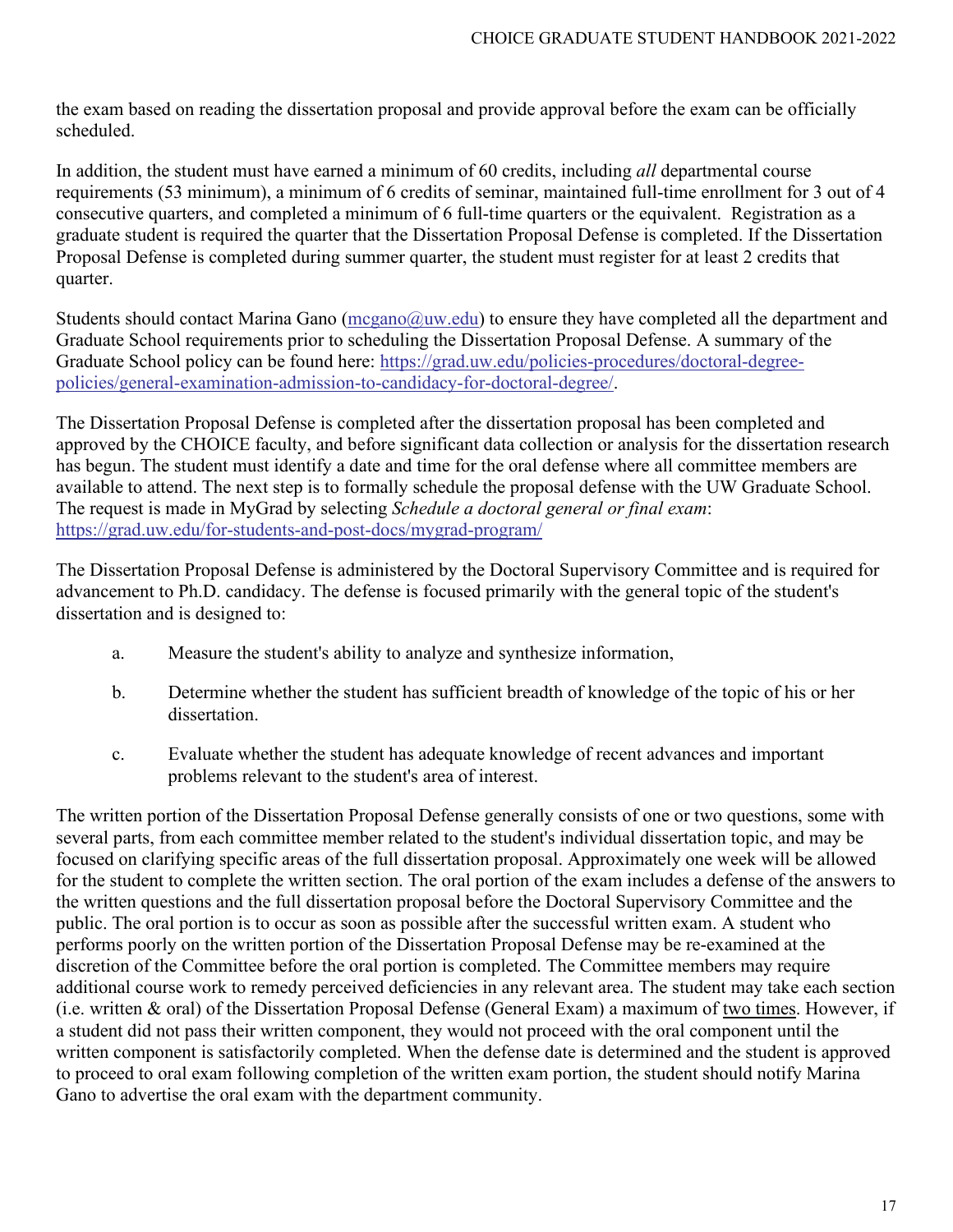#### **7. Completion of Dissertation**

The decisions about acceptable dissertation organization and content reside with the student's Doctoral Supervisory Committee and ultimately the Chair of the Doctoral Supervisory Committee. The dissertation project is intended to assure that the student has achieved mastery in the full range of skills needed for advanced research in their field of study. It should also represent a unique and genuine contribution to knowledge in the field. Two substantively unique projects should be completed. Primary data collection is not required.

The dissertation must consist of two or more chapters that are each publishable research manuscripts. The Dissertation, as submitted to the Graduate School, must follow the Graduate School guidelines and should include 1) an abstract that describes the entire body of research, 2) an introduction to the dissertation that addresses the overall theme, rationale and specific aims, 3) results of the aims as individual chapters, and 4) a brief summary chapter that discusses the implications and potential impact of the findings from the research. The first chapter should be submitted to a journal of choice prior to the defense. The second paper should be 'submission ready' at the time of the defense; suggestions made at the defense should be incorporated before submission. Each paper must include an Introduction and Background, Methods, Results, Discussion, and Conclusions or meet the journal-specific requirements for submitted manuscripts.

Generally, a doctoral dissertation should include formulation of a hypothesis and the specific aims of the project, a literature evaluation, collection and analysis of data, and interpretation of results. The written report should include such topics as a statement of the problem approached, background, relevant previous research, methods, potential results, and implications. It should demonstrate not only the ability to locate and access required data, but also an ability to independently design and execute research projects, and to assess the implications and importance of the results.

For details concerning the formatting of your dissertation, review the following:: <https://grad.uw.edu/for-students-and-post-docs/thesisdissertation/etd-formatting-guidelines/>

The process for submitting an electronic dissertation (ETD), can be found here: <https://grad.uw.edu/for-students-and-post-docs/thesisdissertation/>

#### **8. Appointment of the Dissertation Reading Committee**

At least one quarter after the student has passed the Dissertation Proposal Defense, and several months prior to the desired date of the Final Examination, the student should ask at least three members of the supervisory committee who will serve on the reading committee. At least one of the members of the reading committee must hold an endorsement to chair doctoral committees. The reading committee is appointed to read and approve the dissertation. It is the responsibility of a reading committee to (a) ensure that the dissertation is a significant contribution to knowledge and is an acceptable piece of scholarly writing; (b) determine the appropriateness of a candidate's dissertation as a basis for issuing a warrant for a Final Examination and; (c) approve a candidate's dissertation. Once the chosen faculty agree, the student notifies the Graduate Program Advisor (Marina Gano), who completes the online request through MyGrad Program.

#### **9. Scheduling of the Dissertation Defense (Final Exam)**

Sufficient time should be allotted for review of at least two drafts of the student's dissertation by the Reading Committee. The Reading Committee should be given two weeks to review each draft of each dissertation manuscript. Together, the student and Dissertation Advisor should create a timeline, accordingly. A suggested timeline appears here: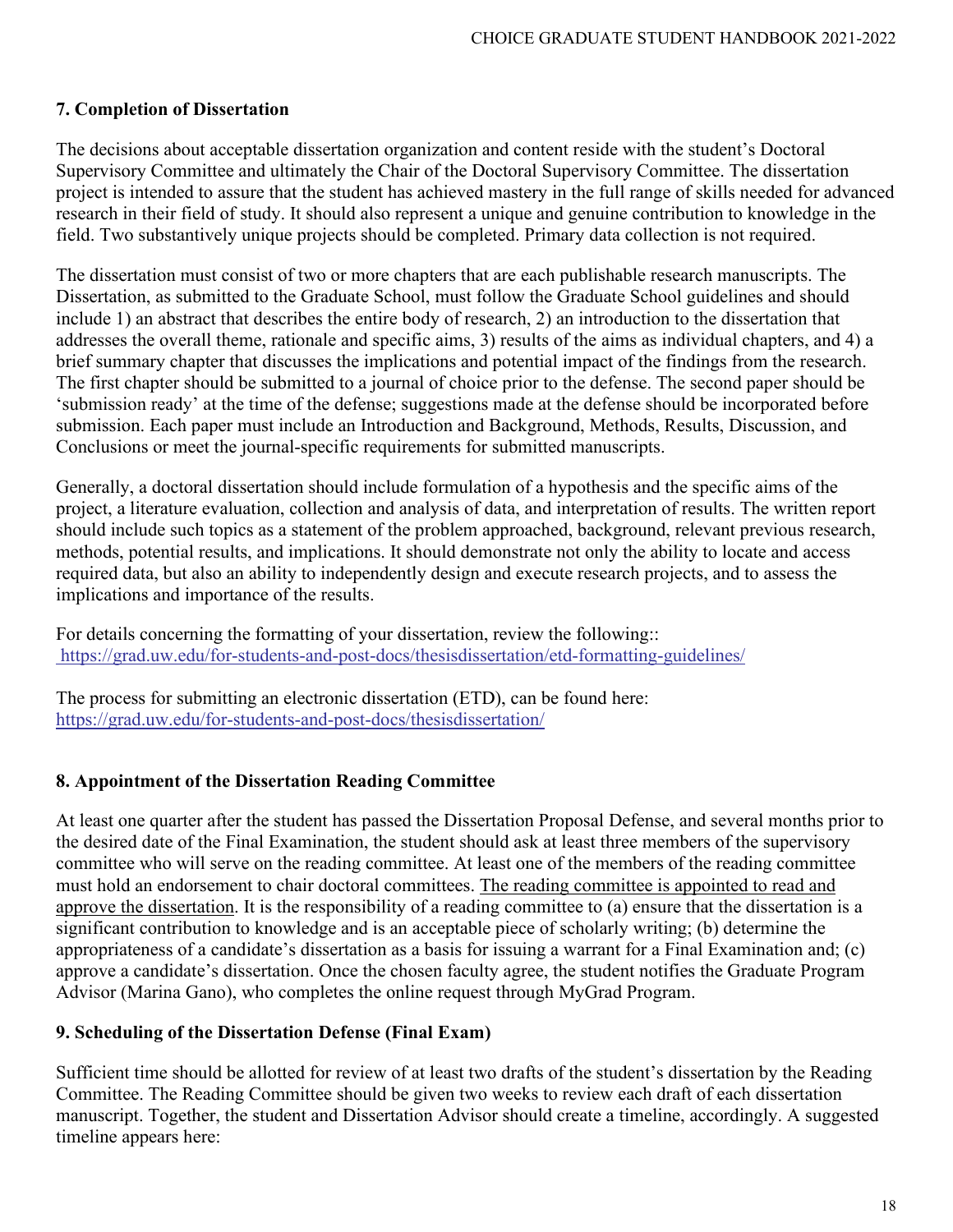- **8 weeks before defense** first complete draft of all manuscripts to faculty; it is preferable that the manuscripts come in one-at-a- time prior to that.
- **6 weeks before defense** faculty return all comments to student.
- **4 weeks before defense** faculty read second round of manuscripts.
- **2 week before defense** faculty return all comments to student.
- At least one manuscript submitted for publication this week. Student has final week to prepare for defense.

The student must schedule their Dissertation Defense (final exam) via [MyGrad](https://grad.uw.edu/for-students-and-post-docs/mygrad-program/) no later than three weeks prior to the desired date. When completing the request, the student should insert the date and time of the exam that has been previously agreed upon by all members of the supervisory committee. All committee members will receive an email notice of the date, time, and location of the exam. The Exam Warrant will printed out by the Graduate Program Advisor, and given to the Chair of the Committee on the day of the defense. The defense consists of an oral defense of the dissertation before the entire Doctoral Supervisory Committee and the public. At least four members of a supervisory committee (including the Chair, Graduate School Representative, and one additional Graduate Faculty member) must be present at an examination. Registration as a graduate student is required the quarter that a Final Examination is taken AND the quarter the dissertation is submitted. The degree is conferred the quarter in which the student's dissertation is accepted by the Graduate School.

Note: it is recommended to work with Marina Gano to identify an exam location at the time of exam scheduling, as conference room availability can be competitive. Additionally, Marina will assist in promoting the exam to the department community.

Policies and Procedures for Video Conference in Doctoral Examinations: [https://grad.uw.edu/policies](https://grad.uw.edu/policies-procedures/doctoral-degree-policies/instructions-for-video-conferencing-in-doctoral-examinations/)[procedures/doctoral-degree-policies/instructions-for-video-conferencing-in-doctoral-examinations/](https://grad.uw.edu/policies-procedures/doctoral-degree-policies/instructions-for-video-conferencing-in-doctoral-examinations/)

### **10. Final Submission of the Dissertation and Award of the Doctoral Degree**

The Reading Committee will complete the online approval of the dissertation via MyGrad – Committee View [\(https://grad.uw.edu/for-faculty-and-staff/mygrad-faculty-view/\)](https://grad.uw.edu/for-faculty-and-staff/mygrad-faculty-view/) once satisfied with the final manuscript, following the Dissertation Defense.

All requirements for the doctoral degree must be satisfied by the last day of the quarter in which the student intends to graduate. The dissertation must be submitted to the Graduate School ETD Administrator site (ProQuest) by the end of the quarter in which degree requirements are completed, or by the deadline specified in the Graduate Registration Waiver Fee. Otherwise, the candidate will be expected to register for the following quarter and the candidate's degree will be awarded the following quarter.

In addition to University requirements for filing copies of the dissertation, a digital copy of the dissertation should be filed with each member of the committee and with the Graduate Program Advisor.

Details regarding the electronic submission process are outlined here: <https://grad.uw.edu/for-students-and-post-docs/degree-requirements/preparing-to-graduate/> <https://grad.uw.edu/for-students-and-post-docs/thesisdissertation/>

Refer to the Graduate School Dates and Deadlines page for quarterly deadline information: <https://grad.uw.edu/for-students-and-post-docs/degree-requirements/dates-and-deadlines/>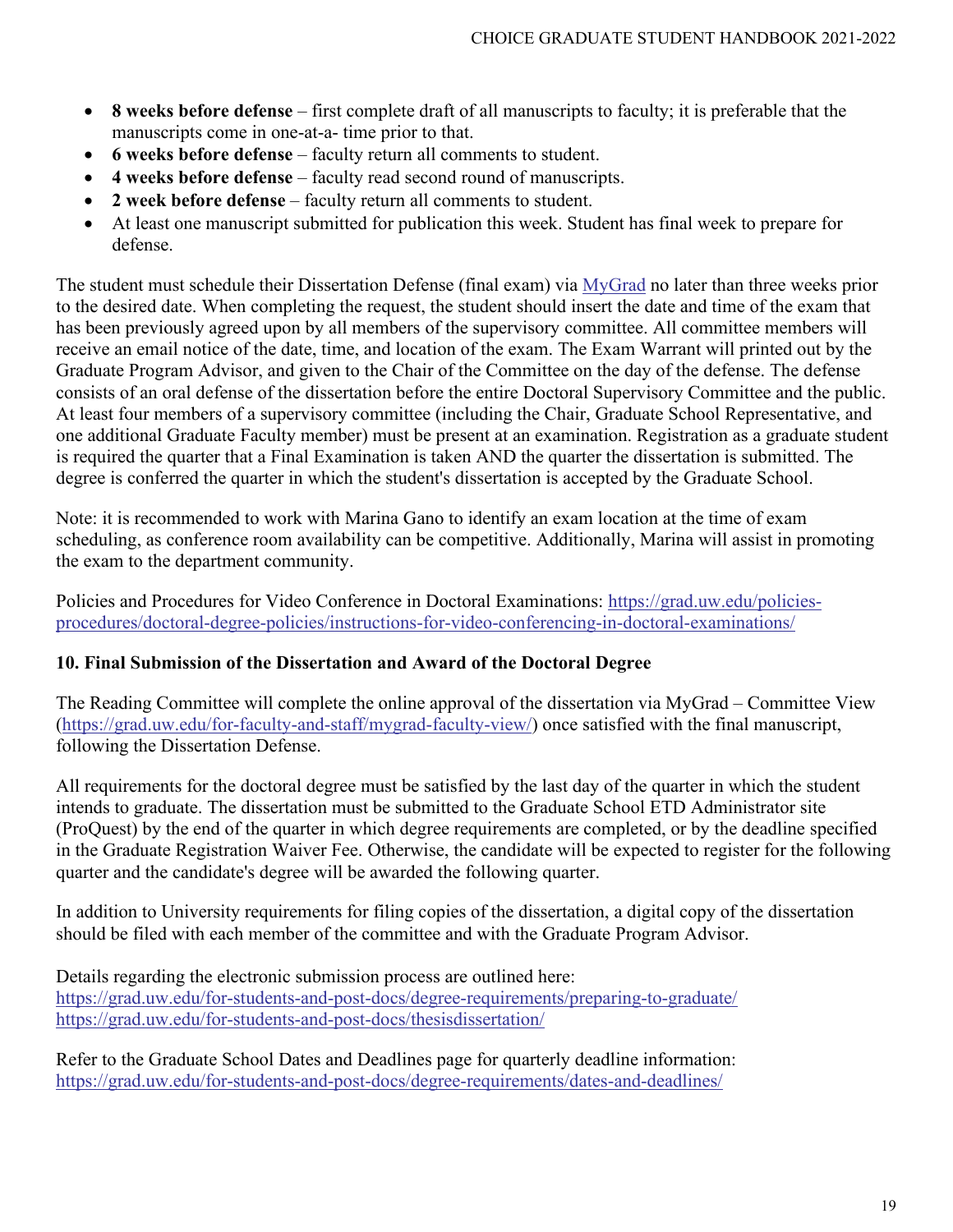# **MASTER OF SCIENCE**

# **Types of MS Programs in CHOICE**

CHOICE offers primarily structured MS programs. Those sponsored by the pharmaceutical industry require students to complete the first year in residence at UW and earn their MS degree in either 3 or 4 quarters. These students spend their second year in residence at the sponsoring company. Students funded by the Plein Fellowship may complete their MS in two years (6 quarters).

#### **Master of Science Degree Requirements:**

**Coursework**: The MS student must earn a minimum of 42 credits, including 29 credits in core courses, 3 credits in seminar, and 9 credits of thesis (HEOR 700). See Appendix A for a suggested schedule of classes. Interested PharmD students may complete some of these courses during their time in the professional degree program.

#### **Core Program**

The core program consists of the following classes and is designed to provide the knowledge and skills necessary to achieve mastery of the subject. **Core courses are in bold font.**

| Course<br>EPI 512, 513 Epidemiologic Methods I & II<br>BIOST 511, 512, 513 Medical Biometrics I, II & III (or 517, 518)<br>HEOR 530, Cost & Outcomes in Health & Medicine I<br>Take 2 of the following 5 courses: | Credit<br>8<br>$8-12$<br>3 |
|-------------------------------------------------------------------------------------------------------------------------------------------------------------------------------------------------------------------|----------------------------|
| <b>HEOR 531 Assessing Outcomes in Health and Medicine</b>                                                                                                                                                         |                            |
| <b>HEOR 532 Advanced Methods in Economic and Outcomes</b>                                                                                                                                                         |                            |
| <b>Evaluation in Health and Medicine</b>                                                                                                                                                                          |                            |
| <b>HEOR 540 Health Economics</b>                                                                                                                                                                                  |                            |
| <b>HEOR 520 Pharmacoepidemiology</b>                                                                                                                                                                              |                            |
| <b>HEOR 545 Methods in Pharmaceutical Policy Analysis</b>                                                                                                                                                         | 4                          |
| <b>HEOR</b> 597 Graduate Seminar                                                                                                                                                                                  |                            |
| <b>HEOR</b> 700 Thesis                                                                                                                                                                                            | q                          |
| Electives                                                                                                                                                                                                         |                            |
| <b>TOTAL CREDITS</b>                                                                                                                                                                                              |                            |

**Selection of Master's Supervisory Committee**: Master's Supervisory Committees are comprised of a minimum of two graduate-level faculty members. Students should identify a chair early in their program; the second member may be added later in the program. **(Fall of the first year for one-year MS Fellows),** The thesis chair is chosen by the student and must be a regular or research faculty member in the Department of Pharmacy (including faculty with joint appointments in other departments and a member of the Graduate Faculty). Faculty with affiliate or adjunct appointments may chair the thesis committee only with prior approval of the Graduate Program Director. Master's committees consist of at least two members of the Graduate Faculty. The second member need not be from the Department or School of Pharmacy. After selected Committee members have agreed to serve, the student should notify the Graduate Program Advisor, who will submit the names for acceptance to the Dean of the Graduate School. Most often, the fellowship director serves as the chair of the thesis committee.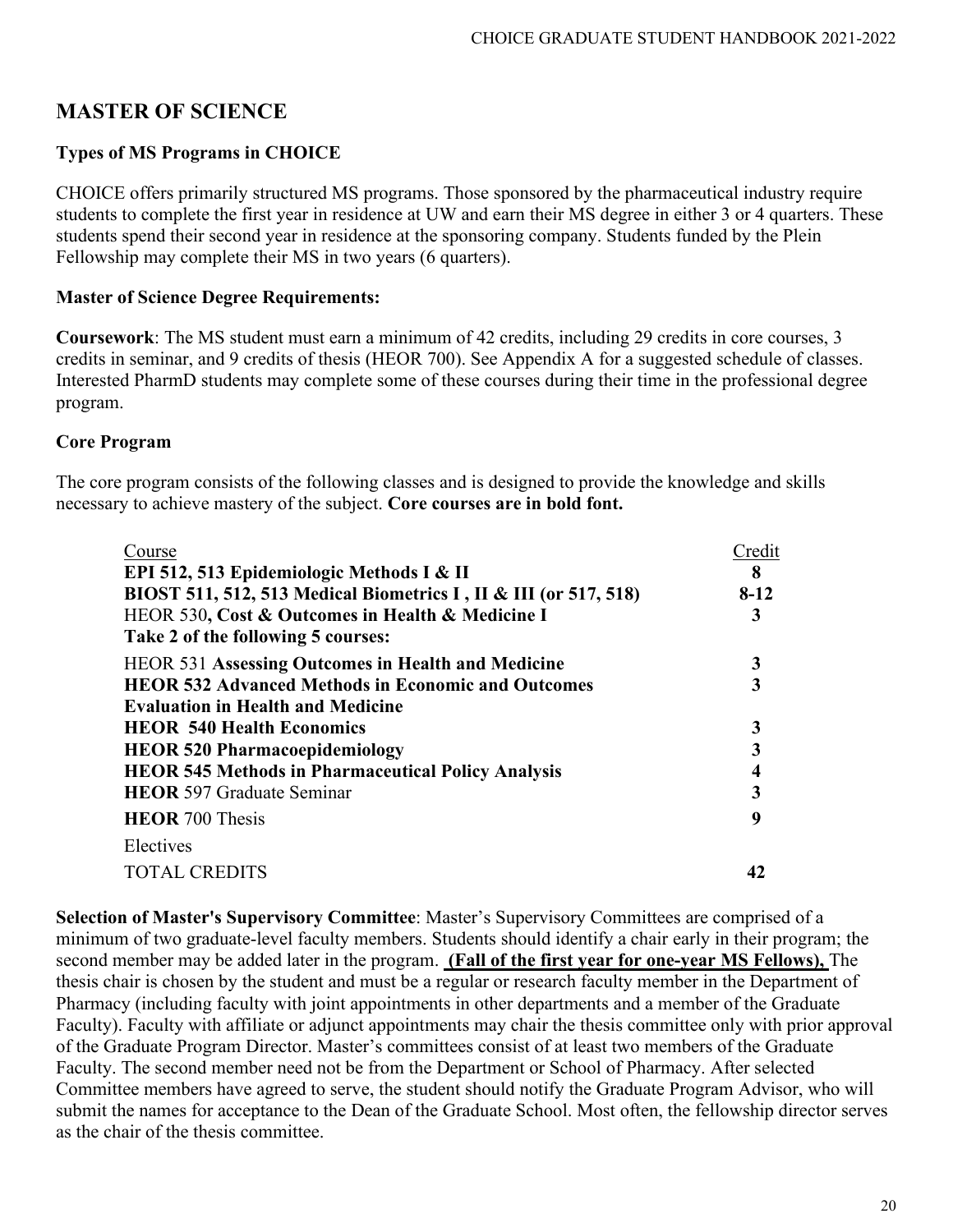**Completion of Master's Thesis**: The Master's thesis project may be based on research involving primary data collection, but is often a secondary analysis of data from a completed pharmaceutical study (or other dataset) to investigate a research question not yet considered in that study. The thesis should be formatted as a potentially publishable paper. Decisions regarding acceptable thesis format and content reside with the student's thesis committee.

You **must** submit a master's degree request before submitting your thesis. More information about the request including deadlines can be found here:<https://webapps.grad.uw.edu/student/mastapp.aspx>

For details concerning the formatting of your thesis please refer to this website: <https://grad.uw.edu/for-students-and-post-docs/thesisdissertation/etd-formatting-guidelines/>

The process for submitting an electronic thesis, can be found in the Thesis/Dissertation website: <https://grad.uw.edu/for-students-and-post-docs/thesisdissertation/>

**Time Period**: Students are expected to complete the MS degree, including conduct of the thesis, within 3, 4, or 6 academic quarters. The thesis must be submitted to the Graduate School by the end of the quarter in which degree requirements are completed or by the deadline specified in the [Graduate Registration Waiver Fee.](https://grad.uw.edu/policies-procedures/general-graduate-student-policies/graduate-registration-waiver-fee/)

### **Concurrent Pharm.D.-M.S. Degree Program**

**Program Description:** The Department of Pharmacy offers a combined Pharm.D.-M.S. program in Comparative Health Outcomes, Policy and Economics . This program is available only to outstanding students currently enrolled in the School of Pharmacy's Pharm.D. program who have a proven interest in the field of Outcomes Research and Policy. The concurrent degree program allows students enrolled in the School of Pharmacy's professional program to pursue a Pharm.D. and M.S. degree, and to complete both degrees within a 5-year period. The program offers efficient and specialized training in pharmaceutical outcomes, through research and practical experience, and classroom training.

**Admission:** Once students are identified as potential candidates for the program, in-depth discussions will begin between the student, potential faculty advisors and the Graduate Program Director. A clear understanding of the program goals and requirements is crucial, because students need to take specific courses in their third year of the Pharm.D. program, which will develop core competency in the graduate program. Students will formally apply to the program in autumn of their fourth (and last) year of the Pharm.D. program. Admission requirements include: a statement of purpose, curriculum vitae, and three letters of recommendation. Applications will be reviewed by the program's admissions committee, and will be subject to the same standards and evaluation as our current graduate program. Admission is dependent upon faculty availability.

**Degree Requirements:** Degree requirements are the same as if the two degrees were completed separately. However, up to 12 credits earned toward the Pharm.D. degree may be counted toward the Master's degree, with the approval of the Graduate Program Director and if the credits are earned in a core course of the Master's curriculum. "It is the responsibility of the student to submit a written list of courses which apply toward each respective degree at the time he or she files an application for the Master's degree. The list must be approved by both programs." Students must complete a written thesis based on original research for the M.S. degree.

### **Curriculum**:

29 credits theory and methods 9 credits thesis Enrolled in Seminar every quarter while in the program **Total credits: 42-45**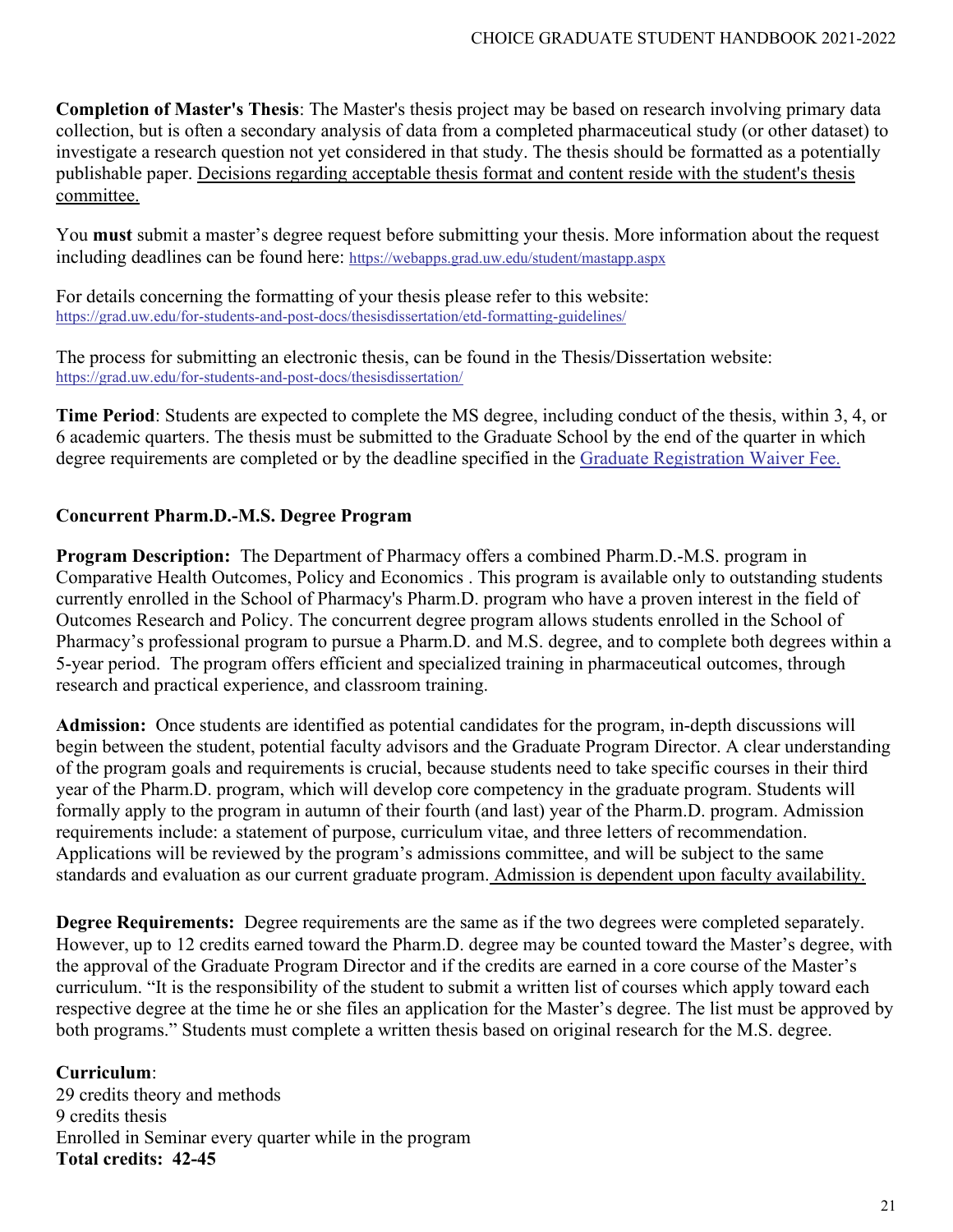**Expected Time to Degree**: Students will be required to complete both degrees in 5 years.

# **Financial Assistance**

Financial assistance is not guaranteed for the PharmD/MS Track-in program.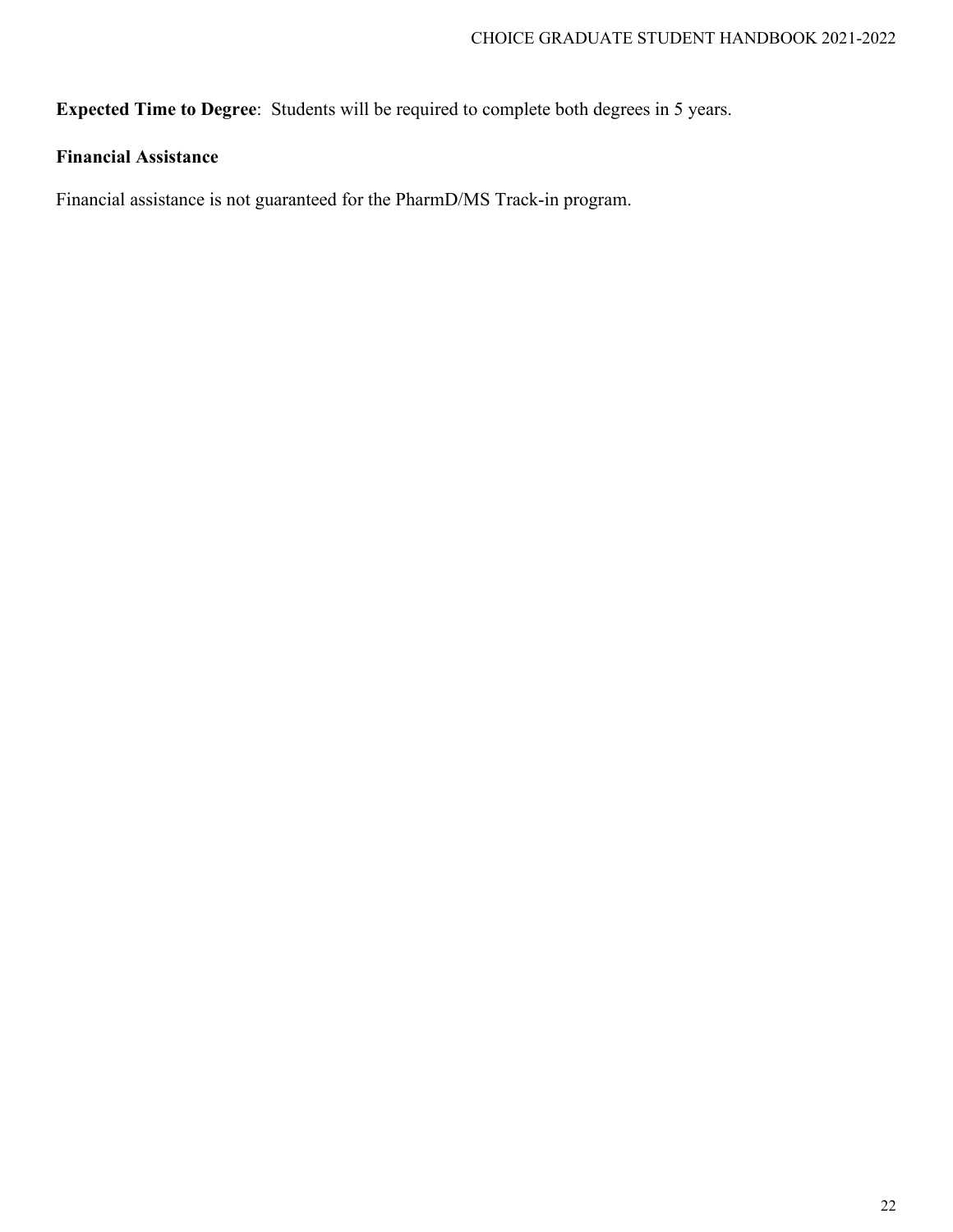## **General Student Policies (applicable to PhD and MS Students)**

## **COURSE WAIVER POLICY**

- 1. Any required course may be challenged by demonstrating one of the following to the satisfaction of the student's academic advisor, Graduate Program Director and Curriculum Committee:
	- a. Successful completion of an equivalent course or courses;
	- b. Equivalent work experience in content area; or
	- c. Alternative career objectives (concentration in field of interest produces course conflict).
- 2. It is the expectation that waived courses will be replaced by elective course work in order to maintain the total number of completed credits for graduation.
- 3. Process:
	- a. The student should first discuss his/her situation with his/her faculty advisor.
	- b. The student writes a request for waiver. If the course involved is not a Pharmacy course, a copy of the course outline must be attached to the request.
	- c. After receiving the written request, the student's academic advisor notes his/her recommendation first, then routes it to the Graduate Program Director and Curriculum Chair for recommendation/vote. The student must submit his/her request no later than Monday of the fifth week of the preceding quarter for which the waiver is requested.
	- d. If pre-registration is underway, an entry code or request for entry code should be made—in case the waiver is denied.
	- e. Any questions about the waiver can be raised at a CHOICE faculty meeting, or communicated with the advisor.
	- f. A waiver request must be approved by the student's academic advisor, the Graduate Program Director, and Curriculum Committee.
	- g. Once approved or denied, the Graduate Program Director writes a memo to the student regarding the decision. A copy of this memo is placed in the student's file.
- 4. Faculty advisors do not have the prerogative to approve/deny a request for waiver independently.

# **Auditing Classes**

Please review the process for auditing classes here: <https://www.washington.edu/students/reg/audit.html>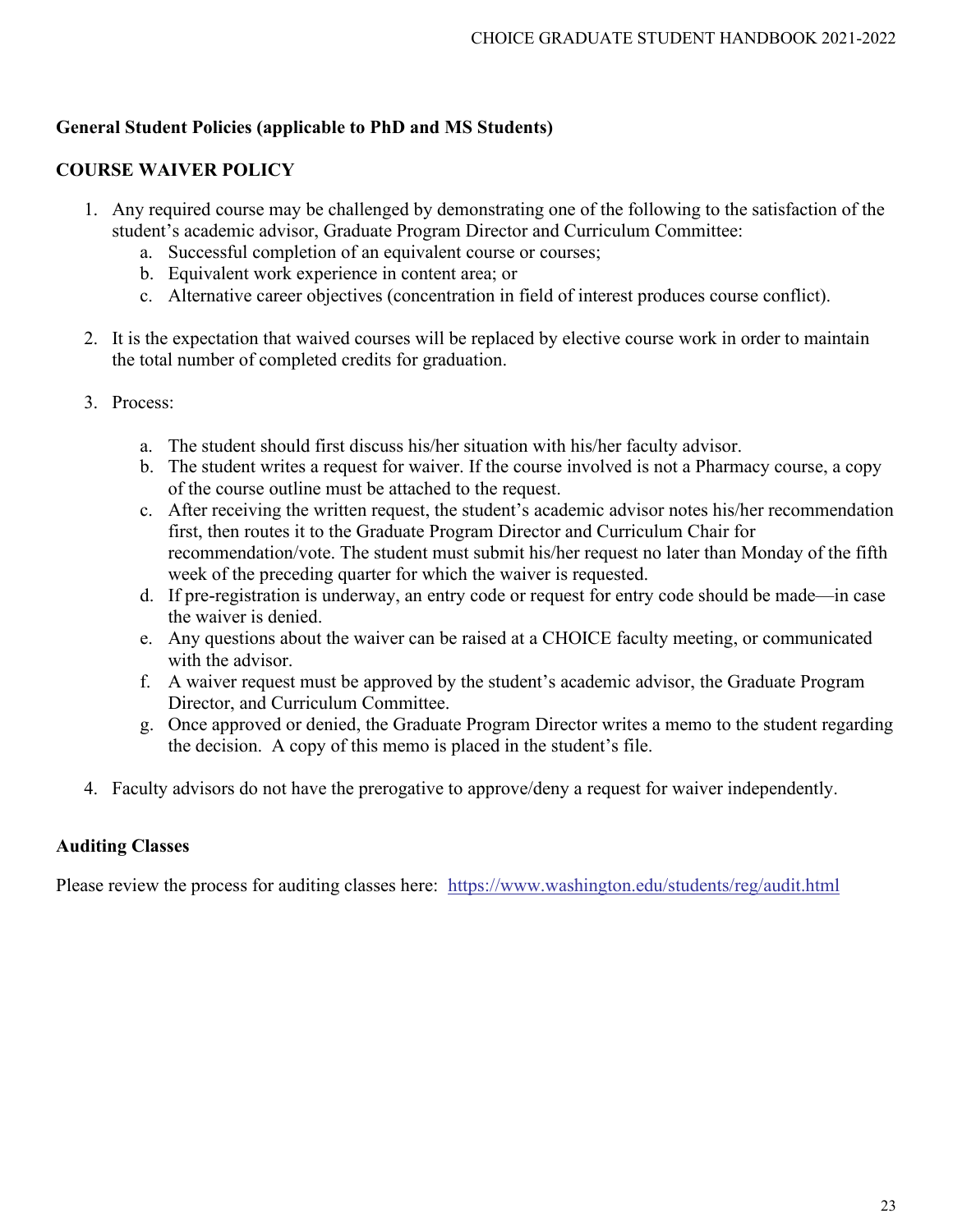## **GRADUATE STUDENT APPOINTMENTS**

At the University of Washington, there are three types of graduate student assistantships:

- 1. Teaching Assistant: work with students in a classroom, lab, or quiz section setting
- 2. Research Assistant: work on research projects; does not involve teaching
- 3. Staff Assistant: other types of duties such as, advising or administration

Academic Student Employees (ASEs), which include the above mentioned graduate student assistantship positions, are covered by the UAW/UW Academic Student Employee union contract. The union contract governs policies and procedures for appointments, salary, job definitions and leave time. You are encouraged to familiarize yourself with this contract: [https://hr.uw.edu/labor/academic-and-student-unions/uaw-ase/ase](https://hr.uw.edu/labor/academic-and-student-unions/uaw-ase/ase-contract)[contract](https://hr.uw.edu/labor/academic-and-student-unions/uaw-ase/ase-contract)

Some, but not all, assistantships provide a tuition waiver and health insurance through the Graduate Appointee Insurance Program (GAIP). Your offer letter from the hiring department will confirm the length of employment, salary and benefits eligibility.

In CHOICE, graduate stipends are available to eligible students. Tuition waivers, teaching assistantships, research assistantships and select miscellaneous stipends are awarded each year to incoming students and second year students. Awards are provided to  $3<sup>rd</sup>$ ,  $4<sup>th</sup>$  and  $5<sup>th</sup>$  year students abased on need and availability.

International Students: International students in degree programs are eligible to serve in assistantship positions. You must meet university English proficiency requirements (both written and spoken) in order to work with students in a teaching capacity. For more information, please see Graduate School Memorandum 15: [https://grad.uw.edu/policies-procedures/graduate-school-memoranda/memo-15-conditions-of-appointment-for](https://grad.uw.edu/policies-procedures/graduate-school-memoranda/memo-15-conditions-of-appointment-for-tas-who-are-not-native-speakers-of-english/)[tas-who-are-not-native-speakers-of-english/](https://grad.uw.edu/policies-procedures/graduate-school-memoranda/memo-15-conditions-of-appointment-for-tas-who-are-not-native-speakers-of-english/)

### Finding a position:

At the University of Washington, ASEs are hired directly by the employing department. Each department conducts its own individual hiring process and can let you know what is required to be considered for such positions. Many departments hire their own students. Other departments – particularly those that do not have graduate students or administrative units that hire graduate students – will recruit widely for positions from relevant degree programs across campus.

You may hear about ASE positions open to all graduate students from the following sources:

- 1. Email forwarded to you from CHOICE through the dopgradspds listserv
- 2. The UW Employment site under the category Academic Student Employee.
- 3. Handshake, the university's online job and internship database. You can also find postings for other campus jobs on Handshake.
- 4. The Graduate Funding Information Service (GFIS), located in the Allen Library. GFIS maintains a blog for both UW and external funding, including job postings for assistantships.

### **RESEARCH ASSISTANTSHIPS**

Faculty conducting independent research generally have competitive research positions for graduate students that include tuition waivers, health benefits and a stipend. Research Assistant (RA) appointments are effective fall quarter through spring quarter. The standard appointment is at 50%, which is equivalent to 20 hours of work per week. Graduate student service appointees must enroll for at least 10 credits each quarter to remain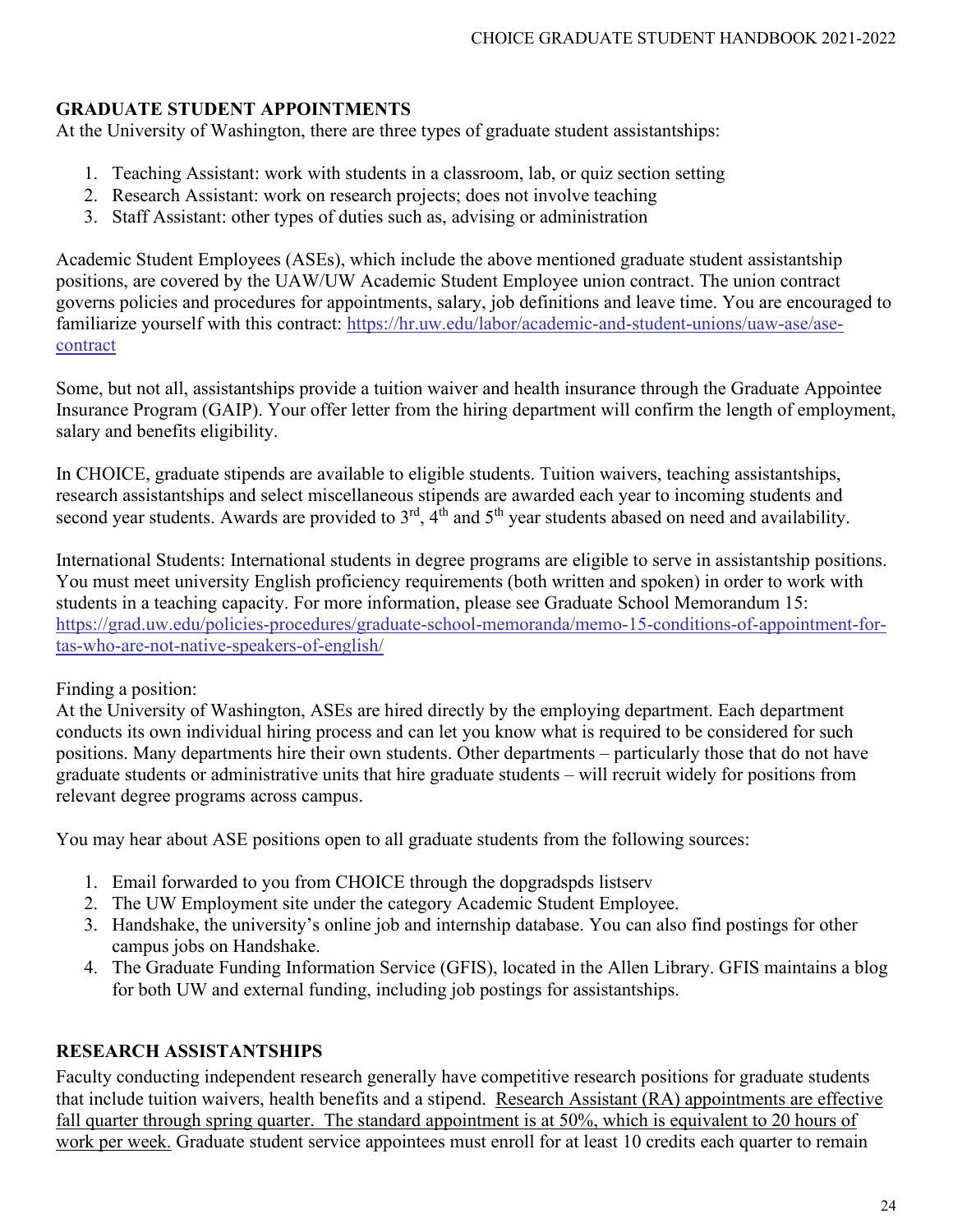eligible for their appointments and receive salary, tuition waivers and insurance benefits, and must continue to make satisfactory progress toward their degrees.

Summer appointments are occasionally available. Students may either enroll in credits over the summer in an RA position and remain a salaried employee, or not enroll and work as an hourly RA. Review [Article 25 –](https://hr.uw.edu/labor/academic-and-student-unions/uaw-ase/ase-contract) [Summer Non-registered Graduate Research Student Assistant](https://hr.uw.edu/labor/academic-and-student-unions/uaw-ase/ase-contract) for more information.

# **3. TEACHING ASSISTANTSHIPS**

The Department of Pharmacy has a limited number of Teaching Assistant (TA) appointments to award each year. As with Research Assistant appointments, Teaching Assistant appointments are effective fall quarter through spring quarter. The standard appointment is at 50%, which is equivalent to 20 hours of work per week. If a TA is exceeding 20 hours per week, they should notify the supervising faculty member, who should make the appropriate adjustments. If satisfactory resolution is not achieved, the TA should notify the Director or Associate Director of the Graduate Program. Graduate student service appointees must enroll for at least 10 credits each quarter to remain eligible for their appointments and receive salary, tuition waivers and insurance benefits, and must continue to make satisfactory progress toward their degrees. FERPA training is required, see link below.

<https://helpcenter.uw.edu/lessons/ferpa-basics-for-staff/>

Typical TA duties include: assistance with the conceptual design of a course; preparing examinations; playing a major role in coordinating the class; grading of written assignments; holding office hours for students; some formal teaching of class; facilitating a small group session as part of a course. Written evaluations of TA performance are completed each quarter by the course coordinator, and are distributed to the TAs, for their review and comment.

### **ADMISSION, RETENTION, AND GRADUATION STANDARDS**

Graduate Study in Health Economics and Outcomes Research is designed to prepare students for advanced research with the aim of promoting safe, effective, and cost-efficient use of pharmaceuticals to provide patients with optimum health care and quality of life. The educational process requires assimilation of knowledge, acquisition of skills and development of judgment.

The University of Washington Department of Pharmacy endeavors to select applicants who have the ability to become highly competent researchers. As an accredited pharmacy school, it adheres to the guidelines promulgated by the American Council of Pharmaceutical Education in its "Guidelines for Accreditation Standards." Within these guidelines, the University of Washington Department of Pharmacy has the freedom and ultimate responsibility for the selection of students; the design, implementation, and evaluation of its curriculum; the evaluation of students; and the determination of who should be awarded a degree. Admission and retention decisions are based not only on satisfactory academic achievement, but also on non-academic factors that serve to insure that the candidate can complete the essential functions of the academic program required for graduation.

The School of Pharmacy, as a part of the University of Washington, is committed to the principle of equal opportunity. The School does not discriminate on the basis of race, color, creed, religion, national origin, gender, sexual orientation, age, marital status, disability, disabled veteran or Vietnam era veteran status. When requested, the University will provide reasonable accommodation to otherwise qualified students with disabilities.

Technical standards, as distinguished from academic standards, refer to those physical, cognitive, and behavioral abilities required for satisfactory completion of all aspects of the curriculum, and the development of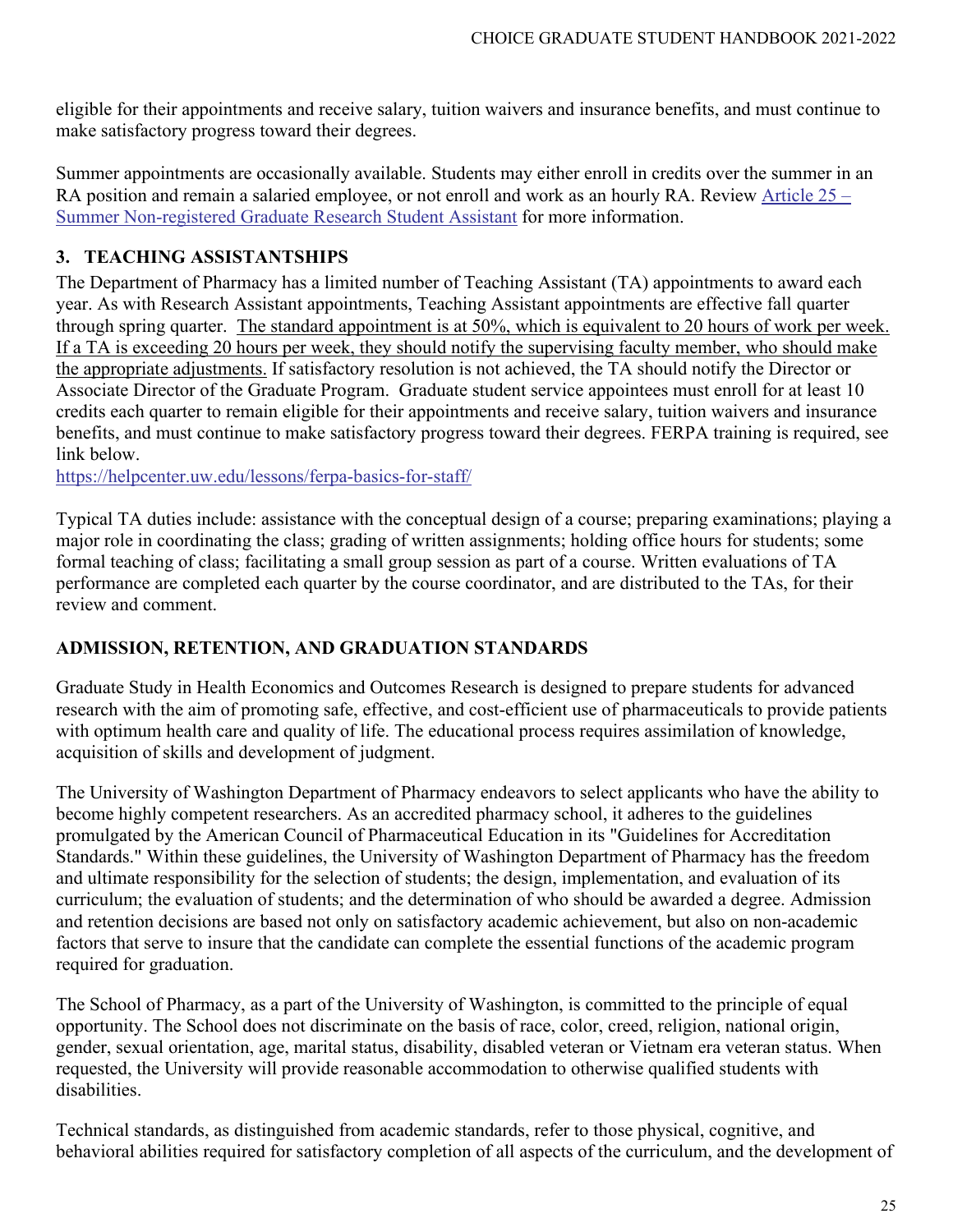professional attributes required by the faculty of all students at graduation. The essential abilities required by the curriculum are in the following areas: motor, sensory, verbal and written communication, intellectual (conceptual, integrative, and quantitative abilities for problem solving and decision making), and the behavioral and social aspects for the performance of pharmaceutical care.

The University of Washington Department of Pharmacy graduate curriculum requires essential abilities in information acquisition. The student must have the ability to master information presented in course work in the form of lectures, discussion groups, case studies, small group projects, practicum experiences, computer technology, written material, and projected images. The student must have the cognitive abilities necessary to master relevant content in biomedical science at a level deemed appropriate by the faculty, and must be able to develop appropriate reasoning and decision making skills.

### **GRADES AND GRADING POLICY**

An explanation of the grading system at the University of Washington may be found at the beginning of each Quarterly Time Schedule or the University Catalog. Admission to the Graduate School allows students to continue graduate study and research at the University of Washington only as long as they maintain satisfactory performance and progress toward completion of their graduate degree program. The Graduate School and the Department of Pharmacy requires that you maintain a minimum cumulative GPA of 3.0. The GPA includes all graded courses including those taught by CHOICE faculty and those that are provided by other departments in the University. (Peripheral courses may, at the option of the student and instructor, be taken on a satisfactory/not satisfactory basis -see Memo 19).

A graduate student whose performance and progress toward a degree is deemed unsatisfactory by the departmental faculty (see Minimally Acceptable Progress, page 16) will be placed on academic probation. Students on probation will be reviewed quarterly by their Supervisory Committee and provided with an explanation of performance expectations and a timetable for correction of deficiencies. If the student's performance does not make clear progress toward meeting the Department's expectations during the probationary quarter, he/she may be placed on final probation and subsequently dropped from the program. A documented explanation along with the Department's recommendations concerning the student's academic continuation in the graduate program is transmitted to the Dean of the Graduate School who will make a final decision regarding the student's status. The Dean's decision will be transmitted to the student by letter and placed in the student's permanent record. Re-admission to the Department of Pharmacy may be requested by petition to the Director of Graduate Programs.

#### **COURSEWORK FINAL EXAMINATION POLICY**

School of Pharmacy final examinations for courses are administered in accordance with the University of Washington Examination Schedule published in the Quarterly Time Schedules. The Dean may permit an instructor to change the time of a final examination upon prior application demonstrating good cause for such change. In such cases, the following guidelines shall be observed:

- 1. With the Dean's permission, a final examination may be posted or moved to an earlier time within the examination period if agreed to by all students and the instructor. Before approving the rescheduling of a final examination, the Dean shall obtain assurances that the change will not have an undue adverse impact on the students. The Dean shall notify the Registrar of the approval granted for the date of a final examination.
- 2. An instructor shall not schedule a final class examination before the beginning of finals week. An instructor shall not, except in very unusual circumstances, grant permission to individual students for an early examination. If the student is unable to take an examination on the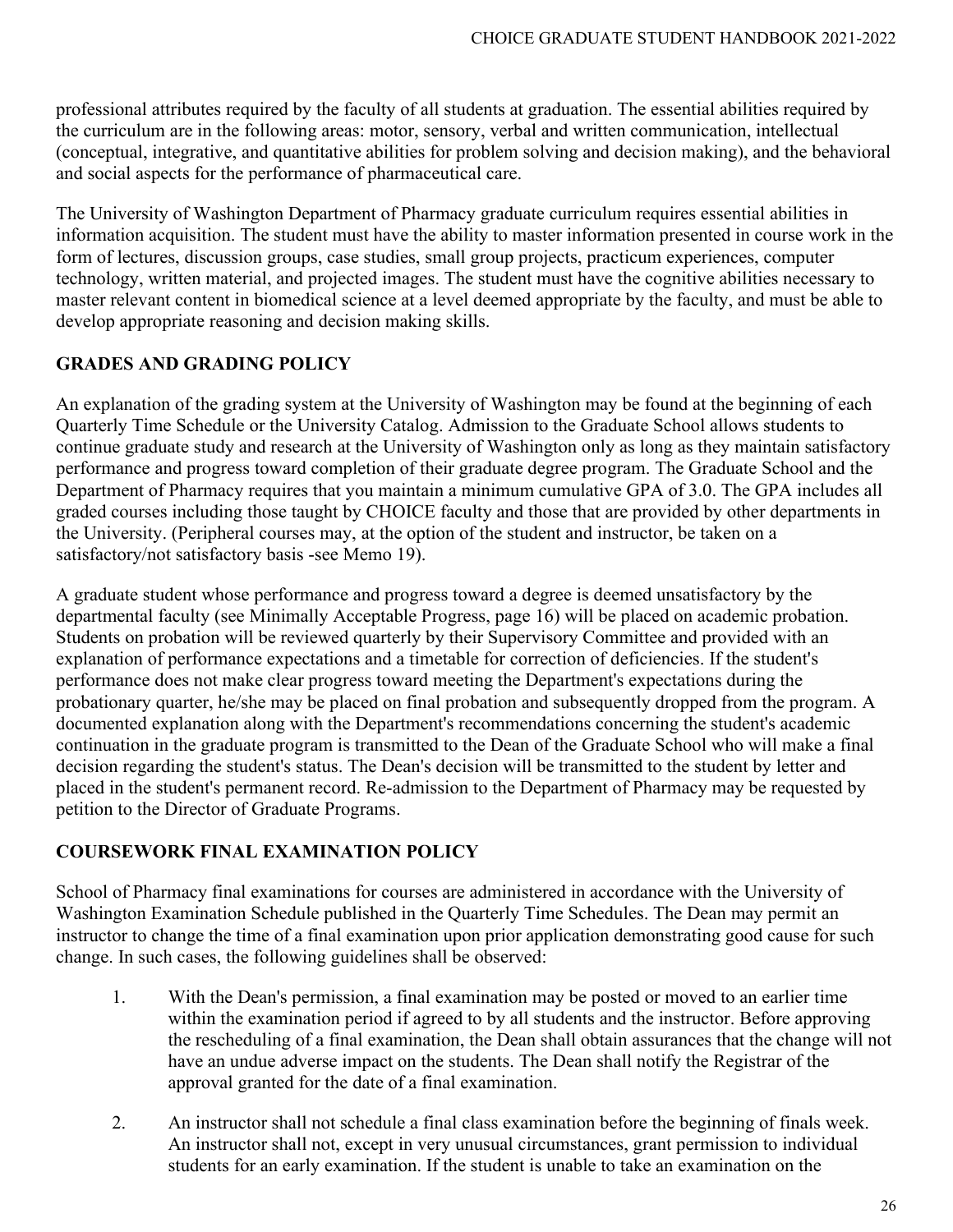scheduled date, the procedure outlined in the following paragraph should be followed.

3. A student absent from any examination through sickness or other cause, judged by the instructor to be unavoidable, shall be given an opportunity to take a rescheduled examination or perform work judged by the instructor to be the equivalent.

If the instructor determines that neither alternative is feasible during the current quarter, the instructor may exempt the student from the requirement. Examples of unavoidable cause include death or serious illness in the immediate family, illness of the student and, provided previous notification is given, observance of regularly scheduled religious obligations, and might possibly include attendance at academic conferences or field trips, or participation in university-sponsored activities such as debating contests or athletic competition. Students are responsible for taking any number of examinations for which they are scheduled on a given day.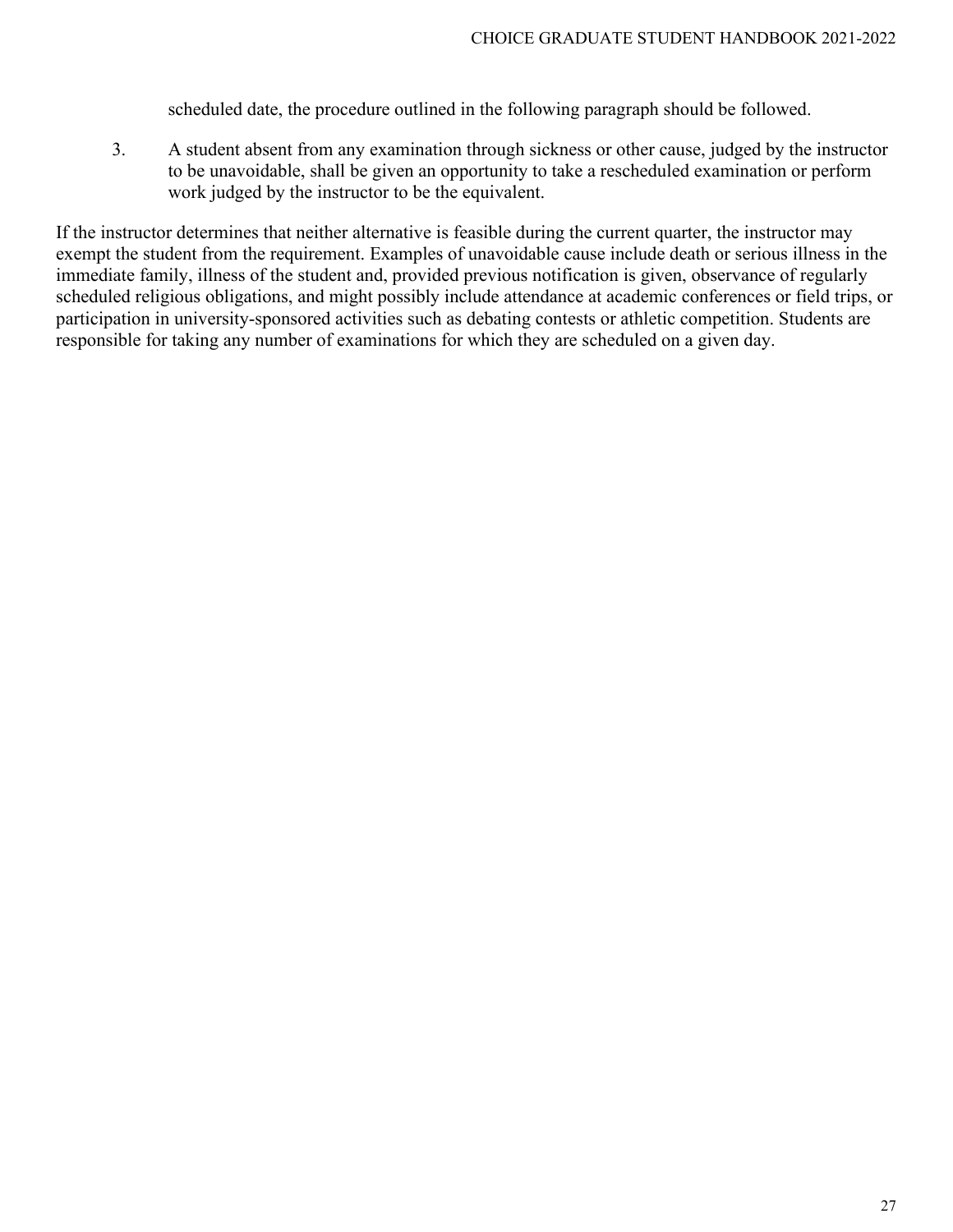## **ACADEMIC GRIEVANCE PROCEDURE**

Students who encounter academic problems, such as, but not limited to, faculty, departmental or school policies affecting individual student prerogatives, deviations from stated grading practices (but not individual grade challenges), unfair treatment and similar issues, may seek resolution of their complaints as described below. Students who believe they have been discriminated against on the basis of race, religion, color, sex, national origin, age, handicap, or status as a disabled veteran or Vietnam-era veteran should refer to the Human Rights Grievance Procedure contained in the University of Washington Operations Manual, D45.5.

#### **Informal Conciliation**

The student is encouraged first to attempt to resolve a grievance with the faculty or staff member(s) most directly concerned. If discussion with the faculty or staff member(s) concerned does not resolve the grievance, the student may request the chairperson of the department to conciliate. If this discussion does not result in resolution of the grievance, the student may request the Director of Academic and Student Programs to conciliate. If the student is dissatisfied with the informal conciliation, he or she may file a formal written complaint with the Dean.

### **Initiation of Formal Complaint**

The School of Pharmacy Academic Grievance Committee is composed of three faculty members or administrators and two students. A senior faculty member is appointed by the Dean to serve as Chairperson of the Committee. The Dean shall consult with representative members of the student body for ad hoc nominations of student members. No person who has an obvious conflict of interest shall be appointed. Appointments of student members shall be from classes other than that of the complainant.

A formal grievance will be referred to the Chairperson of the School of Pharmacy Academic Grievance Committee who shall within five working days (hereafter, time limitations are stated in working days) of its receipt, notify the student and the faculty or staff concerned of the membership of the Committee The student and the faculty or staff member concerned shall then have the right to exercise one preemptory challenge of Committee membership. If a challenge is made, the Dean shall designate another faculty or student member to replace the member challenged. All members of the Committee shall have the right to vote upon any matter that may come before it. No faculty member of the Committee shall be from the department of any of the parties to the grievance.

### **Hearing Procedures**

When a formal complaint has been filed by a student, the Chairperson of the Academic Grievance Committee shall distribute a copy of the complaint to each faculty or academic staff person directly involved. The Chairperson shall establish a time and place for a hearing to be held within 5 days from the date of final determination of the Committee membership, unless for good reason stated in writing to the complainant and other concerned parties, the Chairperson schedules the hearing for a later specified date. The Chairperson shall announce the time and place of the hearing to the student, the members of the faculty and staff involved, the Dean, the chairperson of the department and all other prospective witnesses. A list of the persons notified will be given to the student and the other individuals directly involved.

Hearings will be conducted in closed session except when and to the extent mutually agreed upon by the student and faculty or staff involved. All parties may present evidence and testimony necessary either to establish or refute the alleged grievance. Only evidence presented at the hearing will be considered in determining the adequate summary of the proceedings shall be kept and shall include, as a minimum requirement, a tape recording of the proceedings. Such summary shall be retained by the Dean until the student graduates to insure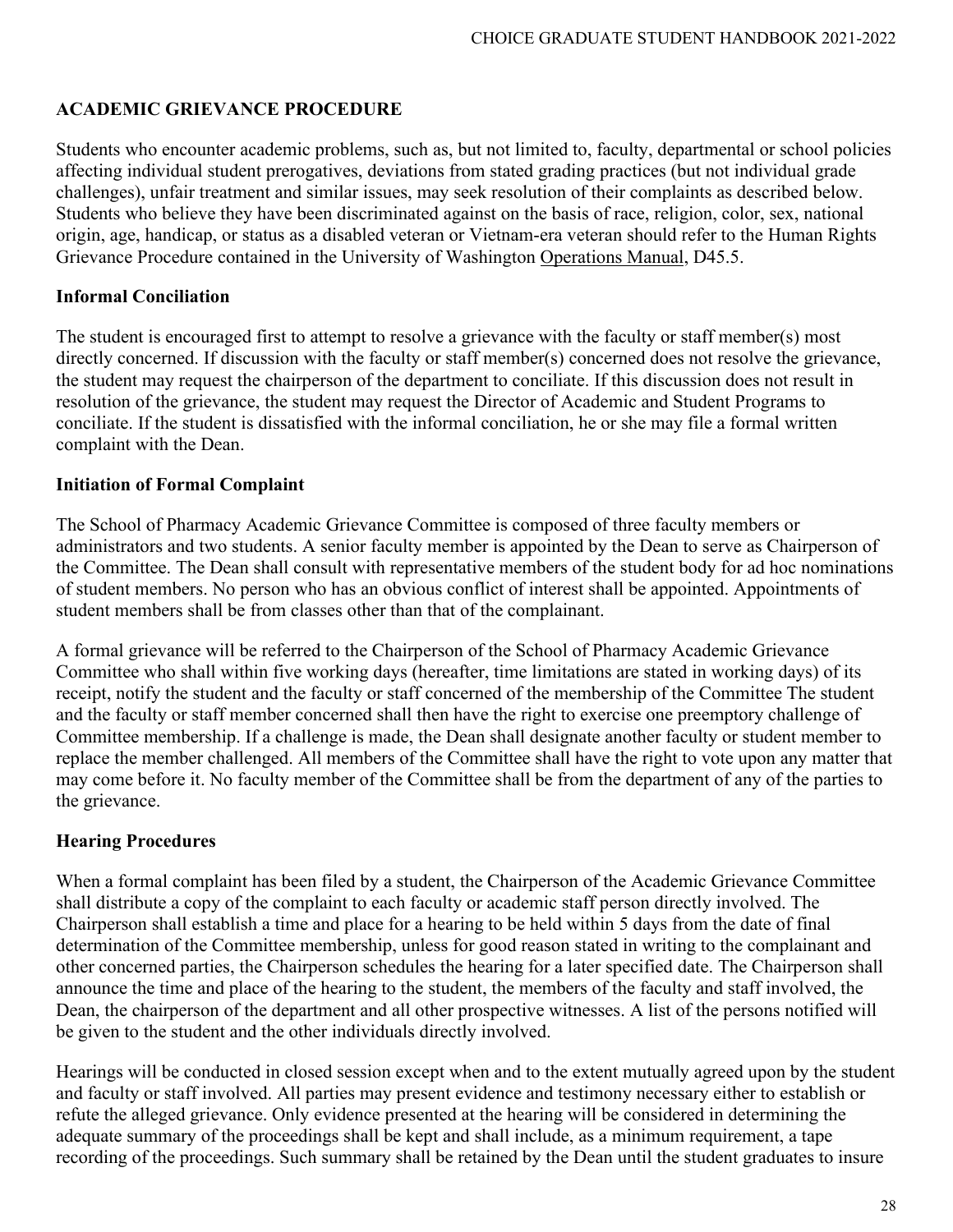adequate review, if requested. Upon graduation the summary shall be destroyed.

Within 5 days after the hearing adjourns, the panel shall present to the Dean its report, including findings, conclusions and recommendations for action. The Committee shall reach its findings and recommendations by a majority vote of all the members. Dissenting opinions, if desired, may be presented with the majority report. The Dean, within 5 days after receipt of the Committee report, shall issue his decision as to the action to be taken on the grievance. The Dean's decision shall include an evaluation of the validity of the grievance and a statement of the action to be taken. Copies of the decision shall be transmitted to the student, the faculty and staff member(s), their chairperson, and the Grievance Committee.

The decision of the Dean shall become final at the close of the seventh day after issuance, unless the student or any other party directly involved files a written request for consideration of the findings by the Provost

#### **Appeal Procedure**

When a request for reconsideration has been received, the Dean shall transmit to the Provost a copy of the decision issued by him, together with the documentation, transcripts or tape recordings of testimony and other information relevant to the grievance.

The Provost shall examine the record and determine that either:

- 1. There are no procedural irregularities and the decision is fair, in which case he will reject the request thereby making the decision of the Dean immediately final; or
- 2. The record reflects some basis for reconsideration, in which case he will remand the matter to the Dean for appropriate action.

The Provost shall notify the student and the Dean of his finding within 10 days after receipt of the student's request.

In support of the high value placed on academic honesty and professional integrity, acts of misconduct will not be tolerated. Students are required to honor the obligations described in [WAC 478-120-020](http://apps.leg.wa.gov/WAC/default.aspx?cite=478-120-020) and [WAC 478-120-](http://apps.leg.wa.gov/WAC/default.aspx?cite=478-120-024) [024.](http://apps.leg.wa.gov/WAC/default.aspx?cite=478-120-024) They are also expected to report incidents of misconduct to the appropriate instructor, Department Chair or the Associate Dean for Assessment.

### **University of Washington Student Conduct Code**

[The Student Conduct Code](https://www.washington.edu/cssc/for-students/student-code-of-conduct/) for the University of Washington and the website of the [Office of Community](http://www.washington.edu/cssc/) [Standards and Student Conduct \(CSCC\)](https://www.washington.edu/cssc/) describe the rights and obligations of students with regard to appropriate conduct and disciplinary procedures in the event of a breach of conduct. Faculty, students, staff, and administrators should be familiar with the entire contents of the [UW Student Conduct Code,](https://www.washington.edu/cssc/for-students/student-code-of-conduct/) the basis on which the School of Pharmacy's Policies and Procedures were developed. Here are excerpts:

From the [Student Conduct Code](https://www.washington.edu/cssc/for-students/student-code-of-conduct/) – 5.B. Standards of Conduct:

Admission to the University carries with it the presumption that students will conduct themselves as responsible members of the academic community. As a condition of enrollment, all students assume responsibility to observe standards of conduct that will contribute to the pursuit of academic goals and to the welfare of the academic community. That responsibility includes, but is not limited to:

• Practicing high standards of academic and professional honesty and integrity;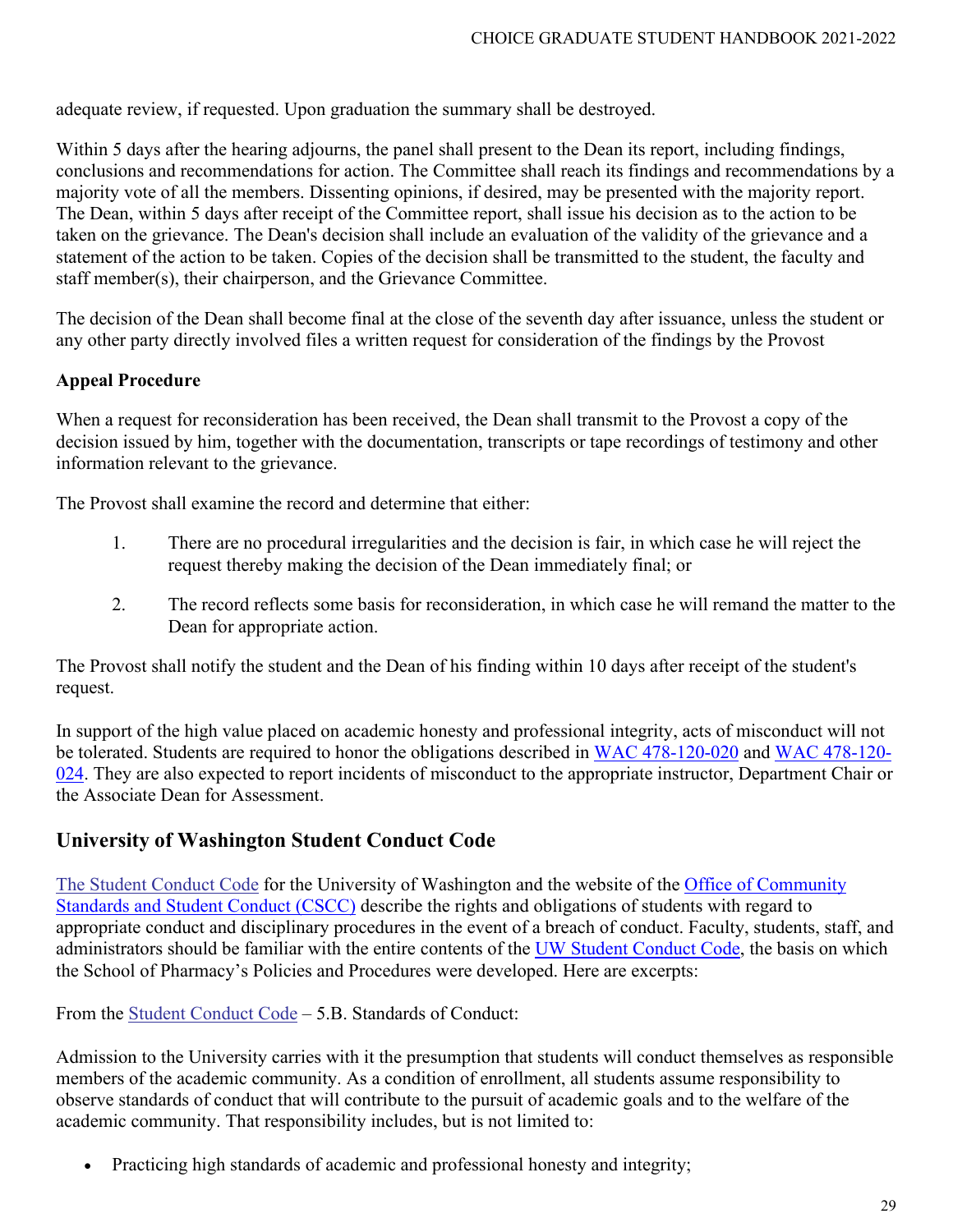- Respecting the rights, privileges and property of others;
- Refraining from any conduct that would substantially disrupt or materially interfere with university operations;
- Refraining from any conduct that would cause harm to or endanger the health, safety, or welfare of other persons; and
- Complying with the rules, regulations, procedures, policies, standards of conduct, and orders of the university and its schools, colleges, departments, units, and programs.

From the Student Conduct Code – 5.D. Jurisdiction of the University:

The university may also hold students accountable under this conduct code for off campus misconduct (i.e., misconduct that does not occur on university premises or in the context of a university-sponsored event or activity) that the university reasonably determines adversely affects a university interest.

#### **Prohibited Conduct**

Based on [WAC 478-120-024,](http://apps.leg.wa.gov/WAC/default.aspx?cite=478-120-024) specific instances of misconduct include, but are not limited to:

#### **Abuse of others and abuse of the student conduct process**

#### **Academic misconduct** such as:

**Cheating** may be defined as the use of unauthorized assistance in taking quizzes, tests, or examinations; or the acquisition, use, or distribution of unpublished materials created by another student without the express permission of the original author(s). Examples of cheating may include:

- Copying the work of another student during an examination or other academic exercise, or permitting another student to copy one's work
- Completing an academic exercise (such as taking an examination or writing a paper) for another student or allowing another student to complete one's assigned academic exercise
- Possessing unauthorized notes, study sheets or other materials during an examination or other academic exercise
- Collaborating with another student during an academic exercise without the instructor's consent
- Asking for or receiving questions or answers to an examination from a student who has taken the same exam you are about to take
- Altering graded work and submitting it for reevaluation

**Falsification**, which is the intentional use or submission of falsified data, records, or other information including, but not limited to, records of internship or practicum experiences or attendance at any required event(s). Falsification also includes falsifying scientific and/or scholarly research.

**Plagiarism,** which is the submission or presentation of someone else's words, composition, research, or expressed ideas, whether published or unpublished, without attribution. Examples of plagiarism may include:

- The use, by paraphrase or direct quotation, of the published or unpublished work of another person without full and clear acknowledgment
- The unacknowledged use of materials prepared by another person or acquired from an entity engaging in the selling of term papers or other academic materials
- Fabricating or inventing sources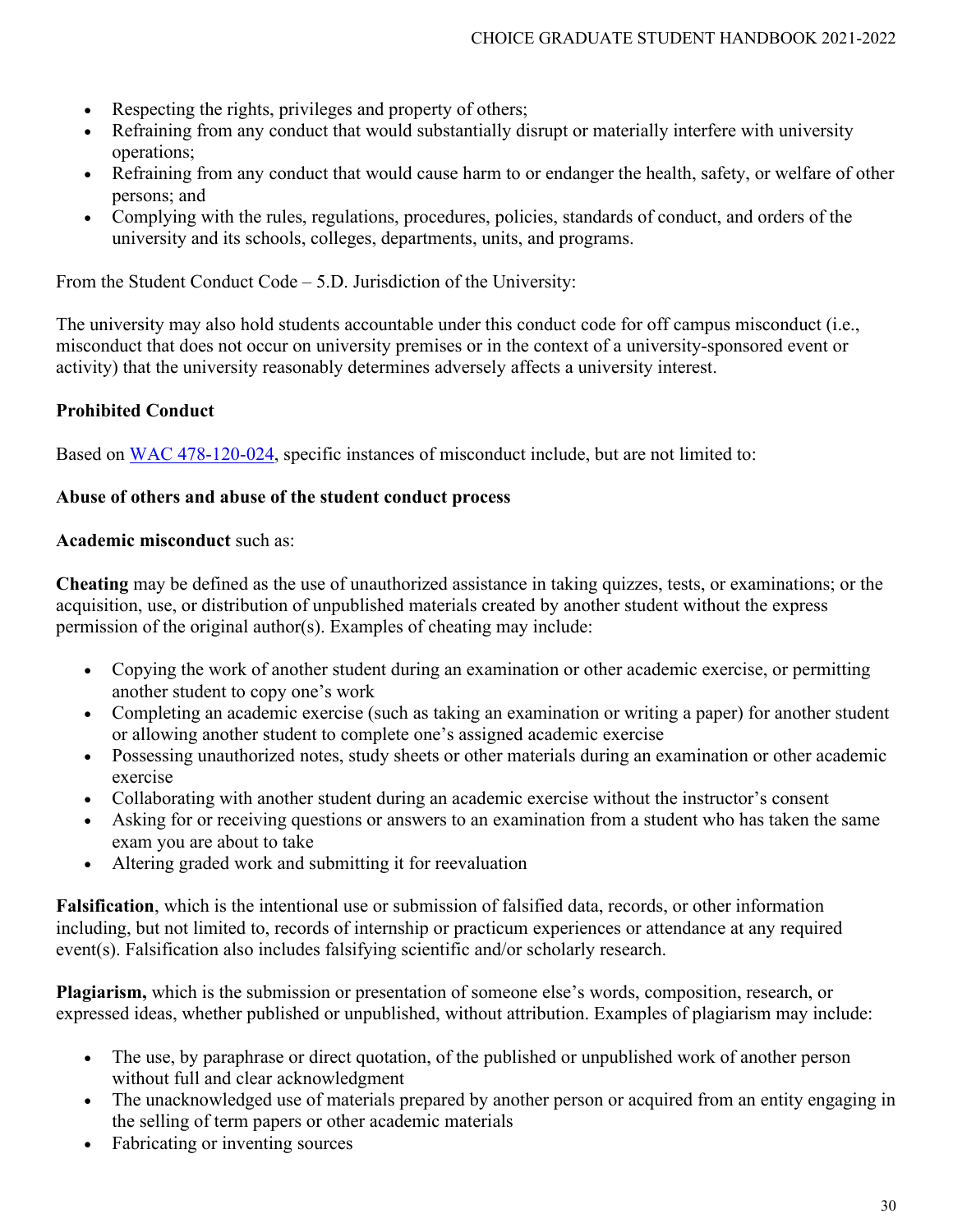### **Prohibited collaboration**

Engaging in behavior specifically prohibited by an instructor in the course of class instruction or in a course syllabus.

Multiple submissions of the same work in separate courses without the express permission of the instructor.

Taking deliberate action to destroy or damage another's academic work in order to gain an advantage for oneself or another.

The recording of instructional content without the express permission of the instructor, and/or the dissemination or use of such unauthorized records.

**Unauthorized possession** or disposition of academic materials may include:

- Selling or purchasing examinations or other academic work
- Taking another student's academic work without permission
- Possessing examinations or other assignments not formally released by the instructor
- Submitting the same paper for two different classes without specific authorization

#### **Disruptive behavior** may include:

- Interfering with a student's right to hear an instructor or speaker
- Interfering with a student's right or ability to complete an academic exercise in an appropriately conducive environment
- Harassment of a member or visitor in the academic community
- Creating an impediment to the conduct of academic business

**Disruptive behavior** of using social networking, websites, the Internet or email may include:

- Reporting on or about official medical activities and/or patients' personal health information
- Requiring patients to participate in 'social networking' activities to influence or maintain the provider/patient relationship
- Posting of and/or the discussion of student grades, evaluations, course feedback, etc.
- Participating in activities that may compromise the provider/patient or faculty/student relationship
- Providing unsanctioned medical advice on social networking sites

### **Other Unprofessional or unethical behaviors** may include:

- Violation of the standards of professional conduct during pharmacy practice experiences and at practice sites
- Other conduct unbecoming a pharmacy student
- Violation of the University of Washington and/or School of Pharmacy policies on substance abuse and the Washington law regarding health professions as defined in the uniform disciplinary act (RCE 130)
- Domestic violence
- Harassment or bullying
- Hazing
- Sexual assault, exploitation or harassment
- Violation of disciplinary sanctions or law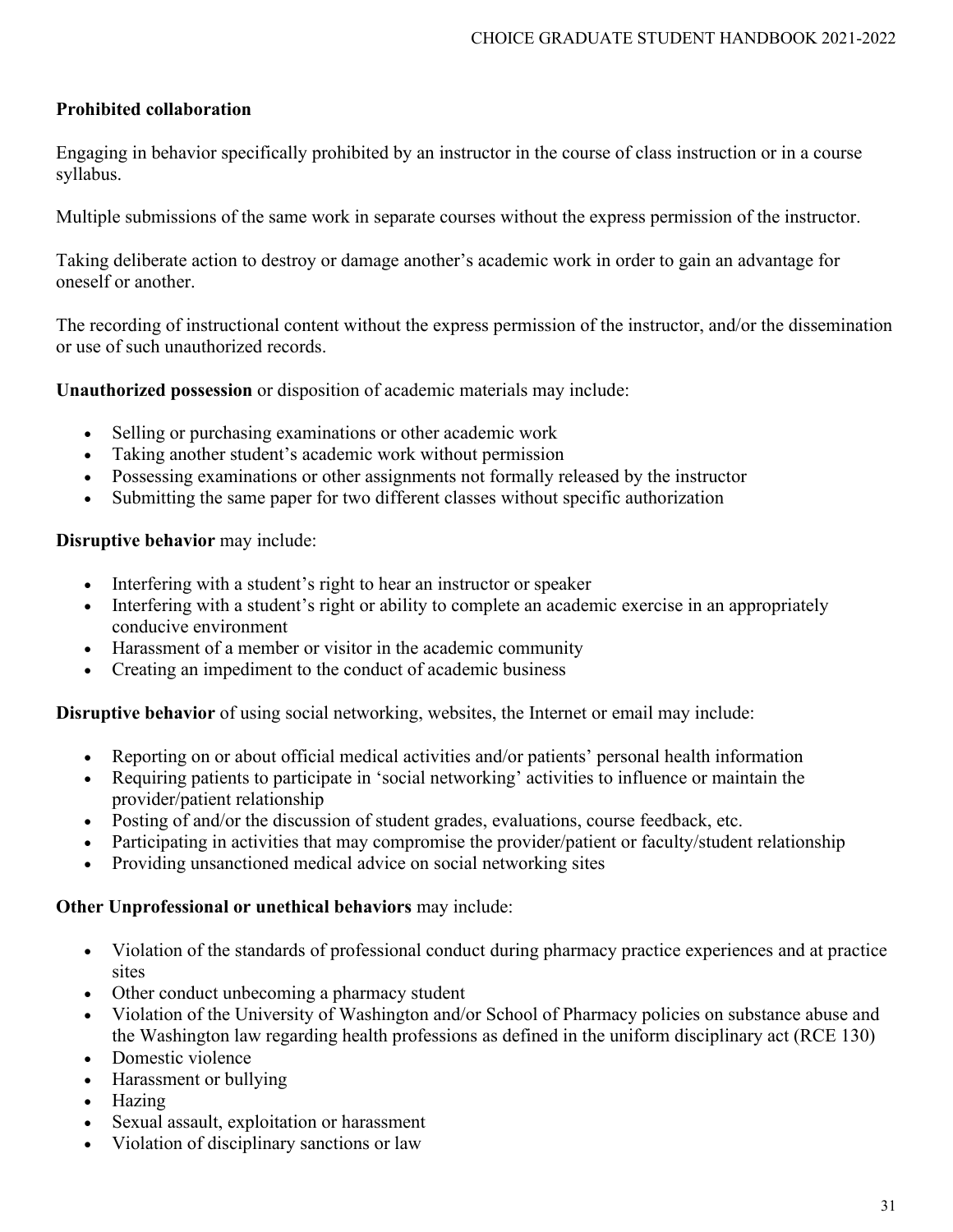Faculty are encouraged at the beginning of the quarter to define actions in addition to the examples given above that would constitute misconduct in their classroom. Students should clarify any questions they have on assignments or class expectations with their instructors.

# **SCHOOL OF PHARMACY POLICY AND PROCEDURES ON MISCONDUCT**

Questions on the School of Pharmacy's Student Misconduct Policy and Procedures should be directed to Stanley Weber (the School's Conduct Officer) who is the Dean's delegate for the School's Student Misconduct process.

### **Reporting Misconduct**

**Misconduct related to an Academic Exercise**: If student misconduct is charged relative to an academic exercise, the faculty member responsible for the academic exercise during which the alleged misconduct occurred shall notify the School's Conduct Officer.

*Note: If the student exhibits disorderly or disruptive behavior, the faculty member has a right to exclude the student from that class session* [\(WAC 478-121-125\)](http://apps.leg.wa.gov/WAC/default.aspx?cite=478-121&full=true)

**Misconduct not related to an Academic Exercise:** If student misconduct is charged unrelated to an academic exercise, students or faculty members shall notify the School's Conduct Officer, who will either conduct an Investigative Interview or refer the report to Office of Community Standards and Student Conduct, whichever appropriate.

Matters outside the jurisdiction of the School of Pharmacy will be referred to the Chief Assessment Officer who will notify the Director, Student Conduct and Community Standards.

#### **Report of Academic Misconduct and Behavioral Misconduct**

When student misconduct is charged, the complainant shall notify the School's Conduct Officer who will investigate the matter, which may include holding an interview with the student who is charged with misconduct, and possibly the instructor, witnesses, or other individuals. The primary purpose of this investigative interview is to provide a face-to-face opportunity for the student to respond to allegations of misconduct before any disciplinary action is taken; a student waives the right to a hearing by failing to attend.

During the investigative interview, the Conduct Officer shall provide the student with the following information: 1) a description of the alleged misconduct and the reasons for the belief that the student may have engaged in misconduct, 2) the specific section(s)of the Standards of Academic and Professional Conduct, School of Pharmacy Admissions, Retention and Graduation Standards, and/or UW Student Conduct Code allegedly violated, 3) a review of possible sanctions that could be imposed including disciplinary warning, reprimand, restitution, disciplinary probation, forfeiture, suspension or dismissal from the School of Pharmacy and the University and, 4) rights the student possesses as described in the Student Conduct Code.

The Conduct Officer has the authority to enter into writing one of the following orders:

- An order exonerating the student or dismissing the disciplinary proceedings if it appears there has been no misconduct
- An initial order imposing a disciplinary sanction
- An order referring the case to the Community Standards and Student Conduct Office.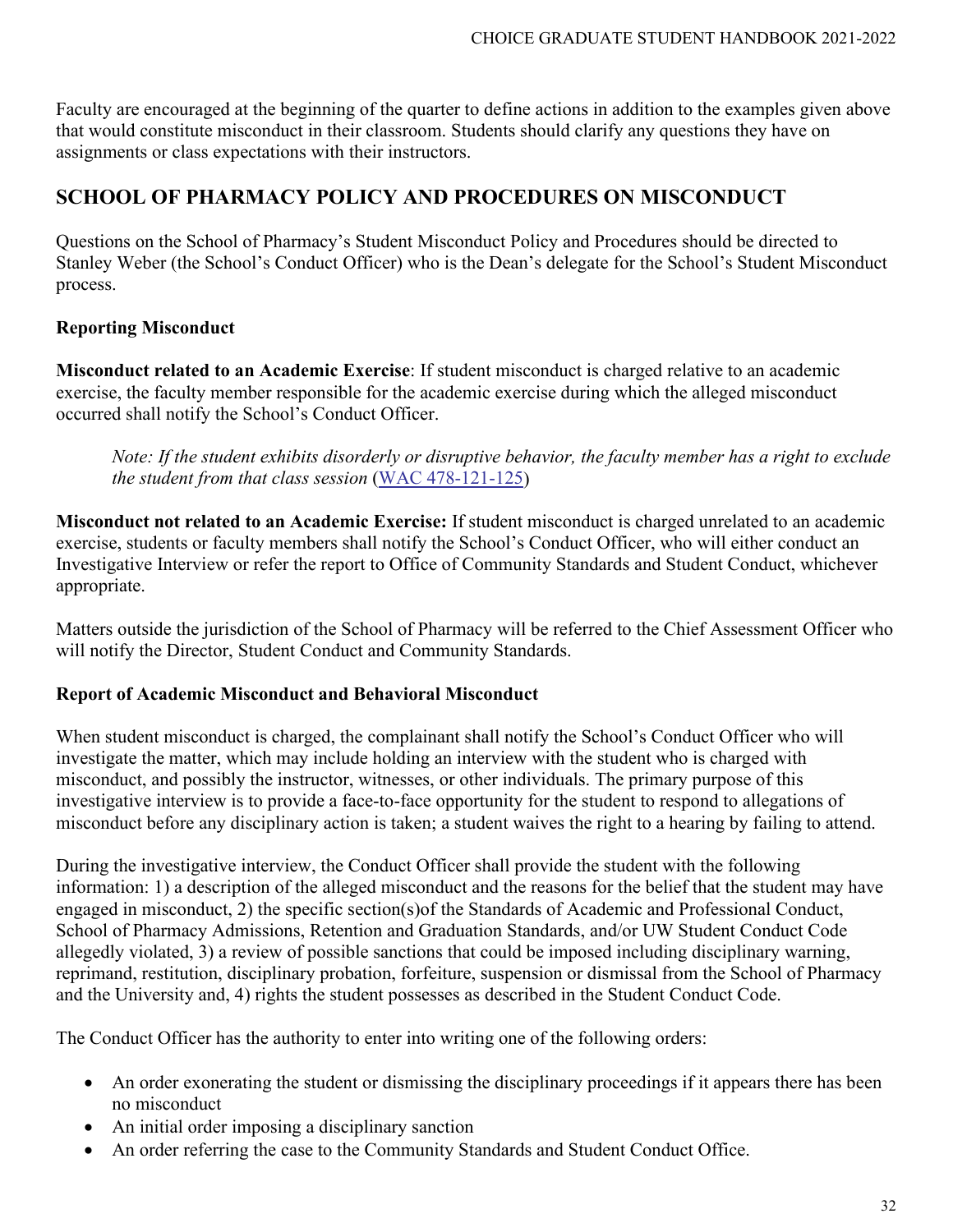Based on the findings of the investigative interview, if it is determined that misconduct did occur, the Conduct Officer will make a written report to the Community Standards and Student Conduct Office that will include, a description of the alleged misconduct, a record of the proceedings and findings, and recommended action to be taken.

Within ten days of the conclusion of the hearing and any associated investigations, the School's Conduct Officer will provide the student with a written letter that includes a statement of the decision, the reason for the decision and information about appealing the decision. No unfavorable action may be taken until student has been given such notice and information.

The student has the right to appeal any initial order. Students should consult the [Student Conduct Code](http://www.washington.edu/admin/rules/policies/SGP/SPCH209.html) or contact the Community Standards and Student Conduct Office at (206) 685-6194 or the School's Conduct Officer for information on this process.

If the student chooses not to appeal, the initial order becomes the final order at the end of the appeal period set forth in the Student Conduct Code.

## **Disciplinary Records**

Any final order resulting from a disciplinary proceeding shall become a part of the student's disciplinary record, unless the student is exonerated. All recording and maintenance of records regarding disciplinary hearings shall be retained by both the School's Conduct Officer and the Community Standards and Student Conduct Office and handled in accordance with procedures outlined in the Student Conduct Code.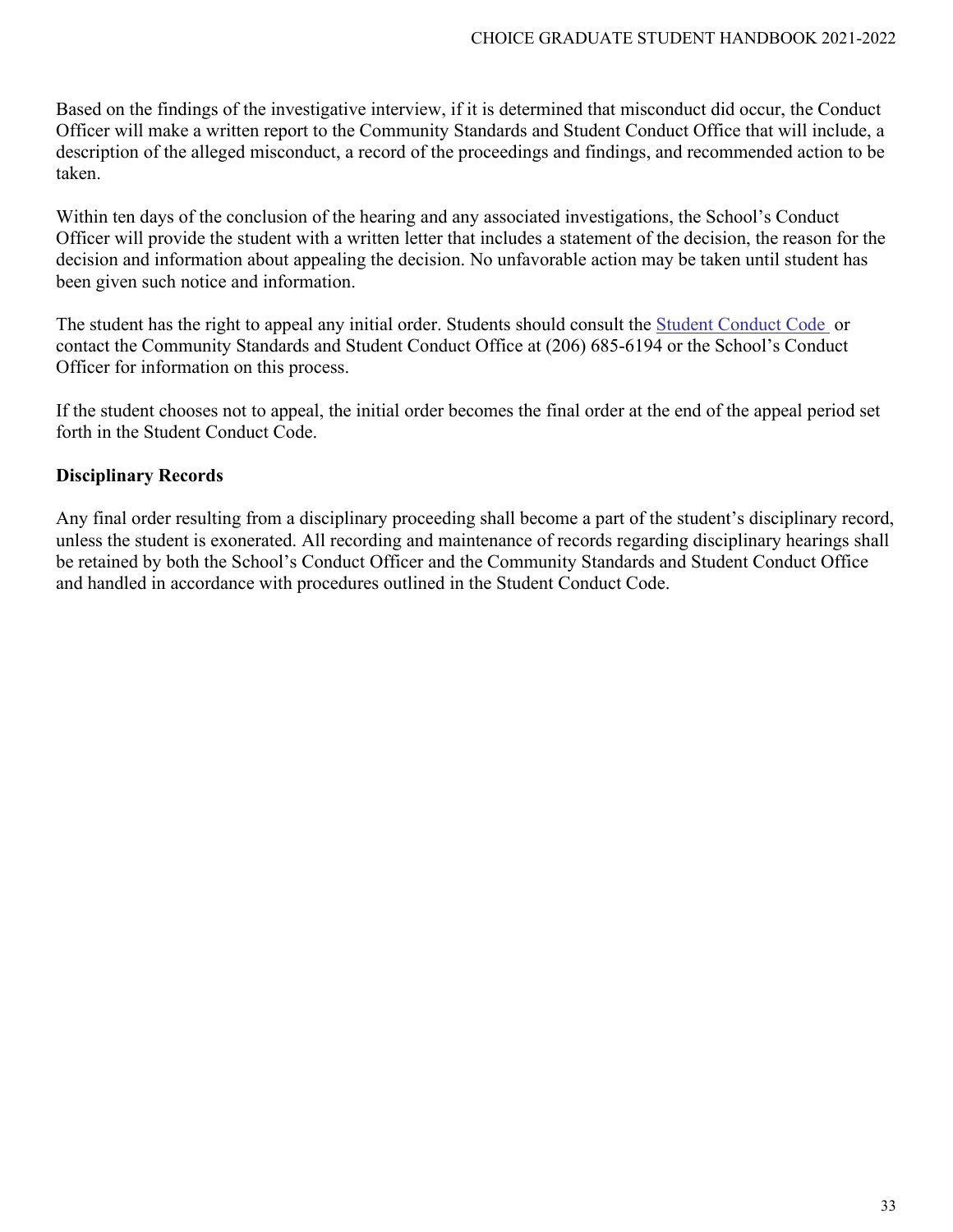

Academic Misconduct Algorithm: Policy & Process<sup>1</sup> Effective August 18, 2017

**Choosing Alternate Members**

It is recognized that all steps will be conducted in a reasonable and timely manner. For this reason, Departmental and School executives may designate an appropriate member to act in their stead.

The Dean will appoint alternate members in the event the faculty or student member serving on the Academic and Professional Standards Misconduct Committee, the Associate Dean for Assessment and Accreditation, the Department Chair, or other principles are involved in the incident.

### **School of Pharmacy Misconduct Algorithm**

Please see the <u>policy and procedures algorithm</u> for misconduct.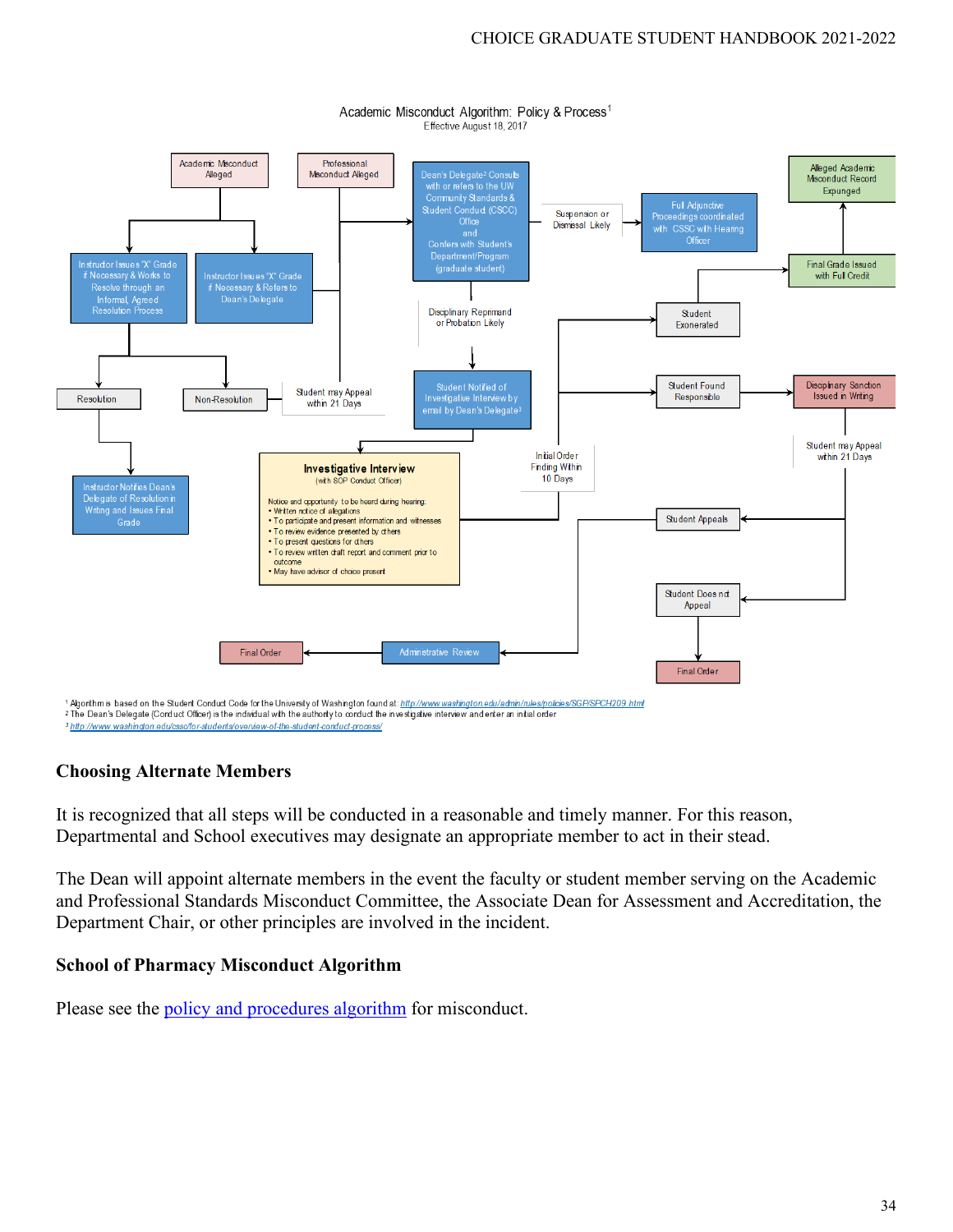## **TRAVEL POLICY FOR GRADUATE STUDENTS AND POST-DOCTORAL FELLOWS**

It is the CHOICE policy to support student travel when a student's research poster or podium presentation has been accepted by a professional organization for presentation within North America. CHOICE faculty strongly believes that dissemination of scholarly products is fundamental to the training of graduate and post-doctoral students. It is expected that students will exhaust all available means of obtaining travel support from other sources prior to seeking CHOICE student travel support including: 1) funds from research programs from which the abstract was generated, graduate school funds, and conference specific funds. Therefore, CHOICE funds should be considered a supplement rather than the sole source of funding. The specific details of the travel policy are listed below:

- Students must request funds well in advance of the intended conference and their request will be reviewed by the travel committee comprised of the Graduate Program Manager and two faculty members.
- Funds will be allocated by quarter with extra money in the first quarter to accommodate the larger volume of requests related to ISPOR.
- Allocation scheme:
	- o Priority and additional funds will be allocated to students with abstracts accepted for podium presentations.
	- o Remaining funds will be split evenly among students with abstracts accepted for poster presentation.
- Eligible travel expenses:
	- o Lowest cost round trip coach class airfare to and from Seattle to the conference city
	- o Double occupancy hotel (sharing a room with another student, if possible)
	- o AirBnB type of rental accommodation for 3 or more students, if split rental would be less expensive than the conference hotel.
	- o Reimbursement will be for actual business-related meal expenses only, and receipts are required. Meals will not be reimbursed for more than the GSA standard per diem for the city to which the student traveled.
	- o Transportation to and from the conference hotel and the airport will be covered with receipt.
	- o Conference registration at the "early bird" rate. Not to include social events.
	- o Fees associated with submissions of abstracts, and/or costs of poster production.
- **Students are eligible to receive travel funds from the Higashi Family Endowment every other year.**
- Everyone must apply for available student funding via the target conference
- Everyone must apply for Grad School funding (The application must be submitted by the Graduate Program Advisor through MyGrad and this funding is also available every other year).
	- o Up to \$300 for domestic airfare and \$500 for international airfare
	- o http://grad.uw.edu/graduate-student-funding/funding-information-for-departments/awards-andfunding-resources/graduate-student-conference-travel-awards/
	- o Applications are routed through CHOICE
- Students should notify the Graduate Program Advisor upon submission of abstracts

Once approved to receive funds, students will complete the Prior Travel Approval Form and submit to the Graduate Program Manager: [https://sop.washington.edu/wp-content/uploads/Travel-Prior-Approval-](https://sop.washington.edu/wp-content/uploads/Travel-Prior-Approval-Request.pdf)[Request.pdf](https://sop.washington.edu/wp-content/uploads/Travel-Prior-Approval-Request.pdf) .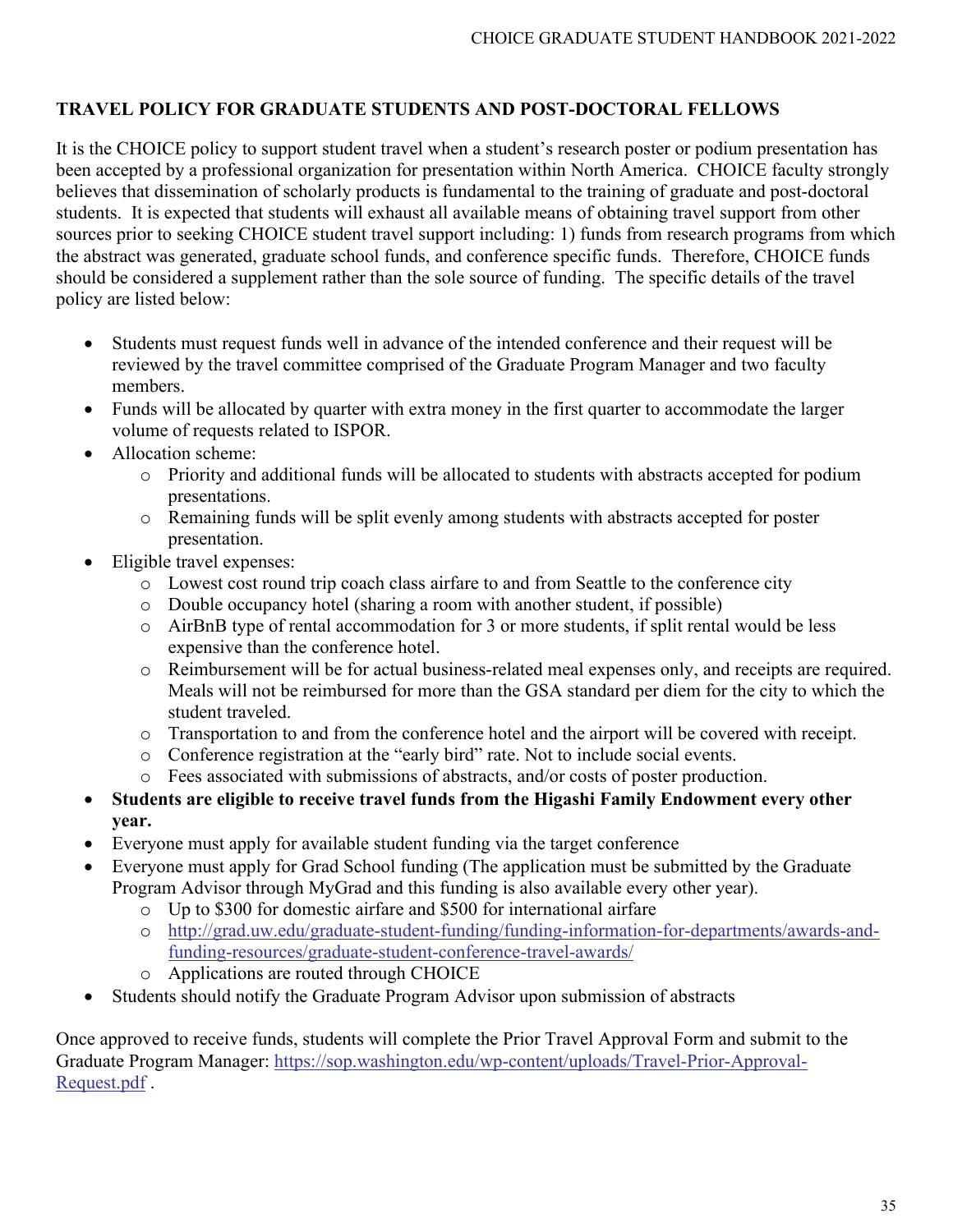# **Student International Travel Policy 2017**

The UW Office of Global Affairs has announced a new policy regarding student international travel.

#### Please read about the policy and FAQs here:

<http://www.washington.edu/globalaffairs/global-travelers/student-international-travel-policy/>

In addition to other kinds of international travel, this policy affects graduate students traveling out of the United States to attend a research conference paid for on a sponsored program. It is designed to protect students in case they have a safety or health issue while they are out of the country.

Please click on the link above for more information. This policy outlines three important pre-departure requirements for all students traveling abroad for official academic purposes, including attending a research conference:

- 1. Register international travel with the Office of Global Affairs (OGA)
- 2. Purchase comprehensive medical and evacuation insurance while abroad (cost is \$1.74/day for up to 14 days), unless the student has insurance that has the same coverage
- 3. Request a waiver for travel to high risk destinations

Note that the cost of this insurance is an allowable charge on the sponsored award that is funding the travel costs, unless otherwise specifically disallowed by the sponsor, by policy or terms of the award. Of course, the sponsored award should not be charged for this insurance if the award is not funding the associated travel. For any questions not answered by the FAQs at the link above, please contact Nicholas Hill in the Office of Global Affairs: [hilln6@uw.edu.](mailto:hilln6@uw.edu)

### **UW SUSPENDED OPERATION/INCLEMENT WEATHER**

The UW President may declare a temporary suspension of any or all University operations due to an emergency situation that adversely affects University operations, public health, or the well-being and safety of employees and students. Events which might require suspending operations include, but are not limited to:

- Severe weather or natural disaster.
- Spread of a communicable disease.
- Fire or related hazard.
- Immediate threat to the safety of the campus community.
- Damage to or failure of UW infrastructure, equipment or mechanical systems.

When a decision to suspend operations has been made, information will be shared through the UW Alert [System](https://www.washington.edu/alert/index.php) and on the [University of Washington Home Page.](https://www.washington.edu/) You can also call the UW Information Lines at 206- UWS-INFO (206-897-4636) or toll-free 1-866-897-4636.

Inclement Weather:<http://hr.uw.edu/policies/inclement-weather/> UW Suspended operations policy: <https://hr.uw.edu/policies/suspended-operations/> UW Alerts: Sign up for text message alerts:<http://www.washington.edu/safety/alert/>

### **FIRE ALARM PROCEDURE POLICY**

In the event of a fire alarm sounding, all students should evacuate the building immediately using the nearest exit, unless there has been prior notification that the alarm is for test purposes only.

Students should be aware that it is a finable offense under the Seattle Fire Code to remain in the building during an alarm. The maximum amount of the fine is \$500 and/or 180 days in jail. .

Please remember that your safety takes priority above anything else. While it may not always be convenient to stop activities and evacuate during a fire alarm, it is necessary.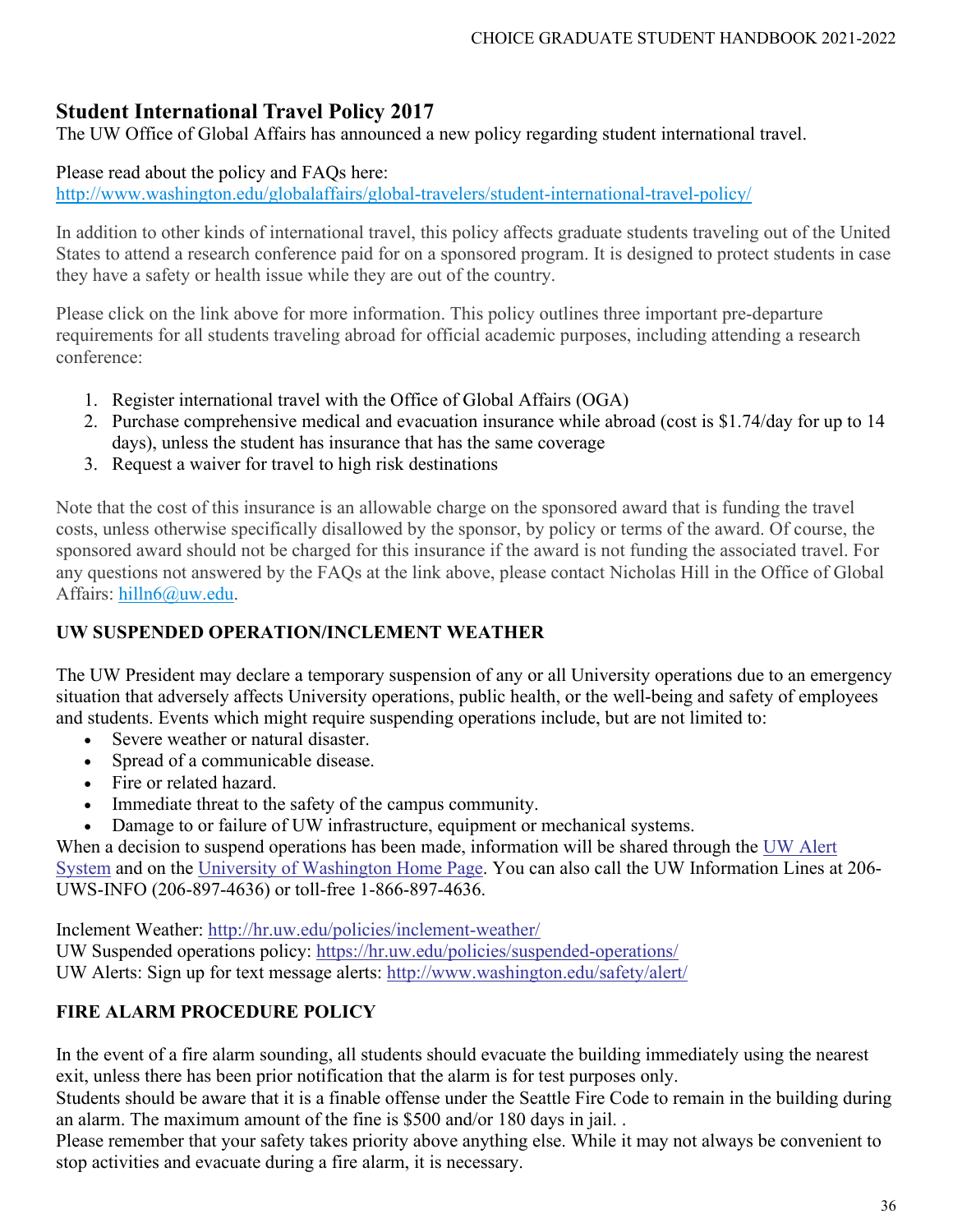In the event of a fire, please follow the procedures below (from the UW Emergency Plan): <https://www.washington.edu/uwem/plans-and-procedures/fire-and-building-evacuation/>

# **INDEMNIFICATION POLICY**

[https://oppe.pharmacy.washington.edu/PracticumSite/forms/Indemnification\\_Policy.pdf](https://oppe.pharmacy.washington.edu/PracticumSite/forms/Indemnification_Policy.pdf)

# **POLICY ON SPECIAL ACCOMMODATIONS**

[https://sop.washington.edu/pharmd/handbook/academic-professional-policies-procedures/equal-opportunity](https://sop.washington.edu/pharmd/handbook/academic-professional-policies-procedures/equal-opportunity-special-accommodation-statements/)[special-accommodation-statements/](https://sop.washington.edu/pharmd/handbook/academic-professional-policies-procedures/equal-opportunity-special-accommodation-statements/)

# **LIBRARIES**

#### **The Health Sciences Library**:<https://hsl.uw.edu/>

**Suzzallo and Allen Libraries:** <http://www.lib.washington.edu/suzzallo>

# **GRADUATE STUDY ROOM**

The Department of Pharmacy provides the graduate students with a Graduate Study Room. This room has Wi-Fi internet access, a wireless duplex printer, a large projection screen and a small refrigerator, microwave and espresso machine. There are also 2 small conference rooms with individual access. This locked room will provide students with a convenient area to study, collect materials, and relax between classes. Each student will also have a mailbox in which to receive notices.

# **UW Poster and Photo**

The University of Washington maintains an excellent service for various educational resources ranging from photographic development to printing large scale posters. For a fee you can have a computer generated presentation printed to slides, overheads, or on posters. UW Poster and Photo can provide valuable assistance on the production of graphics and illustrations, and maintains a digital imaging service. UW Poster and Photo is located in Room T-271 in the Health Sciences Center. <https://hsasf.hsa.washington.edu/visual-design/>

# **SPORTS AND RECREATION FACILITIES**

A wide variety of sports and recreation facilities are available to students at a small cost. Swimming, weight training, and exercise equipment may be found at the IMA building, along with a variety of team sports (543-4590). Students may also want to try renting a canoe, kayak, or sailboat at the Waterfront Activities Center (543-9433) or hitting a few golf balls at the driving range:<http://www.washington.edu/ima/>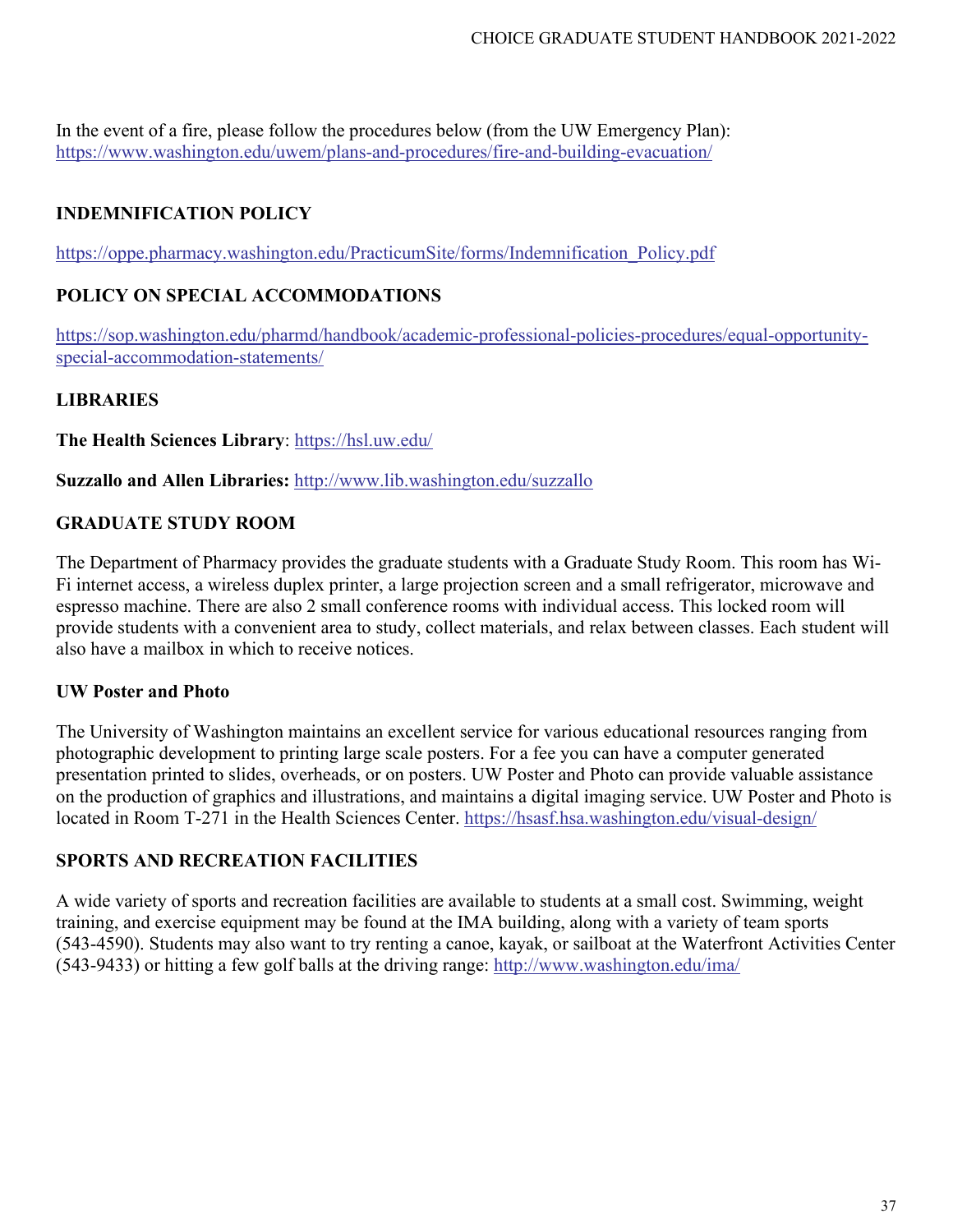# **SCHOOL OF PHARMACY DIRECTORY:**

A web directory of all School of Pharmacy staff, faculty, and graduate students is maintained here: **<https://sop.washington.edu/about/people-directory/>**. The most up-to-date personnel information can be found online, but we have highlighted the main administrative offices below and their leadership.

# **OFFICE OF THE DEAN**

Leadership:

Sean Sullivan, Professor & Dean of the School of Pharmacy (sdsull $(\partial_{\mu}uw.edu)$ ) Kelly Campbell, Assistant Dean, Finance and Administration [\(kellyjc@uw.edu\)](mailto:kellyjc@uw.edu) Claire Forster, Associate Dean, Advancement and Corporate Relations [\(clbrown@uw.edu\)](mailto:clbrown@uw.edu) Peggy Odegaard, Associate Dean, Professional Pharmacy Education [\(podegard@uw.edu\)](mailto:podegard@uw.edu) Andy Stergachis, Associate Dean, Research, Graduate Programs & New Initiatives [\(stergach@uw.edu\)](mailto:stergach@uw.edu)

The Dean's Office is located in room H-364 of the Health Sciences Building. Students wishing to meet with the Dean should contact Trish Respalie (206) 543-5050 respalie @uw.edu for an appointment.

Full personnel list:<https://sop.washington.edu/about/office-of-the-dean/>

# **OFFICE OF PROFESSIONAL PHARMACY EDUCATION**

Peggy Odegaard, Associate Dean, Professional Pharmacy Education [\(podegard@uw.edu\)](mailto:podegard@uw.edu)

Terri O'Sullivan, Director of Experiential Education, Advanced Practice [\(terrio@uw.edu\)](mailto:terrio@uw.edu)

The Office of Professional Pharmacy Education coordinates the School's professional experience programs (practicums), organizes career day activities, provides service to over 350 practitioner clinical and affiliate faculty members, and advises the Dean on issues relating to professional practice.

# **STUDENT SERVICES**

Andrew Brusletten, Assistant Dean, Student Affairs [\(abruslet@uw.edu\)](mailto:abruslet@uw.edu) Caitlin Blomquist, Director of Advising and Student Success [\(cmb23@uw.edu\)](mailto:cmb23@uw.edu) Mike Spielman, Director of Admissions and Recruiting (mspiel $@$ uw.edu) Diane Romero, Manager of Student and Faculty Support [\(dromero@uw.edu\)](mailto:dromero@uw.edu)

# **OFFICE OF ADVANCEMENT AND ALUMNI RELATIONS**

Claire Forster, Associate Dean, Advancement and Corporate Relations [\(clbrown@uw.edu\)](mailto:clbrown@uw.edu) Danielle Shubat, Assistant Director of Advancement [\(dshubat@uw.edu\)](mailto:dshubat@uw.edu) Scott Braswell, Director of Marketing and Communications [\(braswels@uw.edu\)](mailto:braswels@uw.edu) William Langevin, Advancement Services Officer [\(lange97@uw.edu](mailto:lange97@uw.edu))

The Office of Advancement and Alumni Relations is responsible for fundraising (including student scholarships), the Pharmacy Alumni Association (PAA), and publications and other external communications for the School of Pharmacy. This Office is located in the Dean's Office.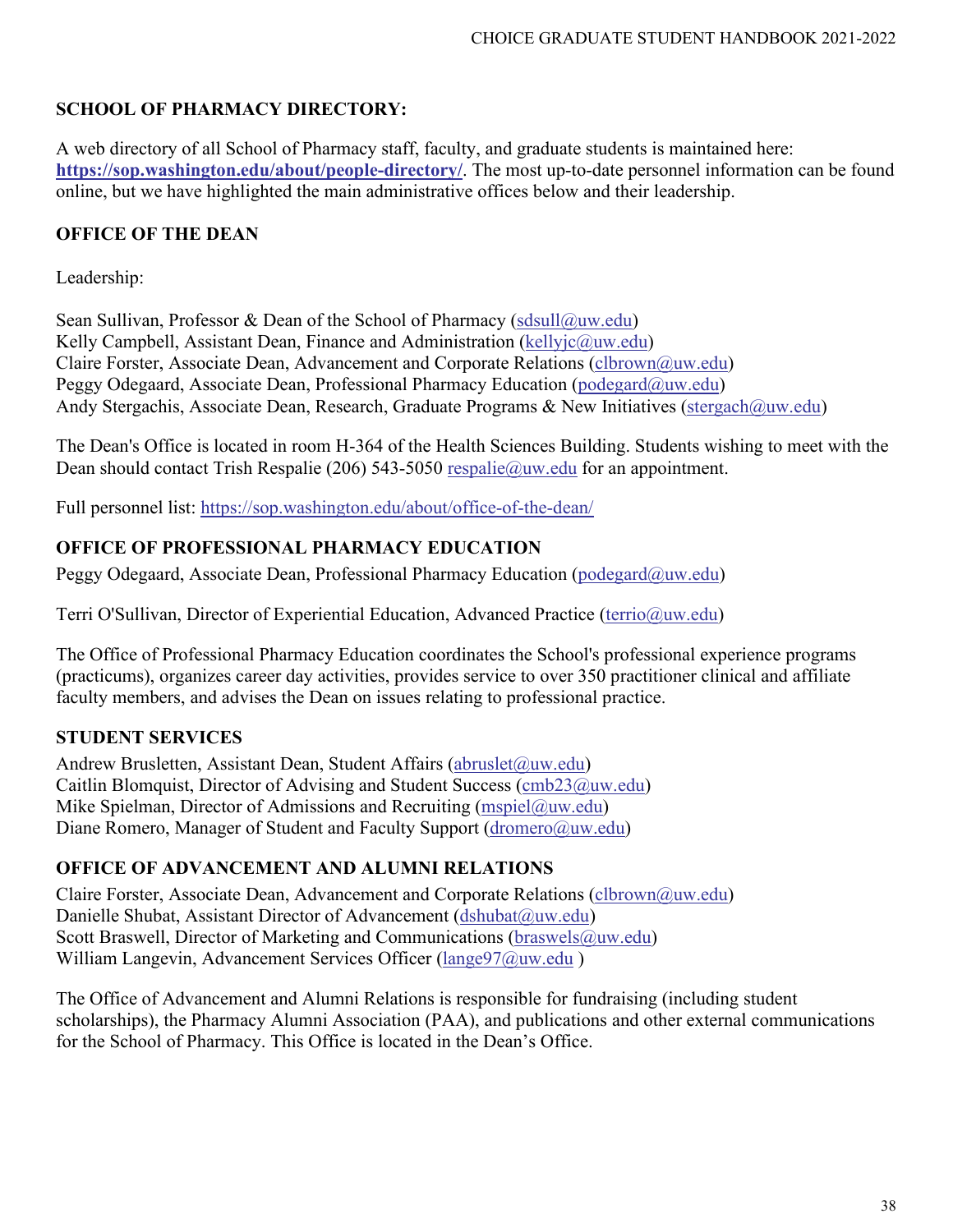# **SCHOOL OF PHARMACY: ACADEMIC DEPARTMENTS**

# **MEDICINAL CHEMISTRY**

#### **Bill Atkins, Ph.D., Chair**

The Department of Medicinal Chemistry seeks to provide an understanding of the biological effects of drugs at the molecular level. Topics addressed in the professional program through courses offered by the Department include background training in the mechanisms of drug action and drug metabolism, and structure-activity relationships.

Research activities of department faculty include studies on various aspects of drug metabolism, mechanisms of drug action and drug metabolism, biophysical aspects of metabolic enzyme systems, microbial metabolism, structure-activity relationships, and biomedical mass spectrometry and aspects of protein folding and protein engineering.

Department faculty offices and laboratories are located on floors -1 and 1 of the H-Wing in the Health Sciences Center.

#### **Graduate Program**

The Department of Medicinal Chemistry offers a program of graduate study leading primarily to the degree of Doctor of Philosophy. Occasionally students complete the M.S. degree. The primary areas of research training of the Department of Medicinal Chemistry are in chemical and molecular aspects of drug action and of drug metabolism including both laboratory experiments and theoretical work. Studies in the field include, for example, the relationship between chemical structure and biologic effect, function and toxicity, delineation of the metabolic spectrum of drugs or foreign substances in man and animals, and the factors (environment, disease, etc.) that affect this spectrum of metabolites; the study of the nature and catalytic properties of the enzymes responsible for metabolic reactions and the molecular mechanisms by which such reactions occur. Theoretical studies on conformational aspects of important enzymes involved in these processes are under study.

# **4. PHARMACEUTICS**

#### **Nina Isoherranen, Ph.D., Professor and Milo Gibaldi Endowed Chair, Pharmaceutics**

Pharmaceutics refers to the study of the relationship between drug dosage forms and clinical response. The curriculum for the Pharm.D. program includes required courses addressing three main subjects within Pharmaceutics: physiochemical aspects of dosage forms; biopharmaceutics (performance of drug delivery systems); and clinical pharmacokinetics (the kinetics of drug absorption, distribution, and elimination). In addition, the Department offers elective courses addressing such topics as drug interactions and pharmaceutical biotechnology. Department Faculty offices and laboratories are located on the second floor of the H-Wing in the Health Sciences Center.

The research program of the department includes six NIH-funded laboratories addressing a variety of fundamental and clinical problems pertaining to drug transport, metabolism, and toxicity associated with several diseases (AIDS, cystic fibrosis, leukemia, epilepsy, pain management, transplantation). Most projects involve collaborative arrangements with investigators from other departments in the University or at the Fred Hutchinson Cancer Research Center. The collaborative relationship of Pharmaceutics faculty with colleagues in the Department of Medicinal Chemistry in the field of drug metabolism has received worldwide recognition.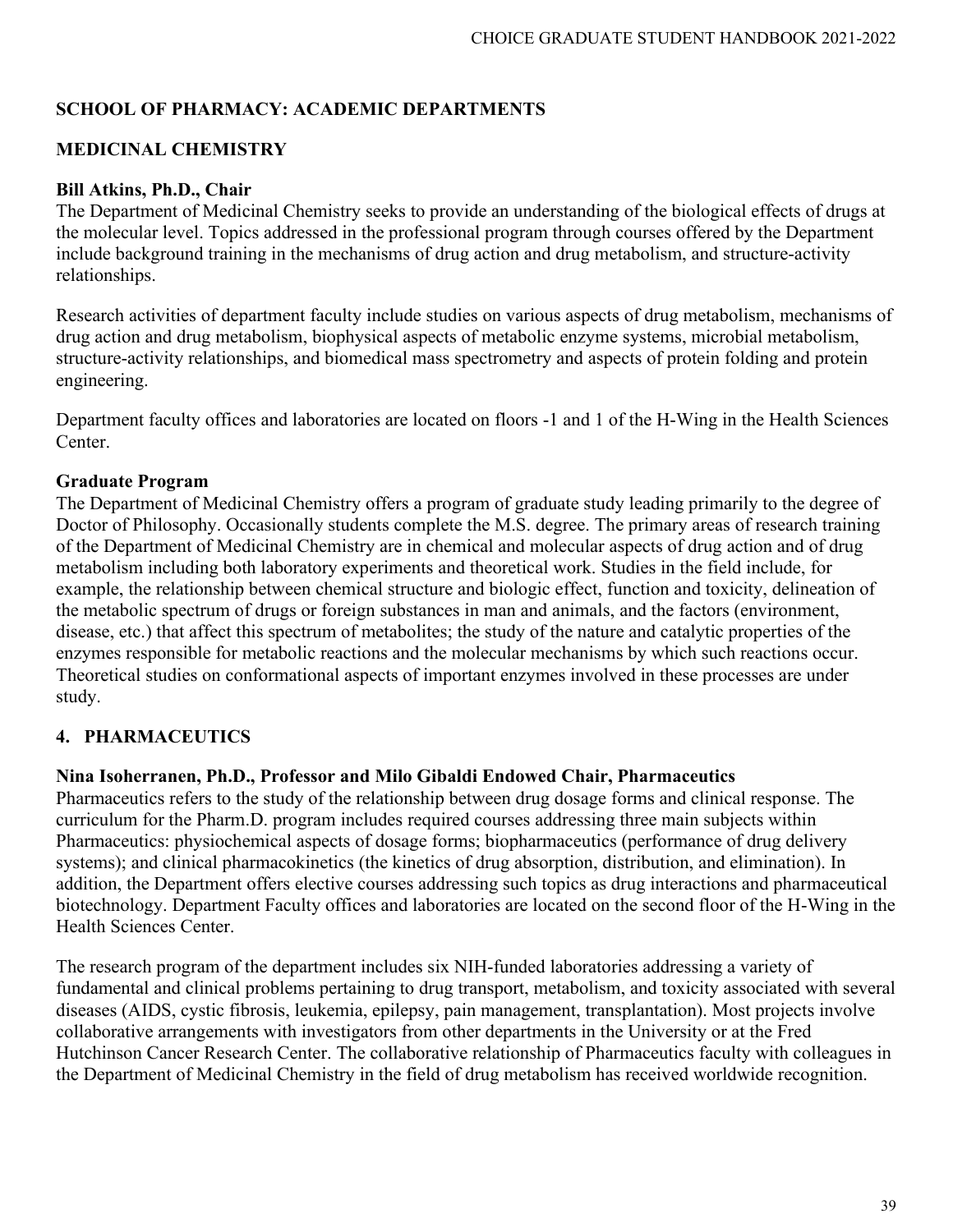#### **Graduate Program**

The Department of Pharmaceutics offers programs of graduate study leading to the degrees of Master of Science and Doctor of Philosophy. The program provides research training in the fundamental aspects of drug disposition, drug delivery, and drug action in animals and man. Drug disposition includes the phenomena of absorption, distribution, and elimination. Pharmacokinetics is the study of time course of these processes and the time course of pharmacological effects. Drug delivery includes targeting of drugs to tissues or specific cells to improve therapeutic effect. These areas of research have a wide range of applications, particularly in the pharmacological characterization of new drug molecules in pharmaceutical development. Graduates of this program possess expertise in a variety of analytical techniques and the elaboration of mathematical models to describe drug disposition and pharmacological processes.

# **5. PHARMACY**

#### **H. Steve White, PhD, Chair**

The mission of the Department of Pharmacy is to prepare pharmacists to provide optimal pharmaceutical care, and to prepare graduate and postgraduate students to provide leadership in scholarship and practice. The Department generates and disseminates knowledge to assure the safe, effective, and cost-efficient use of medications.

Research activities of Department faculty take many forms, ranging from randomized clinical trials of experimental drugs to the evaluation of costs and health benefits of pharmaceuticals and expanded professional services. The Department of Pharmacy faculty conduct research in pharmaceutical outcomes research, pharmacotherapy and clinical pharmacokinetics. Last year faculty received over \$1.7 million in grants from the private sector and governmental agencies. Studies are underway on chronic disease management practices in such areas as pulmonary disease, mental illness, cardiovascular disease, and infectious disease. Faculty also study the safety and cost-effectiveness of drugs, women's health issues, and the effects and financing of pharmaceutical care.

The Department also accepts responsibility for assisting in improving the present level of pharmacy practice. Activities in this area include participation in continuing education activities, dissemination of information concerning the advances or innovations in pharmacy, and development of public or community education programs to inform the public of services available from pharmacists.

Department faculty offices are located on the third floor of the H-wing in the Health Sciences building. Faculty members also conduct teaching, research, and service programs at affiliated institutions, including University of Washington Medical Center, Harborview Medical Center, Group Health Cooperative of Puget Sound, Veterans Affairs Puget Sound Health Care System, Regence Washington Health, and Children's Hospital and Medical Center. In addition, research and teaching programs are conducted at Rubenstein Memorial Pharmacy, the Hearthstone Retirement Center, and numerous community hospitals and pharmacies. Over 400 clinical and affiliate faculty also hold appointments in the Department.

#### **School of Pharmacy Faculty**

Please take the time to explore the School of Pharmacy website:<https://sop.washington.edu/> and familiarize yourself with the School's leadership, departments and faculty.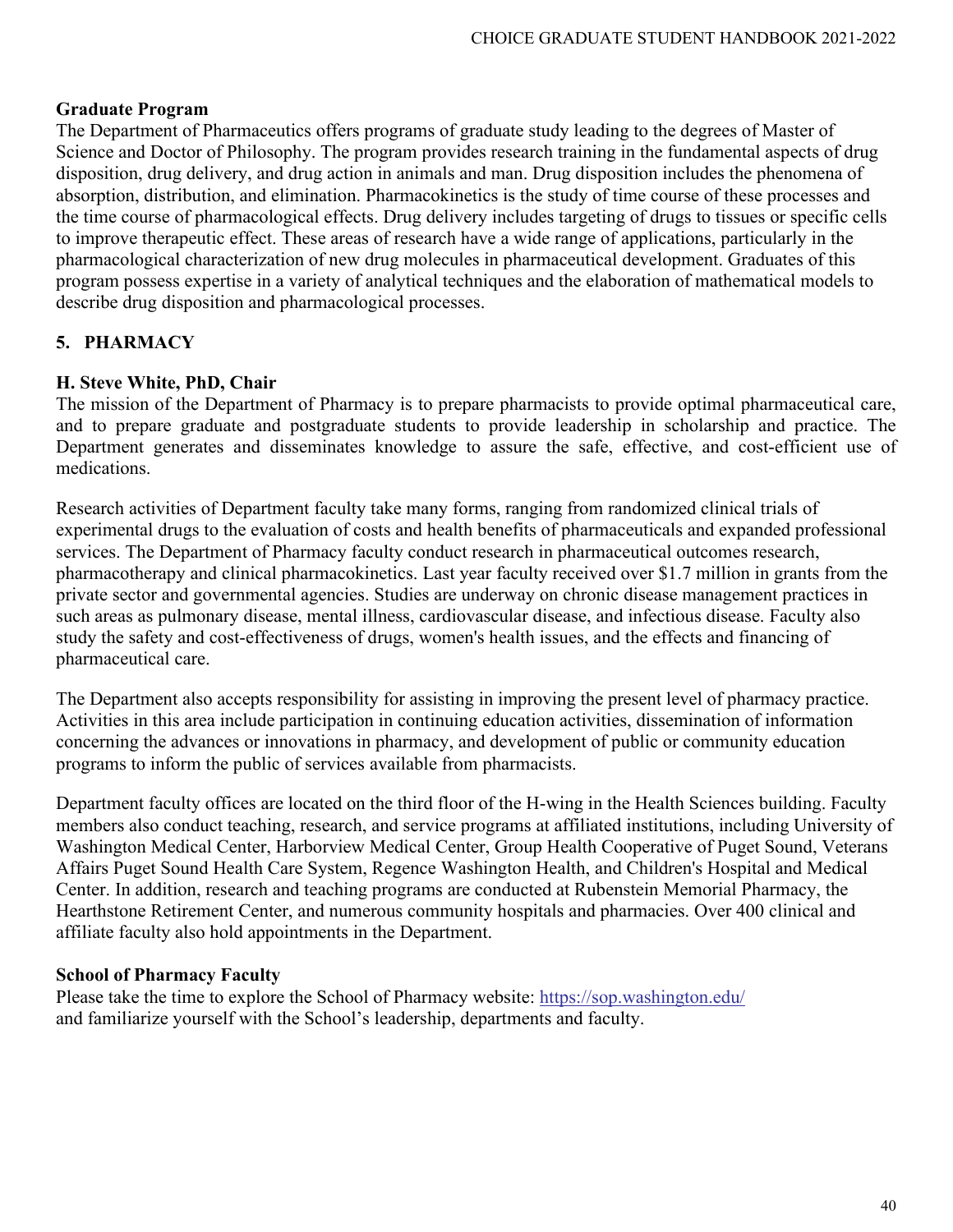#### **Clinical and Affiliate Faculty**

In addition to the School of Pharmacy's full and part-time faculty, a large number of practicing pharmacists contribute to the School's academic programs. These individuals are members of our affiliate and clinical faculty. Affiliate faculty serve in numerous vital capacities, including lecturing in selected courses and acting as preceptors for students enrolled in practicums. Over 400 pharmacists throughout the Pacific Northwest are members of our clinical faculty, representing a variety of pharmacy practice settings such as community, hospital, nursing home, government and industry. Information on the names, addresses and practice settings of clinical faculty may be obtained from the Office of Professional Programs (H-364 Health Sciences Building, 685-8738).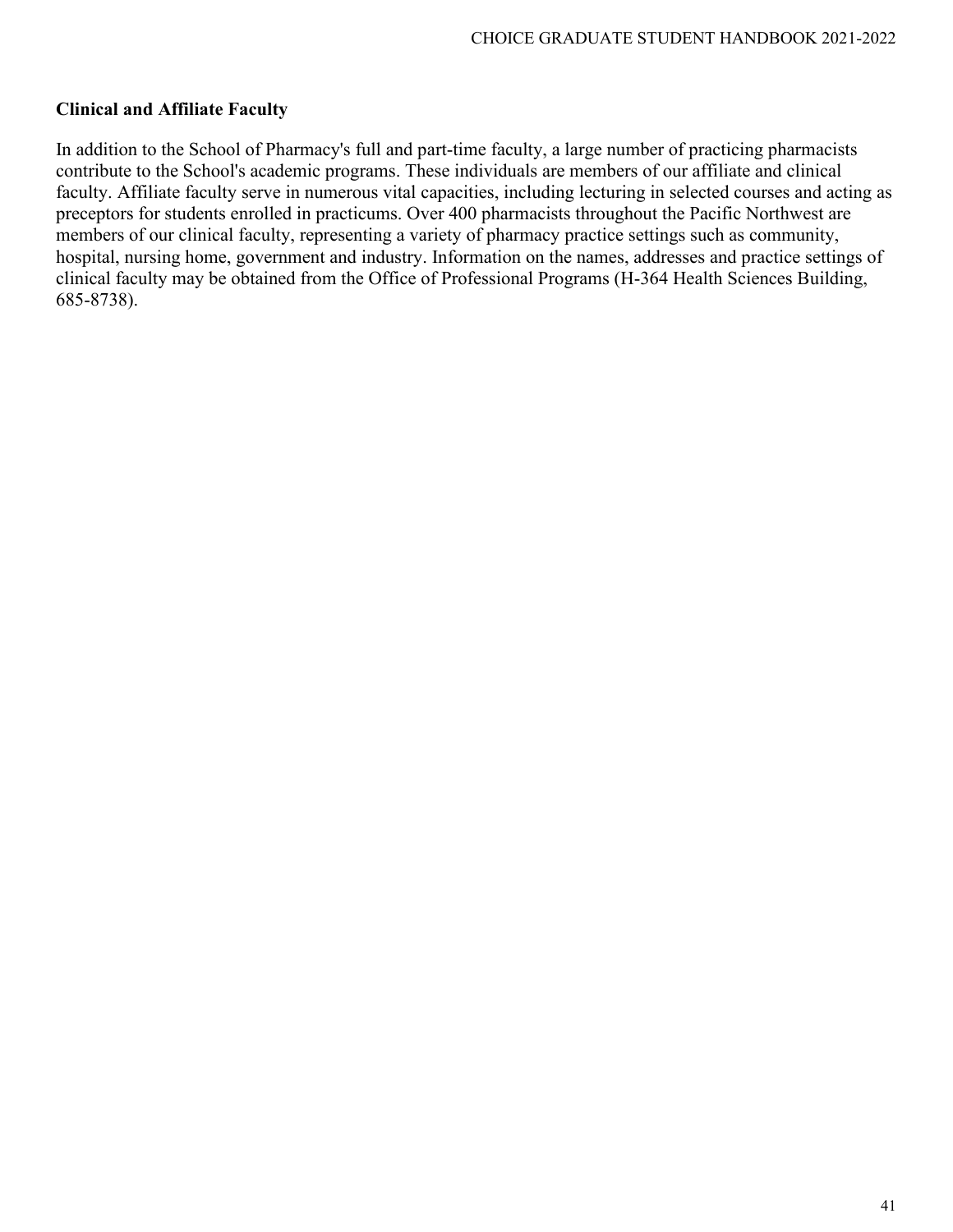# **GRADUATE STUDENT RESOURCES**

# **UW Central Administrative Support**

- [Graduate Enrollment and Management Services \(GEMS\)](https://grad.uw.edu/about-the-graduate-school/directory/#students)
- [Health Sciences Academic Services & Facilities](https://hsasf.hsa.washington.edu/)
- [International Student Services \(ISS\)](https://iss.washington.edu/)
- [Office of the University Registrar](https://registrar.washington.edu/)
- [Student Fiscal Services \(SFS\)](https://finance.uw.edu/sfs/home)
- [Office of Student Financial Aid](https://www.washington.edu/financialaid/)
- [Student Legal Services](http://depts.washington.edu/slsuw/)

# **Graduate Student Appointment Information**

- [Graduate Appointee Insurance Plan \(GAIP\)](http://www.washington.edu/admin/hr/benefits/insure/gaip/index.html)
- [Instructional Support and Programs for TAs and ITAs](http://www.washington.edu/teaching/)
- [Office of Planning and Budgeting –](http://www.washington.edu/opb/tuition-fees/current-tuition-and-fees-dashboards/graduate-tuition-dashboard/) Graduate Tuition Dashboards
- [Overview of Assistantships](https://grad.uw.edu/graduate-student-funding/funding-information-for-students/assistantships/)
- [RA/TA Salary Schedule](https://grad.uw.edu/graduate-student-funding/funding-information-for-departments/administering-assistantships/ta-ra-salaries/)

# **Graduate School Resources**

- [Degree Requirements](http://grad.uw.edu/for-students-and-post-docs/degree-requirements/)
- Graduation Checklist- [Thesis Master's Students](https://grad.uw.edu/wp-content/uploads/2019/06/Thesis-Masters-Graduation-Checklist.pdf)
- [Graduation Checklist-](https://grad.uw.edu/wp-content/uploads/2019/06/Doctoral-Graduation-Checklist.pdf) Doctoral Students
- [Master's Degree Request](https://webapps.grad.uw.edu/student/mastapp.aspx)
- [Policies and Procedures](http://grad.uw.edu/policies-procedures/)
- [Memo 46: Graduate Degree Requirements](http://grad.uw.edu/policies-procedures/graduate-school-memoranda/memo-46-graduate-degree-requirements/)
- [Memo 13: Supervisory Committee for Graduate Students](http://grad.uw.edu/policies-procedures/graduate-school-memoranda/memo-13-supervisory-committee-for-graduate-students/)
- [Memo 9: On-Leave Policy to Maintain Graduate Student Status](http://grad.uw.edu/policies-procedures/graduate-school-memoranda/memo-9-on-leave-policy-to-maintain-graduate-student-status/)
- [Preparing to Graduate](http://grad.uw.edu/for-students-and-post-docs/degree-requirements/preparing-to-graduate/)
- [Thesis and Dissertation Information](https://grad.uw.edu/for-students-and-post-docs/thesisdissertation/)
- [Thesis and Dissertation Formatting Guidelines](https://grad.uw.edu/for-students-and-post-docs/thesisdissertation/etd-formatting-guidelines/)

# **Funding Opportunities**

- [American Foundation for Pharmaceutical Education](http://afpepharm.org/index.php/grants-scholarships-and-awards/)
- [Biobehavioral Cancer Prevention and Control Training Program](http://depts.washington.edu/bcpt/)
- [Diversity Fellowships & Awards](https://grad.uw.edu/graduate-student-funding/funding-information-for-students/fellowships/diversity-fellowships/)
- [GFIS Blog](https://blogs.uw.edu/gfis/)
- [Graduate School Fellowships](https://grad.uw.edu/graduate-student-funding/funding-information-for-students/fellowships/list-of-fellowships/)
- [PhRMA Foundation](http://www.phrmafoundation.org/awards/)
- [Tips on Applying for Fellowships!](https://grad.uw.edu/graduate-student-funding/funding-information-for-students/fellowships/applying-for-fellowships/)

# **Academic, Self Care, and Community Resources**

- Core Programs, [the Office of Graduate Student Affairs in The Graduate School](http://grad.uw.edu/for-students-and-post-docs/core-programs/)
- [Disability Resources for Students \(DRS\)](http://depts.washington.edu/uwdrs/)
- [First Generation Graduate Students](http://grad.uw.edu/for-students-and-post-docs/core-programs/first-generation-graduate-students/)
- [GO-MAP: Supporting Graduate Students of Color at the University of Washington](http://grad.uw.edu/diversity/go-map/)
- [Hall Health Center](http://depts.washington.edu/hhpccweb/)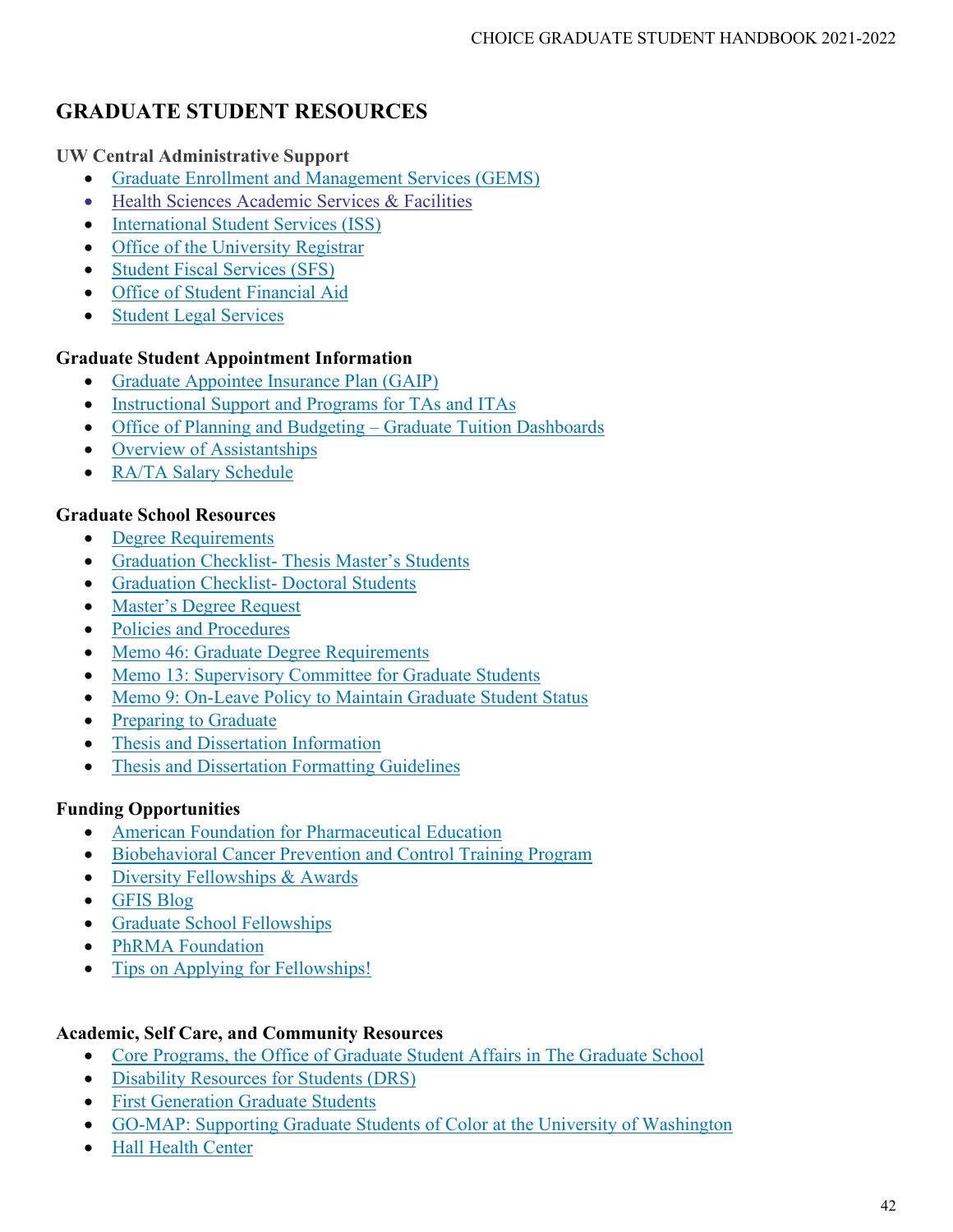- [Health & Wellness](http://depts.washington.edu/livewell/student-care/)
- [Housing and Food Services \(HFS\)](https://www.hfs.washington.edu/)
- [International Graduate Students](http://grad.uw.edu/for-students-and-post-docs/core-programs/international-graduate-students/)
- FIUTS [Foundation for International Understanding Through Students](https://www.fiuts.org/)
- [FIUTS International Student Handbook](https://fiutshandbook.wordpress.com/)
- [International Graduate Student Advisory Board](http://grad.uw.edu/for-students-and-post-docs/core-programs/international-graduate-students/international-graduate-student-advisory-board/)
- [Mentoring Support](http://grad.uw.edu/for-students-and-post-docs/core-programs/mentoring/)
- [Mentoring Guides for Students](http://grad.uw.edu/for-students-and-post-docs/core-programs/mentoring/mentoring-guides-for-students/)
- [Mentor Memos](http://grad.uw.edu/for-students-and-post-docs/core-programs/mentoring/mentor-memos/)
- [Office of Ombud](https://www.washington.edu/ombud/)
- [Office of Student Veteran Life](https://depts.washington.edu/vetlife/)
- [SafeCampus](https://depts.washington.edu/safecamp/)
- [UW Counseling Center](https://www.washington.edu/counseling/)
- [UW Libraries](https://www.lib.washington.edu/)
	- o [Citation Management Tools and Assistance;](https://guides.lib.uw.edu/research/citations)
	- o [Data Management Consultation;](https://guides.lib.uw.edu/research/data)
	- o [Research Works;](http://researchworks.lib.washington.edu/)
	- o [Scholarly Publishing & Open Access;](http://www.lib.washington.edu/scholpub)
	- o [Research Commons](http://commons.lib.washington.edu/) [\(Writing Consultations for Graduate Students\)](http://commons.lib.washington.edu/services/dropin/writing);
	- o [Interlibrary Loan & Document Delivery Services](http://www.lib.washington.edu/ill)
- [UW Recreation](http://www.washington.edu/ima/)
- [UW Women's Center](http://www.washington.edu/womenscenter/)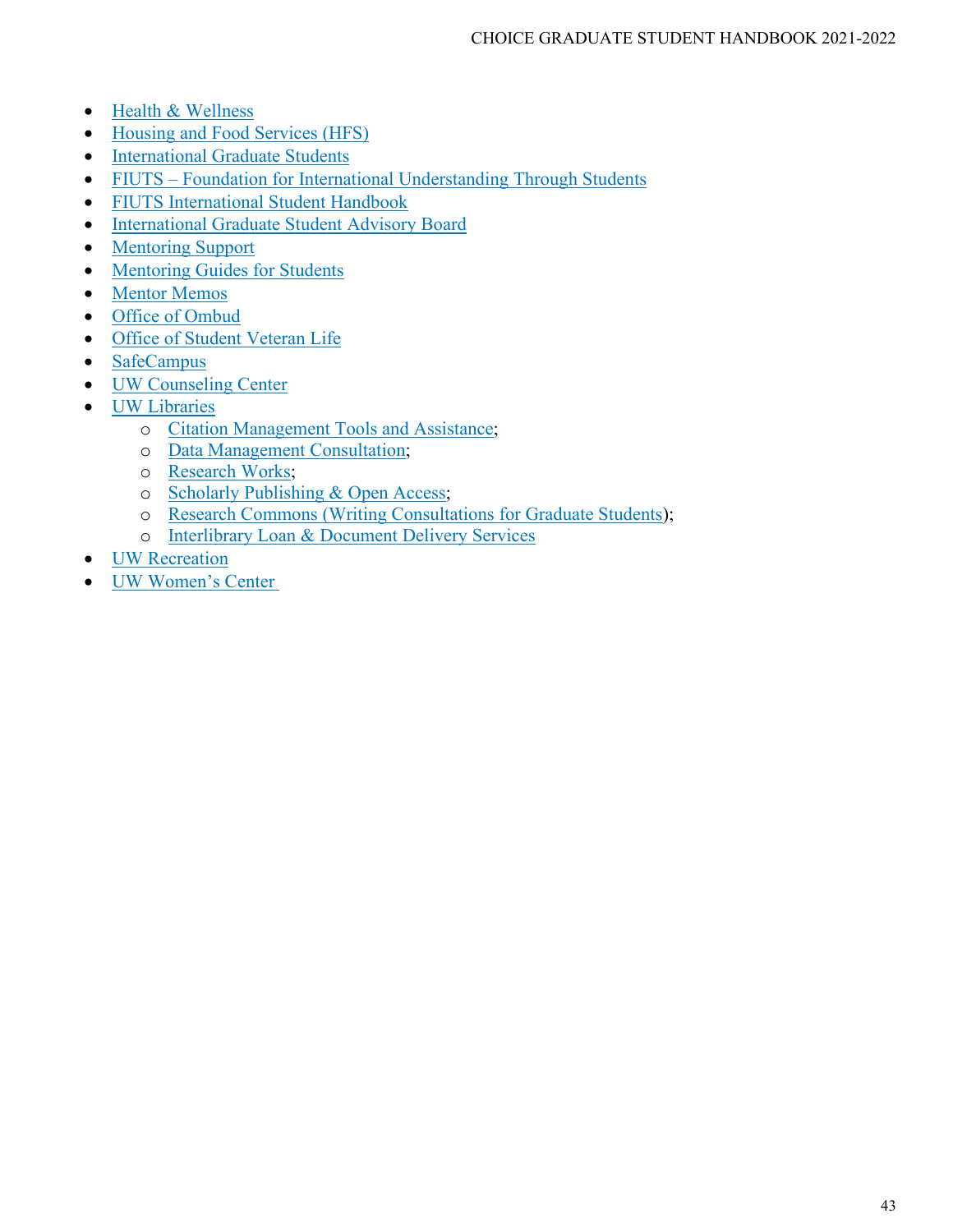#### **APPENDIX A: List of Suggested Electives**

Below is a selection of available electives appropriate for areas of specialization.

This list is not all-inclusive. Students are encouraged to check the websites of classes in these departments and in other listings; and then to work with their mentor to formulate a plan to optimize selections to fit interests.

Bold = highly recommended as an elective

#### **BIOMEDICAL & HEALTH INFORMATICS**

MEBI 530: Medical Informatics (3) MEBI 533: Public Health & Informatics (3) MEBI 534: Biology & Informaticists (3) MEBI 552: Clinical Decision Support (3)

#### **BIOSTATISTICS/STATISTICS**

**BIOST 509: Intro to R for Health Sciences (2)** BIOST 516: Statistical Methods in Genetic Epidemiology (3) BIOST 529: Sample Survey Techniques (3) BIOSTAT 532: Research Ethics in the Data Sciences (2) **BIOST 536: Categorical Data Analysis (4) BIOST 540: Longitudinal & Multilevel Data Analysis (3)**  BIOST 544: Introduction to Biomedical Data (4) BIOST 546: Machine Learning and Big Data (3) **CS&SS 508: Introduction to R for Social Scientists (1)** CS&SS 510: Maximum Likelihood Methods for the Social Sciences (5) CS&SS 526: Structural Equation Models for the Social Sciences (3) CS&SS 529: Sample Survey Techniques (3) CS&SS 536: Analysis of Categorical and Count Data (3) CS&SS 560: Hierarchical Modeling for the Social Sciences (4) CS&SS 564: Bayesian Statistics for the Social Sciences (4) CS&SS 566: Causal Modeling (4) CS&SS 567: Statistical Analysis of Social Networks (4) CS&SS 569: Visualizing Data (4) CS&SS 589: Multivariate Data Analysis for the Social Sciences (3) STAT 516, 517, 518: Stochastic Modeling of Scientific Data (3,3,3) STAT 519: Time Series Analysis (3) STAT 542: Multivariate Analysis (3)

#### **COMPUTER SCIENCE AND ENGINEERING**

CSE 142: Computer Programming I (4) CSE 143: Computer Programming II (5) CSE 160: Data Programming (4) CSE 512: Data Visualization (4)

### **ECONOMICS, ECONOMETRICS AND COST-EFFECTIVENESS**

IND E 250 – Healthcare Modeling and Decision Making ECON 400: Advanced Microeconomics (5) ECON 450: Public Finance: Expenditure Policy (5) ECON 454: Cost-Benefit Analysis (5) ECON 500: Microeconomic Analysis I (4)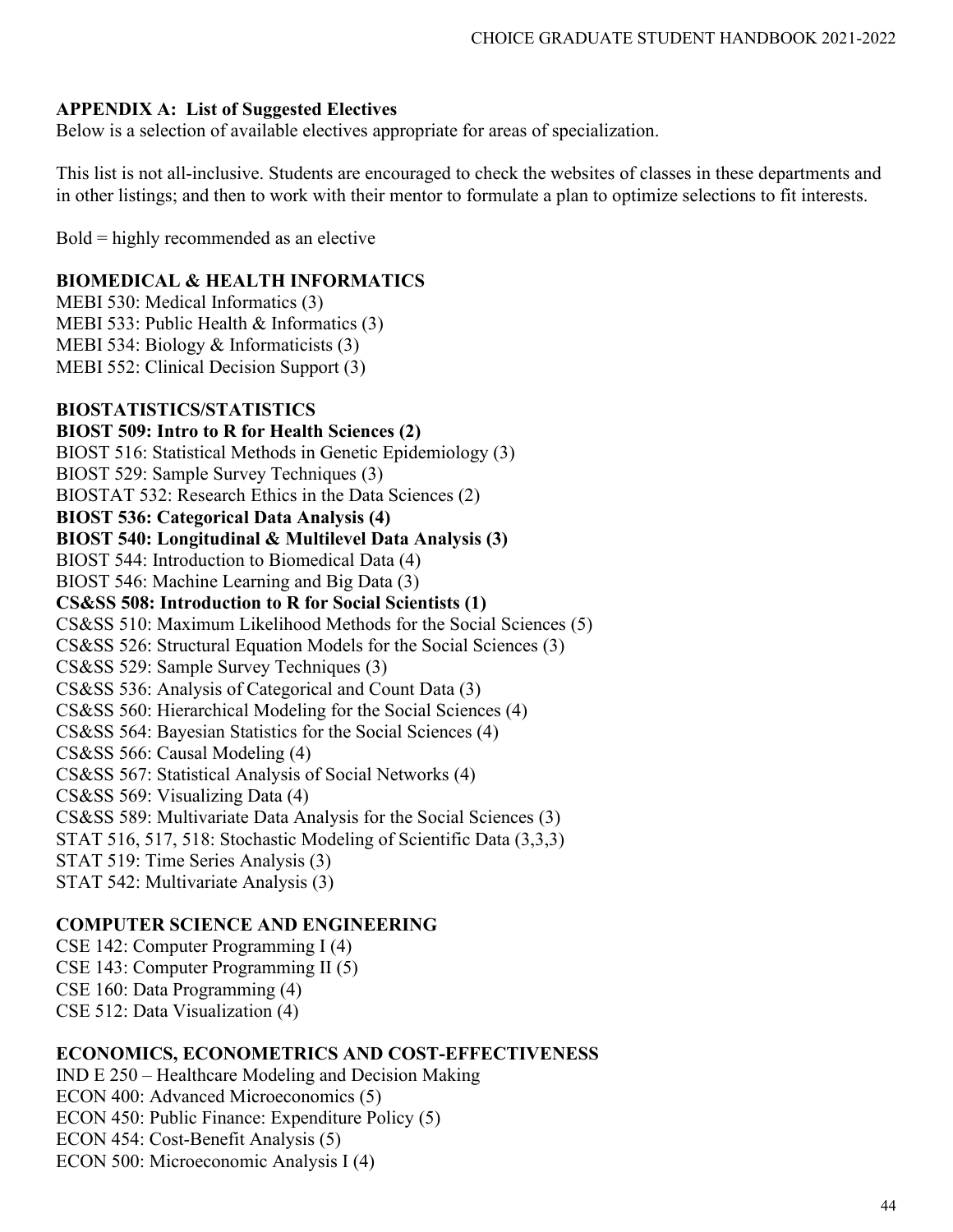ECON 518: Contract Theory (3) ECON 534: Empirical Industrial Organization (3) ECON 580: Econometrics I: Introduction to Mathematical Statistics (4) ECON 581: Econometrics II (4) ECON 591: Microeconomics of Development (3) ECON 592: Development Policy (3) ECON 594: Economic Growth (3) ECON 595: Growth and Inequality(3) PPM 506: Advanced Microeconomics for Policy Analysis (4) PPM 512: Data Analysis Practicum (4) HSERV 587: Health Policy Economics (3)

# **EPIDEMIOLOGY**

EPI 510: Epidemiologic Data Analysis (3) EPI 514: Application of Epidemiologic Methods (5) **EPI 515: Advanced Epidemiological Methods I (3)** EPI 516: Advanced Epidemiologic Methods II (4) EPI 517/PHG 511: Genetic Epidemiology (3) EPI 520: Epidemiology of Infectious Diseases (3) EPI 524: Cancer: Epidemiology and Biology (3) EPI 529: Emerging Infections of International Public Health Importance (3-) EPI 530: AIDS: A Multidisciplinary Approach (2) EPI 542: Clinical Epidemiology (2) EPI 546: Psychiatric Epidemiology (3) EPI 548: Research Methods for Social & Contextual Determinants of Health (3) EPI 570: Occupational & Environmental Epidemiology (2) EPI 573: Methods in Using Biological Measurements (3) EPI 582: Design and Analytic Strategies to Enhance the Validity of Epidemiologic Studies (2) EPI 583: Epidemiology Seminar (1, max. 12) **EPI 588: Preparing, Writing, and Critiquing Scientific Research Proposals (2-3)** EPI 591: Current Literature in Epidemiology (1, max. 15)

# **EVALUATION SCIENCES**

HSERV 527: Survey Research Methods (4) BIOST 529: Sample Survey Techniques (3) SOC WL 590: Topics in Advanced Research Methods (3) EDPSY 588: Survey Research Methodology & Theory (3) EDPSY 592: Advanced Educational Measurements (3) EDPSY 595: Item Response Theory Models of Testing (3) GH 533: Survey Research Methods (4)

# **GLOBAL HEALTH**

GH 531: Research & Evaluation Methods in Global Health (3/4) GH 533: Survey Research Methods (4) GH 543: Global Health Pharmacy: Medicines, Practice, & Policy (2)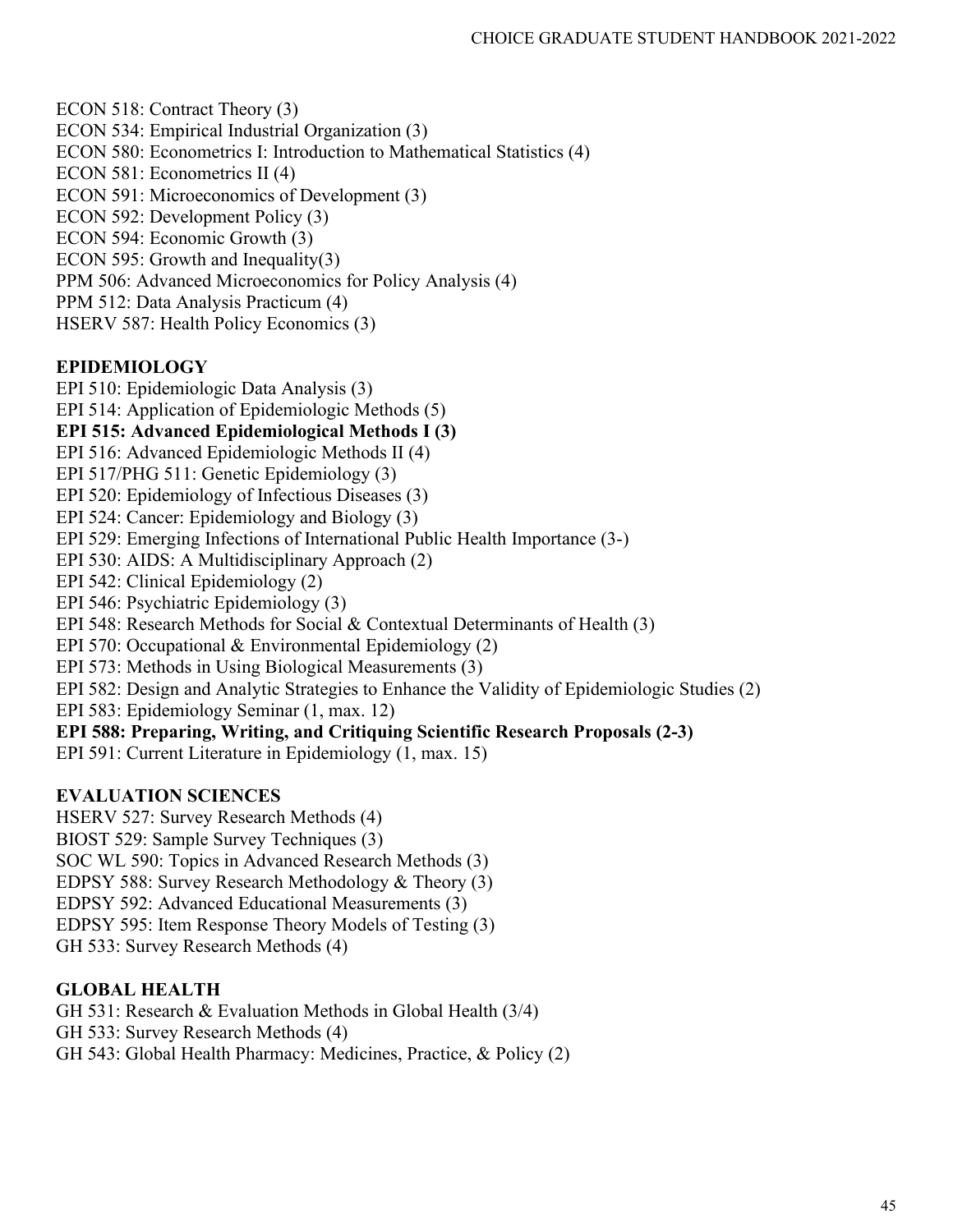# **HEALTH SERVICES**

HSERV 509: Public Health & Informatics (3) HSERV 512: Health Systems & Policy (3) HSERV 513: Health Policy Research (3) HSERV 514: Social Determinants of Population Health & Health Disparities (3) HSERV 518: Social & Ethical Issues (2-4, max. 4) HSERV 521: Advanced Qualitative Methods in Anthropology & Public Health (5) HSERV 522: Health Program Evaluation (1-5, max. 5) **HSERV 527: Survey Research Methods (4)** HSERV 528: Critically Appraising & Applying Evidence in Healthcare (3) HSERV 529: Intro to Systematic Reviews & Meta-Analysis of Evidence (3) HSERV 551: Public Health Law (2) HSERV 552: Health Policy Development (3-) HSERV 575: Cancer Prevention & Control (3) HSERV 578: Grant Writing (3) HSERV 589: Community Based Participatory Research & Health (3)

# **HEALTH MANAGEMENT**

HSMGMT 500: Risk & Insurance Seminar (3) HSMGMT 501: Epidemiology/Critical Evidence Appraisal (2-4, max. 4)

# **HUMAN CENTERED DESIGN AND ENGINEERING**

HCDE 511: Information Visualization (4)

# **INFORMATION SCHOOL**

IMT 543: Relational Database Management Systems (3)

# **METHODS**

BIOST 524: Design of Medical Studies (3) HSERV 529: Introduction to Systematic Reviews and Meta-analysis of Evidence (3) HEOR 510: Systematic Reviews and Meta-analysis (2)

# **PROGRAMMING**

#### **BIOSTATS 509: Introduction to R**

FISH 552/553: Intro and Advanced R Programming INFX 501: Concepts in Algorithmic Thinking for Information (1) INFX 502: Database Concepts for Information Professionals (1)

# **PUBLIC AFFAIRS; PUBLIC POLICY & MANAGEMENT**

PPM 506: Advanced Microeconomics for Policy Analysis (4)

# **PUBLIC HEALTH GENETICS**

PHG 512: Legal, Ethical, and Social Issues in Public Health Genetics (3) PHG 580: Interactive Seminar (1, max. 30)

# **QUALITATIVE METHODS**

HSERV 590: Qualitative Research Methods in Public Health (3) HSERV 521: Advanced Qualitative Methods in Anthropology & Public Health (3) GEOG 426: Qualitative Methods in Geography (4) EDPSY 586, 587: Qualitative Methods of Educational Research (5)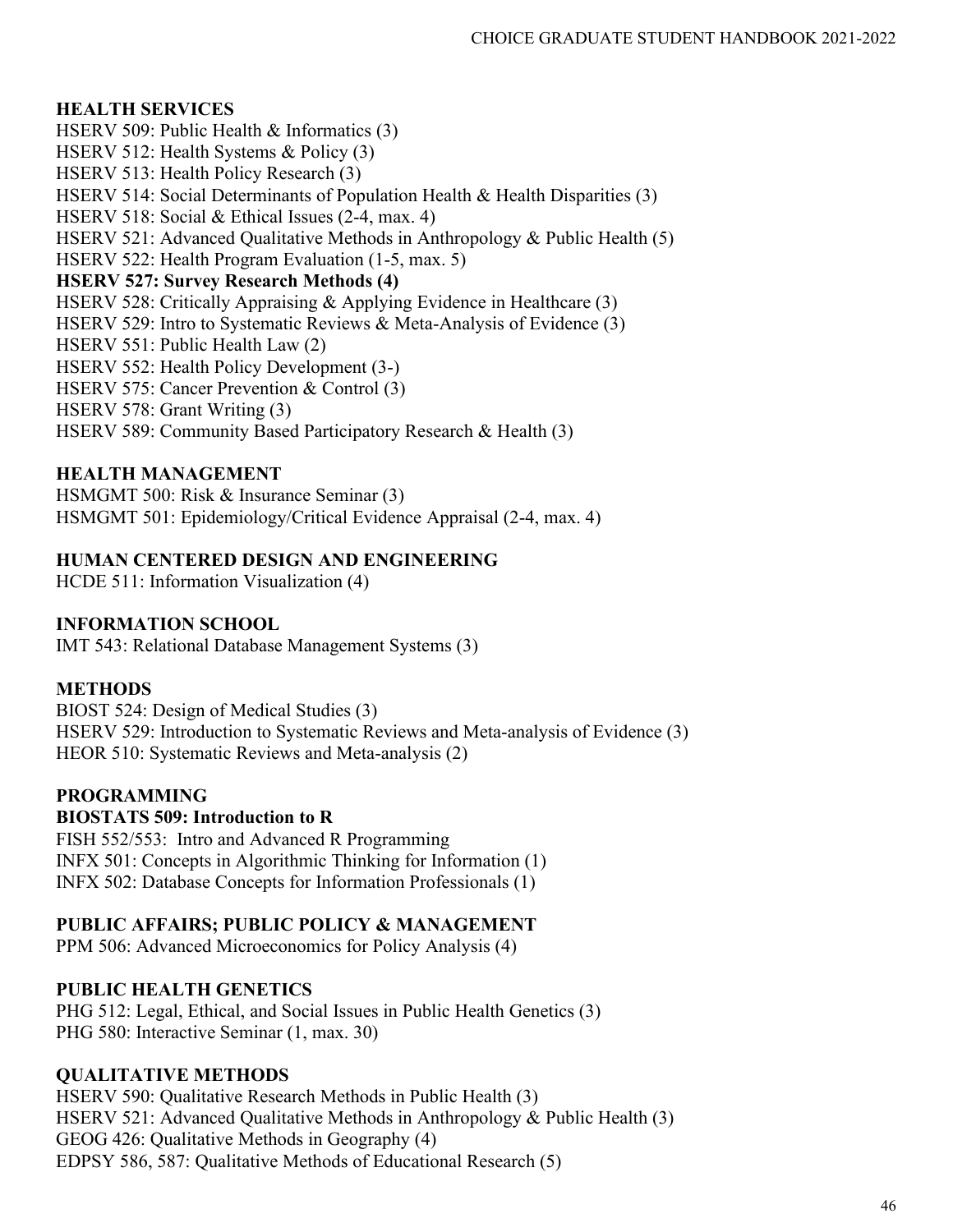

PhD Program in Pharmaceutical Outcomes Research and Policy The CHOICE Institute, University of Washington

# **Purpose of the Individual Development Plan**

The purpose of an Individual Development Plan (IDP) is to prepare you for your future career after you graduate from the CHOICE PhD program. It is important that you think carefully about your individual career goals and the skills you need to be successful in that career. It is quite likely that your career success will require a much wider range of skills than the ability to design and perform research. Your mentor and other resources at UW and affiliated institutions will be helpful, but you must take primary responsibility for your career preparation.

# **Outline of the IDP Process**

The development, implementation, and revision of IDPs require a series of steps to be conducted by graduate students and their mentors. These steps are an interactive effort, and so both the student and the mentor must participate fully in the process. Appendix A offers guidance and resources for developing your IDP. The UW Graduate [Mentoring Page](http://www.grad.washington.edu/mentoring/) is also a great resource.

|        | <b>For Graduate Students</b>                    | <b>For Mentors</b>         |
|--------|-------------------------------------------------|----------------------------|
| Step 1 | Conduct self-assessment, a tool for you and     |                            |
|        | your mentor(s) to identify your career goals    |                            |
|        | and competencies to reach your goals            |                            |
| Step 2 | Write an IDP, including your PhD Progress       | Review IDP and help revise |
|        | Table and PhD Timeline. Share with mentor(s)    |                            |
|        | and revise                                      |                            |
| Step 3 | Implement the IDP and revise as needed          | Establish regular progress |
|        |                                                 | review                     |
| Step 4 | Identify and explore potential career paths     | Discuss opportunities with |
|        | with mentor(s). Assess how your knowledge       | mentee                     |
|        | and skills match the competencies required      |                            |
|        | by your chosen career(s), and revise your IDP   |                            |
|        | to prioritize developmental areas that you will |                            |
|        | need for your career(s).                        |                            |

Once you have drafted your IDP, meet with your mentor(s) to discuss the draft, and schedule regular meetings to review and assess your progress. Make use of as many mentors as you find helpful—you will find that most people are very willing to help to guide you in understanding your goals and defining what mentoring you need.

Your IDP should be considered a living document that will evolve over time as you move through your training. You will be expected to update it in consultation with your mentor annually, and before it is reviewed annually by the CHOICE Faculty.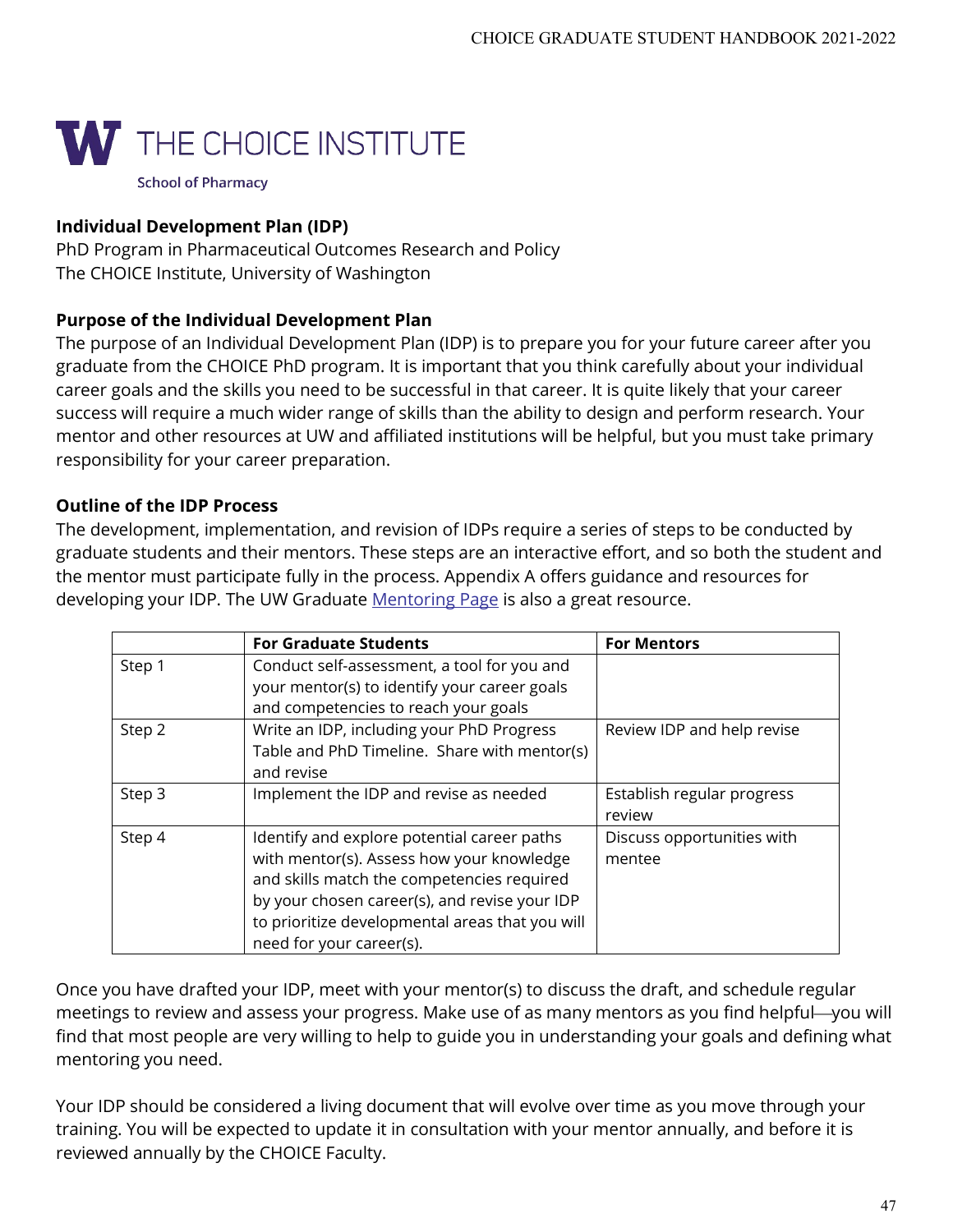Please complete your IDP (with your updated CV, Progress Table, and Timeline) and review with your mentor/chair. Obtain their signature and sign it yourself and submit electronically to Marina Gano, [mcgano@uw.edu](mailto:mcgano@uw.edu) 

\_\_\_\_\_\_\_\_\_\_\_\_\_\_\_\_\_\_\_\_\_\_\_\_\_\_\_\_\_\_\_\_\_\_\_\_\_\_\_\_\_\_\_\_\_\_\_\_\_\_\_\_\_\_\_\_\_\_\_\_\_\_\_\_\_\_\_\_\_\_\_\_\_\_\_\_\_\_\_\_\_\_\_\_\_\_\_\_\_\_\_\_\_\_\_\_\_\_\_\_\_\_\_\_\_\_\_\_\_

\_\_\_\_\_\_\_\_\_\_\_\_\_\_\_\_\_\_\_\_\_\_\_\_\_\_\_\_\_\_\_\_\_\_\_\_\_\_\_\_\_\_\_\_\_\_\_\_\_\_\_\_\_\_\_\_\_\_\_\_\_\_\_\_\_\_\_\_\_\_\_\_\_\_\_\_\_\_\_\_\_\_\_\_\_\_\_\_\_\_\_\_\_\_\_\_\_\_\_\_\_\_\_\_\_\_\_\_\_

#### **Review Schedule:**

**Fall Faculty Meeting: 3rd years and above Winter Faculty Meeting: 2nd years Spring Faculty Meeting: 1st years (including MS fellows)**

Mentor/Chair: \_\_\_\_\_\_\_\_\_\_\_\_\_\_\_\_\_\_\_\_\_\_\_\_\_\_\_

Thesis or Dissertation Topic:

Year Entered Program: \_\_\_\_\_\_\_\_\_\_\_\_\_\_\_\_\_\_\_\_\_ Estimated month/year of graduation: \_\_\_\_\_\_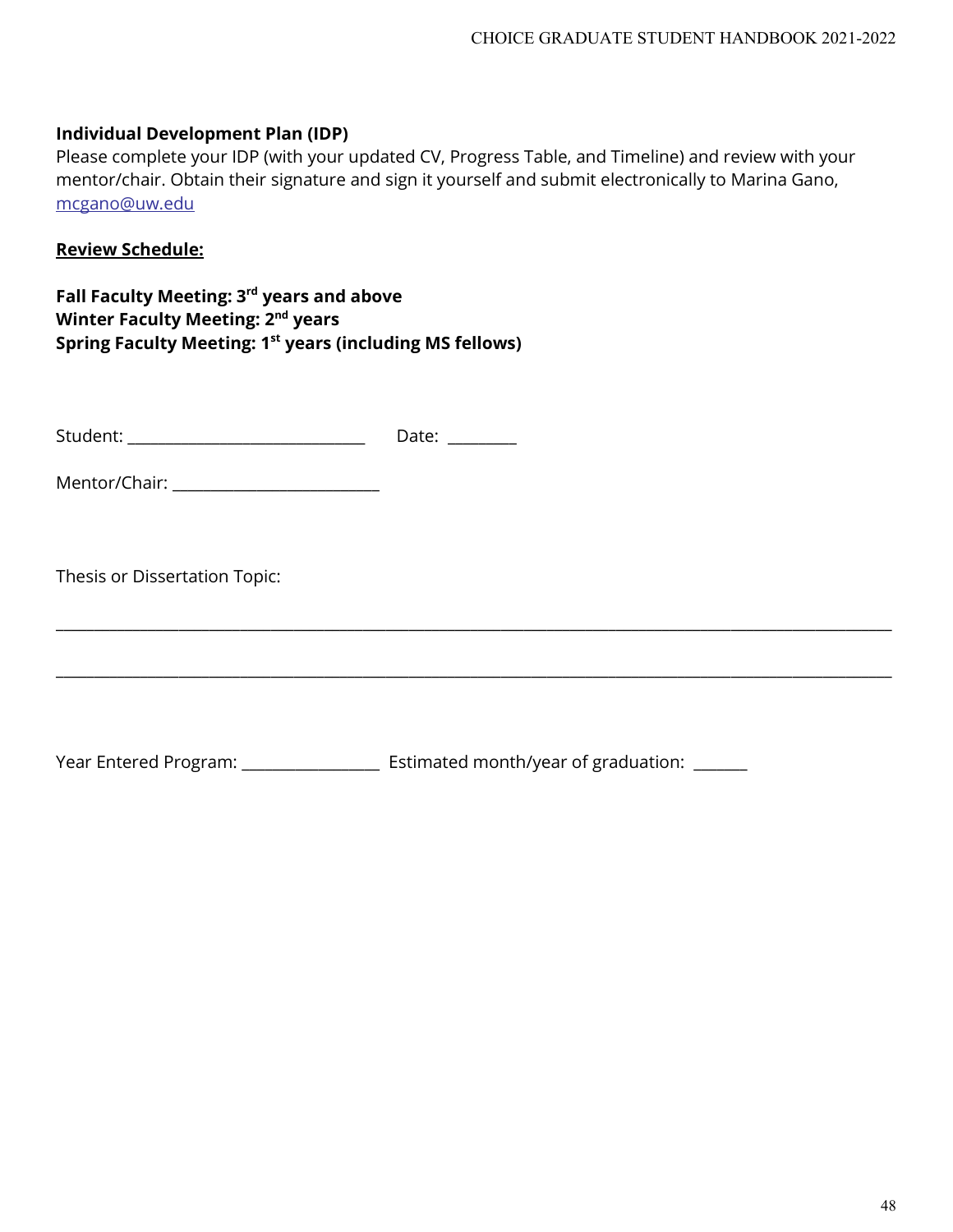#### **1. Self-Assessment**

The self-assessment will help you to gauge your skills, strengths and areas that need further development. Some of the skills and strengths that are relevant to career decisions in research include: technical abilities (breadth and depth of expertise), writing skills, oral communication skills, organizational ability, leadership, self-motivation, decision-making, creativity, work ethic, problem solving abilities, knowledge (depth and breadth), perseverance, and ability/desire to take risks.

Take a realistic look at your current abilities. This is a critical part of career planning. Involve your mentors, faculty, colleagues, family and friends in the assessment process by asking them to identify your strengths and the areas you need to develop. There are no word limits in the IDP form. Please review the Appendix Self-Assessment Guide to initiate the self-assessment process.

# **a. Describe/List Your Existing Strengths:**

#### **b. Describe/List Areas for Further Development:**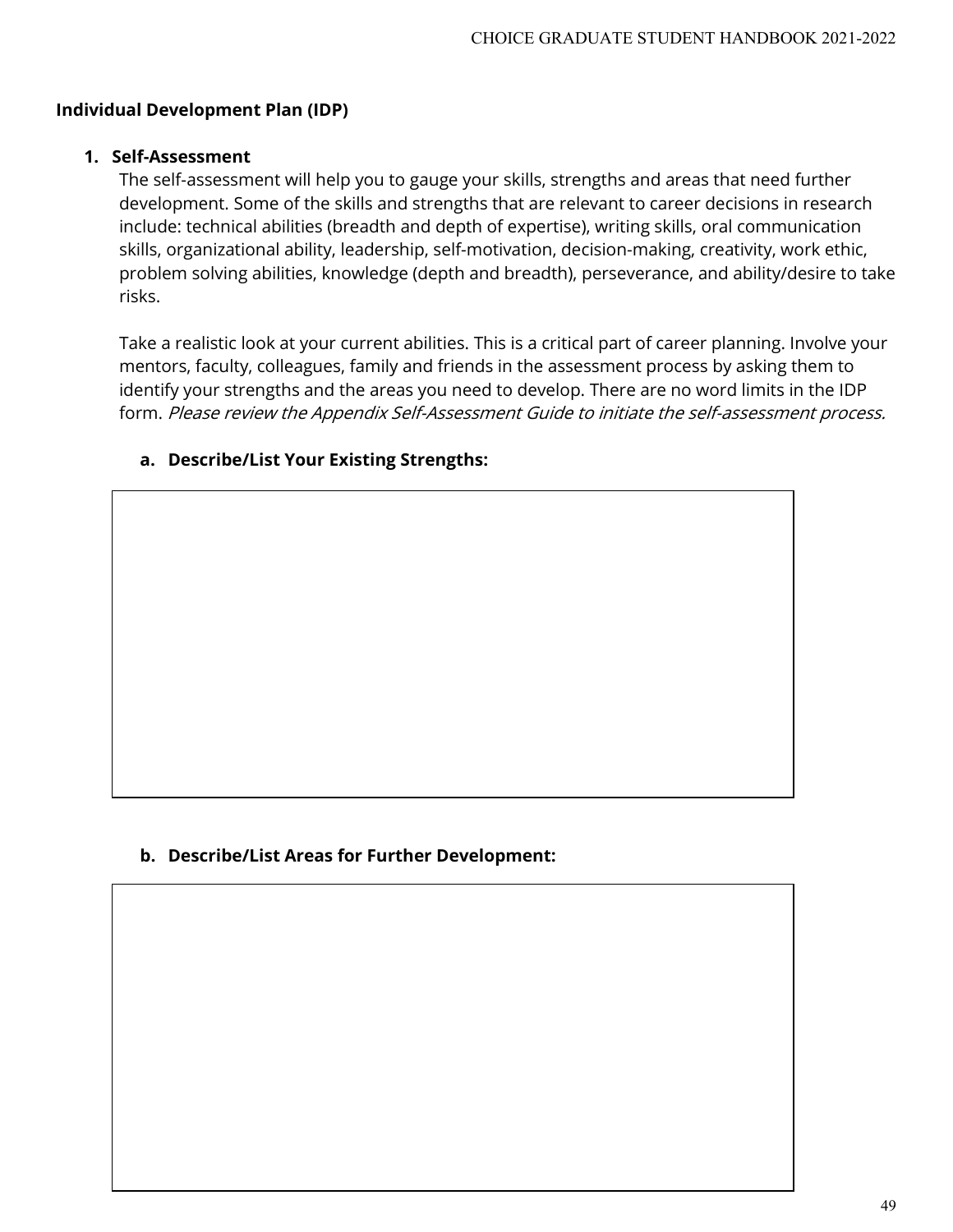# **3. Academic Goals**

After completing the self-assessment, defining goals (academic and career) begins with articulating your interest(s), based on your strengths and the jobs that you might want in different employment sectors (e.g. academia, industry, non-profit, government, or other research/teachingrelated areas). Think about where you want to be in your career.

When completing each section, please indicate how sure or unsure you are about your future goals and objectives. If you can't decide on your preferred career path now, define what you need to know to make the choice, how you will obtain that information, and the time period over which you will work on determining your path. Execute that plan and then develop the actual IDP as your specific career goals become better defined.

**a. What are your academic goals for the upcoming year?** (short-term objectives; be specific):

b. **Courses you intend to complete in the upcoming academic year (course name and number):**

**Core Courses:**

**Elective Courses:**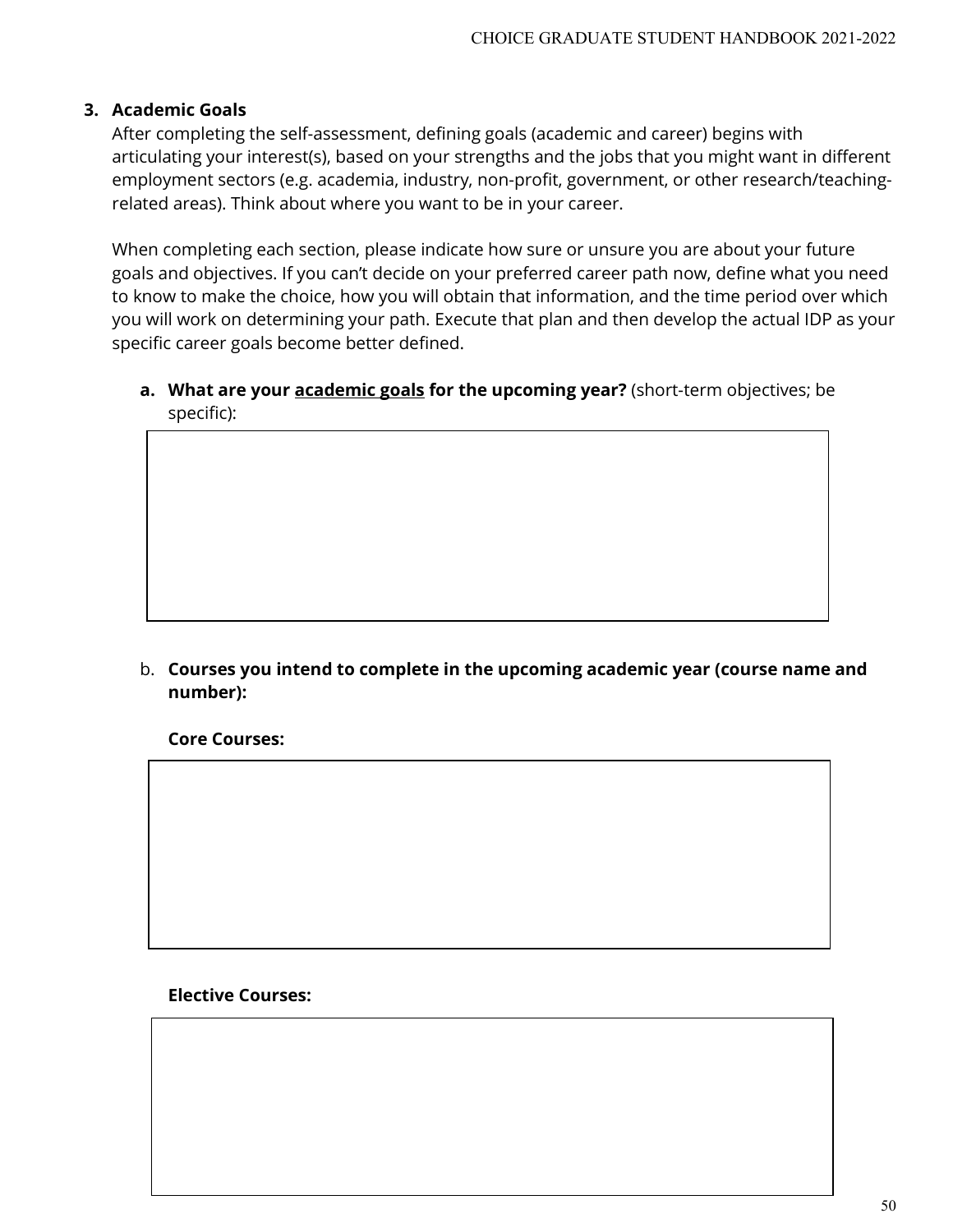# **c. What are your plans regarding the preliminary exams, dissertation proposal defense, and dissertation defense?**

# **1. Preliminary Examinations:**

- a. [ ] Completed (give date)\_\_\_\_\_\_
- b. [ ] Aim to complete this coming academic year
- c. [ ] Aim to complete in future academic years

#### **2. Dissertation Proposal Defense (General Exam):**

- a. [ ] Completed (give date)
- b. [ ] Aim to complete this coming academic year
- c. [ ] Aim to complete in future academic years

#### **3. Dissertation Defense (Final Exam):**

- a. [ ] Aim to complete this coming academic year
- b. [ ] Aim to complete in future academic years

#### **d. If you have established your dissertation committee, list the members here:**

#### **e. Biomedical Research Integrity Program (BRI)**

Which 5 out of 5 lectures did you complete to satisfy the BRI requirement stated in the Graduate Student Handbook? You do not need to attend all 5 in one summer. Check the topics completed to date, and the quarter of completion.

| <b>Check if</b> | <b>Topic</b>                                         | Quarter   |
|-----------------|------------------------------------------------------|-----------|
| completed       |                                                      | completed |
|                 | Data Acquisition, Management, Sharing, and Ownership |           |
|                 | Research Misconduct                                  |           |
|                 | Responsible Authorship and Publication               |           |
|                 | Conflict of Interest                                 |           |
|                 | Peer Review                                          |           |

# **4. Career Goals**

**a. What are your broader career goals for the upcoming year?** (short-term objectives; be specific)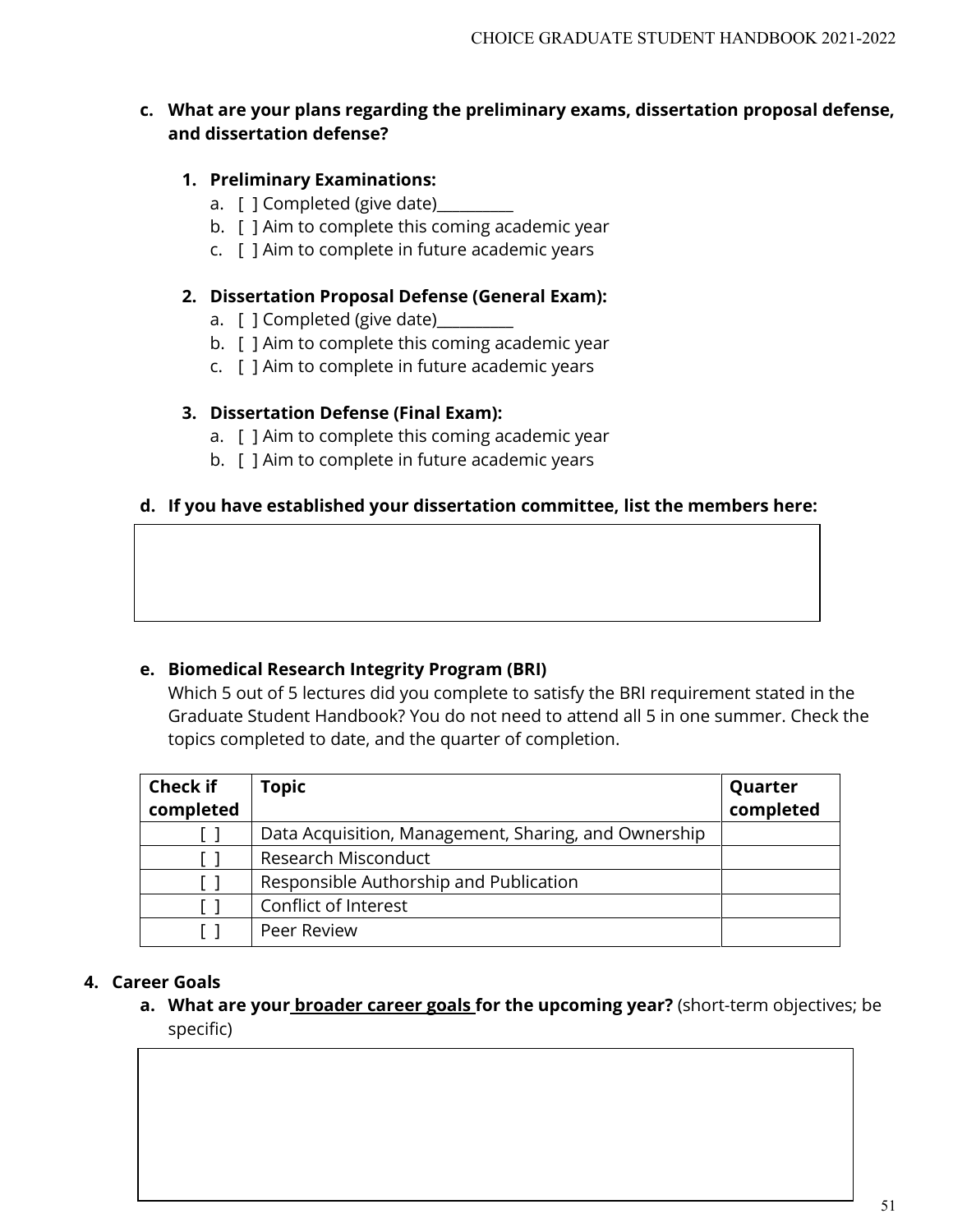b. **What do you want to be doing within 2-5 years after you graduate?** (medium-term objectives)

c. **What do you want to be doing in 10 years?** (long-term objectives)

d. **What is your overall career goal?** (as of now – you can change your mind later)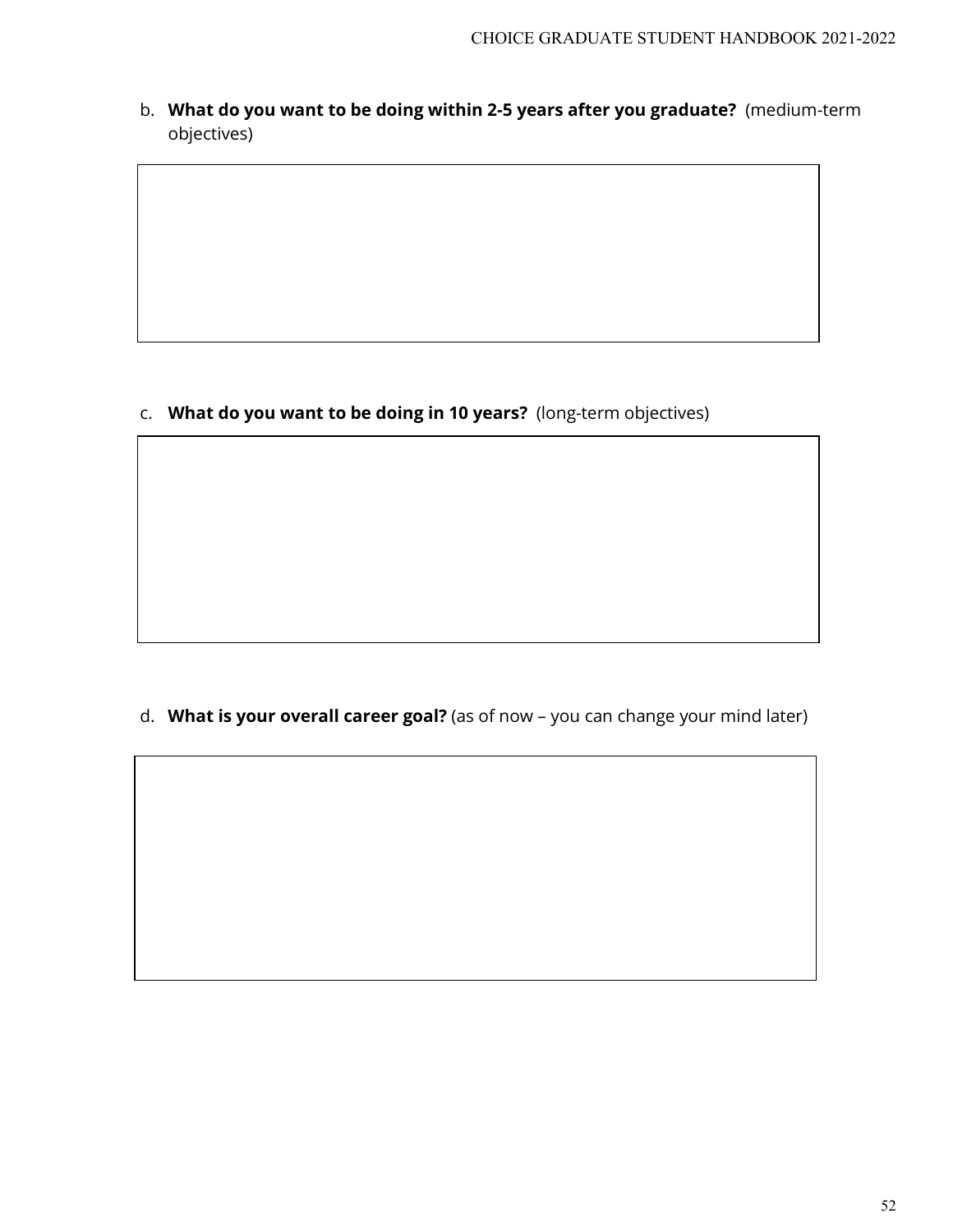# **5. Acquiring Knowledge and Research Skills**

Once you have an idea of your strengths, the gaps in your knowledge or experience, and your career goals, think of ways to fill those gaps during your doctoral program. The remaining sections of the IDP pose questions about what skills you will need to be successful in your career and how you will develop those skills and gain essential experience. You should involve your mentor and committee members in helping you define what you need and in addressing those needs.

**a. Briefly describe your research projects in the past 12 months** (accomplishments, products, traineeships, research assistantships, or other jobs and detailed tasks, which can include classroom papers/projects, HEOR 600 independent studies, dissertation plans). Please include human subjects' information for each project, as relevant. If you have no projects, please state so.

b. **Briefly describe your research goals for the next 12 months** (products, traineeships, research assistantships, or other jobs and detailed tasks, which can include classroom papers/projects , HEOR 600 independent studies dissertation plans). Please include human subjects' information for each project, as relevant. If you have no projects, please state so.

c. **What specific skills or expertise (**methods, techniques, knowledge, specific courses, etc.) have you already acquired during the course of your project(s)?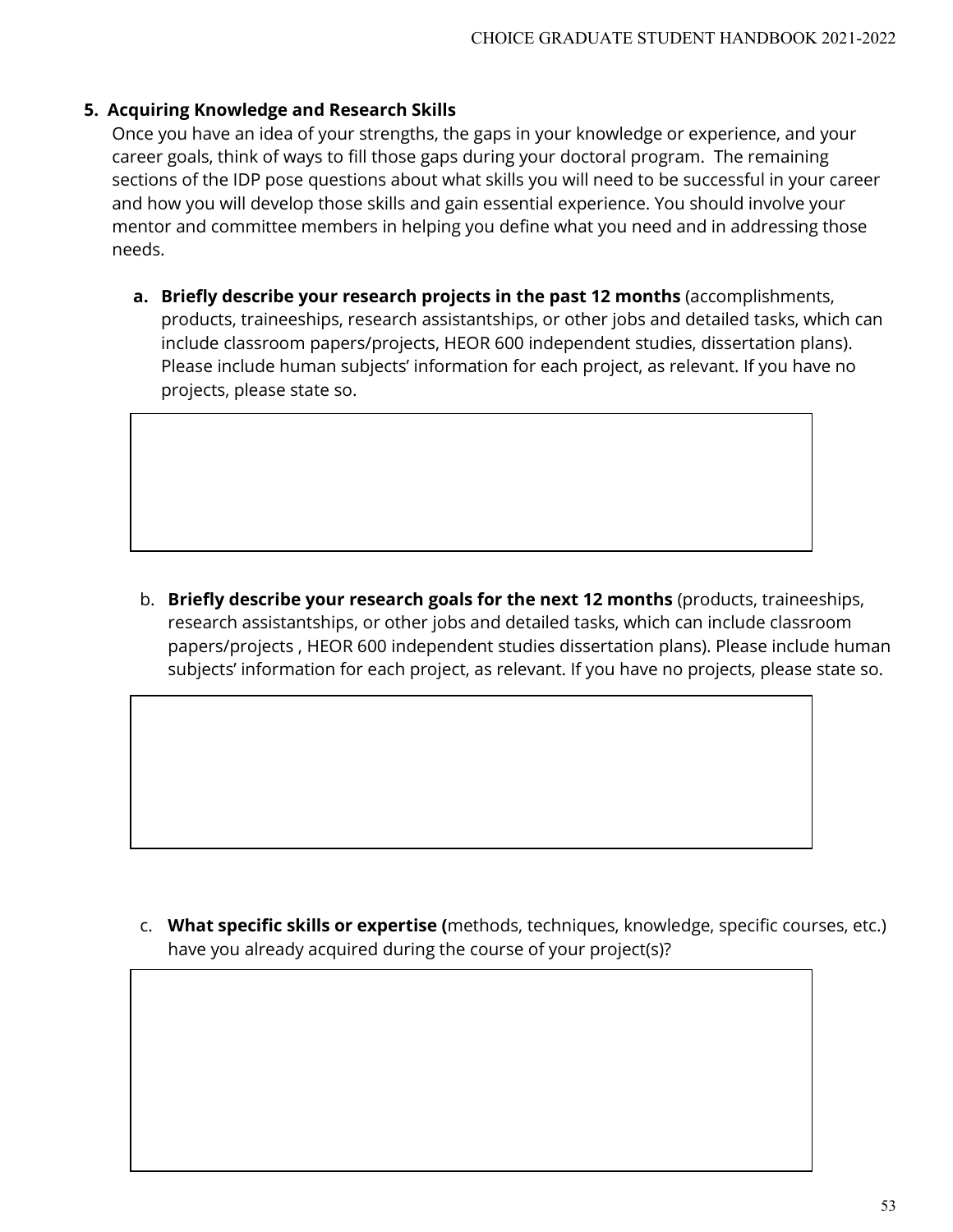d. What specific skills or expertise (methods, techniques, knowledge, specific courses, etc.) do you need to learn to accomplish this project and/or your career goals?



# **6. Development of Career Skills (Professional Development)**

Once you have an idea of your strengths, the gaps in your knowledge or experience, and your career goals, think of career skills (professional development) you wish to gain during your doctoral program.

**a. Communication skills:** List progress you have made in developing communication skills and specific areas to improve in the future (e.g., skills in grant writing, manuscript writing, poster and oral presentations, science writing for the public, networking)

b. **Teaching experience (if a career goal):** List previous, current and future specific teaching assistantships and other teaching opportunities, including formal or informal training in didactics

**c. Mentoring (if a career goal):** List previous, current and future mentoring opportunities, informal and formal.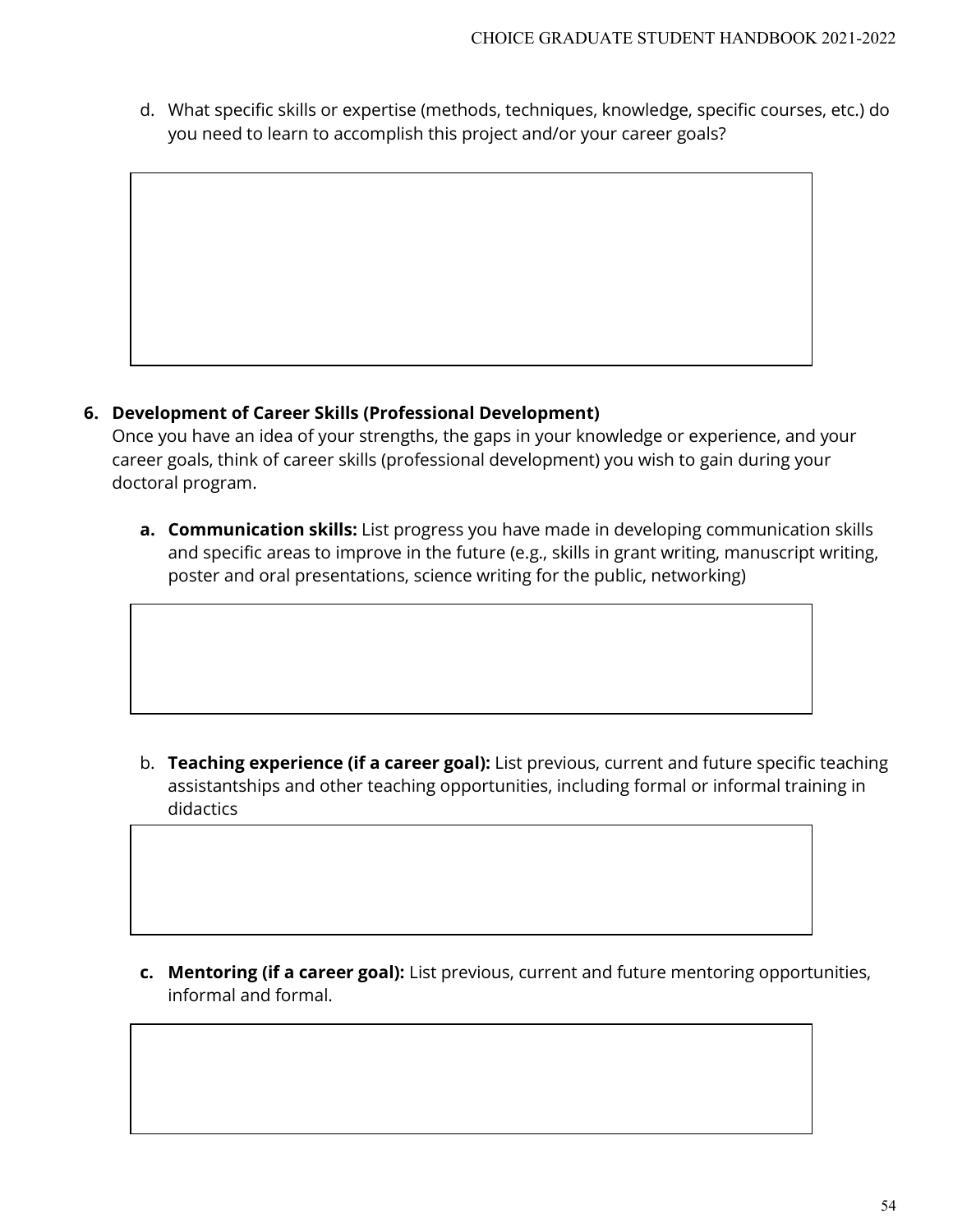**d. Leadership, time management, research management, etc.:** List accomplishments and future areas for improvement in these and other relevant areas.

# **6. Setting Goals for Progress**

**a. Oral and poster presentations:** List oral and poster presentations (e.g. works-in-progress, seminar presentations, local, regional, national, and international presentations, abstracts submitted) given/planned in the past 12 months and next 6 months. Include conferences you attended, noting titles and dates of presentations & posters on your CV. Describe how you will fund travel for future conferences.

**b. Publications**: List all publications since entering the PhD Program, including those that you are preparing for submission to journals, and the status of your submitted papers (i.e., In Progress; Submitted; Accepted/In Press; Published since entering the PhD Program), both below and on your CV.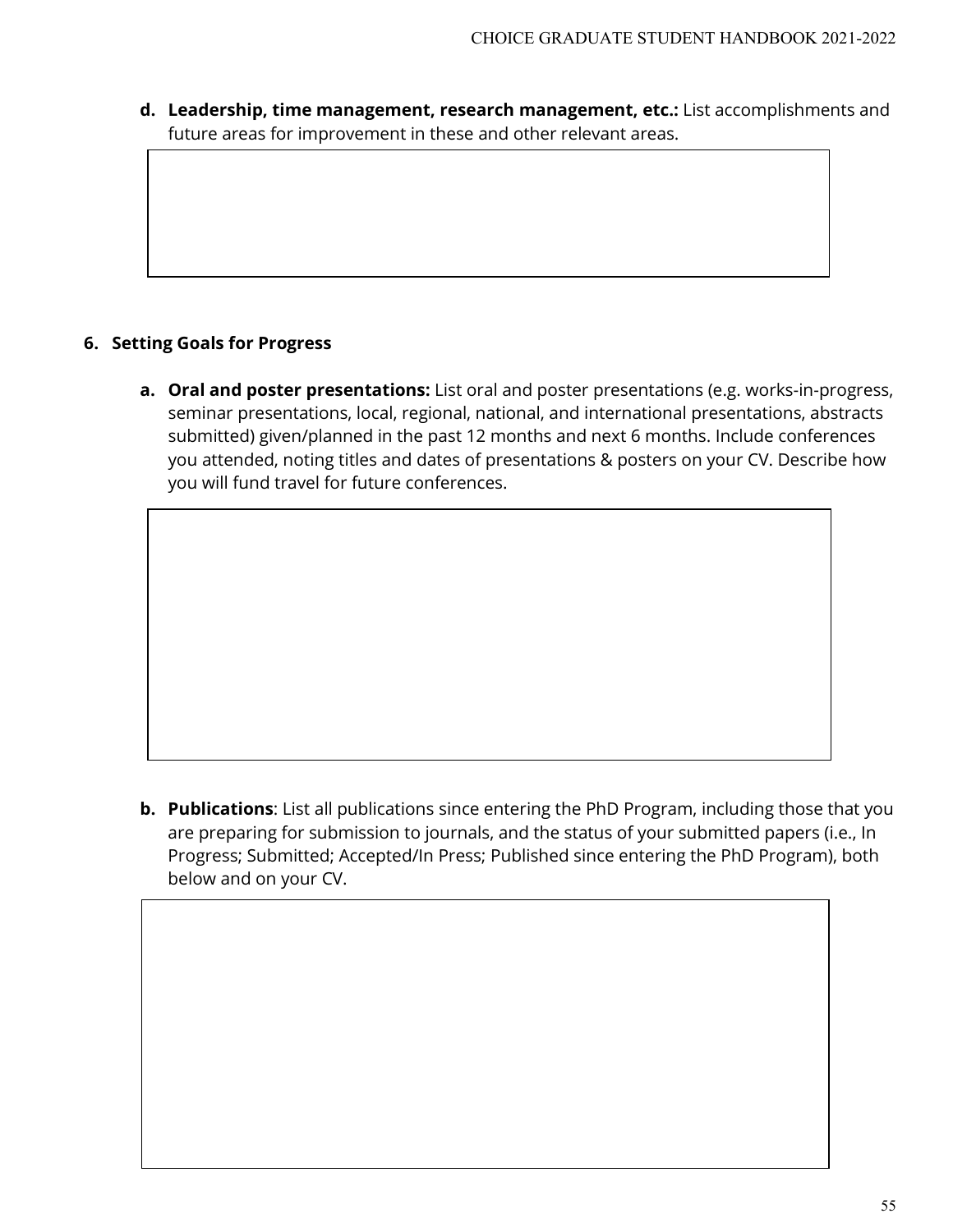**c. Funding needs and applications:** Describe future funding needs and list specific sources of previous and potential funding and type of award, with expected submission dates.

**d. Progress toward career goals in other areas:** Please add additional information as relevant.

# **7. Moving to the Next Step in Your Career**

With your career goals in mind, reserve time and effort to develop professional competencies for the job search process that may increase the chances of securing a job offer of your choice in a timely manner. Take time to identify areas you need to improve and the resources available within and outside of the University.

- **a.** Key contacts to make to explore career options and investigate leads:
- **b.** Potential sources for letters of reference (cultivate these relationships early):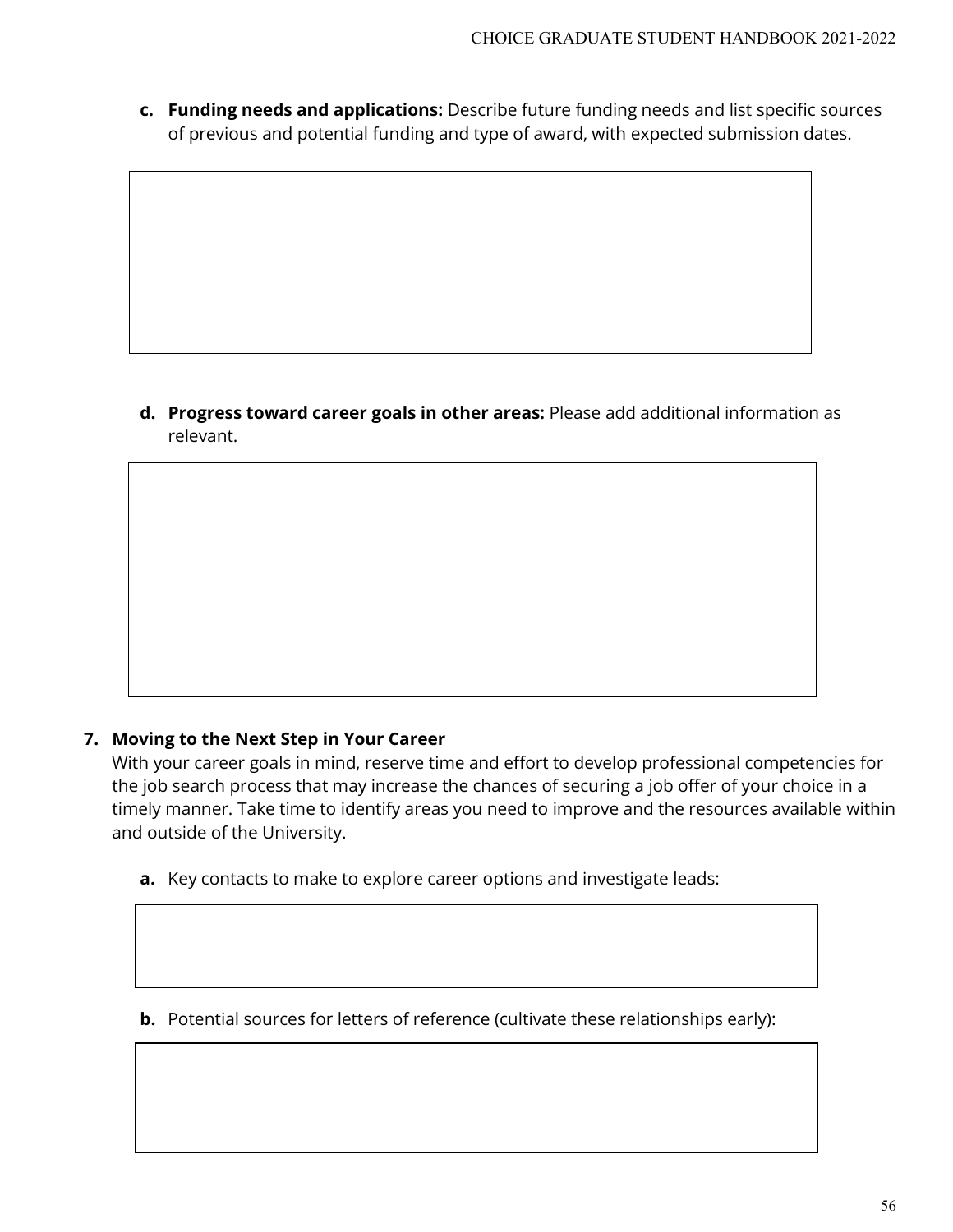**c. Development of CV/resume, research summary, etc.:**

**d. Other steps to take** (e.g., tips from mentor(s) for moving to the next step; other professional development, informational interviews, networking/attending conferences):

# **8. Student Evaluation of Program**

**a.** Describe your interactions with your mentor. Specify ways that your mentor helped you achieve your goals for the program. Note areas that might be improved in your relationship with your mentor.

**b.** Identify areas in the program that you think need improvement. Please be specific.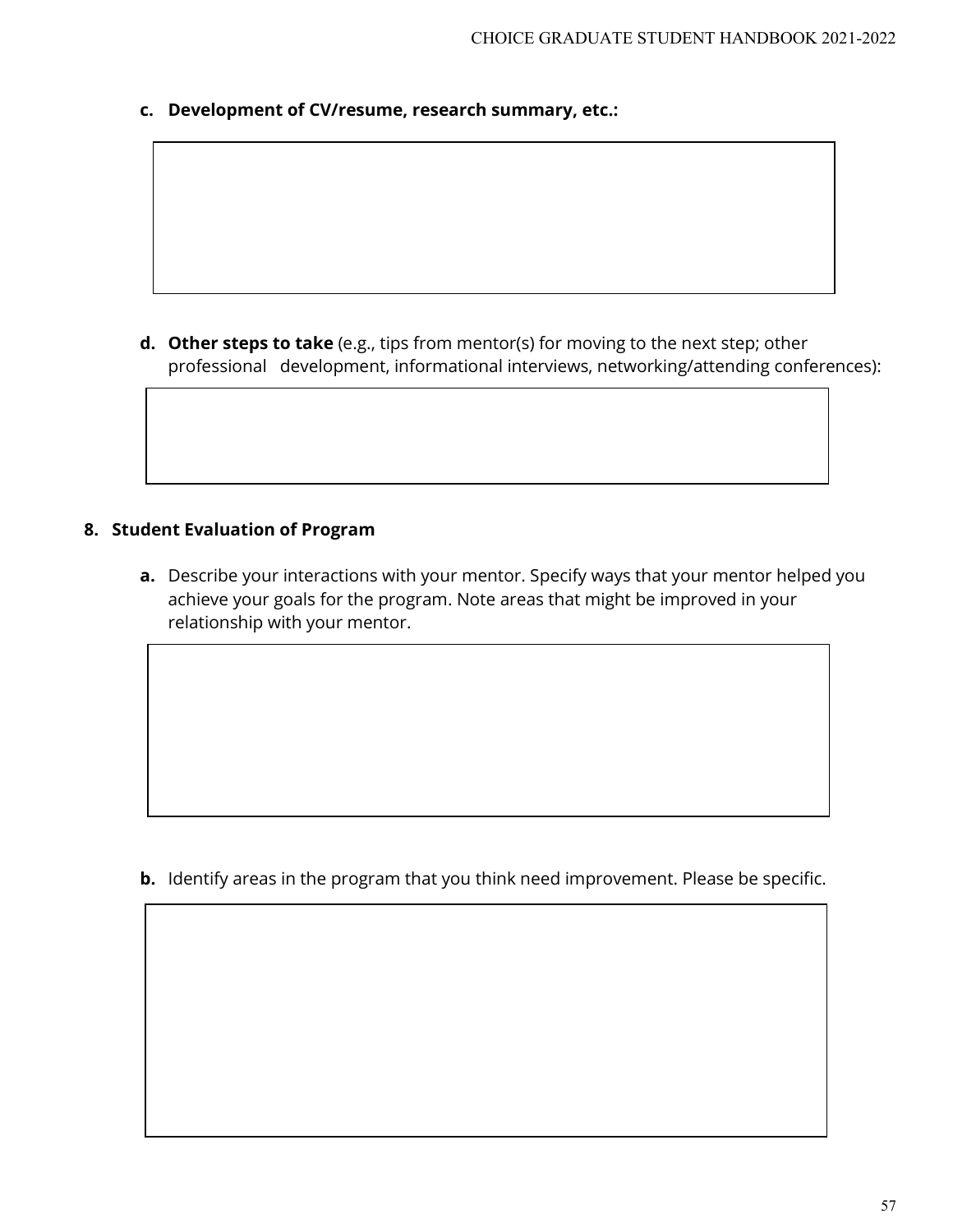# **PhD Program Timeline**

Please work with your faculty advisor to complete this entire table (with dates). Note: these tasks are not necessarily in chronological order, check with your advisor to confirm the appropriate time to complete each step.

| <b>Task</b>                                      | <b>Date</b> | <b>Year in</b><br>Program | <b>Status: Planned, In</b><br><b>Progress, or Completed</b> |
|--------------------------------------------------|-------------|---------------------------|-------------------------------------------------------------|
| Enroll                                           |             |                           |                                                             |
| Completed all CHOICE Core Courses                |             |                           |                                                             |
| Pass Preliminary Exam - Cost                     |             |                           |                                                             |
| Pass Preliminary Exam - Outcomes                 |             |                           |                                                             |
| Pass Preliminary Exam - Biostatistics            |             |                           |                                                             |
| Pass Preliminary Exam - Epi & Pharmacoepi        |             |                           |                                                             |
| Pass Preliminary Exam - Health Econ &<br>Policy  |             |                           |                                                             |
| Complete all Elective Courses                    |             |                           |                                                             |
| Complete 18 credits of HEOR 600                  |             |                           |                                                             |
| Complete CHOICE Seminar each quarter<br>enrolled |             |                           |                                                             |
| Form Doctoral Dissertation Committee             |             |                           |                                                             |
| Write Short Dissertation Proposal                |             |                           |                                                             |
| Short Proposal approved by CHOICE Faculty        |             |                           |                                                             |
| IRB Approval for Dissertation Research           |             |                           |                                                             |
| Write Long Proposal - Committee approves         |             |                           |                                                             |
| Pass Written Dissertation Proposal<br>Defense    |             |                           |                                                             |
| Pass Oral Dissertation Proposal Defense          |             |                           |                                                             |
| Complete 27 credits of HEOR 800                  |             |                           |                                                             |
| <b>Dissertation Paper 1</b>                      |             |                           |                                                             |
| Develop, collect data, etc.                      |             |                           |                                                             |
| Write                                            |             |                           |                                                             |
| <b>Dissertation Paper 2</b>                      |             |                           |                                                             |
| Develop, collect data, etc.                      |             |                           |                                                             |
| Write                                            |             |                           |                                                             |
| <b>Dissertation Paper 3</b>                      |             |                           |                                                             |
| Develop, collect data, etc.                      |             |                           |                                                             |
| Write                                            |             |                           |                                                             |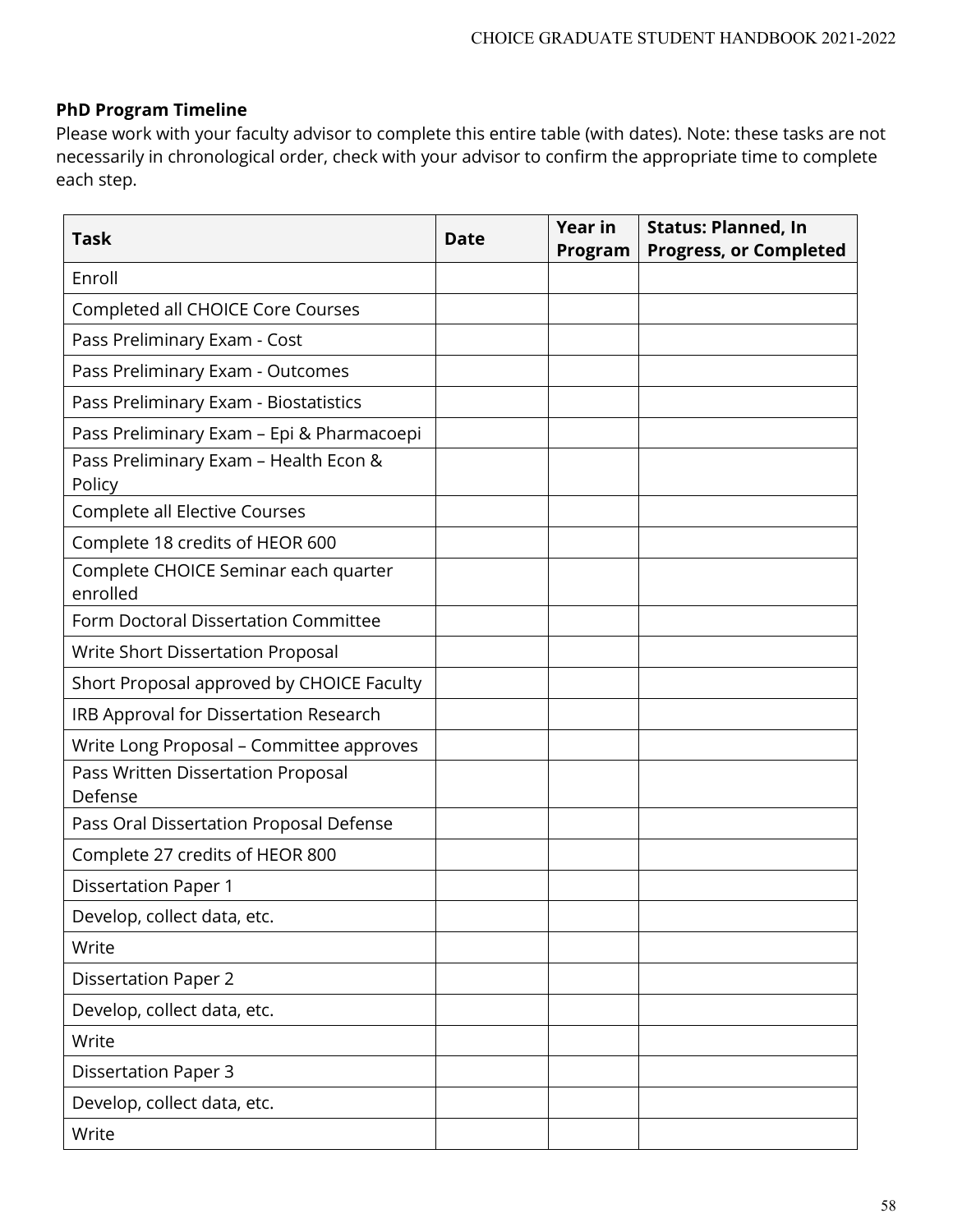| Write Dissertation Introduction &<br><b>Conclusion Chapters</b> |  |  |
|-----------------------------------------------------------------|--|--|
| Submit Manuscripts for Publication                              |  |  |
| <b>Dissertation Defense</b>                                     |  |  |
| Submit Final                                                    |  |  |
| Dissertation to Graduate School                                 |  |  |
| Graduation                                                      |  |  |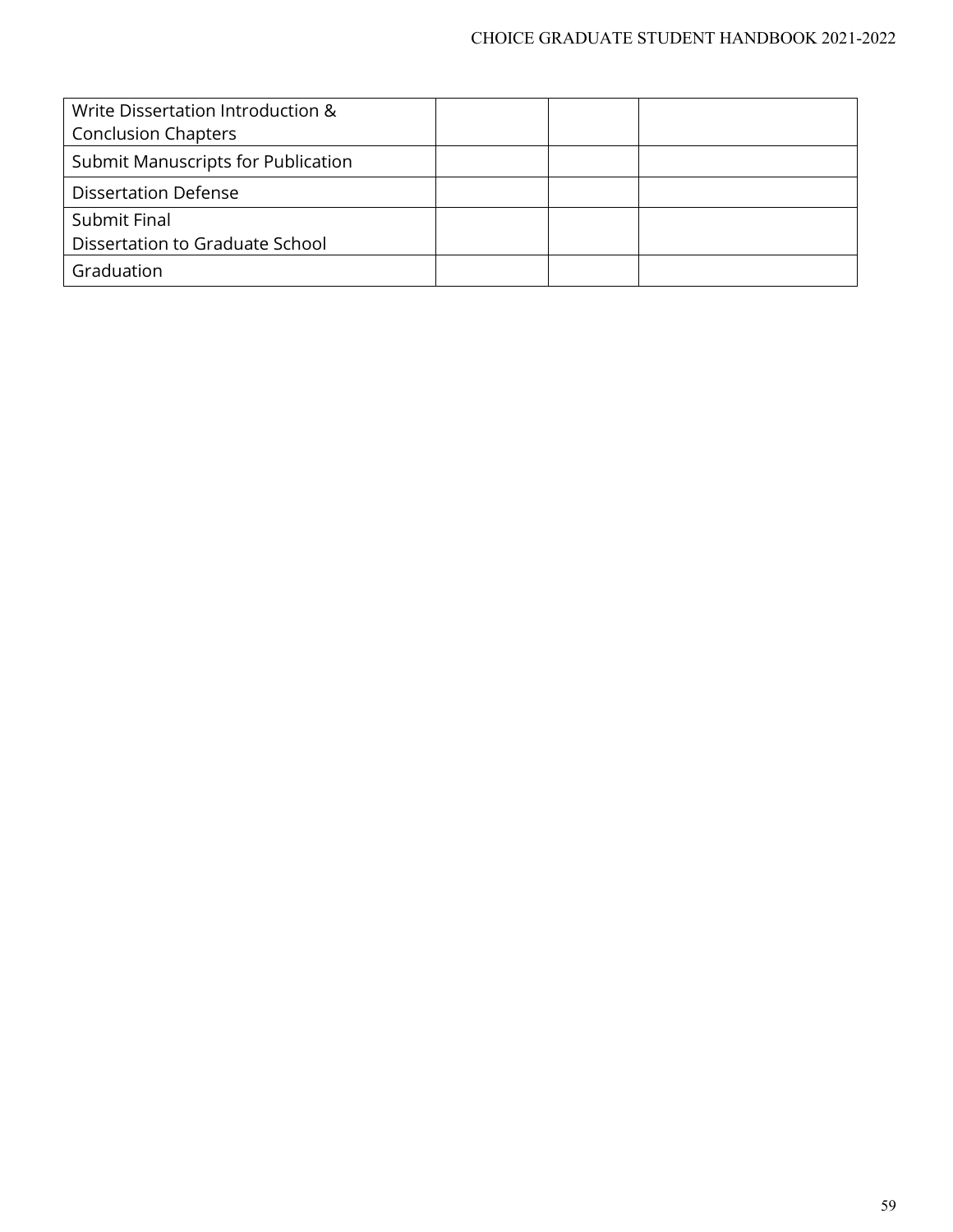# **PhD Progress Table COURSE REQUIREMENTS**

| <b>CORE COURSES</b>                         |                                              |                                    |                |       |  | 2 of these 3 biostats classes are CORE       |                                  |                              |        |       |  |
|---------------------------------------------|----------------------------------------------|------------------------------------|----------------|-------|--|----------------------------------------------|----------------------------------|------------------------------|--------|-------|--|
| Qtr/Yr<br>Completed.<br>Or<br><b>Waived</b> | Course #                                     | <b>Course Title</b>                | Crs.           | Grade |  | Qtr/Yr<br>Complete<br>d. Or<br><b>Waived</b> | Course #                         | <b>Course Title</b>          | Crs.   | Grade |  |
|                                             | EPI 512                                      | Epidemiologic<br>Methods I         | 4              |       |  |                                              | BIOST 536^                       | Categorical Data<br>Analysis | 4      |       |  |
|                                             | EPI 513                                      | Epidemiologic<br>Methods II        | 4              |       |  |                                              | BIOST 537^                       | Survival Analysis            | 4      |       |  |
|                                             | BIOST 511 or<br>517                          | <b>Biostatistics I</b>             | 4              |       |  |                                              | BIOST 540^                       | Correlated data              | 3      |       |  |
|                                             | BIOST 512 or<br>518                          | <b>Biostatistics II</b>            | 4              |       |  |                                              | <b>Other Course Requirements</b> |                              |        |       |  |
|                                             | <b>BIOST 513</b><br>(if taking 511<br>& 512) | Medical Biometry III               | $\overline{4}$ |       |  | All<br>Quarters**                            | <b>HEOR 597</b>                  | Graduate<br>Seminar          |        | N/A   |  |
|                                             | <b>HSERV 523</b>                             | Adv. Research<br>Methods           | $4 - 5$        |       |  |                                              |                                  |                              |        |       |  |
|                                             | <b>HEOR</b><br>$540***$                      | Health Econ                        | 3              |       |  | 18 credits                                   | <b>HEOR 600</b>                  | Independent<br>Study         |        | N/A   |  |
|                                             | <b>HEOR 545</b>                              | Med. Prod.<br>Dev/Policy (odd yrs) | 3              |       |  |                                              |                                  |                              |        |       |  |
|                                             | <b>HEOR 520</b>                              | Pharmacoepi (even<br>yrs)          | 3              |       |  | 27 credits                                   | <b>HEOR 800</b>                  | Dissertation<br>Credits      |        | N/A   |  |
|                                             | <b>HEOR 530</b>                              | Econ.Eval Hlth/Med                 | 3              |       |  | 18 credits                                   |                                  | Electives                    | Varies |       |  |
|                                             | <b>HEOR 531</b>                              | Assessing Outcomes<br>Hlth/Med     | <u>3</u>       |       |  |                                              |                                  |                              |        |       |  |

**^**Students must take 2 of the 3 second year Biostats courses – 536, 537, 540

**\***18 credits of electives must be completed. All suggested electives can be found in the Appendix of the Graduate Student Handbook

**\*\***Students must enroll in Seminar each quarter during their PhD program. A waiver may be requested from the Graduate Program Director if a time conflict occurs.

**\*\*\***Required pre-requisite: principles of microeconomics (pre-req course requires approval of HEOR 540 instructor)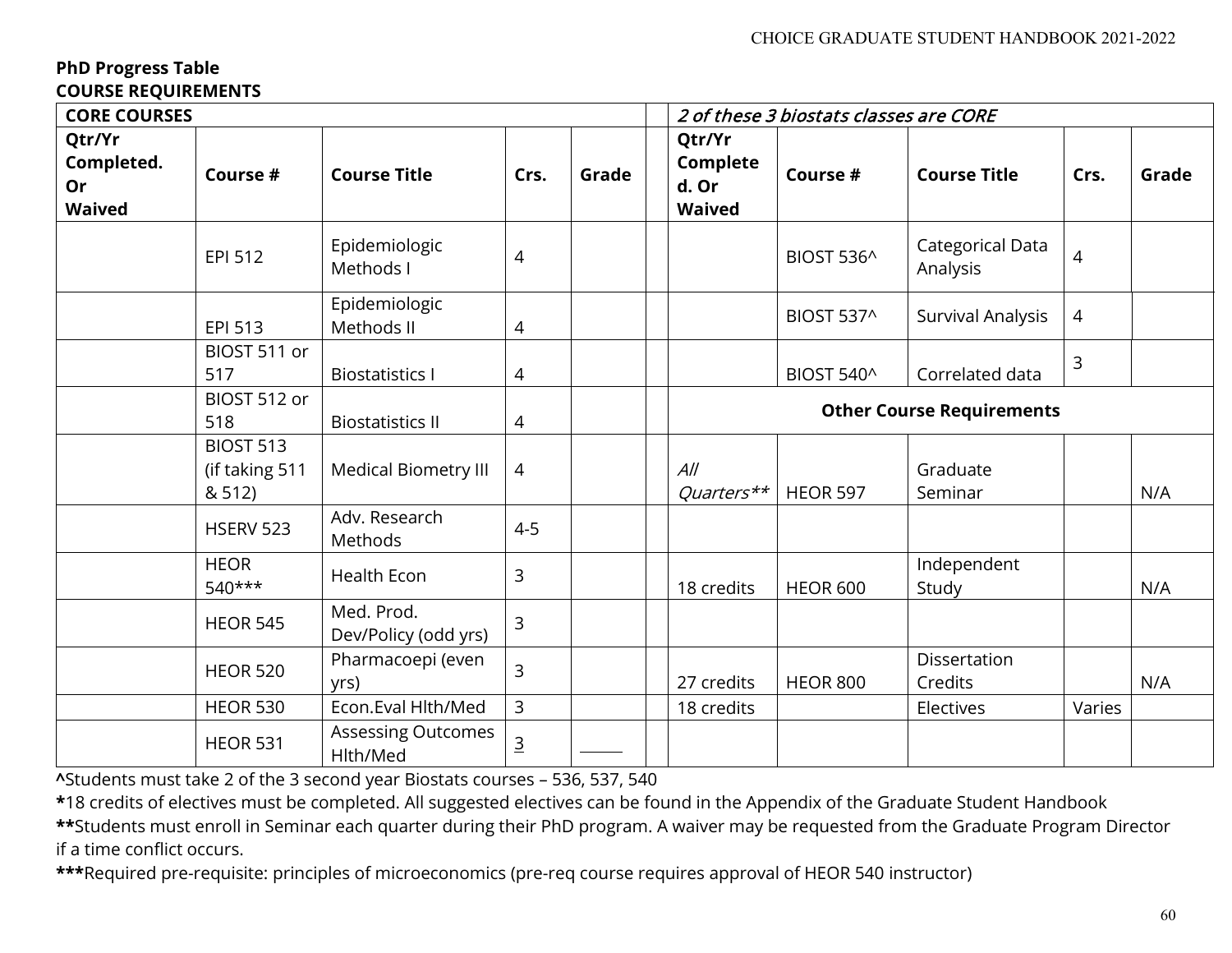# **ADDITIONAL DEGREE REQUIREMENTS**

|     | Pass Preliminary Exams                             | Date:              | IRB approval (for dissertation<br>research)   | Date: <u>/ / _</u>  |
|-----|----------------------------------------------------|--------------------|-----------------------------------------------|---------------------|
|     | Short Proposal Approved                            | Date: $/$ /        | Pass Oral Proposal Defense                    | Date: <u>/ / _</u>  |
|     | Committee formalized with<br>Grad School           | Date: <u>/ / _</u> | Pass Oral Dissertation Defense                | Date: $\frac{1}{1}$ |
|     | Pass Written Proposal<br>Defense                   | Date: $/$ /        | TOTAL CREDITS: _______ (Must be at least 122) |                     |
|     | <b>Completed all Core Courses</b>                  |                    |                                               |                     |
|     | <b>Completed 18 credits of elective</b><br>courses |                    |                                               |                     |
| 600 | <b>Completed 18 credits of HEOR</b>                |                    |                                               |                     |
|     | <b>Completed 12 credits of CHOICE</b><br>seminar   |                    |                                               |                     |
| 800 | <b>Completed 27 credits of HEOR</b>                |                    |                                               |                     |

\_\_\_\_\_\_\_\_\_\_\_\_\_\_\_\_\_\_\_\_\_\_\_\_\_\_\_\_\_\_\_\_\_\_\_\_\_\_\_\_\_ \_\_\_\_\_\_\_\_\_\_\_\_\_\_\_\_\_\_\_\_\_\_\_\_\_\_\_\_\_\_\_\_\_\_\_\_\_\_\_\_\_

Student Signature/Date Advisor Signature/Date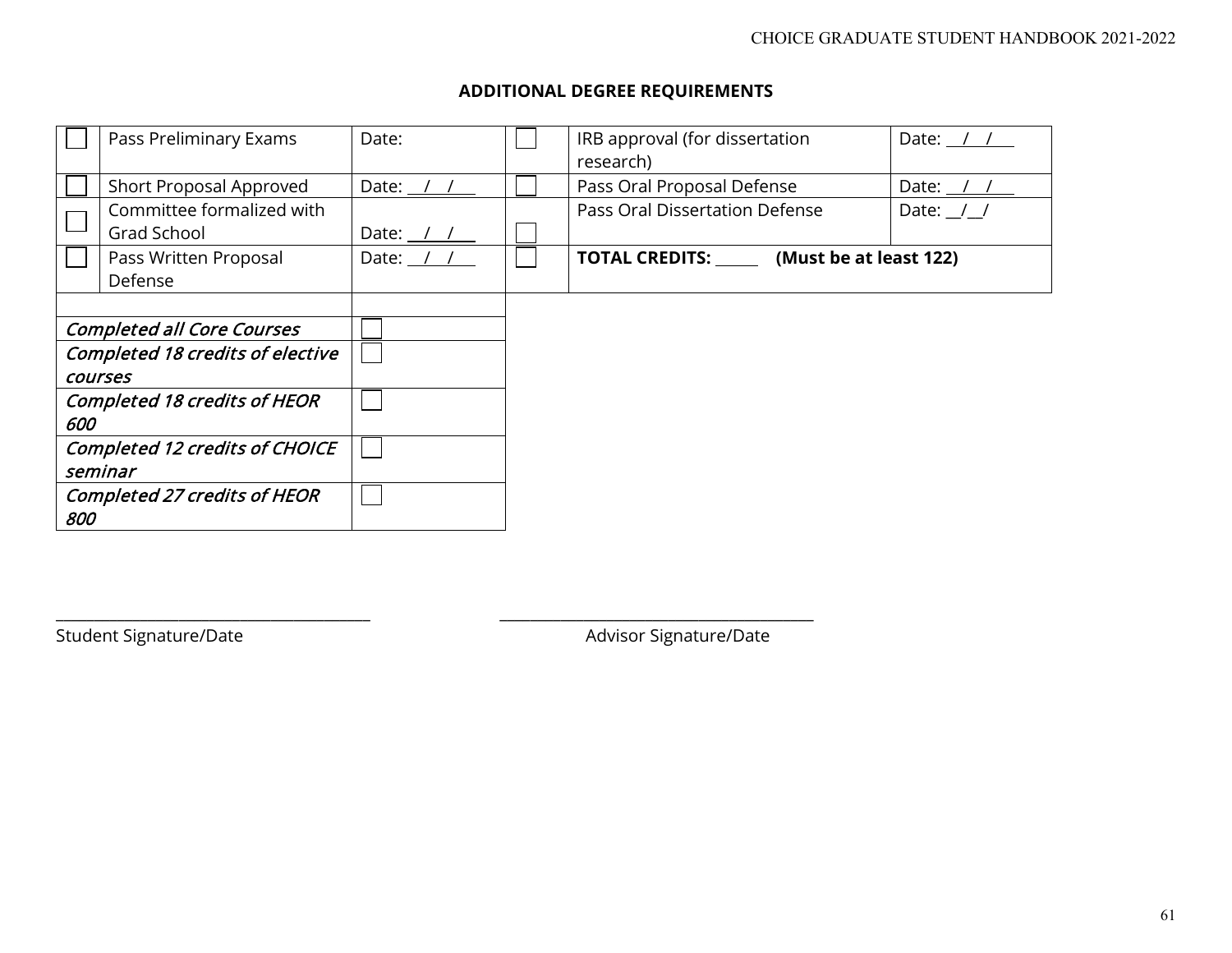

| <b>Annual Review of PhD Student Progress</b><br><b>Mentor Assessment</b>                                    |                                                                                          |
|-------------------------------------------------------------------------------------------------------------|------------------------------------------------------------------------------------------|
|                                                                                                             |                                                                                          |
|                                                                                                             |                                                                                          |
| Thesis or Dissertation Topic:<br>the control of the control of the control of the control of the control of |                                                                                          |
|                                                                                                             | Year Entered Program: _______________________ Estimated month/year of graduation: ______ |
| <b>Mentor Comments:</b>                                                                                     |                                                                                          |
|                                                                                                             |                                                                                          |
|                                                                                                             |                                                                                          |
|                                                                                                             |                                                                                          |
|                                                                                                             |                                                                                          |
|                                                                                                             |                                                                                          |
|                                                                                                             |                                                                                          |
|                                                                                                             |                                                                                          |

….continued on next page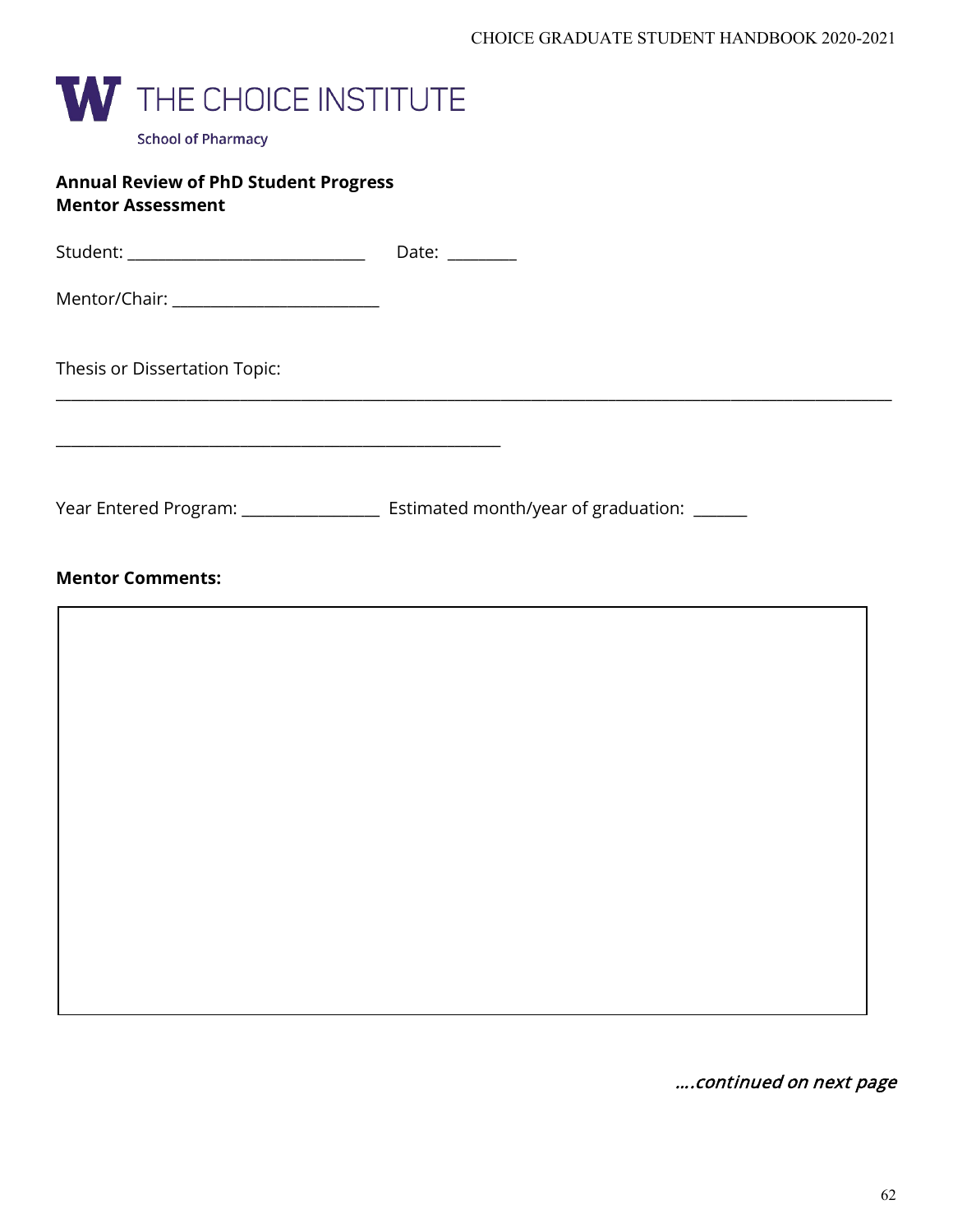**Mentor Instructions:** Please highlight one number per question, then sign below. The student will then send the completed IDP with mentor assessment and signature to the Graduate Program Director for their review and signature.

# **Assessment of progress in satisfying PhD Program requirements, including required courses and preliminary and general examinations (for dissertation):**

| Poor     | Fair     | Good     | Very Good | Exceptional |
|----------|----------|----------|-----------|-------------|
| Progress | Progress | Progress | Progress  | Progress    |

#### **Assessment of progress in research projects and/or thesis/dissertation:**

| Poor     | Fair     |  | Good     | Very Good | Exceptional |  |
|----------|----------|--|----------|-----------|-------------|--|
| Progress | Progress |  | Progress | Progress  | Progress    |  |

#### **Assessment of progress in professional development:**

| Poor     | Fair     |  | Good     | Very Good | Exceptional |  |
|----------|----------|--|----------|-----------|-------------|--|
| Progress | Progress |  | Progress | Progress  | Progress    |  |

#### **Overall assessment of progress:**

| Poor     | Fair     |  | Good     | Very Good | Exceptional |  |
|----------|----------|--|----------|-----------|-------------|--|
| Progress | Progress |  | Progress | Progress  | Progress    |  |

**Mentor Signature/Date:** \_\_\_\_\_\_\_\_\_\_\_\_\_\_\_\_\_\_\_\_\_\_\_\_\_\_\_\_\_\_\_\_\_\_\_\_\_\_\_\_\_\_\_\_\_\_\_\_\_\_\_\_\_\_\_\_\_\_\_\_\_\_

**Graduate Program Director Signature/Date:** \_\_\_\_\_\_\_\_\_\_\_\_\_\_\_\_\_\_\_\_\_\_\_\_\_\_\_\_\_\_\_\_\_\_\_\_\_\_\_\_\_\_\_\_\_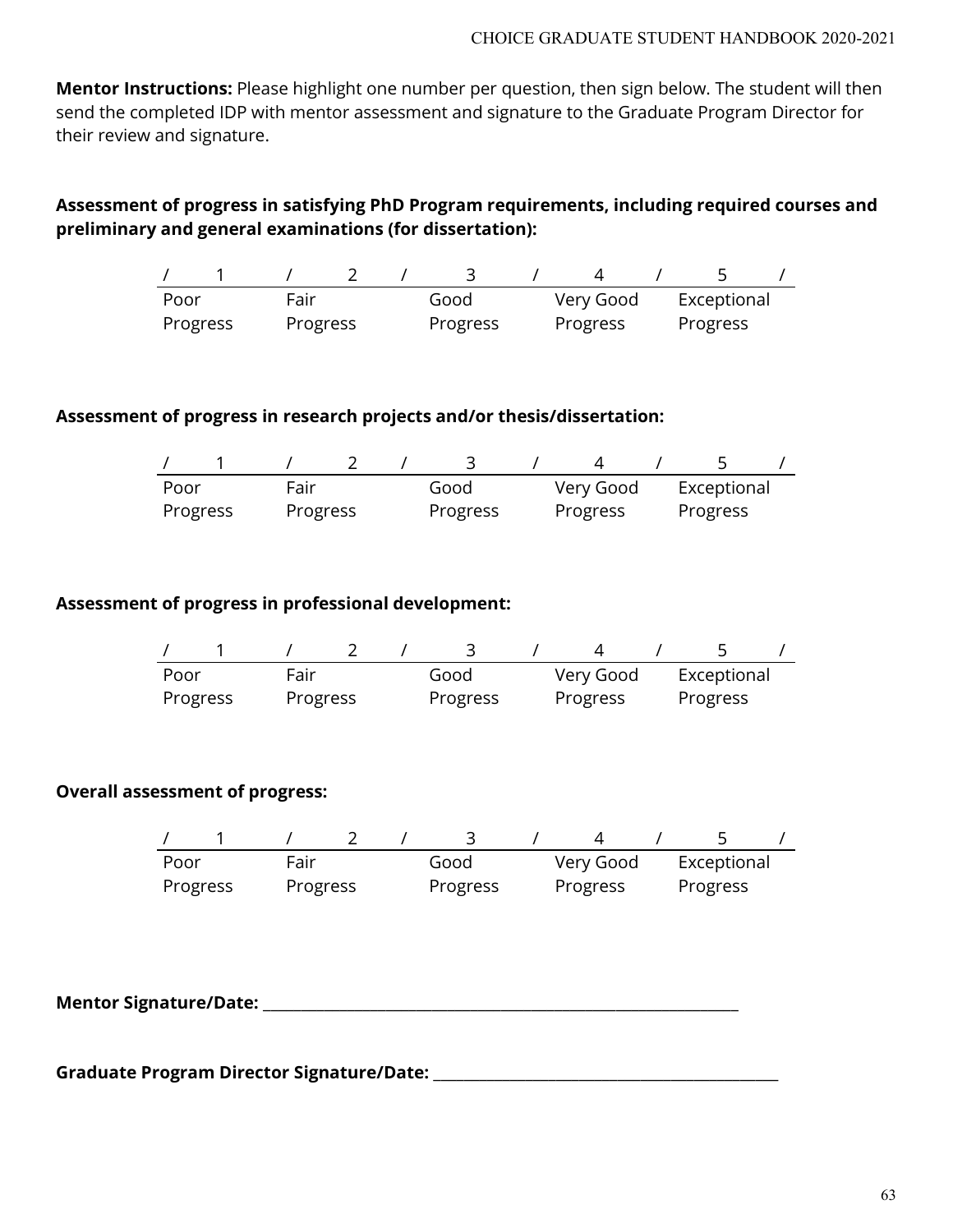# **APPENDIX A**

# **University of Washington – The Graduate School Possible Themes and Topics for Goal Setting**

It can be challenging to think of what to set goals for in your life, here are some ideas to help jumpstart your thinking. The more specific the better. Academic

# • **What specific knowledge do you need to gain to accomplish your dissertation?**

- o Are there courses or trainings you need to take?
- o Are there independent studies you would like to do with mentors or advisors?
- **What specific skills (methods or techniques) do you need to acquire?**
	- o Are there graduate school courses that would help you learn these skills?
	- o Could working with other students or faculty members help you attain these skills?
	- o Would you like to gain more experience in teaching?
		- Are there specific teaching opportunities that you know of? How can you obtain these?
		- Inter 15 there any formal or informal training that may help you feel more confident teaching?
- **What presentations do you anticipate giving?**
	- o Do you plan on presenting at conferences?
	- o Do you plan on presenting to your dissertation committee?

# • **Do you plan on publishing any papers?**

- o Are there certain journals that you are targeting?
- o What are the anticipated titles/topics of the manuscripts?
- o What are the anticipated dates of submission?
- o Are these first author or collaborative publications?
- o If you anticipate on co-authoring, do you need to reach out or follow-up with potential collaborators?

# • **Are you planning on submitting applications for funding?**

- o Who are the sources of the funding and what type of award do you seek? When are the deadlines?
- o What are next steps to get ready to submit?

# Career

# • **What is your overall career goal?**

- o Where do you see yourself working, and in what capacity, in 10 years? (long-term)
- o Where do you see yourself working, and in what capacity, in 5 years (medium-term)
- o What do you want to accomplish towards reaching your career goals in the next year (short-term)
- **Are there relationships with mentors, advisors, or faculty that you hope to cultivate?**
	- o What steps can you take to make these connections?
	- o Are there letters of reference that you hope to obtain before you are on the job market?
- **Are there any professional development workshops or trainings that you hope to take?**
	- o What are the topics? (e.g., leadership, management, collaboration, mentoring)
- **Are you interested in setting up informational interviews, job shadowing, or interning?** 
	- o If so when does this fit into your timeline?
	- o What organizations would you ideally like to intern for?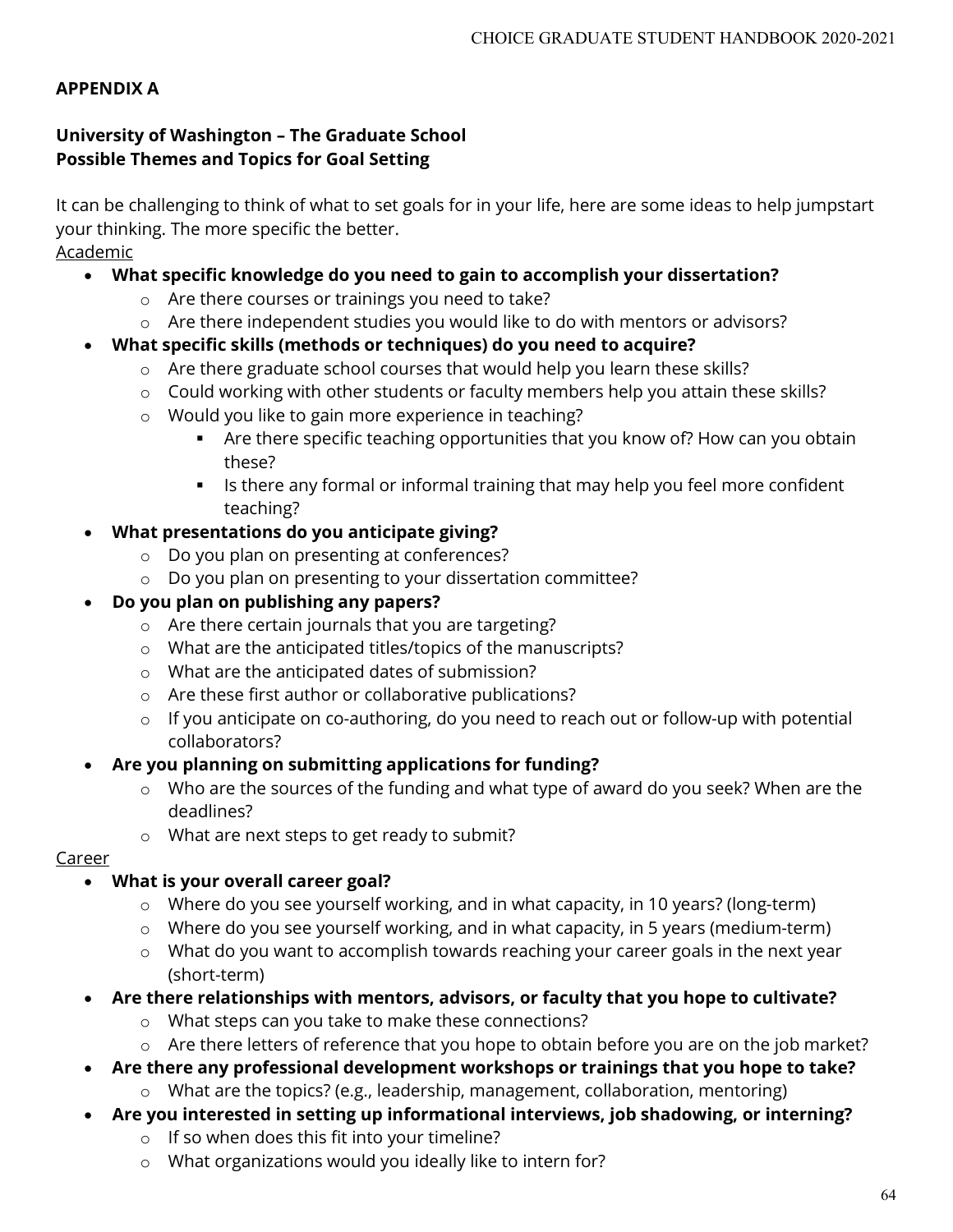- o Do you have any contacts at these places?
- o Are there upcoming networking opportunities where you can make contacts?

# Personal Goals

- **Are there things that you could do to make your life feel more balanced?**
	- o Would you like to set goals around fitness, eating more healthfully, contemplative time?
	- o Do you want to spend more time with your partner, friends, or family? How can you make time in your schedule for this?
- **Are there any financial goals you hope to reach or debts/loans that you plan on paying off by a certain time?**
- **Is having a child/children part of your life plan? If so when could this fit into your timeline?**

This list was informed by templates developed by the UW Department of Medicine and Division of Pulmonary & Critical Care Medicine.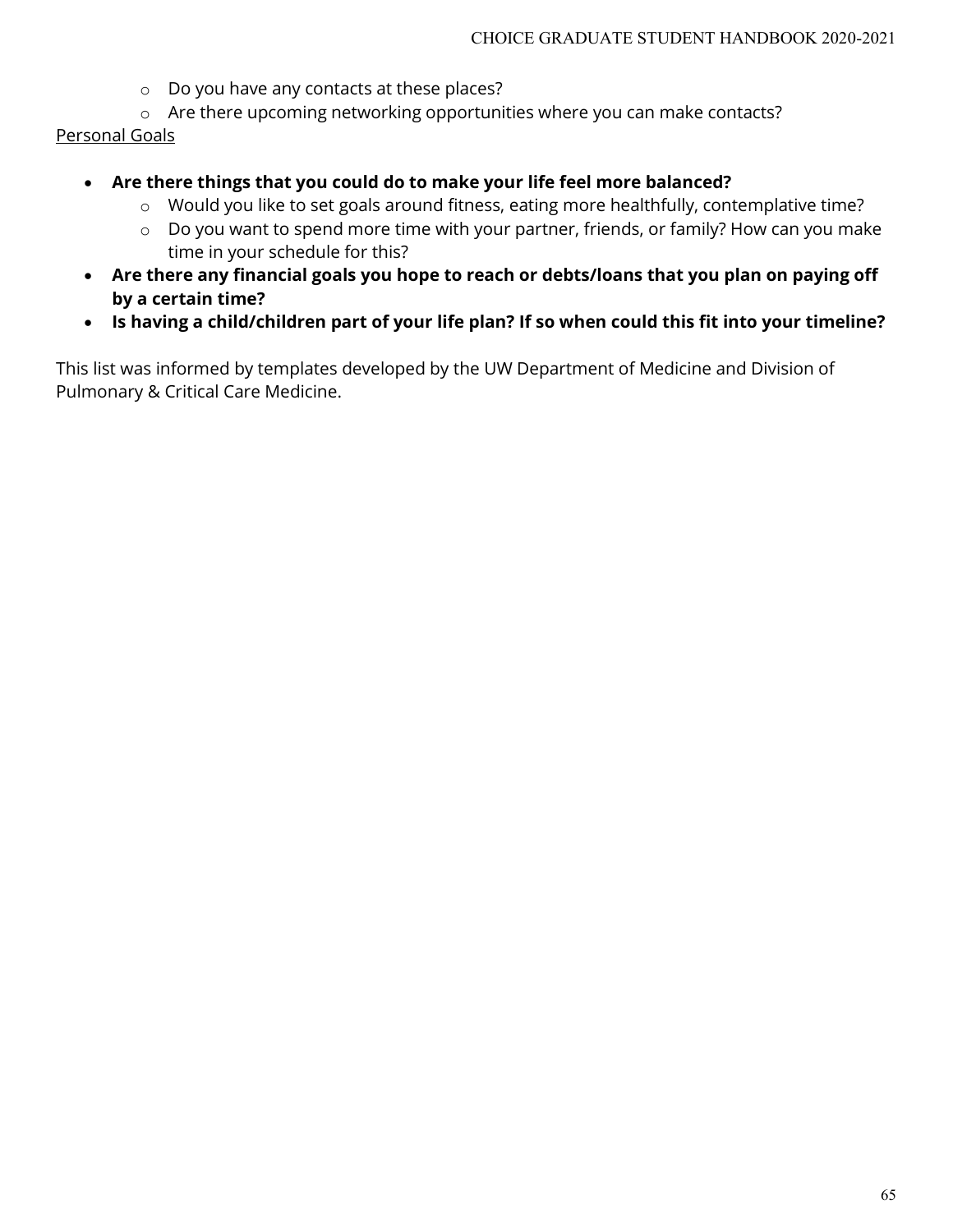

# **Individual Development Plan Master of Science in Pharmaceutical Outcomes Research and Policy The CHOICE Institute, University of Washington**

**Purpose of the Individual Development Plan:** The purpose of an Individual Development Plan (IDP) is to prepare you for your future career after you graduate from the MS program in CHOICE. It is important that you think carefully about your individual career goals and the skills you need to be successful in that career. It is quite likely that your career success will require a much wider range of skills than the ability to design and perform research. Your mentor and other resources at UW and affiliated institutions will be helpful, but you must take primary responsibility for your career preparation.

**Outline of the IDP Process:** The development, implementation, and revision of IDPs require a series of steps to be conducted by graduate students and their mentors. These steps are an interactive effort, and so both the student and the mentor must participate fully in the process. An Appendix offers guidance and resources for developing your IDP. The UW Graduate [Mentoring Page](http://www.grad.washington.edu/mentoring/) (with handbooks for students and faculty) is also a good resource.

|        | <b>For Graduate Students</b>                                                                                                                                                                                                                                        | <b>For Mentors</b>                             |
|--------|---------------------------------------------------------------------------------------------------------------------------------------------------------------------------------------------------------------------------------------------------------------------|------------------------------------------------|
| Step 1 | Conduct self-assessment, a tool for you and your<br>mentor(s) to identify your career goals and competencies<br>to reach your goals                                                                                                                                 | N/A                                            |
| Step 2 | Write an IDP, including your MS Progress Table and MS<br>Timeline. Share with mentor(s) and revise                                                                                                                                                                  | Review IDP and help<br>revise                  |
| Step 3 | Implement the IDP and revise as needed                                                                                                                                                                                                                              | Establish regular<br>progress review           |
| Step 4 | Identify and explore potential career paths with mentor(s).<br>Assess how your knowledge and skills match the<br>competencies required by your chosen career(s), and<br>revise your IDP to prioritize developmental areas that you<br>will need for your career(s). | <b>Discuss</b><br>opportunities with<br>mentee |

Once you have drafted your IDP, meet with your mentor(s) to discuss the draft, and schedule regular meetings to review and assess your progress. Make use of as many mentors as you find helpful-you will find that most people are very willing to help to guide you in understanding your goals and defining what mentoring you need.

Your IDP should be considered a living document that will evolve over time as you move through your training. You will be expected to update it in consultation with your mentor annually, and before it is reviewed annually by the CHOICE Faculty.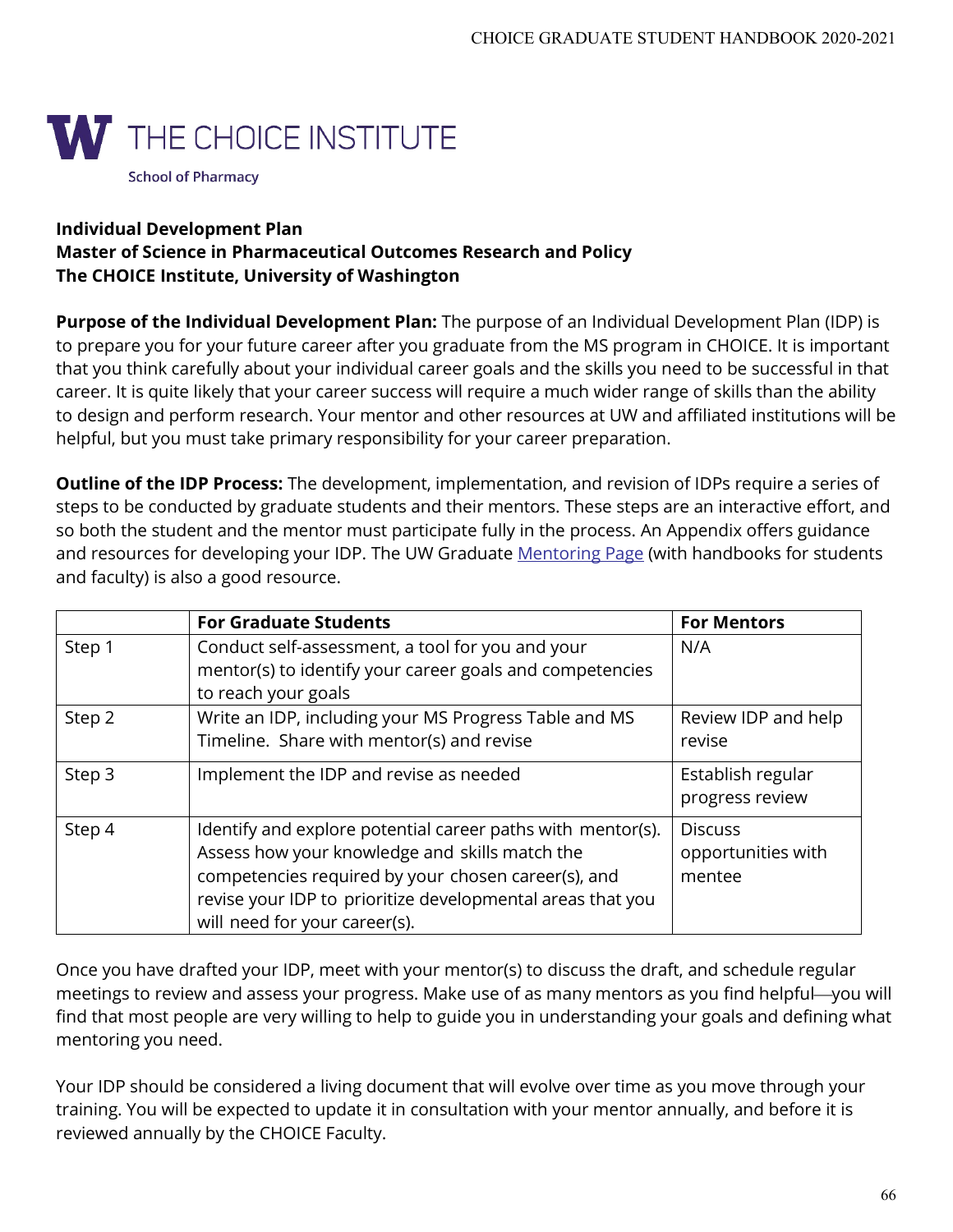Please complete your IDP (with your updated CV, Progress Table, and Timeline) and review with your mentor/chair. Obtain their signature and sign it yourself and submit electronically to Marina Gano, [mcgano@uw.edu](mailto:mcgano@uw.edu) 

\_\_\_\_\_\_\_\_\_\_\_\_\_\_\_\_\_\_\_\_\_\_\_\_\_\_\_\_\_\_\_\_\_\_\_\_\_\_\_\_\_\_\_\_\_\_\_\_\_\_\_\_\_\_\_\_\_\_\_\_\_\_\_\_\_\_\_\_\_\_\_\_\_\_\_\_\_\_\_\_\_\_\_\_\_\_\_\_\_\_\_\_\_\_\_\_\_\_\_\_\_\_\_\_\_\_\_\_\_

\_\_\_\_\_\_\_\_\_\_\_\_\_\_\_\_\_\_\_\_\_\_\_\_\_\_\_\_\_\_\_\_\_\_\_\_\_\_\_\_\_\_\_\_\_\_\_\_\_\_\_\_\_\_\_\_\_\_\_\_\_\_\_\_\_\_\_\_\_\_\_\_\_\_\_\_\_\_\_\_\_\_\_\_\_\_\_\_\_\_\_\_\_\_\_\_\_\_\_\_\_\_\_\_\_\_\_\_\_

#### **Review Schedule:**

**Fall Faculty Meeting: 3rd years and above Winter Faculty Meeting: 2nd years Spring Faculty Meeting: 1st years (including MS fellows)**

| Student: | Date: |
|----------|-------|
|          |       |

Mentor/Chair: \_\_\_\_\_\_\_\_\_\_\_\_\_\_\_\_\_\_\_\_\_\_\_\_\_\_\_

Thesis or Dissertation Topic:

Year Entered Program: \_\_\_\_\_\_\_\_\_\_\_\_\_\_\_\_\_\_

Estimated month/year of graduation: \_\_\_\_\_\_\_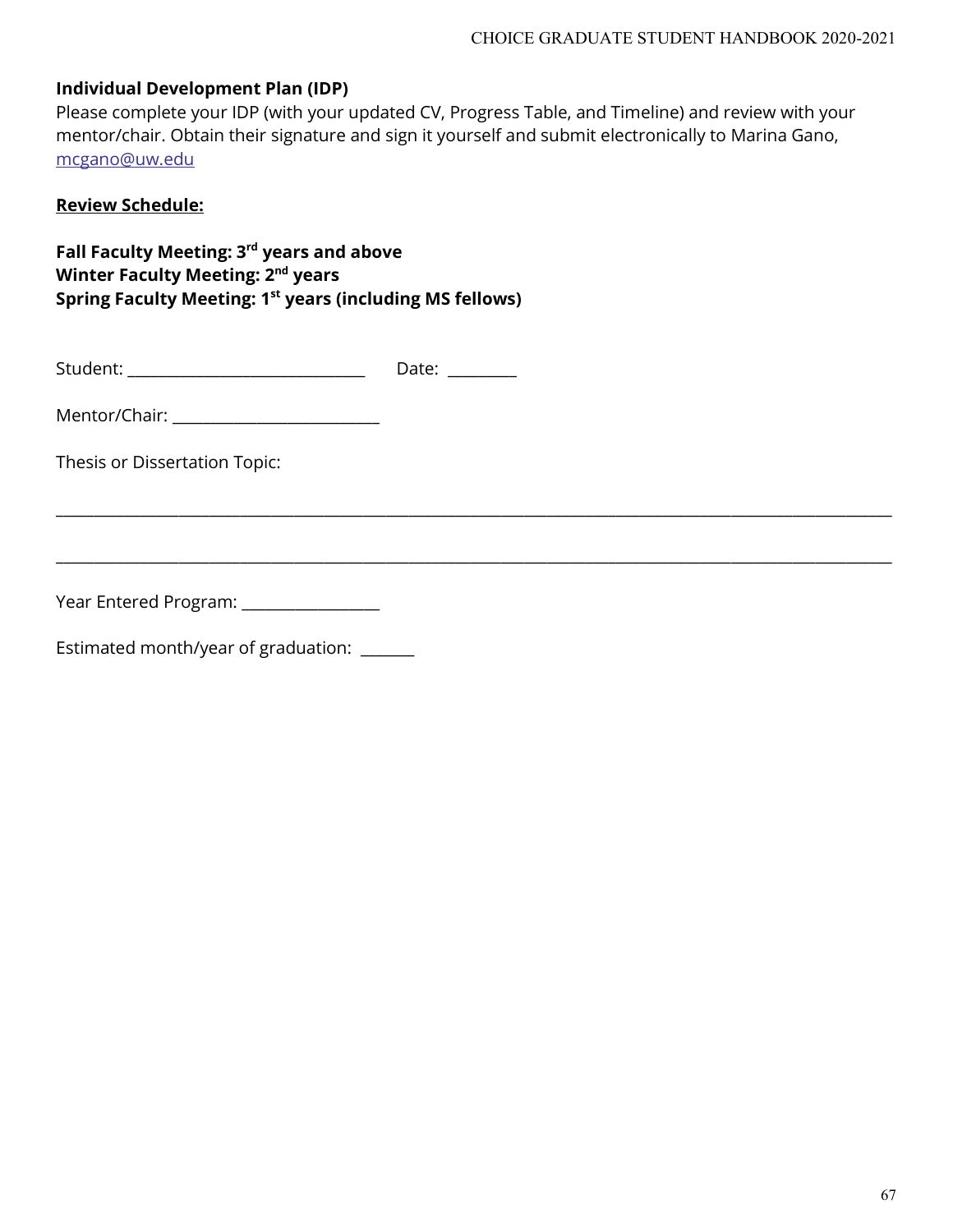#### **4. Self-Assessment**

The self-assessment will help you to gauge your skills, strengths and areas that need further development. Some of the skills and strengths that are relevant to career decisions in research include: technical abilities (breadth and depth of expertise), writing skills, oral communication skills, organizational ability, leadership, self-motivation, decision-making, creativity, work ethic, problem solving abilities, knowledge (depth and breadth), perseverance, and ability/desire to take risks.

Take a realistic look at your current abilities. This is a critical part of career planning. Involve your mentors, faculty, colleagues, family and friends in the assessment process by asking them to identify your strengths and the areas you need to develop. There are no word limits in the IDP form. Please review the Appendix Self-Assessment Guide to initiate the self-assessment process.

#### **a. Describe/List Your Existing Strengths:**

#### **b. Describe/List Areas for Further Development:**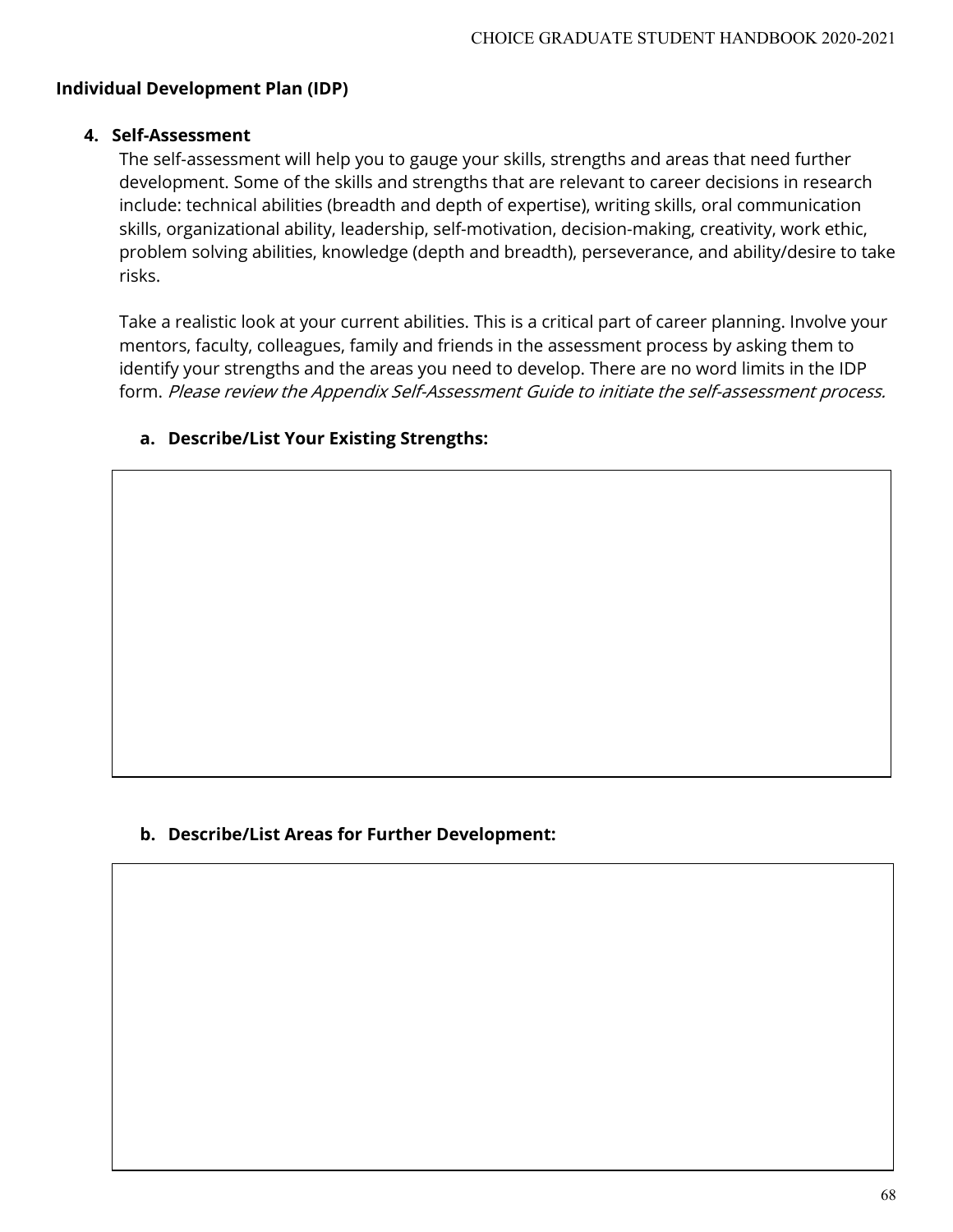### **2. Academic Goals**

After completing the self-assessment, defining goals (academic and career) begins with articulating your interest(s), based on your strengths and the jobs that you might want in different employment sectors (e.g. academia, industry, non-profit, government, or other research/teaching-related areas). Think about where you want to be in your career.

When completing each section, please indicate how sure or unsure you are about your future goals and objectives. If you can't decide on your preferred career path now, define what you need to know to make the choice, how you will obtain that information, and the time period over which you will work on determining your path. Execute that plan and then develop the actual IDP as your specific career goals become better defined.

**a. What are your academic goals for the upcoming year?** (short-term objectives; be specific):

b. **Courses you intend to complete in the upcoming academic year (course name and number):**

**Core Courses:**

**Elective Courses:**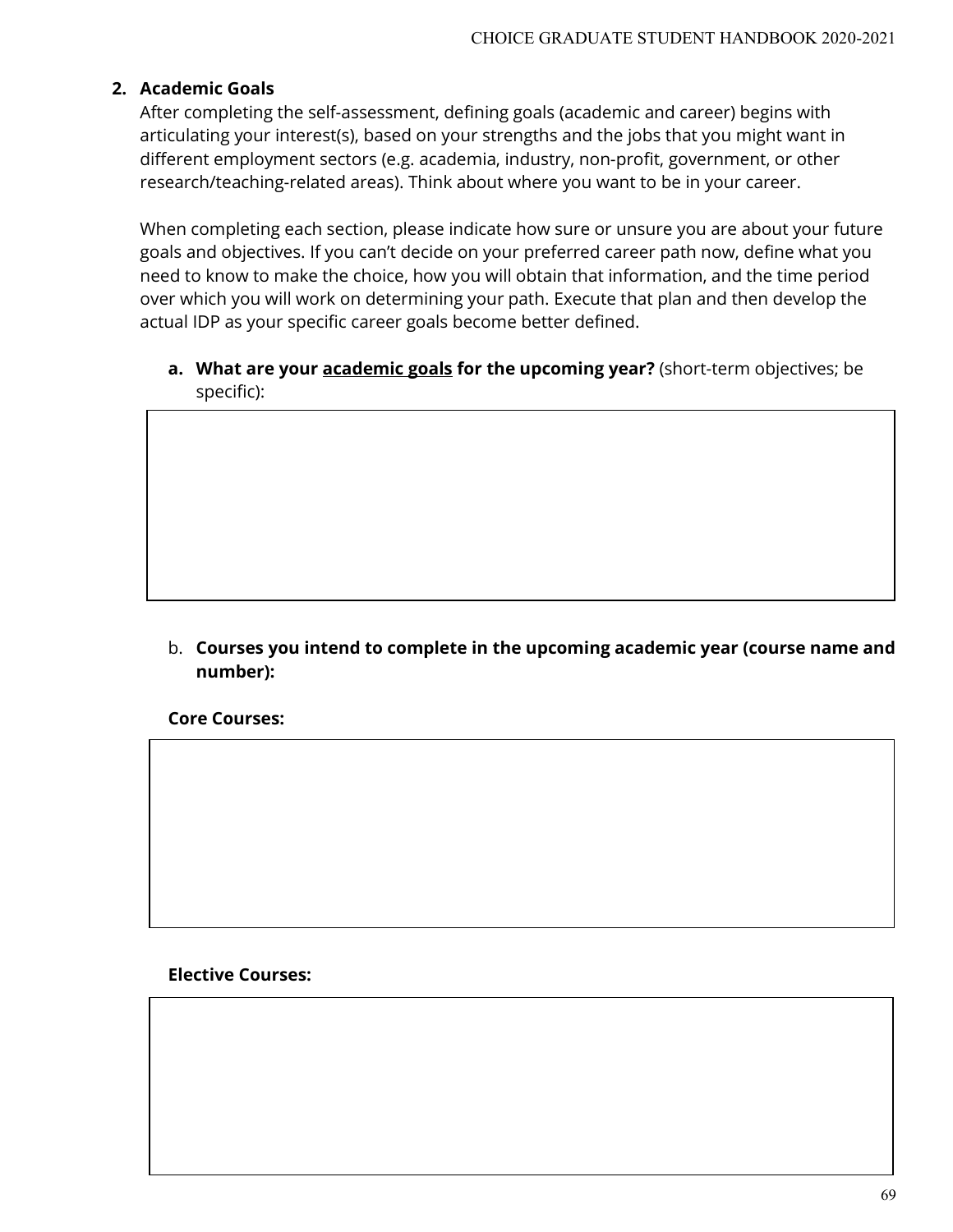# **c. If you have established your thesis committee, list the members here:**

# **d. Biomedical Research Integrity Program (BRI)**

Which lectures did you complete to satisfy the BRI requirement stated in the Graduate Student Handbook? r. Check the topics completed to date, and the quarter of completion.

| <b>Check if</b> | Topic                                                | Quarter   |
|-----------------|------------------------------------------------------|-----------|
| completed       |                                                      | completed |
|                 | Data Acquisition, Management, Sharing, and Ownership |           |
|                 | Research Misconduct                                  |           |
|                 | Responsible Authorship and Publication               |           |
|                 | Conflict of Interest                                 |           |
|                 | Peer Review                                          |           |

# **3. Career Goals**

**a. What are your broader career goals for the upcoming year?** (short-term objectives; be specific)

b. **What do you want to be doing within 2-5 years after you graduate?** (medium-term objectives)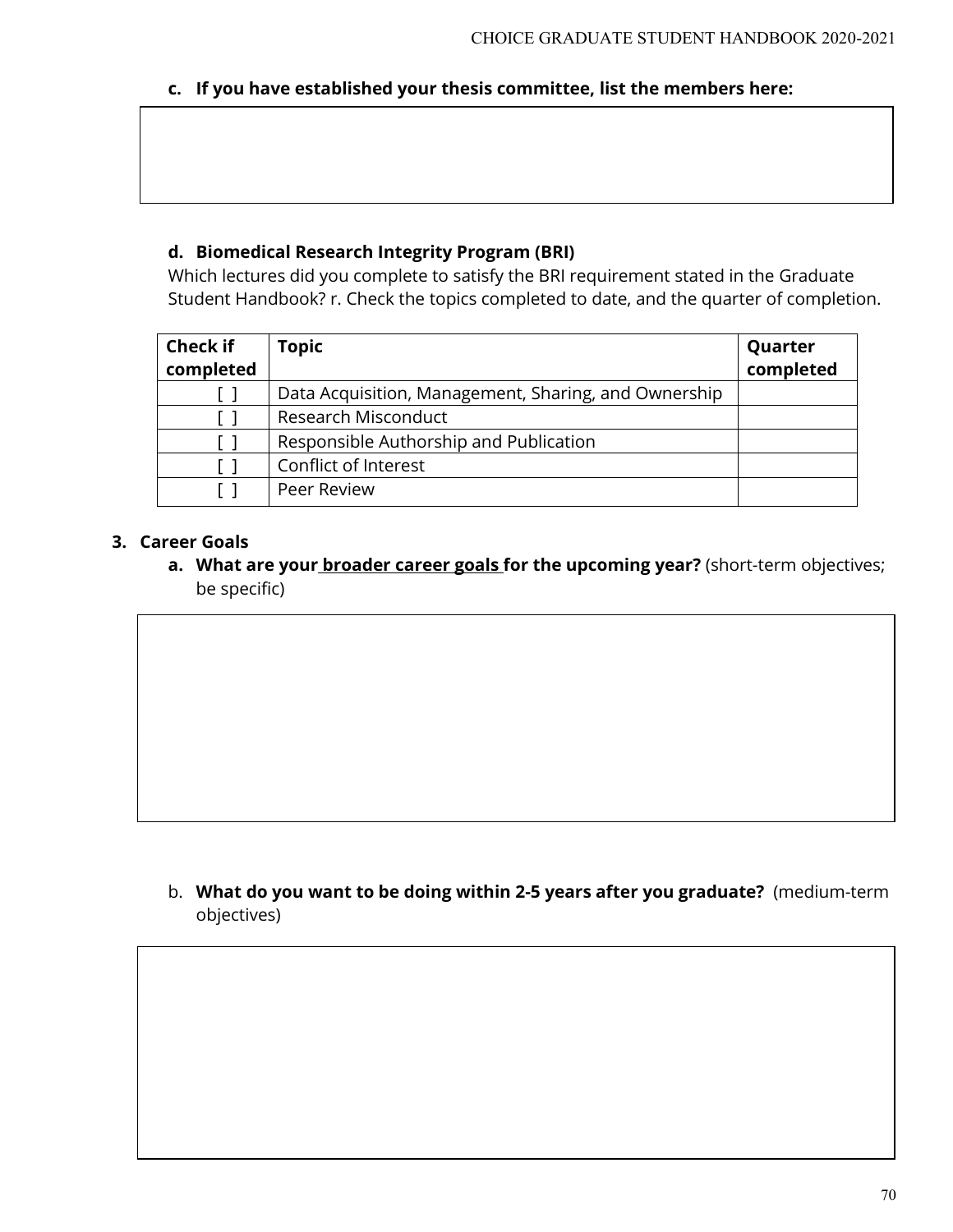c. **What do you want to be doing in 10 years?** (long-term objectives)

d. **What is your overall career goal?** (as of now – you can change your mind later)

# **4. Acquiring Knowledge and Research Skills**

Once you have an idea of your strengths, the gaps in your knowledge or experience, and your career goals, think of ways to fill those gaps during your Master's program. The remaining sections of the IDP pose questions about what skills you will need to be successful in your career and how you will develop those skills and gain essential experience. You should involve your mentor and committee members in helping you define what you need and in addressing those needs.

**a. Briefly describe your research projects in the past 12 months** (accomplishments, products, traineeships, research assistantships, or other jobs and detailed tasks, which can include classroom papers/projects, HEOR 600 independent studies, dissertation plans). Please include human subjects' information for each project, as relevant. If you have no projects, please state so.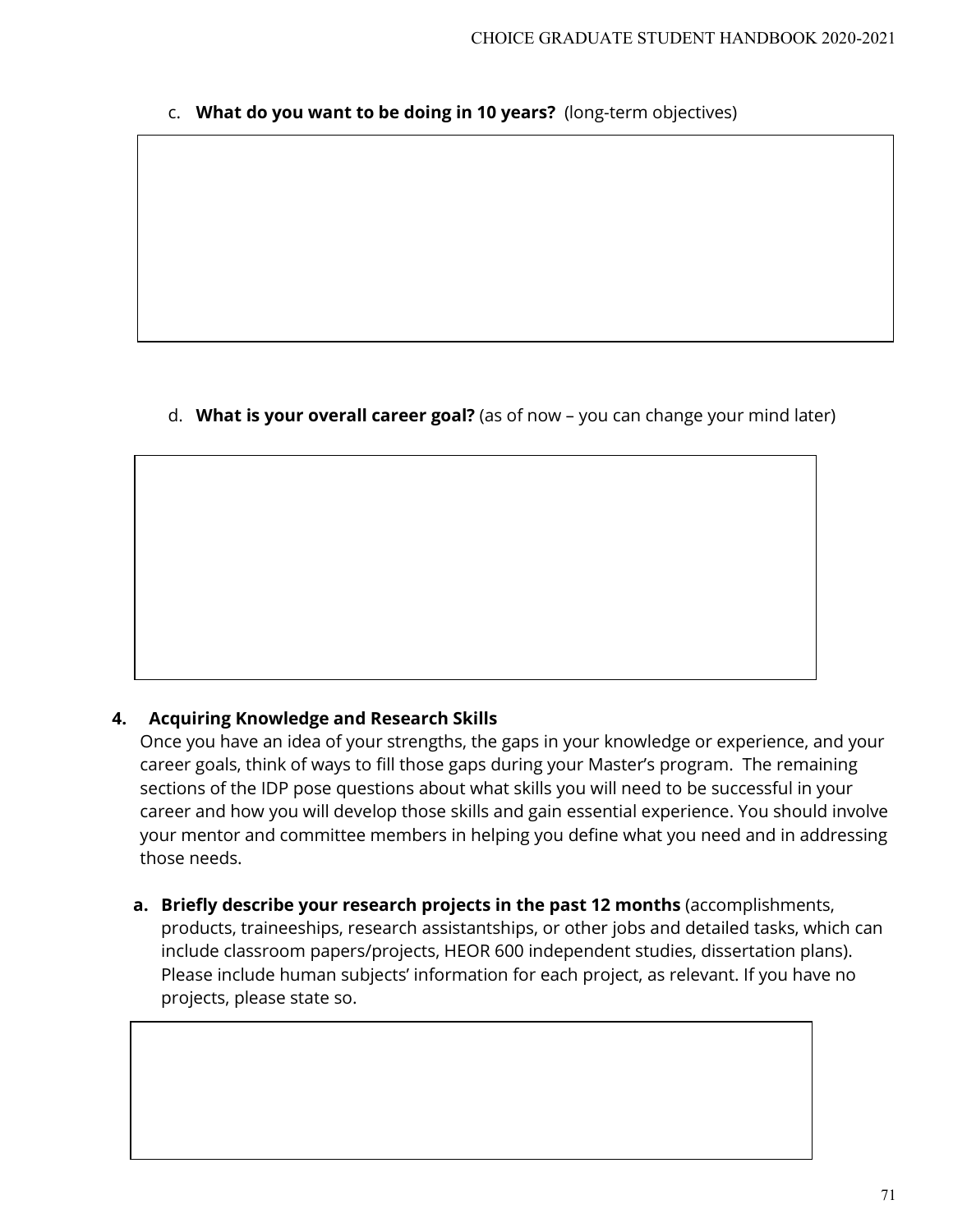b. **Briefly describe your research goals for the next 12 months** (products, traineeships, research assistantships, or other jobs and detailed tasks, which can include classroom papers/projects , HEOR 600 independent studies dissertation plans). Please include human subjects' information for each project, as relevant. If you have no projects, please state so.

c. **What specific skills or expertise (**methods, techniques, knowledge, specific courses, etc.) have you already acquired during the course of your project(s)?

d. What specific skills or expertise (methods, techniques, knowledge, specific courses, etc.) do you need to learn to accomplish this project and/or your career goals?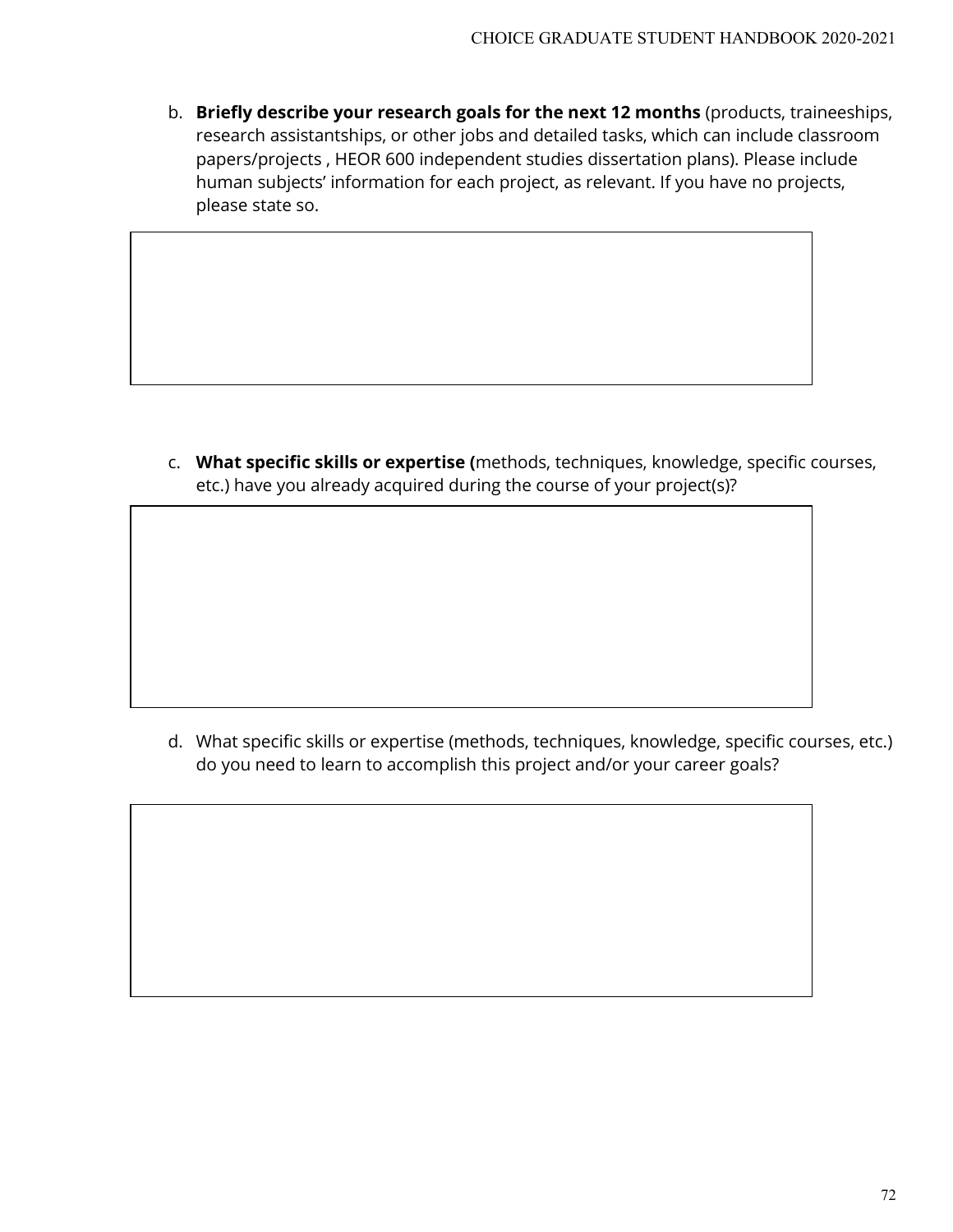#### **5. Development of Career Skills (Professional Development)**

Once you have an idea of your strengths, the gaps in your knowledge or experience, and your career goals, think of career skills (professional development) you wish to gain during your Master's program.

**a. Communication skills:** List progress you have made in developing communication skills and specific areas to improve in the future (e.g., skills in grant writing, manuscript writing, poster and oral presentations, science writing for the public, networking)

b. **Teaching experience (if a career goal):** List previous, current and future specific teaching assistantships and other teaching opportunities, including formal or informal training in didactics

**c. Mentoring (if a career goal):** List previous, current and future mentoring opportunities, informal and formal.

d. **Leadership, time management, research management, etc.:** List accomplishments and future areas for improvement in these and other relevant areas.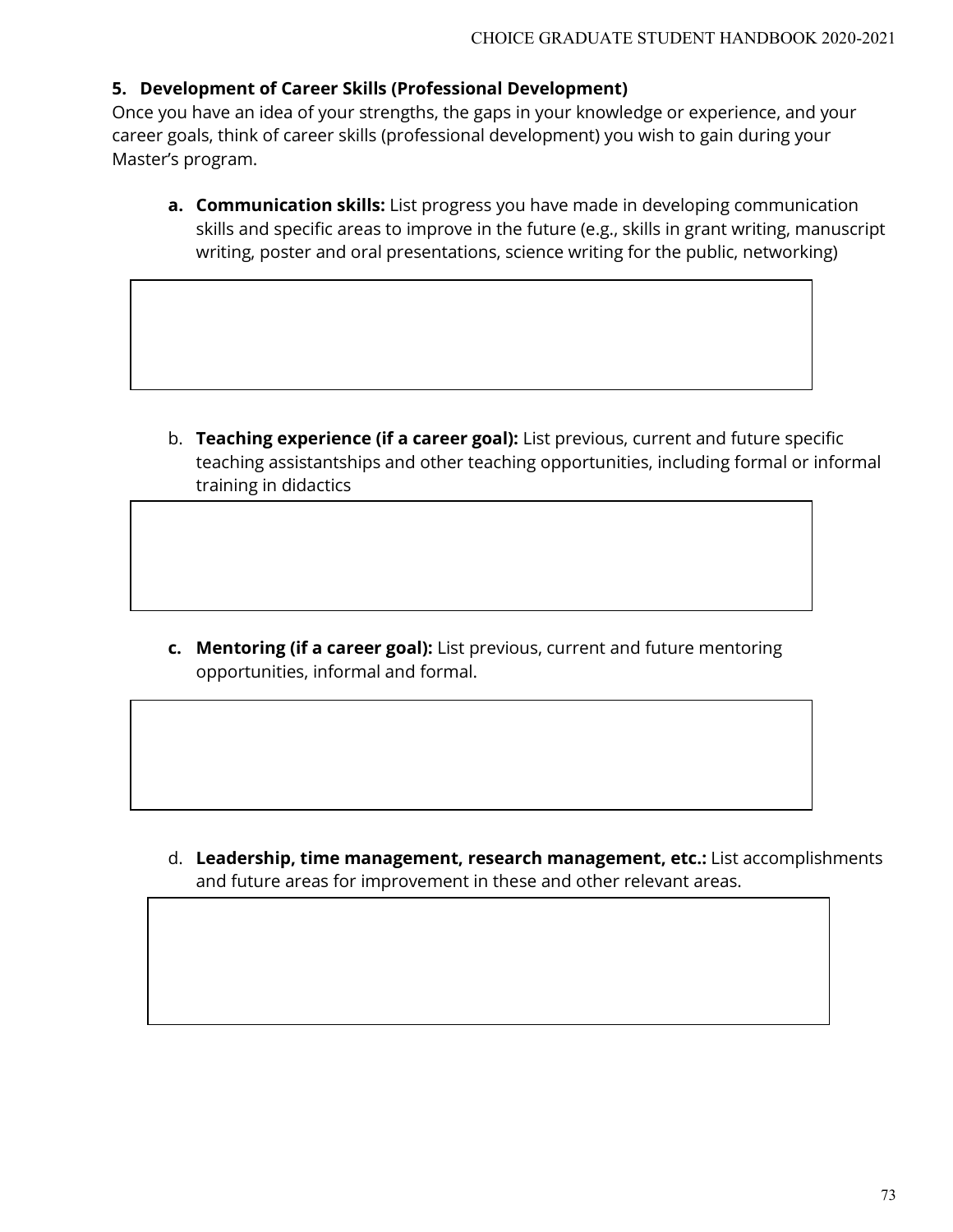#### **10. Setting Goals for Progress**

**a. Oral and poster presentations:** List oral and poster presentations (e.g. works-in-progress, seminar presentations, local, regional, national, and international presentations, abstracts submitted) given/planned in the past 12 months and next 6 months. Include conferences you attended, noting titles and dates of presentations & posters on your CV. Describe how you will fund travel for future conferences.

**b. Publications**: List all publications since entering the MS program, including those that you are preparing for submission to journals, and the status of your submitted papers (if applicable):

**c. Funding needs and applications:** Describe future funding needs and list specific sources of previous and potential funding and type of award, with expected submission dates.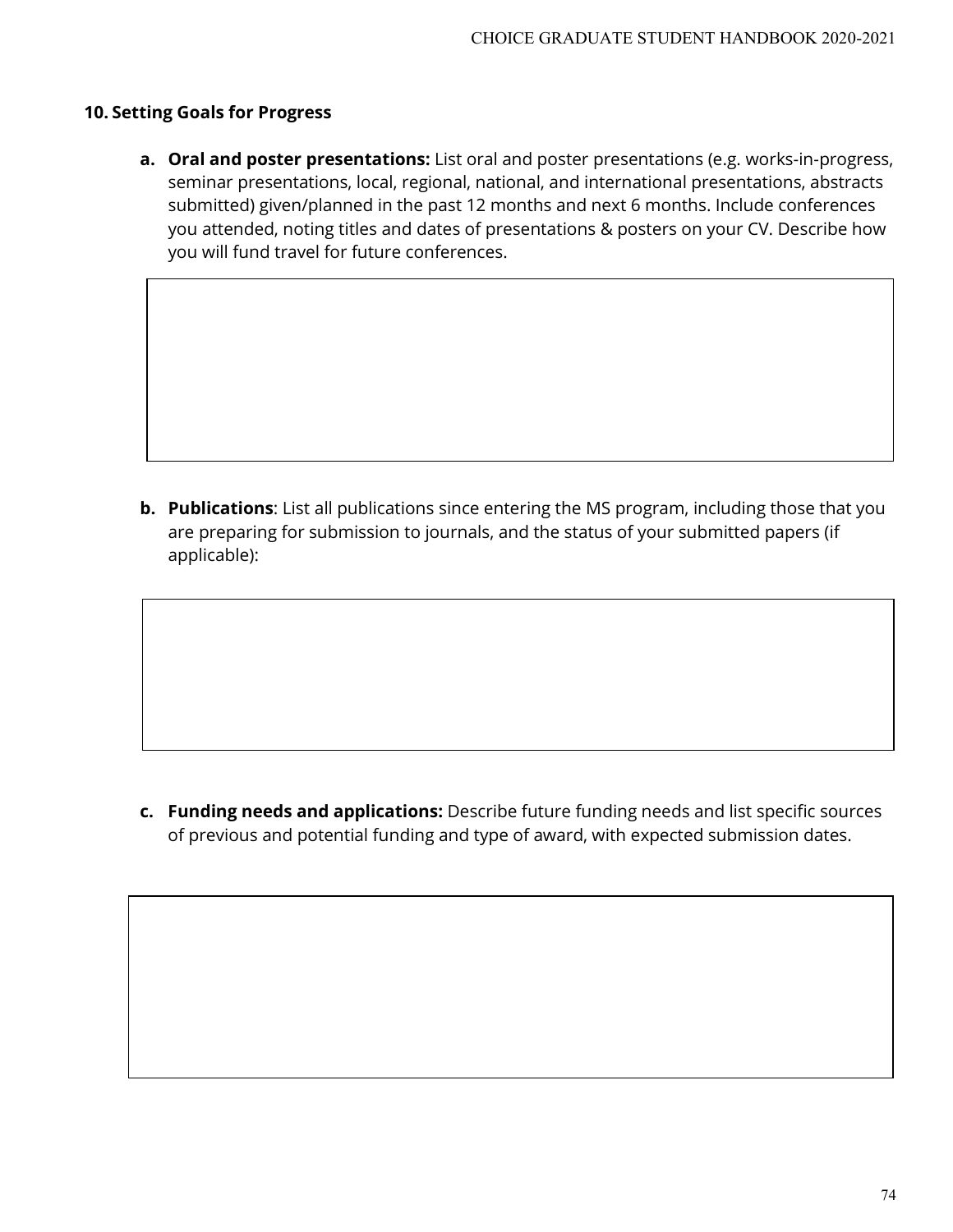**d. Progress toward career goals in other areas:** Please add additional information as relevant.

#### **11. Moving to the Next Step in Your Career**

With your career goals in mind, reserve time and effort to develop professional competencies for the job search process that may increase the chances of securing a job offer of your choice in a timely manner. Take time to identify areas you need to improve and the resources available within and outside of the University.

### **a. Key contacts to make to explore career options and investigate leads:**

## **b. Potential sources for letters of reference (cultivate these relationships early):**

**c. Development of CV/resume, research summary, etc.:**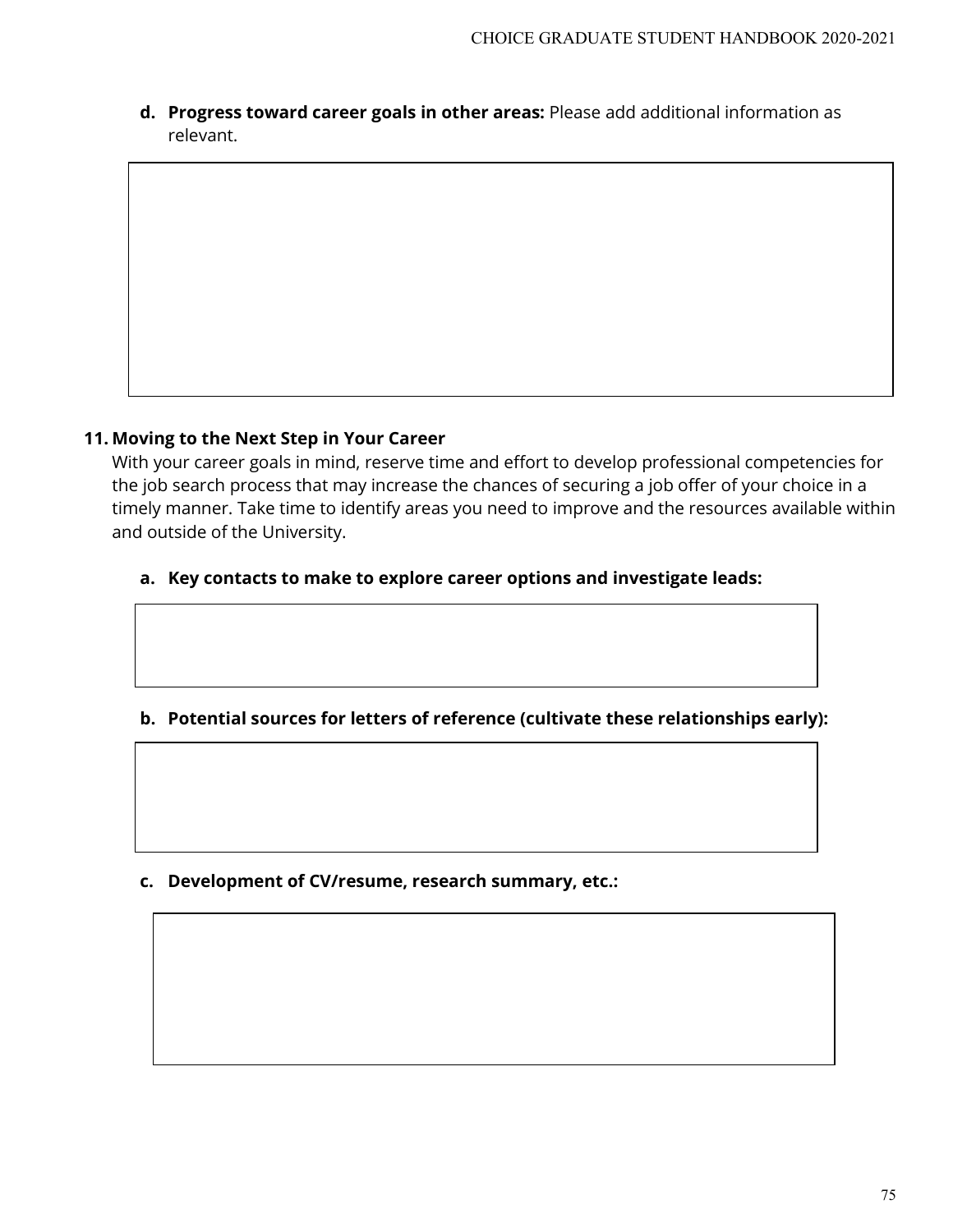**d. Other steps to take** (e.g., tips from mentor(s) for moving to the next step; other professional development, informational interviews, networking/attending conferences):

### **12. Student Evaluation of Program**

**a. Describe your interactions with your mentor. S**pecify ways that your mentor helped you achieve your goals for the program. Note areas that might be improved in your relationship with your mentor.

#### **b. Identify areas in the program that you think need improvement.** Please be specific.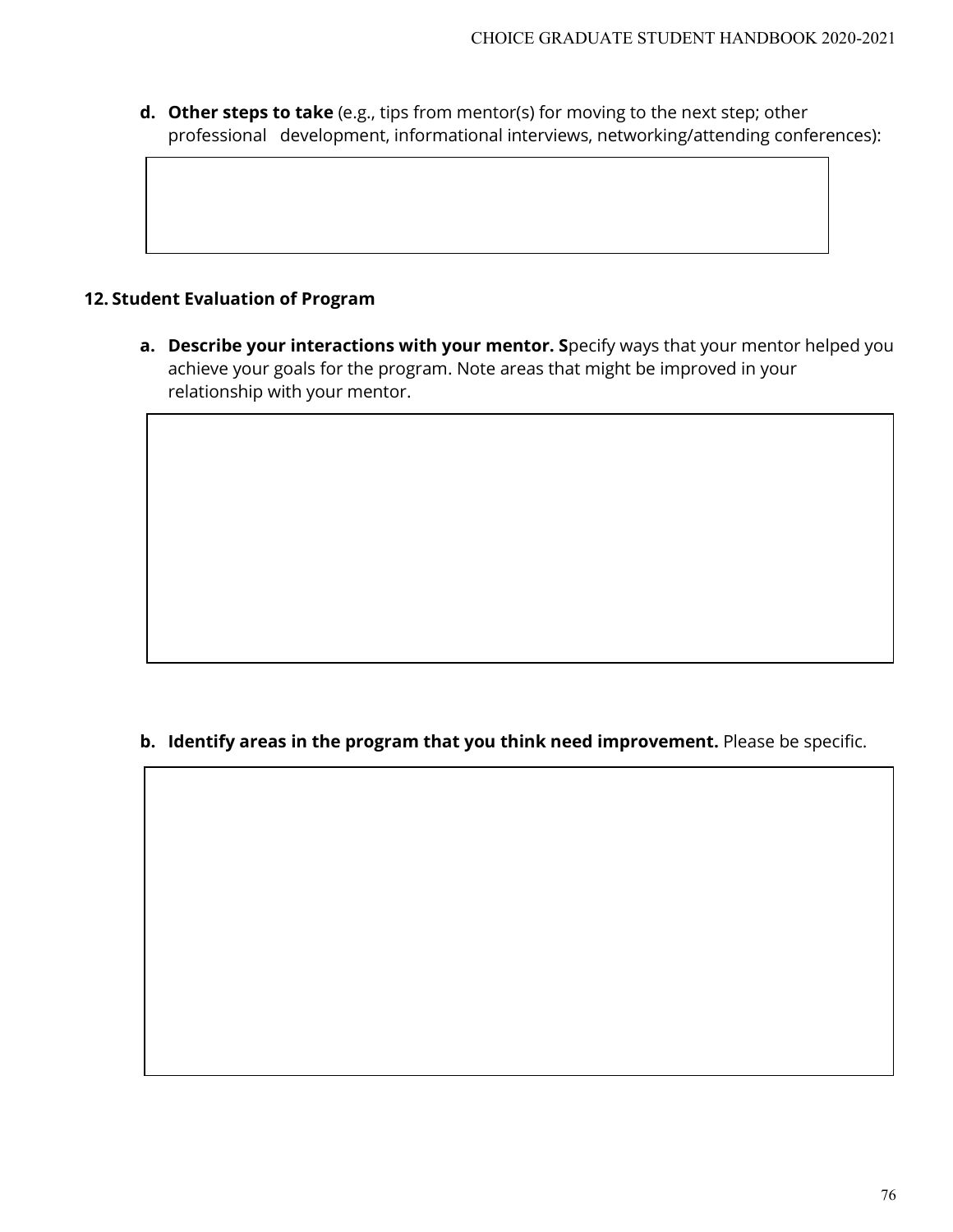## **Course Requirements MS Progress Table**

#### **COURSE REQUIREMENTS:**

| <b>CORE COURSES</b>                  |                                           |                                                                                                                                                                                                                                                                                                                                       |                |  |  |  |  |  |
|--------------------------------------|-------------------------------------------|---------------------------------------------------------------------------------------------------------------------------------------------------------------------------------------------------------------------------------------------------------------------------------------------------------------------------------------|----------------|--|--|--|--|--|
| <b>Qtr/Yr Completed</b><br>or Waived | <b>Course Number</b>                      | <b>Course Title</b><br>Crs.<br>Epidemiologic Methods I<br>Epidemiologic Methods II<br><b>Biostatistics I</b><br><b>Biostatistics II</b><br>Medical Biometry III<br>Methods in Pharmaceutical Policy<br>Analysis (offered odd years)<br>Pharmacoepidemiology (offered even<br>years)<br>Economic Evaluations in Health and<br>Medicine |                |  |  |  |  |  |
|                                      | <b>EPI 512</b>                            |                                                                                                                                                                                                                                                                                                                                       | 4              |  |  |  |  |  |
|                                      | EPI 513                                   |                                                                                                                                                                                                                                                                                                                                       | 4              |  |  |  |  |  |
|                                      | BIOST 511 or 517                          |                                                                                                                                                                                                                                                                                                                                       | $\overline{4}$ |  |  |  |  |  |
|                                      | BIOST 512 or 518                          |                                                                                                                                                                                                                                                                                                                                       | 4              |  |  |  |  |  |
|                                      | <b>BIOST 513</b><br>(if taking 511 & 512) |                                                                                                                                                                                                                                                                                                                                       | 4              |  |  |  |  |  |
|                                      | <b>HEOR 545</b>                           |                                                                                                                                                                                                                                                                                                                                       | 4              |  |  |  |  |  |
|                                      | <b>HEOR 520</b>                           |                                                                                                                                                                                                                                                                                                                                       | 3              |  |  |  |  |  |
|                                      | <b>HEOR 530</b>                           |                                                                                                                                                                                                                                                                                                                                       | 3              |  |  |  |  |  |
|                                      | <b>HEOR 531</b>                           | Assessing Outcomes in Health and<br>Medicine                                                                                                                                                                                                                                                                                          | 3              |  |  |  |  |  |
|                                      | <b>HEOR 532</b>                           | Advanced Methods in Economic and<br>Outcomes Evaluation in Health and<br>Medicine                                                                                                                                                                                                                                                     | 3              |  |  |  |  |  |
|                                      | <b>HEOR 540*</b>                          | <b>Health Economics</b>                                                                                                                                                                                                                                                                                                               | 3              |  |  |  |  |  |
|                                      | HEOR 597**                                | Graduate Seminar                                                                                                                                                                                                                                                                                                                      | $\overline{3}$ |  |  |  |  |  |
|                                      | <b>HEOR 700</b>                           | Master's Thesis                                                                                                                                                                                                                                                                                                                       | 9<br>total     |  |  |  |  |  |

^ Students must take two of the following five: HEOR 545, 520, 531, 532 or 540

\*Required prerequisite: principles of microeconomics 300 or equivalent (requires instructor approval) \*\*Students must enroll in Seminar each quarter during their MS program.

### **Other Requirements**

| <b>Completed all Core Courses</b>              |  |
|------------------------------------------------|--|
| Completed optional credits of elective courses |  |
| IRB approval (for thesis research)             |  |
| Completed required credits of CHOICE seminar   |  |
| Completed 9 credits of HEOR 700                |  |
| <b>TOTAL CREDITS</b>                           |  |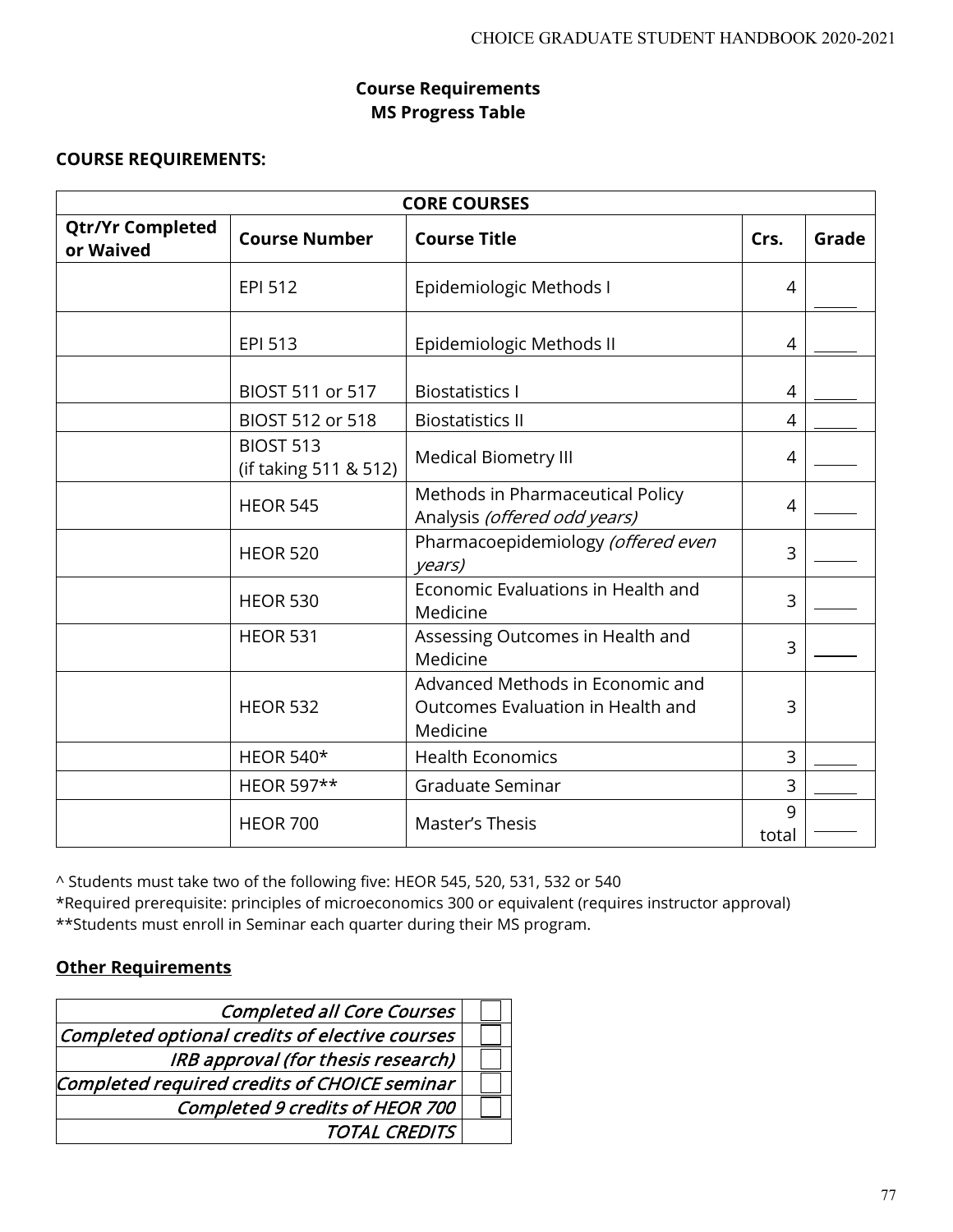### **MS Program Timeline**

Please work with your faculty advisor to complete. Note: these items are not necessarily in chronological order.

| <b>Task</b>                                      | Date | <b>Status: Planned, In</b><br><b>Progress, or Completed</b> |
|--------------------------------------------------|------|-------------------------------------------------------------|
| Enroll                                           |      |                                                             |
| Completed all CHOICE Core Courses                |      |                                                             |
| Complete optional Elective Courses               |      |                                                             |
| Complete 9 credits of HEOR 700                   |      |                                                             |
| Complete CHOICE Seminar each quarter<br>enrolled |      |                                                             |
| Form Thesis Committee                            |      |                                                             |
| Write Thesis Proposal                            |      |                                                             |
| IRB Approval for Thesis Research                 |      |                                                             |
| Collect/ Analyze Data                            |      |                                                             |
| <b>Write Thesis</b>                              |      |                                                             |
| Submit Thesis for Publication                    |      |                                                             |
| Submit Final Thesis to Graduate School           |      |                                                             |
| Graduation                                       |      |                                                             |

\_\_\_\_\_\_\_\_\_\_\_\_\_\_\_\_\_\_\_\_\_\_\_\_\_\_\_\_\_\_\_\_ \_\_\_\_\_\_\_\_\_\_\_\_\_\_\_\_\_\_\_\_\_\_\_\_\_\_\_\_\_\_\_\_\_\_\_\_\_\_\_\_\_

Student Signature/Date Advisor Signature/Date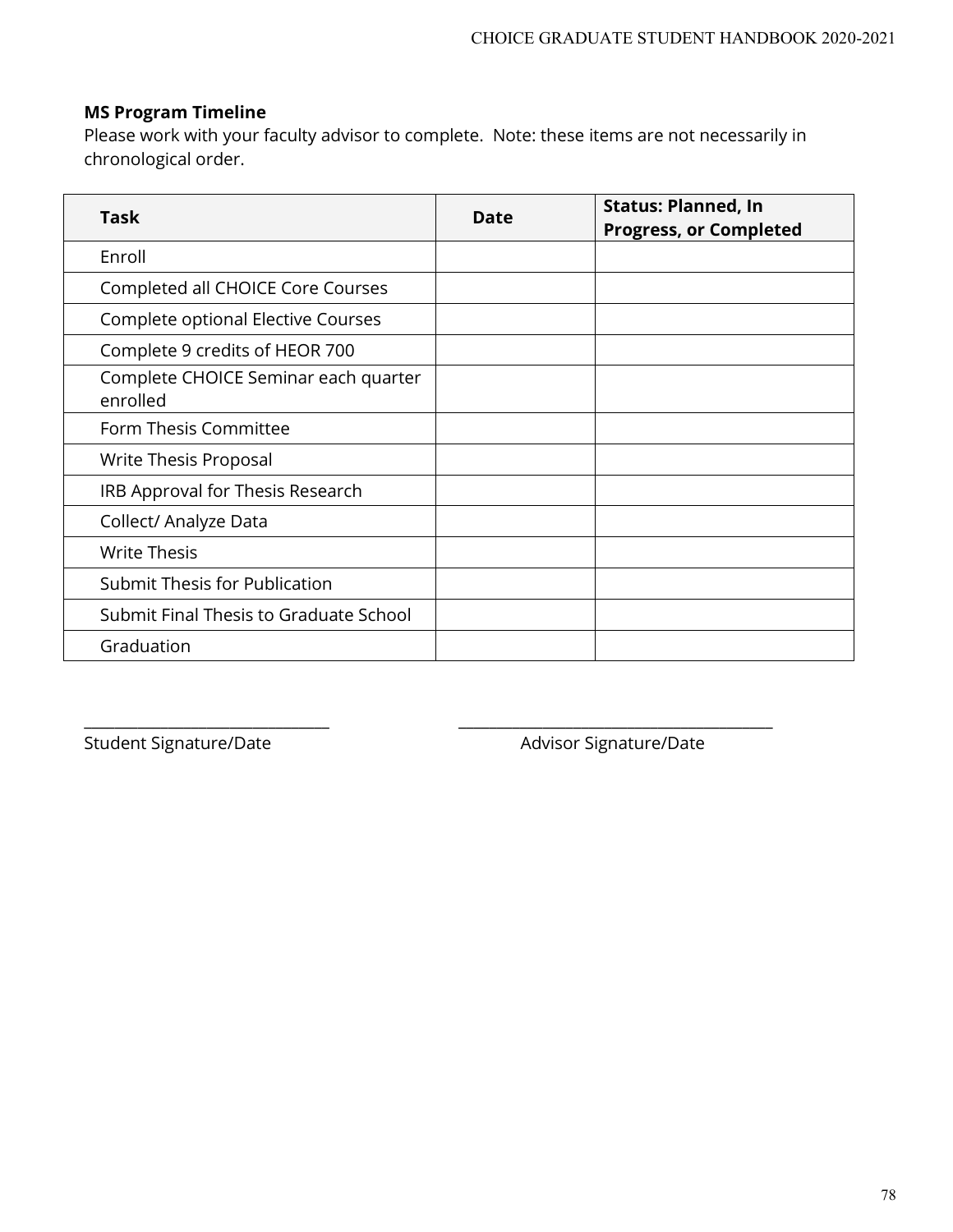

#### **Annual Review of MS Student Progress Mentor Assessment**

| Student: _______________________________                                                                                                                                                                                       | Date: $\frac{1}{\sqrt{1-\frac{1}{2}}}\frac{1}{\sqrt{1-\frac{1}{2}}}\frac{1}{\sqrt{1-\frac{1}{2}}}\frac{1}{\sqrt{1-\frac{1}{2}}}\frac{1}{\sqrt{1-\frac{1}{2}}}\frac{1}{\sqrt{1-\frac{1}{2}}}\frac{1}{\sqrt{1-\frac{1}{2}}}\frac{1}{\sqrt{1-\frac{1}{2}}}\frac{1}{\sqrt{1-\frac{1}{2}}}\frac{1}{\sqrt{1-\frac{1}{2}}}\frac{1}{\sqrt{1-\frac{1}{2}}}\frac{1}{\sqrt{1-\frac{1}{2}}}\frac{1}{\sqrt{1-\frac{1}{2}}}\frac{1}{\$ |
|--------------------------------------------------------------------------------------------------------------------------------------------------------------------------------------------------------------------------------|--------------------------------------------------------------------------------------------------------------------------------------------------------------------------------------------------------------------------------------------------------------------------------------------------------------------------------------------------------------------------------------------------------------------------|
| Mentor/Chair: ________________________                                                                                                                                                                                         |                                                                                                                                                                                                                                                                                                                                                                                                                          |
| Thesis or Dissertation Topic: National Contract of the Contract of the Contract of the Contract of the Contract of the Contract of the Contract of the Contract of the Contract of the Contract of the Contract of the Contrac |                                                                                                                                                                                                                                                                                                                                                                                                                          |
| Year Entered Program: _______________                                                                                                                                                                                          | Estimated month/year of graduation: ______                                                                                                                                                                                                                                                                                                                                                                               |

#### **Mentor Comments:**

….continued on next page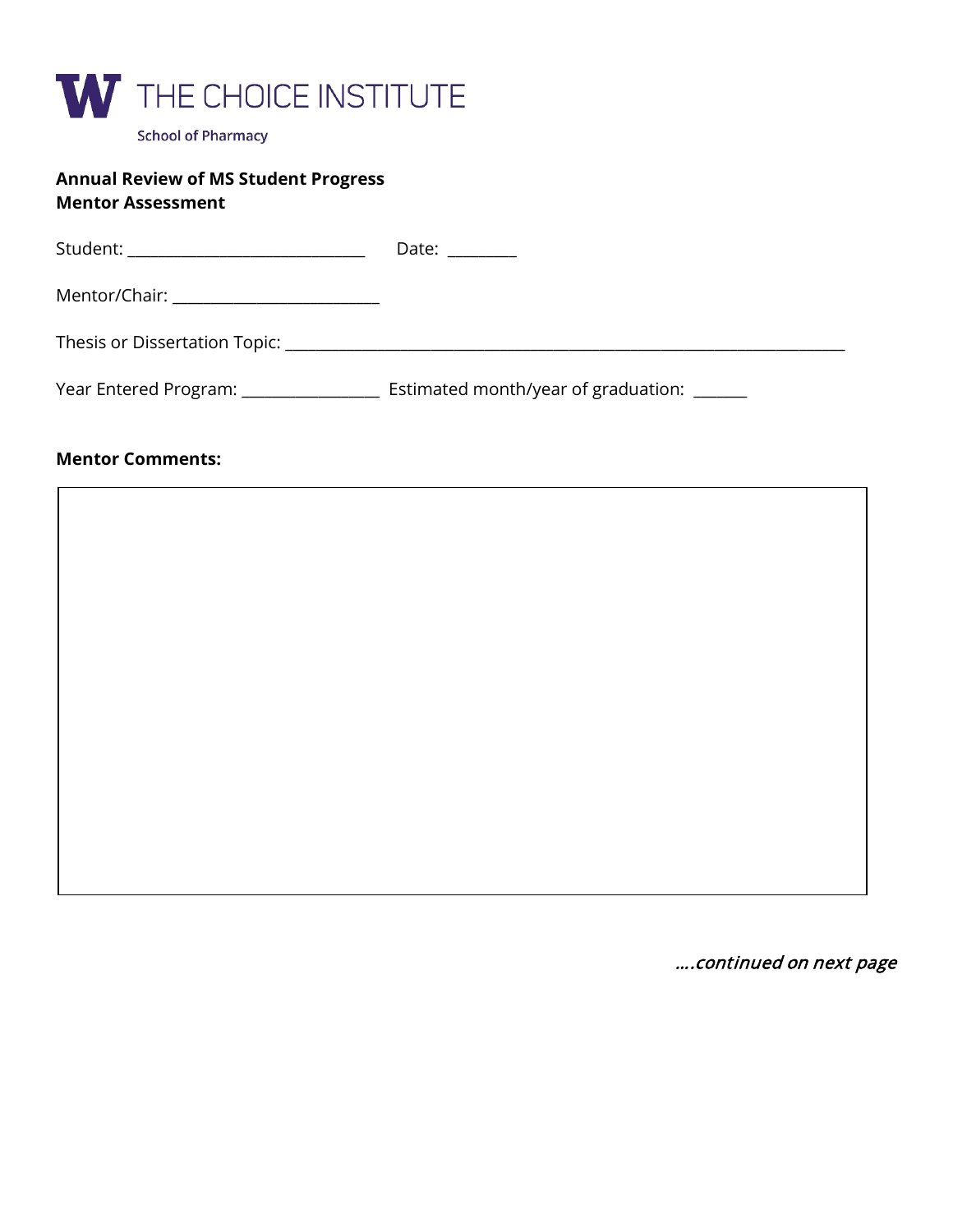**Mentor Instructions:** Please highlight one number per question, then sign below. The student will then send the completed IDP with mentor assessment and signature to the Graduate Program Director for their review and signature.

## **Assessment of progress in satisfying MS Program requirements, including required courses:**

| Poor     | Fair     |  | Good     | Very Good | Exceptional |  |
|----------|----------|--|----------|-----------|-------------|--|
| Progress | Progress |  | Progress | Progress  | Progress    |  |

## **Assessment of progress in research projects and/or thesis:**

| Poor     | Fair     |  | Good     | Very Good | Exceptional |  |
|----------|----------|--|----------|-----------|-------------|--|
| Progress | Progress |  | Progress | Progress  | Progress    |  |

#### **Assessment of progress in professional development:**

| Poor     | Fair     | Good     |  | Very Good | Exceptional |  |
|----------|----------|----------|--|-----------|-------------|--|
| Progress | Progress | Progress |  | Progress  | Progress    |  |

#### **Overall assessment of progress:**

| Poor     | Fair     | Good     | Very Good | Exceptional |
|----------|----------|----------|-----------|-------------|
| Progress | Progress | Progress | Progress  | Progress    |

**Mentor Signature/Date:** \_\_\_\_\_\_\_\_\_\_\_\_\_\_\_\_\_\_\_\_\_\_\_\_\_\_\_\_\_\_\_\_\_\_\_\_\_\_\_\_\_\_\_\_\_\_\_\_\_\_\_\_\_\_\_\_\_\_\_\_\_\_

**Graduate Program Director Signature/Date:** \_\_\_\_\_\_\_\_\_\_\_\_\_\_\_\_\_\_\_\_\_\_\_\_\_\_\_\_\_\_\_\_\_\_\_\_\_\_\_\_\_\_\_\_\_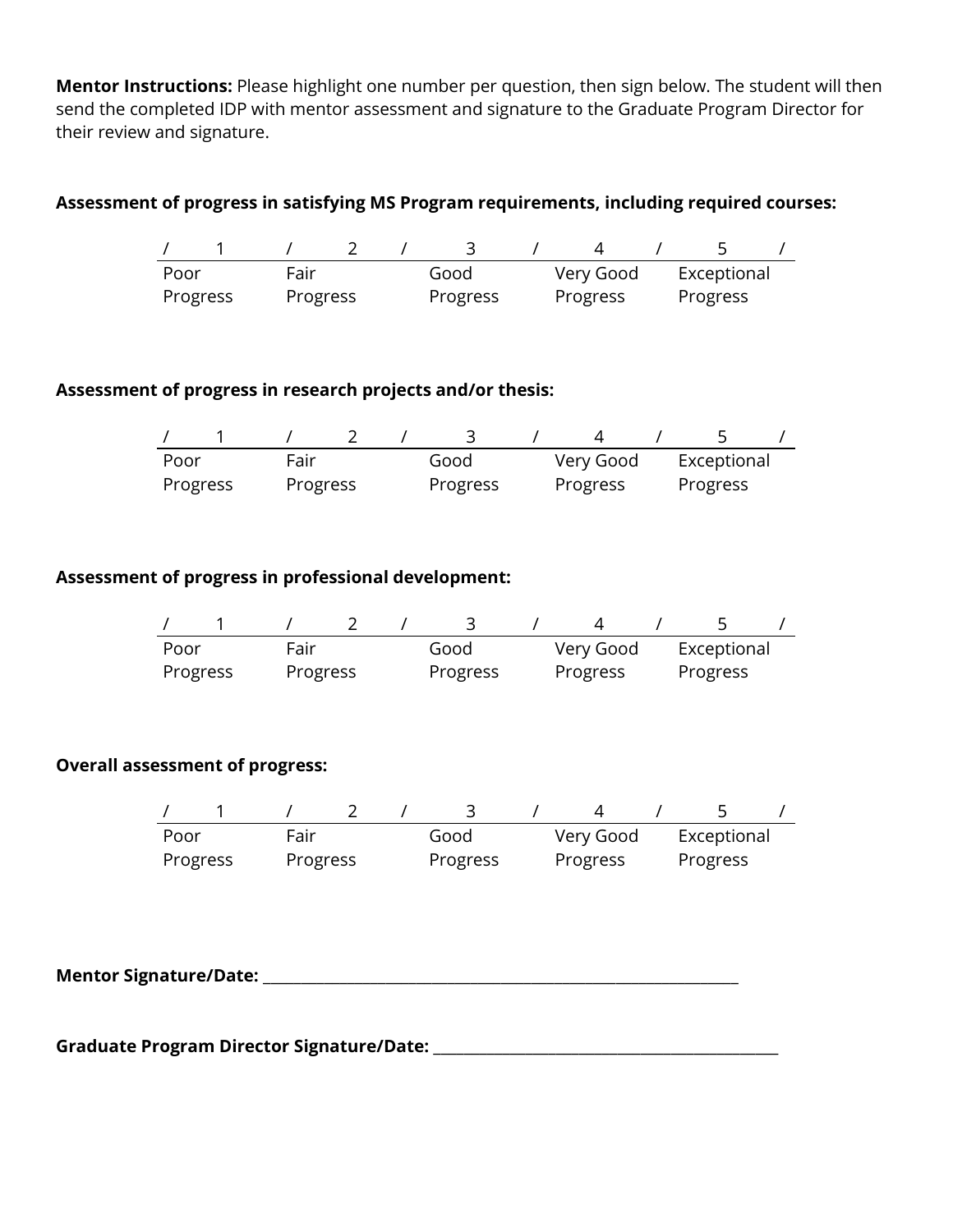### **APPENDIX A**

### **University of Washington – The Graduate School Possible Themes and Topics for Goal Setting**

It can be challenging to think of what to set goals for in your life, here are some ideas to help jumpstart your thinking. The more specific the better. Academic

## • **What specific knowledge do you need to gain to accomplish your dissertation?**

- o Are there courses or trainings you need to take?
- o Are there independent studies you would like to do with mentors or advisors?
- **What specific skills (methods or techniques) do you need to acquire?**
	- o Are there graduate school courses that would help you learn these skills?
	- o Could working with other students or faculty members help you attain these skills?
	- o Would you like to gain more experience in teaching?
		- Are there specific teaching opportunities that you know of? How can you obtain these?
		- **IF** Is there any formal or informal training that may help you feel more confident teaching?
- **What presentations do you anticipate giving?**
	- o Do you plan on presenting at conferences?
	- o Do you plan on presenting to your dissertation committee?
- **Do you plan on publishing any papers?**
	- o Are there certain journals that you are targeting?
	- o What are the anticipated titles/topics of the manuscripts?
	- o What are the anticipated dates of submission?
	- o Are these first author or collaborative publications?
	- o If you anticipate on co-authoring, do you need to reach out or follow-up with potential collaborators?
- **Are you planning on submitting applications for funding?**
	- o Who are the sources of the funding and what type of award do you seek? When are the deadlines?
	- o What are next steps to get ready to submit?

## Career

# • **What is your overall career goal?**

- o Where do you see yourself working, and in what capacity, in 10 years? (long-term)
- o Where do you see yourself working, and in what capacity, in 5 years (medium-term)
- o What do you want to accomplish towards reaching your career goals in the next year (short-term)
- **Are there relationships with mentors, advisors, or faculty that you hope to cultivate?**
	- o What steps can you take to make these connections?
	- o Are there letters of reference that you hope to obtain before you are on the job market?
- **Are there any professional development workshops or trainings that you hope to take?**
	- o What are the topics? (e.g., leadership, management, collaboration, mentoring)
- **Are you interested in setting up informational interviews, job shadowing, or interning?**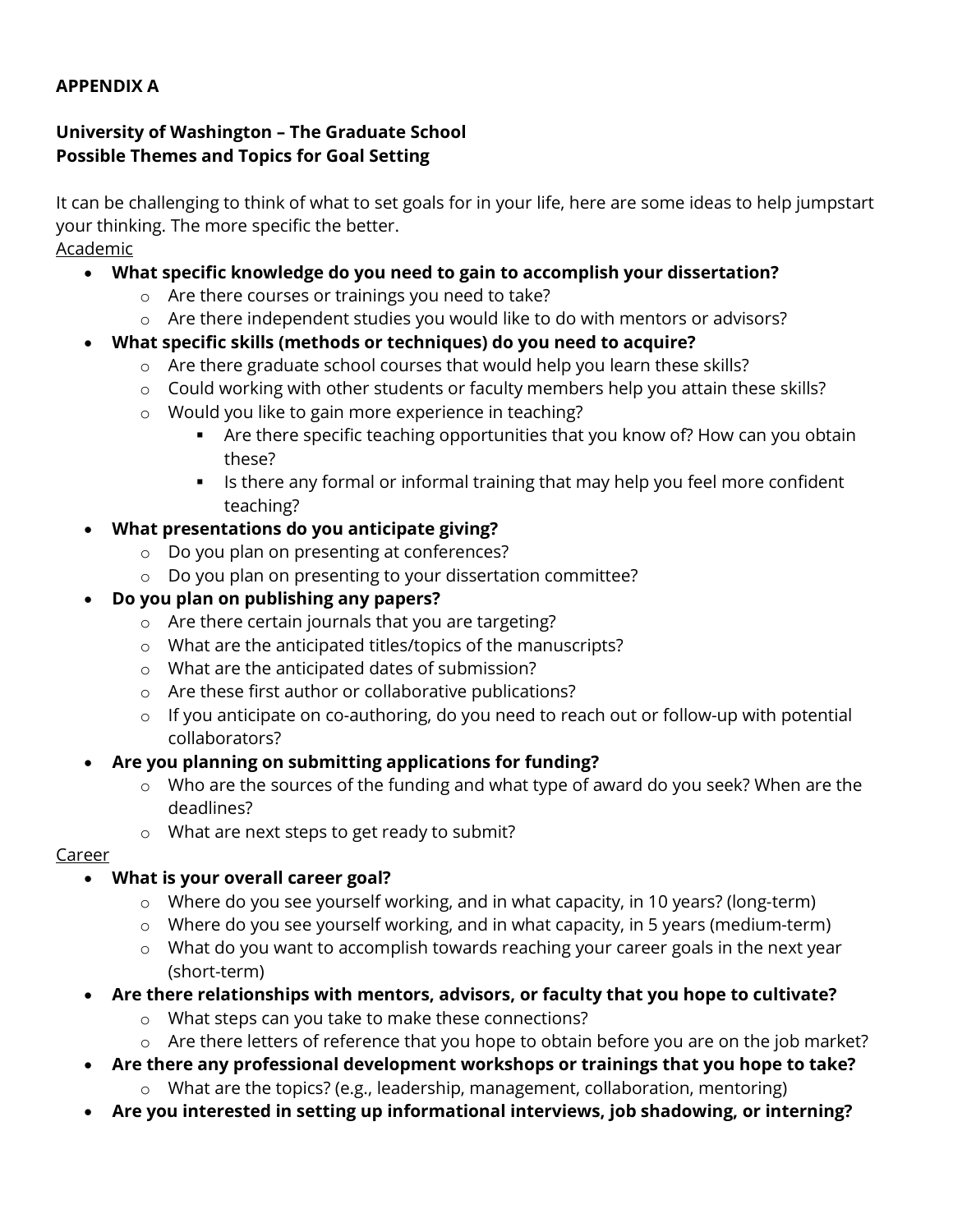- o If so when does this fit into your timeline?
- o What organizations would you ideally like to intern for?
- o Do you have any contacts at these places?
- o Are there upcoming networking opportunities where you can make contacts?

#### Personal Goals

- **Are there things that you could do to make your life feel more balanced?**
	- o Would you like to set goals around fitness, eating more healthfully, contemplative time?
	- o Do you want to spend more time with your partner, friends, or family? How can you make time in your schedule for this?
- **Are there any financial goals you hope to reach or debts/loans that you plan on paying off by a certain time?**
- **Is having a child/children part of your life plan? If so when could this fit into your timeline?**

This list was informed by templates developed by the UW Department of Medicine and Division of Pulmonary & Critical Care Medicine.